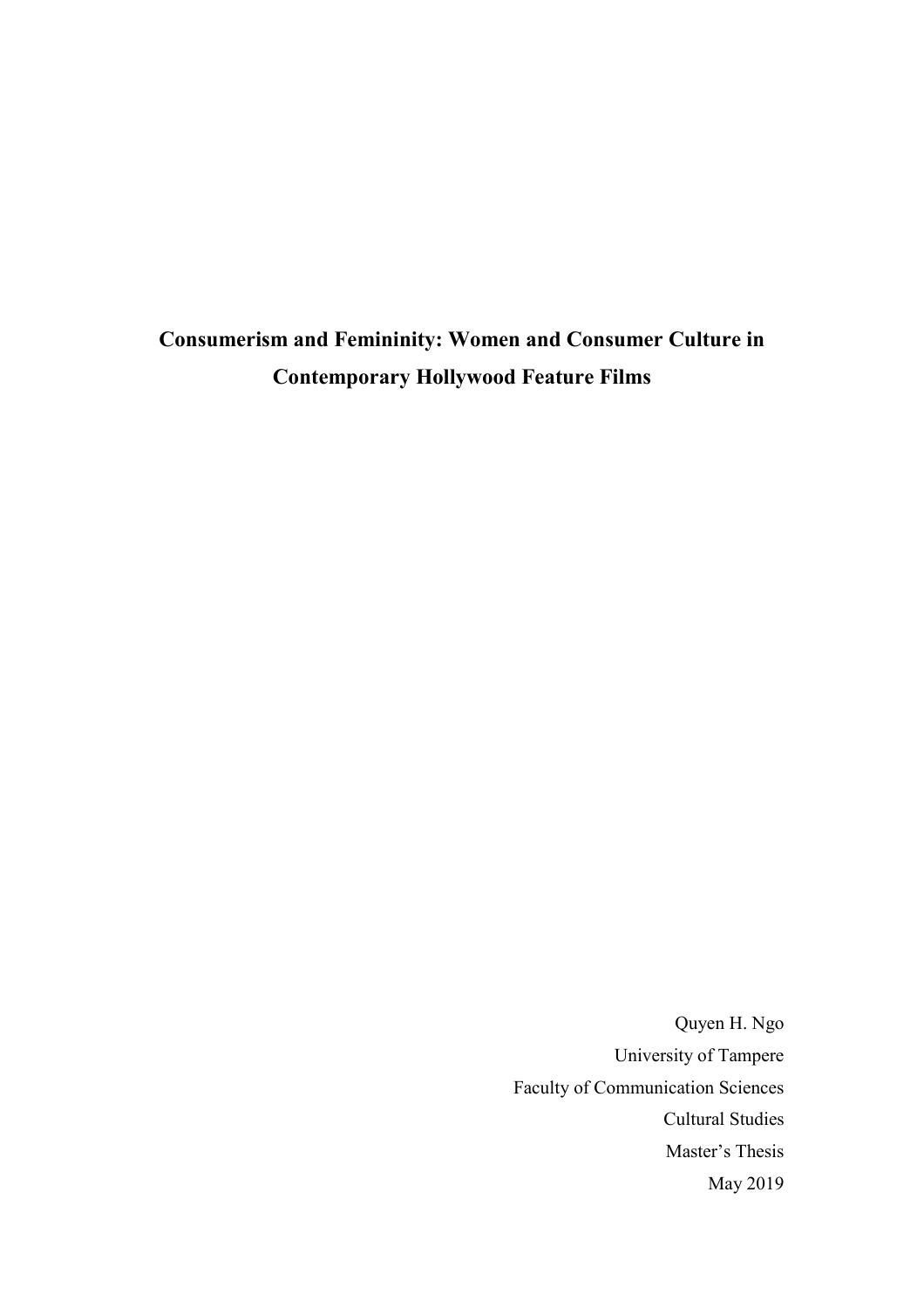University of Tampere Faculty of Communication Sciences Cultural Studies NGO, QUYEN H.: Consumerism and Femininity: Women and Consumer Culture in Contemporary Hollywood Feature Films

M.A. thesis, 104 pages May 2019

## **Abstract**

Since its birth in the eighteenth century, consumer culture has been growing and expanding across the world. It is undeniable that consumer culture has been exerting significant impacts on human life in various ways, in which women are noticed to be more vulnerable to its effects and have closer and more complicated relationships with this thriving culture. This thesis aims at examining how contemporary Hollywood cinema depicts the image of women emerging in consumer culture – the connection between women's values, attitudes and behaviours and the world of consumerism. By analysing these two Hollywood films: *Bride Wars* (Winick, 2009) and *Confessions of a Shopaholic* (Hogan, 2009), the researcher focuses on providing the answer to the question: *How are women in relation to consumer culture represented in contemporary Hollywood feature films?* The research is conducted based on post-structuralist textual analysis. The films under scrutiny are treated as meaningful texts from which fruitful parts are examined to produce answers to the research question. This thesis is expected to bring interesting viewpoints into the studies of films and cultures, and hopefully contribute a humble part to the vast knowledge of the research field.

**Keywords:** Hollywood film, consumerism, consumer culture, femininity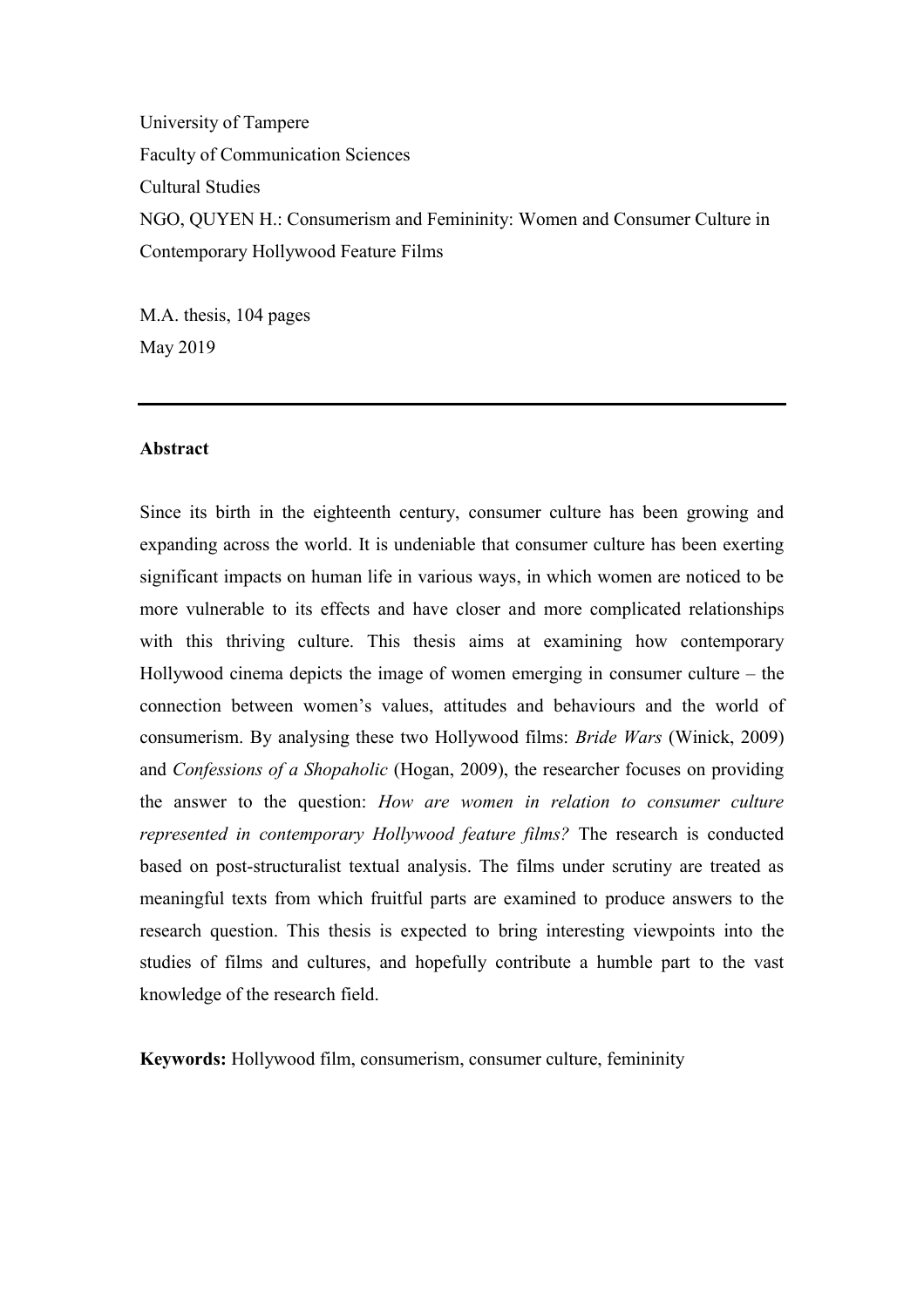# **Contents**

| 1. |      |                                                         |  |
|----|------|---------------------------------------------------------|--|
|    | 1.1. |                                                         |  |
|    | 1.2. |                                                         |  |
|    | 1.3. |                                                         |  |
| 2. |      |                                                         |  |
|    | 2.1. |                                                         |  |
|    | 2.2. |                                                         |  |
|    | 2.3. | Interpretation, representation, and justification27     |  |
|    |      | 2.3.1.                                                  |  |
|    |      |                                                         |  |
| 3. |      |                                                         |  |
|    | 3.1. |                                                         |  |
|    | 3.2. | Wedding women – a romantic and materialistic creature46 |  |
|    | 3.3. |                                                         |  |
|    | 3.4. |                                                         |  |
|    |      |                                                         |  |
|    | 4.1. |                                                         |  |
|    | 4.2. |                                                         |  |
|    | 4.3. |                                                         |  |
|    | 4.4. |                                                         |  |
|    |      |                                                         |  |
|    | 5.1. |                                                         |  |
|    | 5.2. |                                                         |  |
|    | 5.3. |                                                         |  |
| 6. |      |                                                         |  |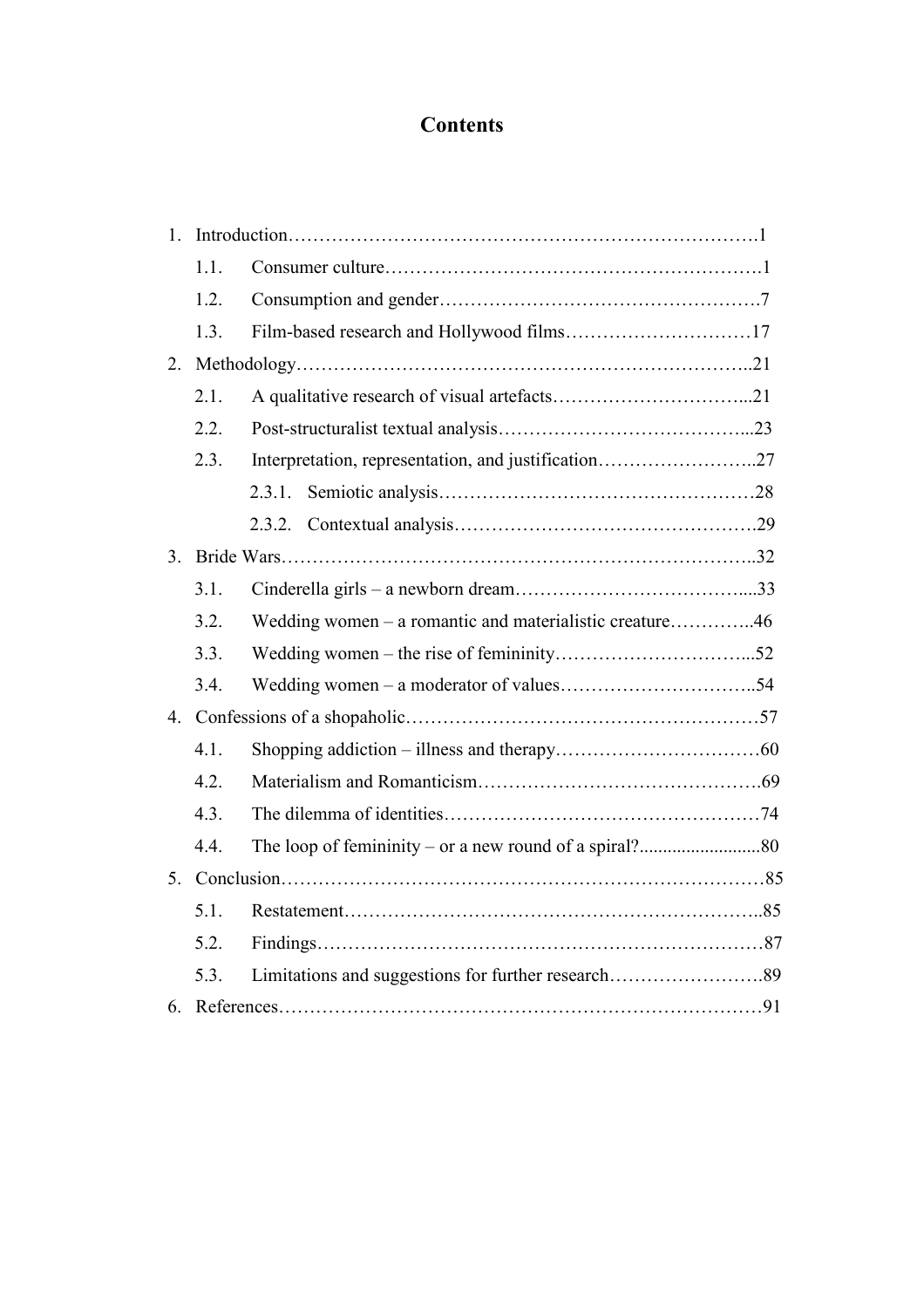# **1. Introduction**

# **1.1. Consumer culture**

The twentieth and twenty-first century has been witnessing a remarkable, enormous, and continuous rise of the consumer culture and the social-cultural phenomena that follow. Human societies, regardless of nationality and socioeconomic status, are actively moving in this culture and significantly influenced by it to some certain extents.

What is consumer culture? This thesis will begin with a list made by Celia Lury (2011) in her book titled *Consumer Culture* in an attempt to give the reader the first fascinating insight into the booming consumer culture – its characteristics and symptoms that manifest themselves in the real-life aspects of human societies, perceived through observation.

Lury (2011, pp. 1-5), then, discussed the fact that there has never been in the history a large scale of products to be produced as such in the present time. The number of goods in the market keeps increasing and has multiplied after a few decades, while the types of goods are getting more and more diverse. Nowadays, all parts of a human and his or her life are commercialized and made available in the market. What used to be state or public exclusive can now be found plenty in the market in various shapes and sizes to choose from, provided and consumed at certain prices.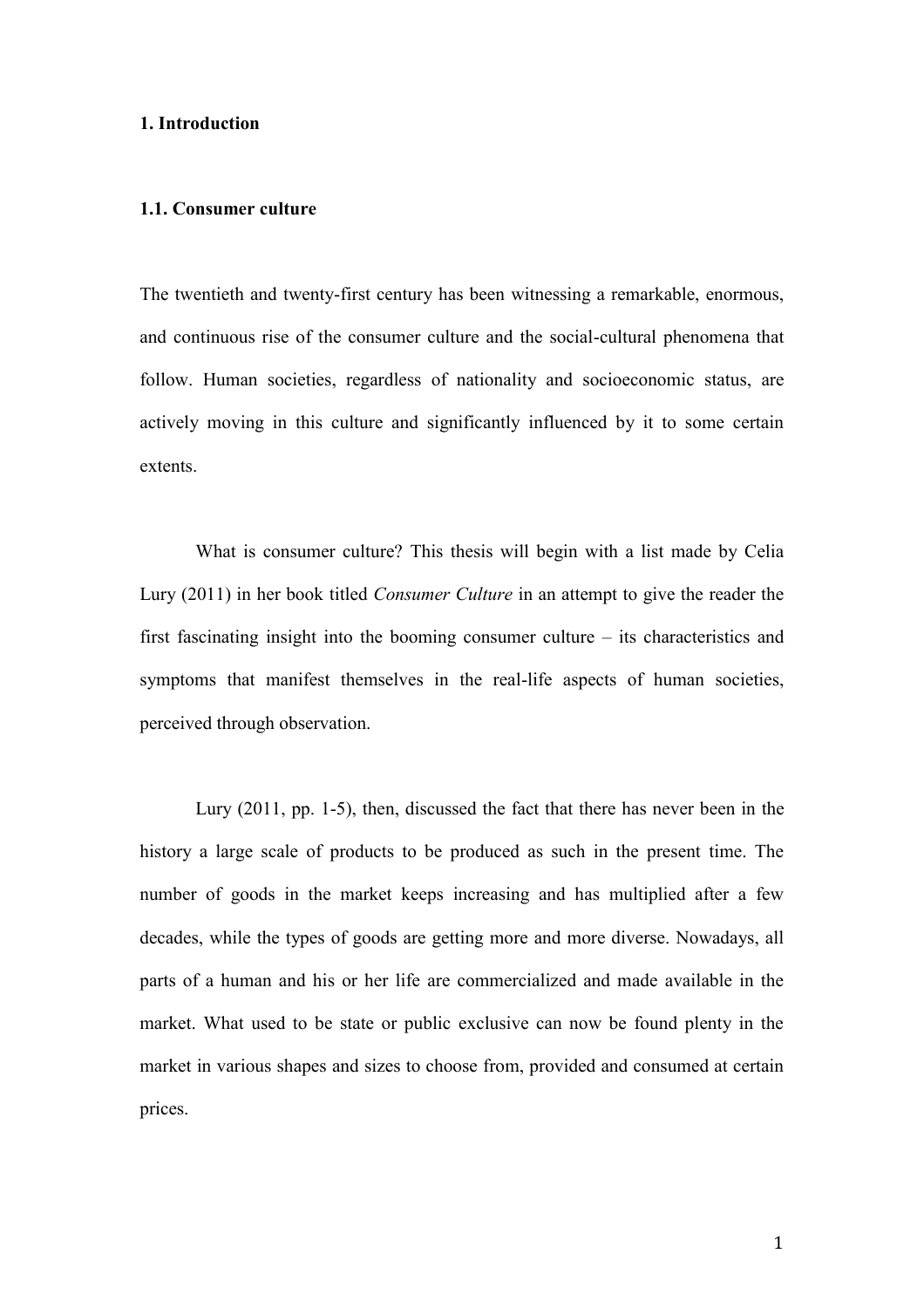During this course of time, there is a rapid increase in the forms of goods and service display, exchange and purchase. Traditional market is no longer the only place of consuming where people find and buy products. A great diversity of modern markets has been introduced to meet new consuming demands of people.

Besides the rise of online markets, tangible markets are also soaring in size, scale, number and coverage. More land has been used for the purpose of purchase and consumption. While shopping malls and recreational areas are being built in a greater number and size, "third spaces" (p. 3) that provide consumers with an increasing variety of goods and services are thriving in the modern world. In this context, shopping is no longer only a job; it has now become a leisure activity, and not only any mundane one, but one of the most popular leisure activities in the recent time that contributes enormously to national economic growth.

Lury mentioned the emergence of the credit card that has changed consumer behaviours and the play rules of consumption. Since people are now encouraged to borrow money for purchases, potential consuming ability tends to be liberated, with which consuming speed, scale and frequency are enabled to multiply. Apart from that, the rise of consumption can be reflected through "the rise of brands" (p. 3), in which brands are growing excessively not only in number but also in their profound influences internationally. This rise can also be acknowledged through "the pervasiveness of advertising" (p. 3) and "the growing importance of packaging and promotion" (p. 4). People are treated as potential customers who are resolutely targeted whenever and wherever possible and carefully taken care of in every aspect of life.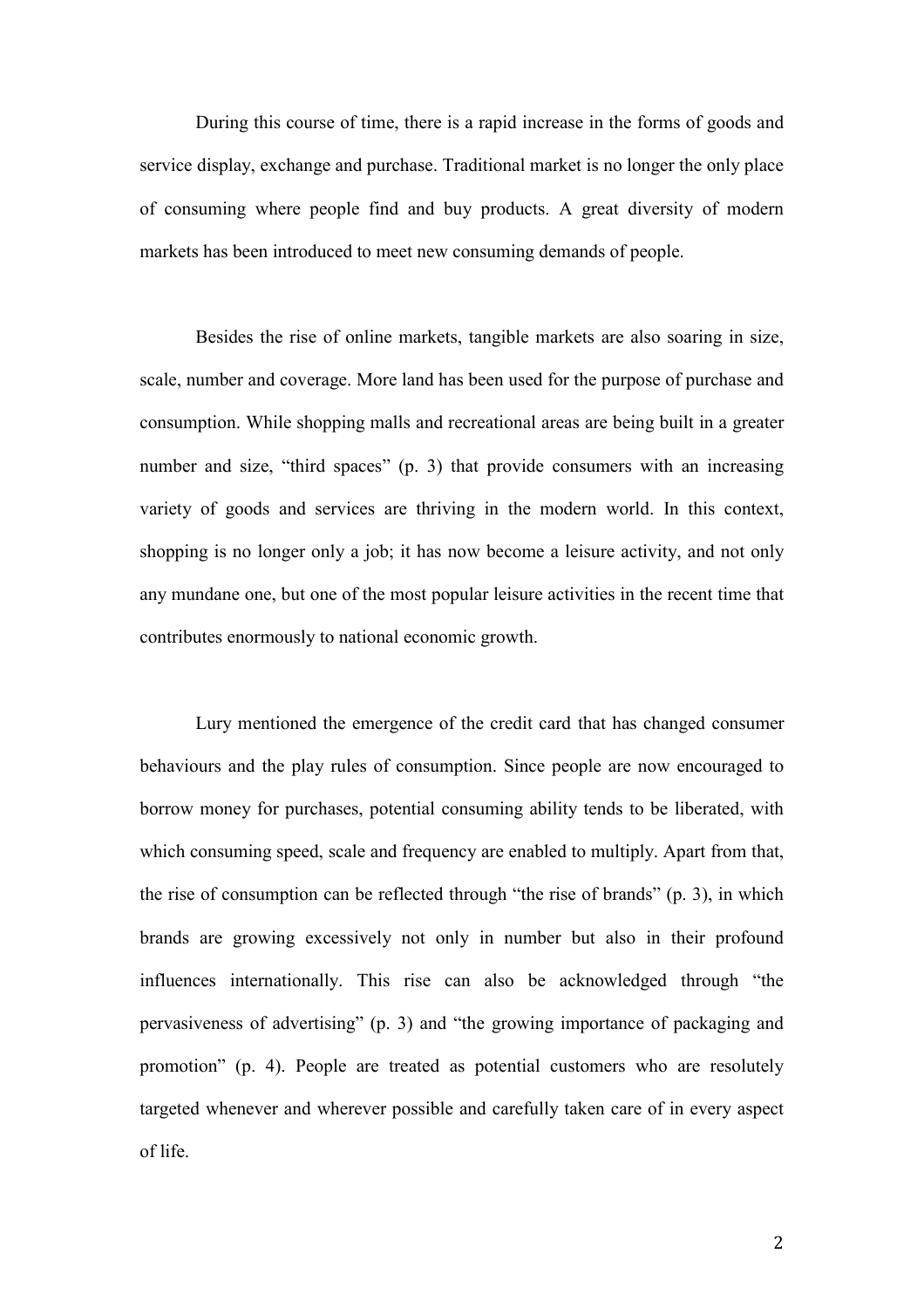In her list, Lury showed that one of many inventions that represent the era of mass production and consumption is barcode. The use of the barcode to "monitor and manage the sales of products" (p. 4) has recorded and proved how incredible the speed and amount of consumption are. Besides inventions, new crimes and illnesses are being born in the age of consumption. Newfound crimes and illnesses keep emerging along with new forms of consumption and have been severely affecting social security and well-being.

With a wide variety of products available and fiercely targeted to potential consumers, it is impossible not to feel overwhelmed and incredibly hard to make decision. In this context, personal style and self-defining through fashion are celebrated. People are now enjoying consumption as a favourite and effective way of introducing one's identity.

It is undeniable that consumer culture has been making its appearance in various different forms, existing in diverse aspects of human societies, and exerting great impacts on our everyday life. It is associated with the considerable changes in the way the world operates; it offers the fertile and favourable environment for the emergence and development of certain old and new values, attitudes, and behaviours. Within consumer culture, new social vices and sicknesses of the time are born and proliferating, and how we live and perceive our lives have dramatically transformed. Although consumer culture can also positively affect and improve our lives, especially when it has a connection with modernization (Lerner, 1958), with industrial revolutions and social development, and the enhancement of life quality and human well-being, there are concerns about negative effects that consumer culture brings to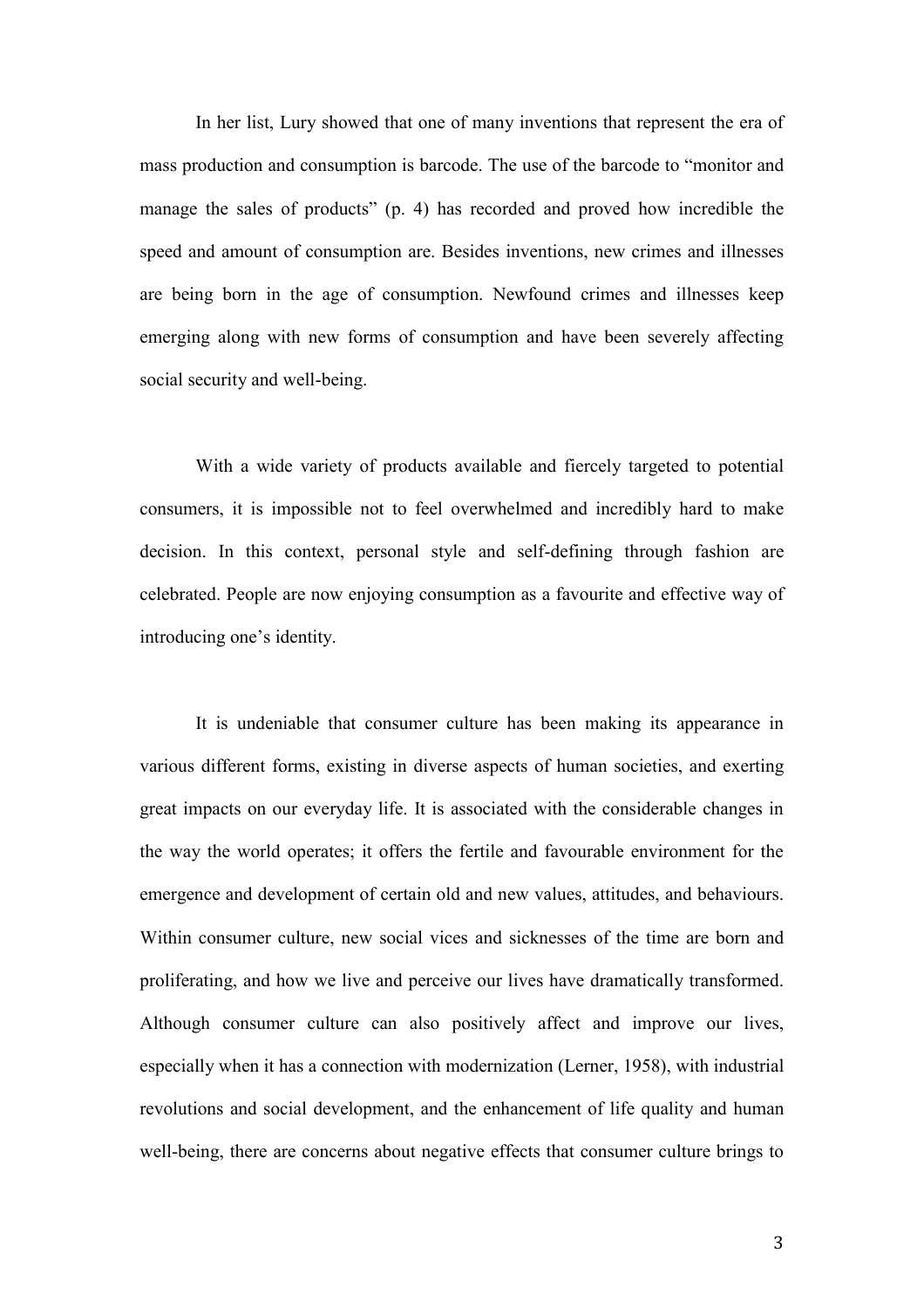our societies. Leiss (1976) raised a concern about the alienation found in consumer culture when material satisfaction replaced familial bonds and other social relationships and interests.

Bauman (1990) also concerned about the relationships between individuals and their communities and societies when noticing a rise of individualism found in consumer culture. Also, the issue of personal identity being regarded in tight association with consuming behaviours was brought into the discussion.

The relationship between consumption and identity has been widely noticed and discussed. In consumer culture, it seems that material values are attached to personal values; personal identities are introduced by the consumption ones make (Dittmar, 1992). In other words, it is believed that what we use are, or make, who we are; what we consume represent ourselves.

This feature of the contemporary consumer culture can be referred to as "the practice of reflexivity", happening for the fact that "consumer culture provides the individual with resources to inform his or her choice and enhance his or her identity" (Lury, 2011, p. 28). It is this feature that contributes to the notion that "consumer culture is a type of *material culture*, that is, *a culture of the use or appropriation of objects or things*" (p. 9, original emphasis).

It is noteworthy that consumer culture can involve all people from different background. Lury (2011) argued that, although there exists apparent disparities among people from different groups of economic status in the practice of consuming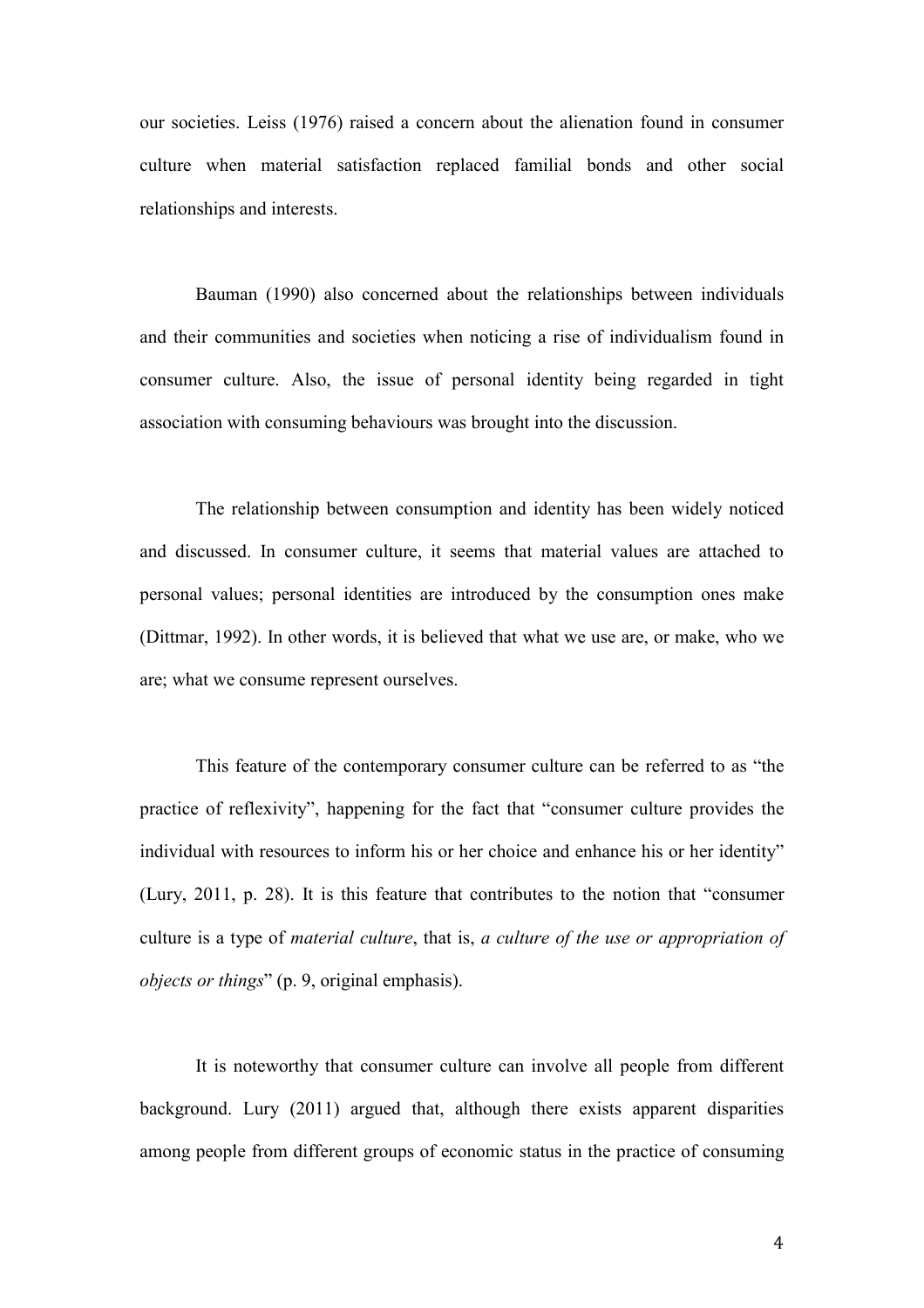goods and services, "the relationships between economic wealth and participation in material culture are highly complex", which suggests that the judgements should be made carefully and comprehensively (p. 12). Despite the fact that "20 per cent of the world's population – those residing in the rich nations – account for over 80 per cent of total consumer spending," it cannot be concluded that the poor are excluded from the consumer culture, or even that their wants, wills and actual uses of things, whether commercially exchanges or not, are reduced or restricted (p. 12). This is because not all consumption is made of purchases; and to consume does not mean to spend (p. 12). What is more, the inequality in consumption does not only act as a hindrance but also an impetus that encourages the relatively poor to improve their resources, and to practice, still, social emulation (Bauman, 1990; Gilroy, 2010).

In short, while poverty restricts the possibility of participating in the consumption of commodities, it does not necessarily prevent – indeed, it may incite – participation in consumer culture. (Lury, 2011, p. 12)

When discussing the impacts that "the new consumer demand which accompanied the Industrial Revolution" (p. 24) put on cultural change, Colin Campbell (1989) listed five major issues. First, Campbell argued that "the consumer revolution" was associated with manifold cultural "developments" and "innovations" (p. 26). One of these was, as Plumb (1982) pointed out, the birth or the prevalence of recreation activities as an important part of a revolution in the leisure industry. Together with activities that were born or transformed during this period, activities that used to be restricted or regarded as the privilege of the rich were opened in the market for a wider range of audience; the taste and demand of the middle classes started to receive more attention and gradually became "the dominant new market"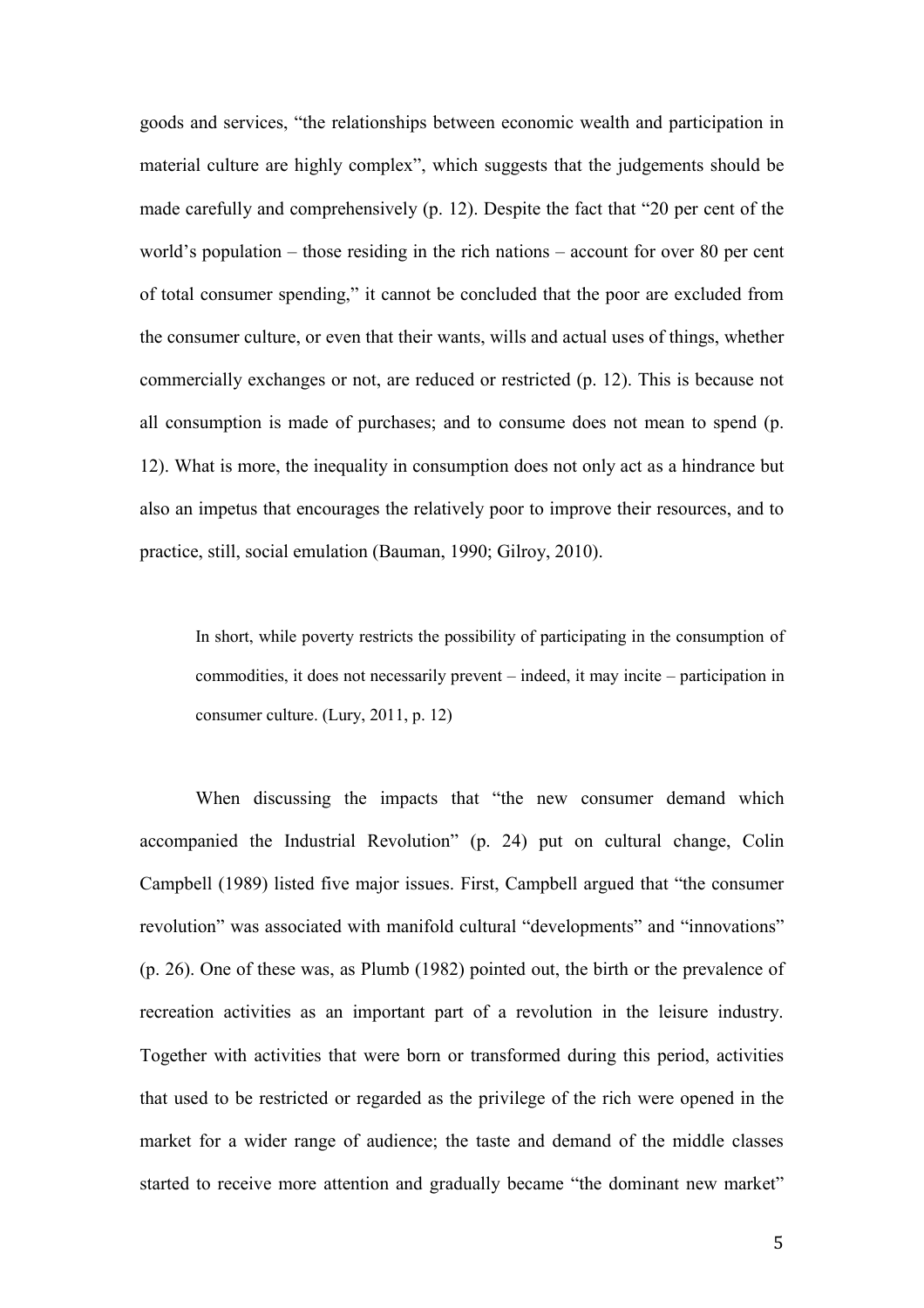(Plumb, 1982; Campbell, 1987, p. 26). Furthermore, not only in recreation, in other market fields, the overall demand of "the lower classes" expanded and was focused to satisfy (Campbell, 1989, p. 25). This period witnessed a shift in the scale of social demand, from the heavy dominance of the rich to the rise of the middle classes. What is more, the new market opened up with not only the middle classes but also "nonessential" products (Thirsk, 1978; Campbell, 1987). Instead of manufacturing and consuming only products that were considered "essentials" or "necessities", people were provided with wider selections of diverse frivolous and fascinating items (Campbell, 1989, p. 25). Apart from the basic "needs", therefore, people could then think of their "wants" and develop their desires. This period also witnessed the development of reading as a commercialized activity, especially in fiction genres (McKendrick et al., 1982; Campbell, 1987). During this time, a new rising demand for books, especially novels, as commercial products emerged and expanded rapidly and strongly, the publishing industry flourished and developed, while "author" started to be treated as a proper profession (Watt, 1957; Lowenthal & Fiske, 1957; Tompkins, 1961; Campbell, 1989). Since these novels were made mainly for the taste of women as the majority of the readership, this period saw "the rise of romantic love" – a "significant socio-cultural development" (Campbell, 1989, p. 26). This movement was critical because it was associated with a notable change in the public attitudes towards romantic love and in the social perspective on marriage consequently, in which love became "not only fashionable", but, for the very first time, "a sufficient motive for marriage" (p. 27).

In short, the emergence of consumer culture has improved our lives to some extents. Not only does it create a new entertaining and fascinating world, but it also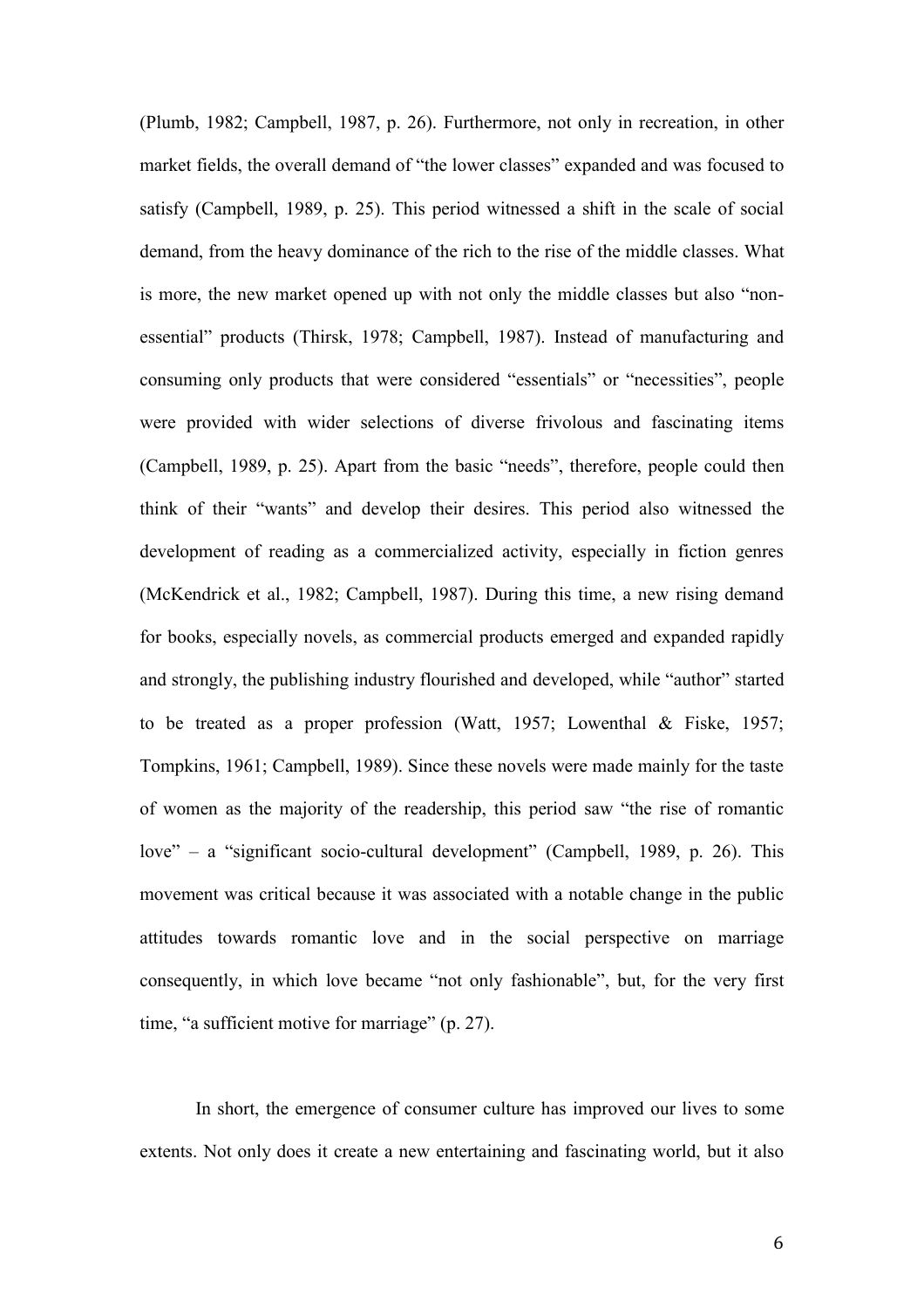allows more people to enter and enjoy that world. In a sense, it has opened up the society by breaking old consumer restrictions set between genders and classes. The commercial taste and demand of women and lower classes start to receive more and more attention from the industry. People are granted the accessibility to pleasures that used to be rare and restricted within men and higher classes.

To sum up, it is easy to see that consumer culture has now become a global culture. It is profoundly influencing the way societies work and the way people believe and behave. It is actively affecting the life of every individual. It is discreetly yet powerfully changing, shaping, and manipulating all consumers' minds, values, and attitudes. While consumer culture claims to make our life more convenient and enjoyable, and it is undeniably carrying on its back new inventions that improve our life in its way, it is also creating associated illnesses and crimes to spoil and mess up a world that is already laden with messes and chaos. Given all these facts and characteristics, concerns about consumer culture are understandable, and research on this topic is useful, practical and invaluable, and should be highly encouraged.

### **1.2. Consumption and gender**

There are numerous ways to define consumption based on different perspectives, aspects and periods of time. Bocock (1993) suggests a literal meaning of the term, in which consumption can be seen as "the use of commodities for the satisfaction of needs and desires" (p. 120). Campbell (1995) views consumption as a group of activities "involving the selection, purchase, use, maintenance, repair and disposal of any product or service" (p. 102). As Boden (2003) comments, Campbell's definition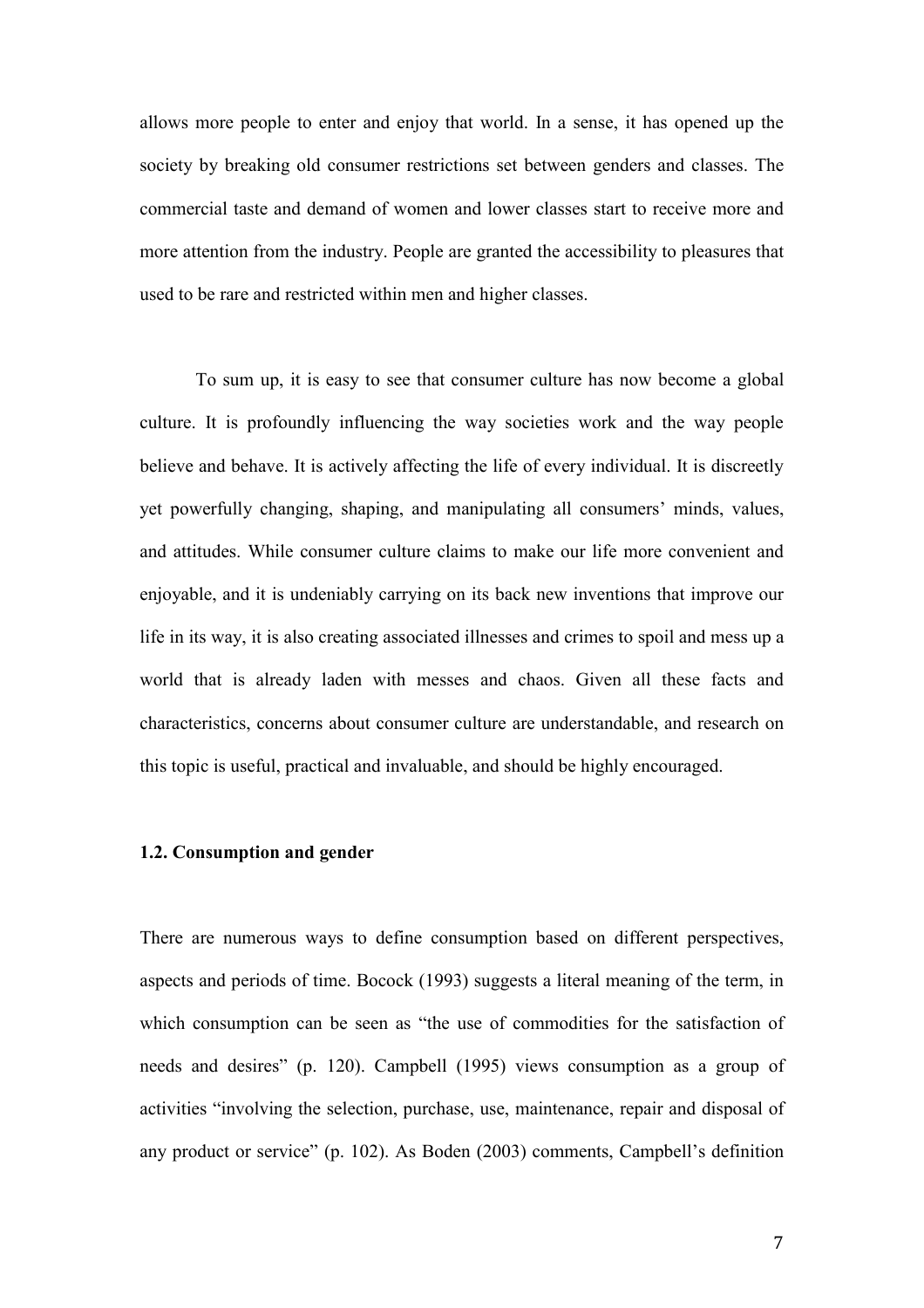shows an "emphasis upon the wide-ranging dynamics of consumption" (p. 4). Boden himself argues that:

Above all, consumption tells us about human relations. Relations with material objects, that is, between shoppers and the products they buy; relations between the individual and society, the consumer and the market; personal and cultural engagements with the imagination, the body and identity; and the relations of gender, age, class, and 'race'. Consumption is itself an experience, one that is both 'materialistic' and 'mentalistic' in nature, and one that is shaped by what goods and services are available in the marketplace and how they are appropriated into existing social practices. It is, of course, a socially embedded and embodied phenomenon, put to use throughout centuries for the purposes of social emulation and imitation, as a means of social display and communication, and as a strategy in the power games of competing social groups. (p. 4)

The way of understanding consumption as "human relations" shows an essential, intimate and inextricable connection between consumption and everyday life. Consumption is, therefore, not only the relationship between humans and things, but rather extended to be an enormous web made of linkages connecting humans with humans, and with values, attitudes and beliefs that circulate around human societies.

Boden emphasizes the characteristic of "social emulation", and argues that it has been the primary motivation for consumption. This argument is widely acknowledged. Many scientists and researchers take this to another extent when endorsing the notion that "the motive of social emulation" (Campbell, 1989, p. 19) was the underlying cause of the modern consumerism that accompanied the Industrial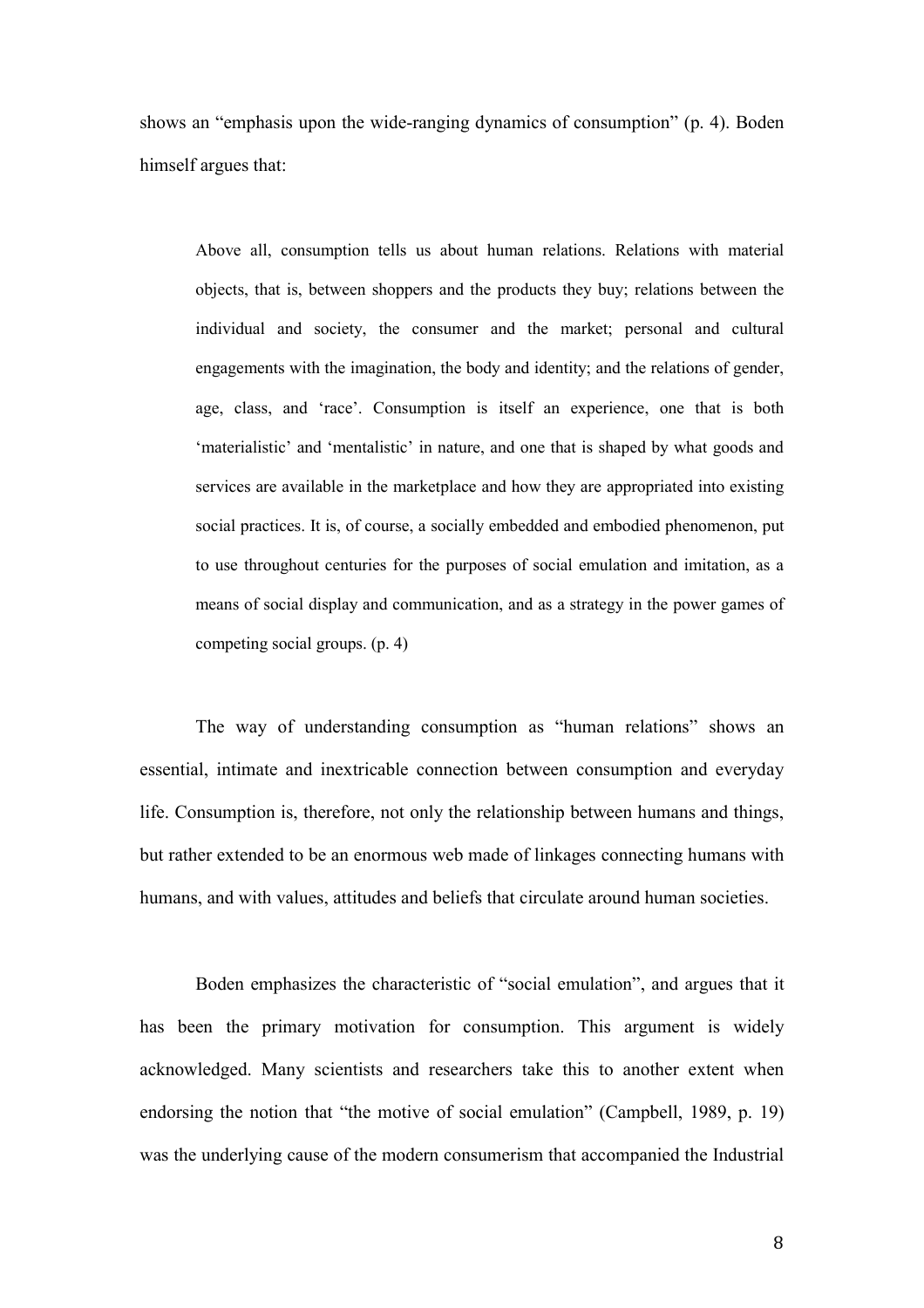Revolution. Harold Perkin (1969) claims that, "if consumer demand, then, was the key to the Industrial Revolution, social emulation was the key to consumer demand" (pp. 96-97). Following this idea, it is argued that, the flexible society of the eighteenth-century Britain that was open for "interchange between adjacent ranks" facilitated "social emulation" in which lower ranks imitated higher ranks; this process repeated and expanded until a "dramatic upsurge in demand" was seen (Perkin, 1969; McKendrick et al., 1982; Campbell, 1989, pp. 19-20). However, as McKendrick (1982) himself later notes, social emulation was not a newborn phenomenon of this time, but rather "human nature" (Veblen, 1924) that was especially stimulated in the eighteenth-century Britain by the development of advertising. However, the "manufacturers' manipulation" over consumers, again, was by no means a new invention. McKendrick, therefore, comes to an important finding that, the key phenomenon that enabled the consumer revolution is the appearance of "modern fashion" in the 1700s, featured by "the very rapid pace of change which occurs in shape, material and style" (Campbell, p. 22). Instead of taking decades or "generations" for a change, "modifications" of costumes started to speed up to the unit of years, even every year (p. 22). Apparently, only with fashion arising as a "medium", consumers' emulation can be stimulated and producers' manipulation supported to boost market dynamics to the level of a consumer revolution (p. 22).

If the eighteenth century witnessed the birth of modern consumerism, the following nineteenth century is argued to mark the special relationship between consumption and women. Loeb (1994) argues that, it was from the Victorian era that consumption was regarded as a women's task, part and parcel of their domestic work as housewives. During this period, being a woman was understood in the same way as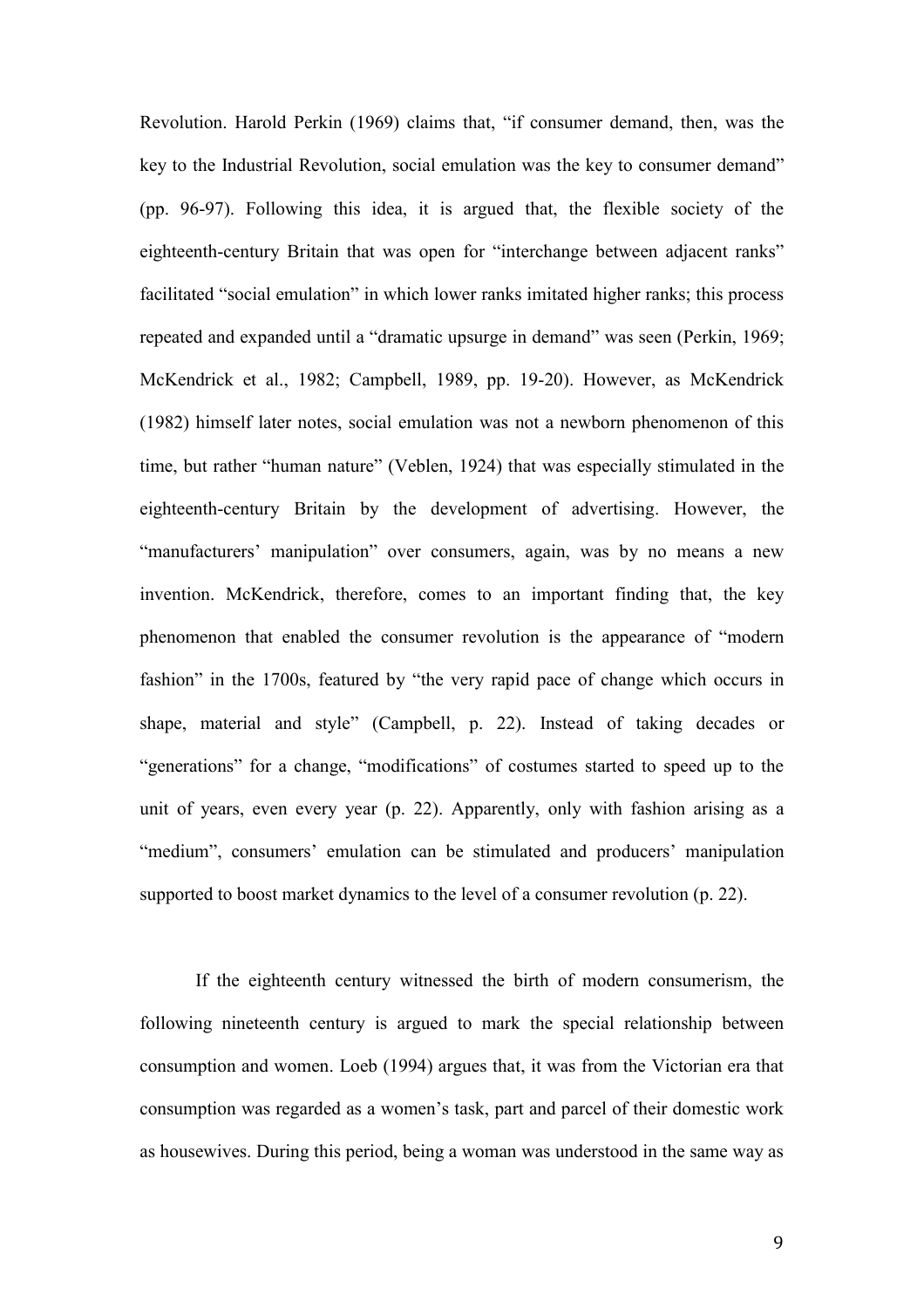being a housewife; and as a housewife – a "homemaker" – a woman consumed to maintain the well-being of her family and to satisfy the needs and wants of all family members. Therefore, "the identities of 'woman', 'housewife' and 'consumer' were, effectively, one and the same" (Boden, 2003, p. 9). What is more, this period of time saw aggressive advertising campaigns targeting women which educated them to be good consumers and better, more appropriate versions of themselves by adopting and pursuing "commercially defined femininity" (p. 9). Victorian women becoming "the object of advertising texts" is said to be the consequence of "freer leisure time and an increased propensity to consume" arising throughout this period (p. 9). It was this time when, together with "a great explosion in advertisements for the latest fashions" and beauty products, women began to be taught to spend more on themselves and invest more in their beauty. They learnt to take care of their bodies to meet the newborn standards, and to create appearances that satisfy the gaze of others (Loeb, 1994; Boden, 2003).

Since the nineteenth century, as the advertising industry has been evolving rapidly, it is said that advertisements are not persuading women to only buy products but also adopt feminine ideologies (Winship, 1981; Boden, 2003). In his study, Winship (1981) claims that women are manipulated into purchasing and consuming their own identities as being feminine, instead of purchasing simply beauty products or household devices.

The "dichotomization of the significations of gender" manifests itself in various aspects of consumer culture (Boden, 2003, p. 9). Firat (1994) argues that the process of production represents "the masculine, public sphere", while that of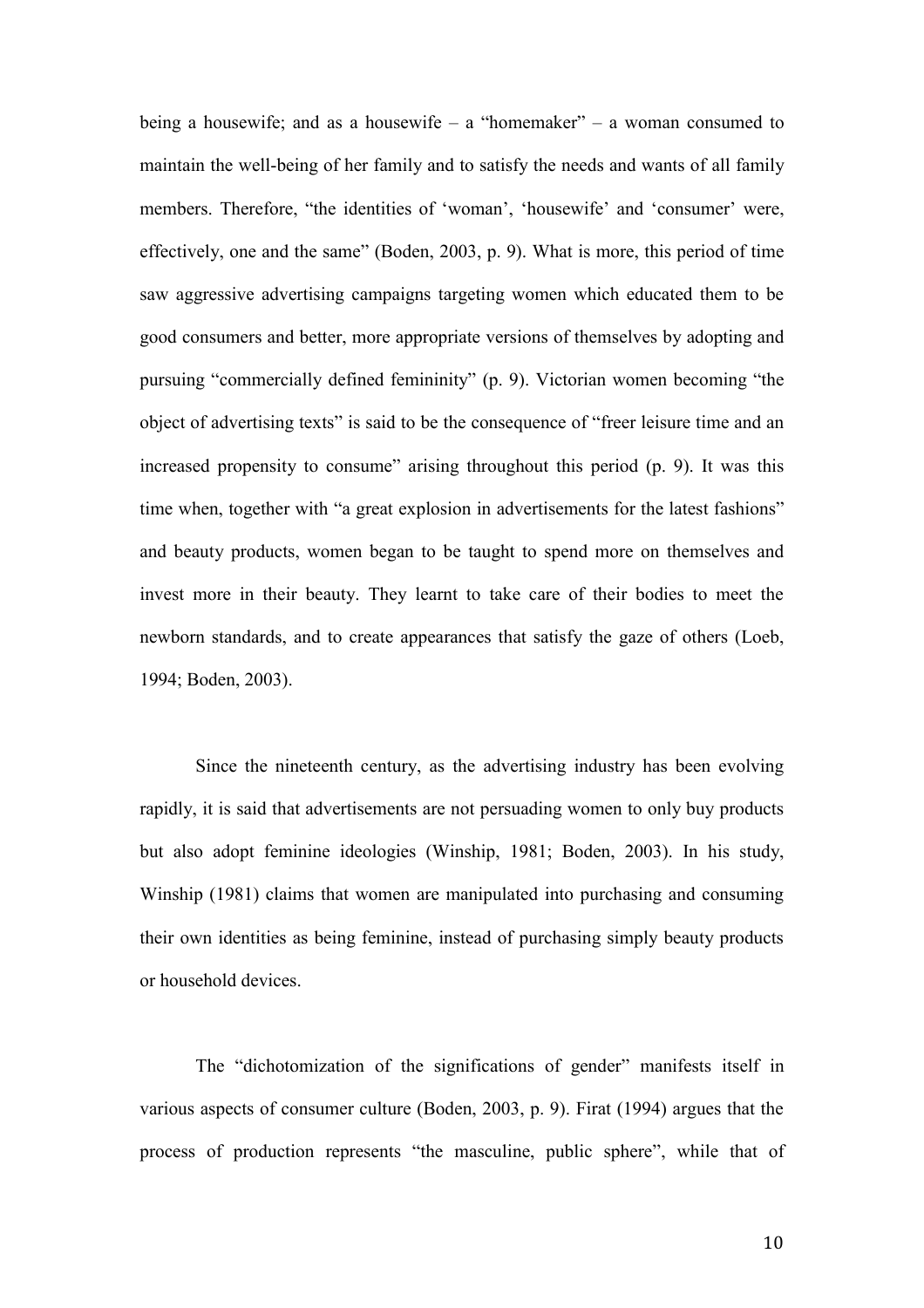consumption embodies "the feminine, private sphere" (as cited in Boden, 2003, p. 9). Discussing the contrasting characteristics of the opposite genders in association with consumption, Boden (2003) argues that:

Furthermore, as part of this dichotomization of the significations of gender, women were characterized as passive, emotional subjects (as opposed to their counterparts – the active, rational male actor) within whom desire can be induced and control can be exercised over perception, behaviour and, ultimately, over their motivations to consume. (p. 9)

Colin Campbell (1997), in his research on consumption and gender, has found out considerable differences between the attitudes and behaviours of men and women towards shopping. The dichotomies can be easily noticed from the results as follow:

Essentially the results suggest that women were much more likely to express positive attitudes toward shopping than were men, and correspondingly that men were far more likely to express negative attitudes toward shopping than women. What is more, women were far more likely to express a strong positive attitude – that is, to say that they 'loved' shopping rather than that they merely 'liked' it. Correspondingly, men were far more likely to express a strong negative attitude – that is, to say that they 'hated' it rather than merely 'disliked' it. In addition, women were more prone to express positive attitudes toward a range of different kinds of shopping, whilst when males expressed a positive attitude it was more likely to be toward a very productspecific form of shopping (for example, shopping for records, computers or electrical goods). Finally, women were also much more likely than men to express a preference for shopping above other forms of leisure-time activity, such as watching a film or eating in a restaurant. (Campbell, 1997, p. 167)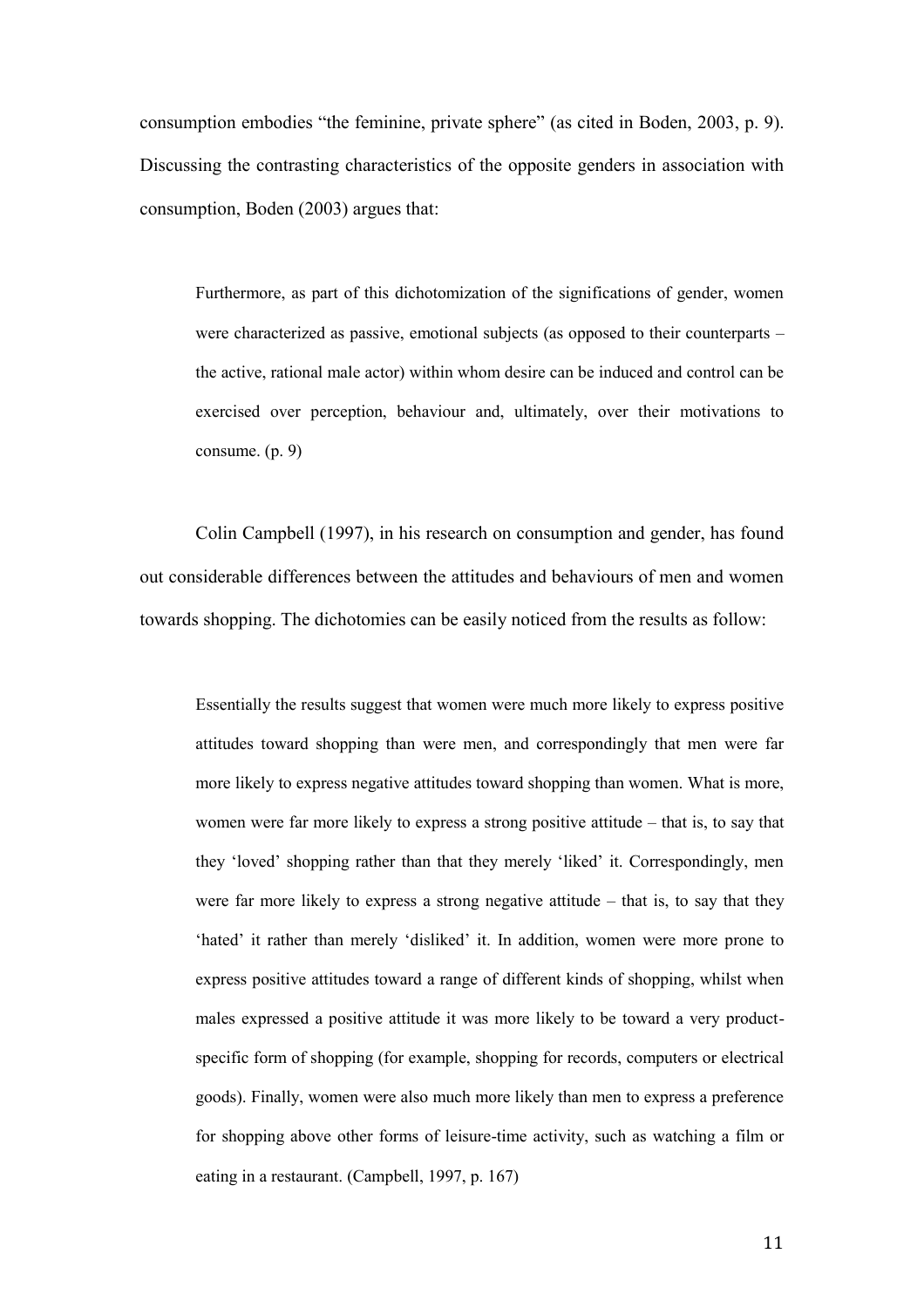Campbell interprets the research findings to see that men incline to feel uncomfortable with shopping and concerned about their masculinity that appears to be vulnerable when being put in relation with this activity. Men tend to be concerned about their "sexual identity" being misconstrued if they get caught while enjoying shopping or stating a fondness for it. Therefore, men try to either avoid shopping completely by replacing it with discreet alternatives or "delegating" it to someone else, i.e. their female kin or partner, or limit any unnecessary engagement with shopping as possible, i.e. restrict the frequency, duration and involvement. This can be explained by the "close identification of shopping" with women which makes it socially perceived as a "female" or "feminine" activity. This identification, according to Campbell, comes to women's awareness and embeds in their perception since early years of age. As little children, by observing and learning from their mothers and social environments, girls "acquire" their gender identity in which "shopping is basically part and parcel of the activities which help to define the female role" (p. 167). During this learning process, girls develop a sense that shopping is an essential gender characteristic that has obtained an inextricable connection with being a "wife and mother", and that distinguishes men and women (p. 167).

Taking these gender dichotomies further, Campbell suggests that there exists contrasting "male and female ideologies of shopping", in which the same activity is viewed differently by the opposite genders. These differences in the attitudes of men towards shopping compared to those of women are argued to ease the pressure of losing masculinity when men actually do shopping and make shopping more acceptable and less threatening for their identities. Accordingly, while men tend to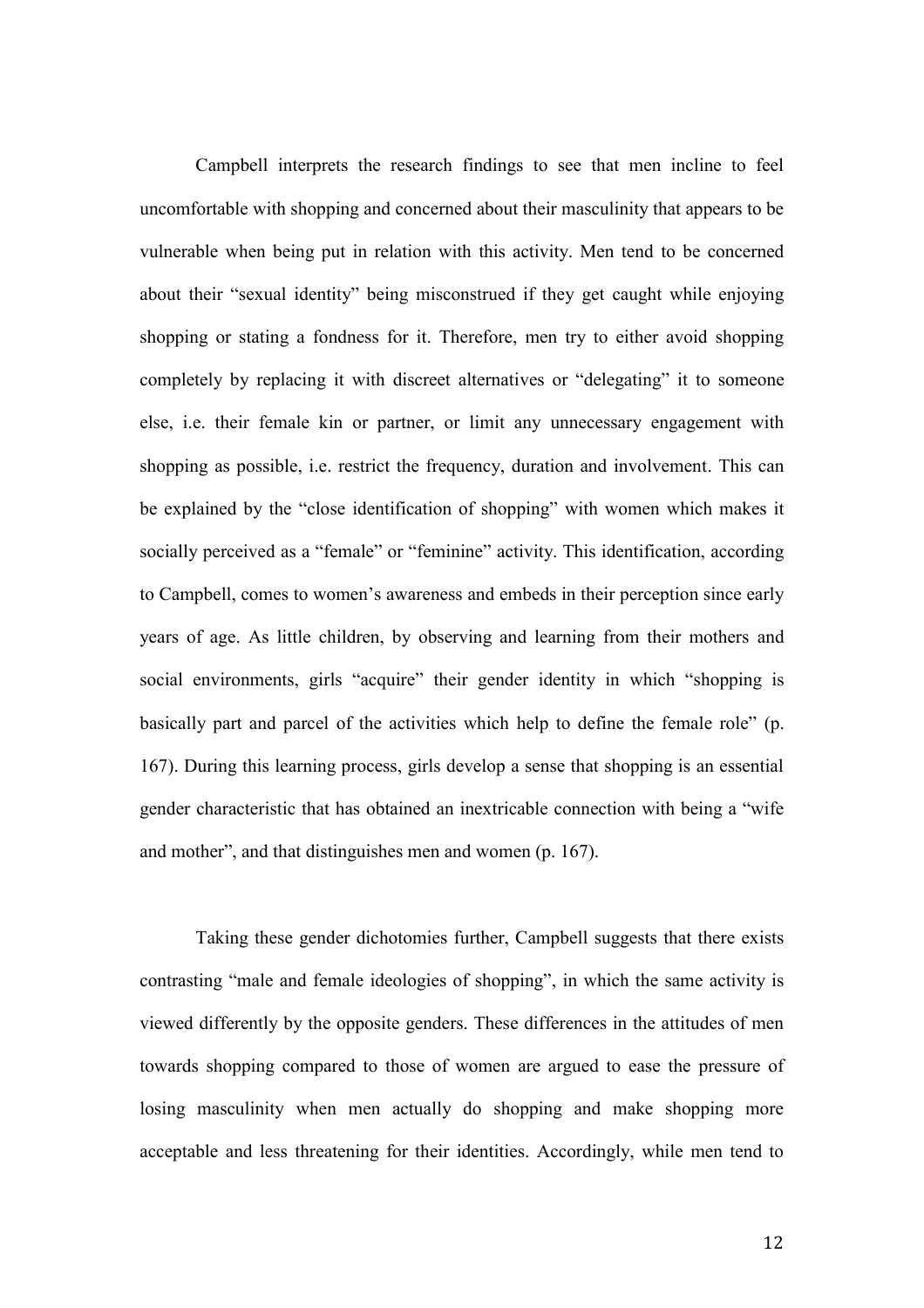take shopping as a job that needs to be done to fulfill a "need", women do shopping not only for the purchases that satisfy "needs", "wants" and "desires", but also for the process of shopping itself as a "recreational" activity. Unlike men who shop under a "work frame" that values "rationality" and "efficiency", women shop under a "leisure" frame" that values "pleasure" and "aesthetic and expressive gratification". This leads to the tendency that men are quick at shopping and often finish the "job" with actual, material results, while women spend hours "browsing" and may finish the "trip" with only spiritual results (pp. 169-171). It has to be confirmed that women do shop for their "needs" and for the purchased products, but they take shopping to another extent by embracing the "intrinsic value in the activity itself". For women, the shopping experience as a whole is as worth as the commodities, and is sometimes even valued higher since it is the fundamental motivation for shopping and able to stand alone without the presence of any actual purchases. Campbell addresses these gender differences "the instrumental versus expressive dichotomy" (p. 169).

Not surprisingly, perhaps, this contrast is formulated in terms of the instrumental versus expressive dichotomy, with men inclined to see shopping as a purely purchase-driven activity related to the satisfaction of need, whilst women are more likely to view it as a pleasure-seeking activity related to the gratification of wants or desires. (Campbell, 1997, p. 169)

Celia Lury (2011) emphasizes the arguably differences and disparities between the roles of men and women, as well as the ironic paradoxes related to gender and consumption that occur within consumer culture. Women are considered to be "the instruments" rather than "the chief agents of consumer culture" regardless of all the tight connections that women have been having with this culture throughout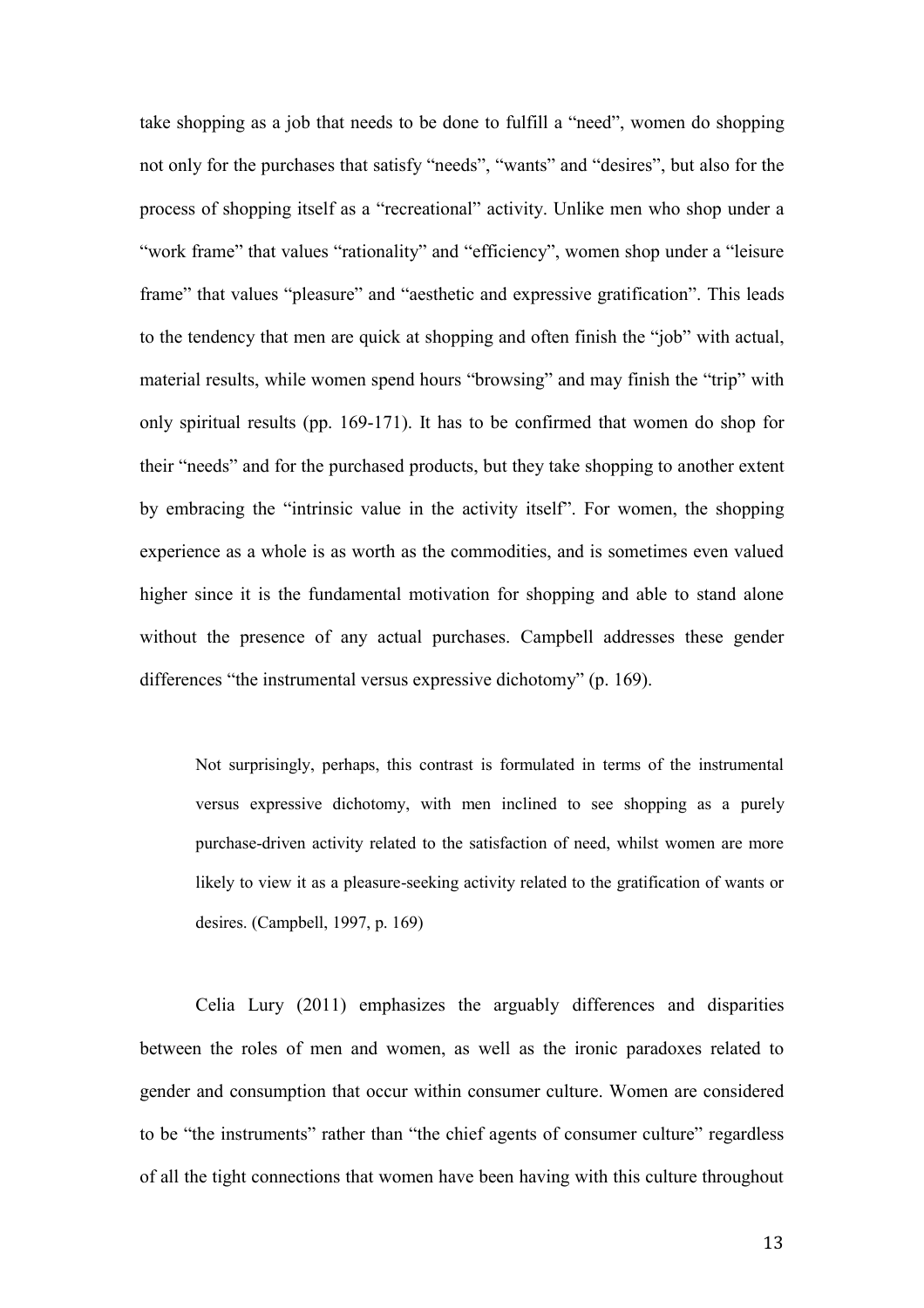its history and development (pp. 122-123). This can be explained by the long-term relationship between women and "family economy", in which most women's purchases are associated with the entire household's needs and demands; and the finances are usually not, or not only, theirs to take control or decision on what and how to consume. Also, women are argued to be "subordinated to men" in consumer culture since "their use of commodities is not conducted for themselves, but for others" (p. 127). This is not only about household commodities and the "housework" that women take reluctantly as a job to take care of a social unit, but also about "the work of femininity" that women take voluntarily to satisfy the opposite gender (p. 127).

Berger suggests that this unequal relationship – between man as subject and women as object or possession of his gaze – is so deeply embedded in our culture  $\dots$  that it is possible to talk of a *male gaze*. … [This] means that women are conventionally depicted in quite different ways from men … because the ideal spectator is always assumed to be male and the image of the female is designed to flatter him. Furthermore, so widespread is the process of objectification that men have come to be defined in terms of their actions, while women are judged in terms of their appearance. This has implications for the gendering of subjectivity. Men look at women. Women watch themselves being looked at. (Berger, 1972, as cited in Lury, 2011, p. 128)

In the contemporary consumer culture, women are placed under "manipulation" but made to believe that they are enjoying "liberation" and "emancipation" (Lury, 2011, p. 123). First, the immaculate and sexy beauty women pursue is actually created by men – the "producers" – and for men – the "spectator",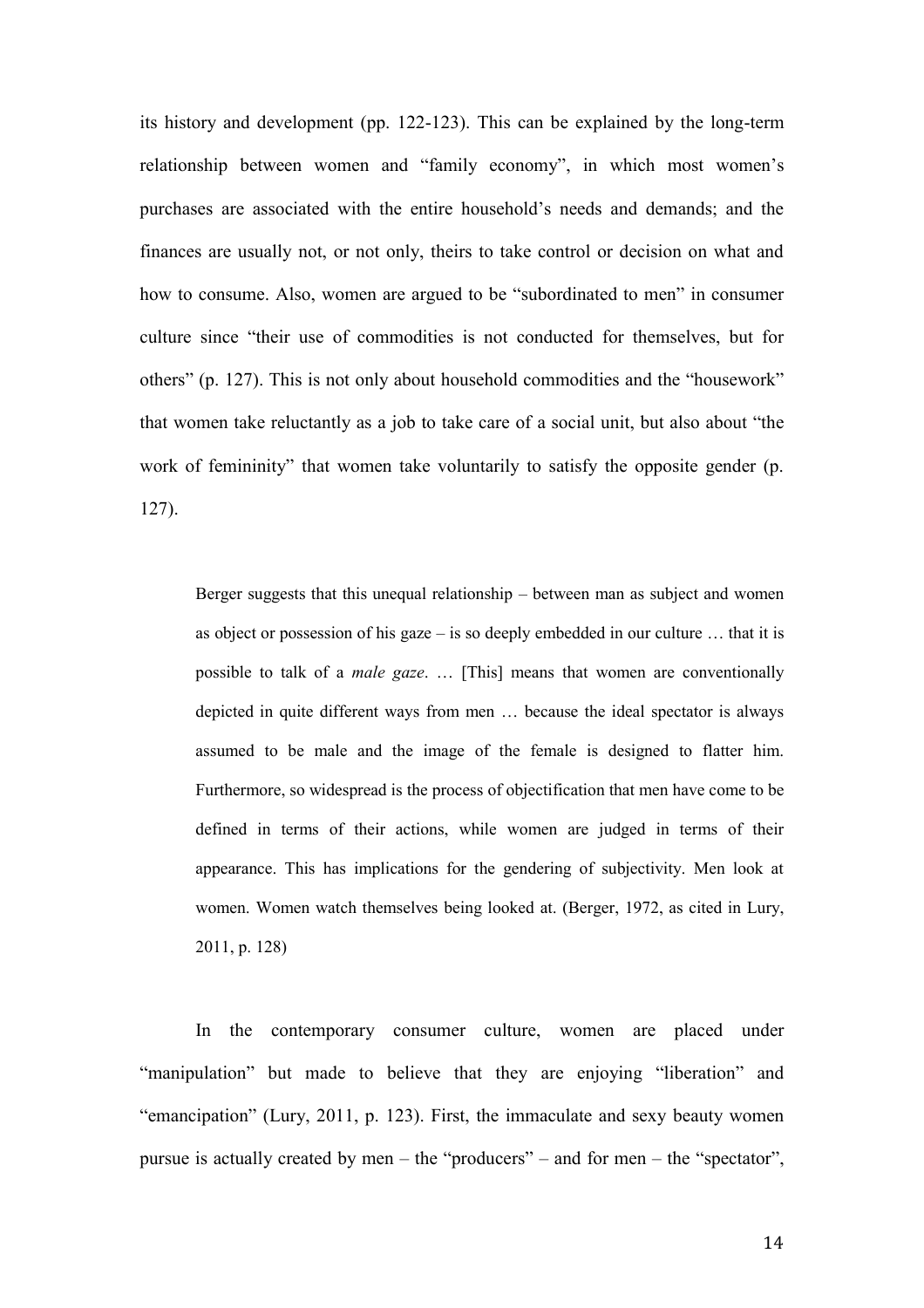to serve "the gaze of men". While women believe that they are invested in themselves, for themselves and by themselves, the fundamental cause, purpose and motivation stay within the benefits of men. Second, the "creation" of "individuality" and the "expression" of "own unique sense of self" that are encouraged by the advertisements, the magazines and the media are actually consumer traps. Women believe that they can choose their identities, but, in fact, they are just given "massproduced" "options" that are decided by the "producers". Third, it is thought to be strong and independent when women have the right to choose the images women want to express and work hard and skillfully on it; however, it is actually not a gain but a lost when women lose or overlook their born identity and natural beauty. It seems that while pursuing society-made, mass-produced images, women happen to forget to love, respect and treasure their own natural body and beauty. What is more, women are arguably "constructed as consumers of themselves as possessions or commodities" (Winship, 1983, cited in Lury, 2011, p. 126). Many researchers share the same argument that women are consuming themselves, or their own images, as a whole; therefore, women are both "objects" and "subjects" of consumption (Berger, 1972; Myers, 1986; Lury, 2011, p. 126). Furthermore, it is thought that women being released from traditional social roles and taking care of their own needs and beauty is part of their emancipation; however, it is actually just a switch from one confinement to another. As Ros Gill (2009) argues, "instead of caring or nurturing or motherhood, it is now possession of a 'sexy body' that is presented as women's key source of identity" (p. 97).

It is ironic that while shopping has become a "worthy and significant" activity and women as constituting the majority of shopping doers are intensively taken care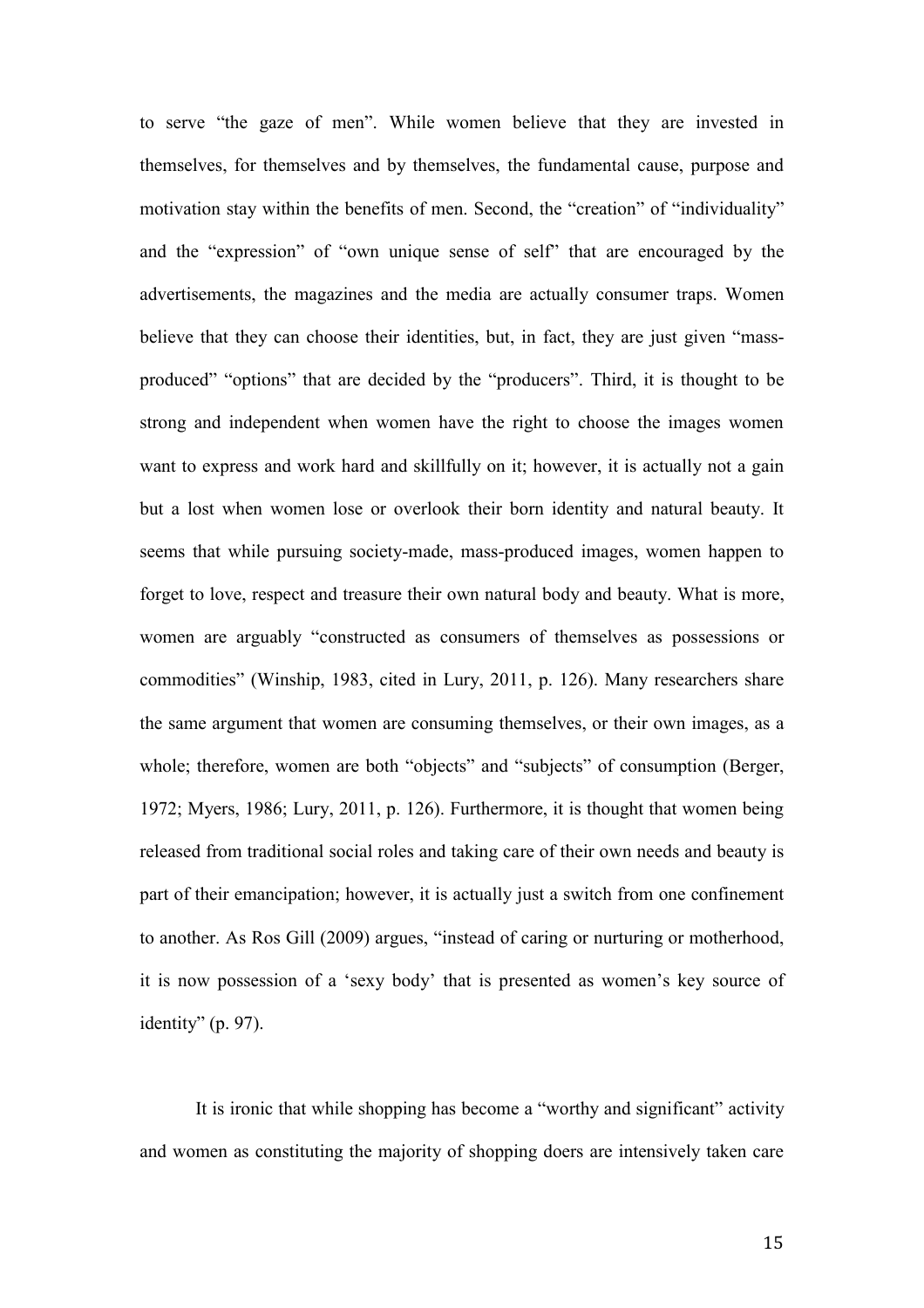of by the market and businesses, the image of women shopping are, on the contrary, defined as "irrational, fanciful and frivolous" (Lury, 2011, p. 123). Women, in relation with shopping, are considered as "out of control" and need to be controlled by the rational opposite gender. While shopping can be seen as "an alternative form of liberation", women seem to be happily willing to be regarded as irrational creatures who need education and instruction in doing their jobs (p. 123).

To sum up, as Boden (2003) claims, "consumption is, of course, heavily implicated in the construction of gender identity" (p. 8). Furthermore, the identity of consumption has long been socially made in a special association with the identity of women. Consumption is not only considered as women's speciality but also regarded in significantly different ways between men and women in the sense that it means much more for the latter – apart from being an essential job, a domestic work, it can be a hobby, a pleasurable activity that fulfills social and emotional needs (Boden, 2003; Campbell, 1997). During the development of consumer culture, women have always been aggressively targeted by advertising and the media, manipulated into consuming commodities, especially "gender products" and adopting specific beliefs and attitudes towards feminine beauty (Boden, 2003; Loeb; 1994; Lury, 2011; Winship, 1981). It is argued that even though women are made to believe that they are powerful, independent subjects of consumption and free to choose their identities, they are, in fact, only manipulated objects of consumption and given artificial, readymade identities under the hand of "male" producers and to satisfy "male gaze" (Berger, 1972; Lury, 2011). It is apparent that "men and women are very differently positioned in relation to consumer culture" (Lury, 2011, p. 133), and the relationship between women and consumption is inextricable. It is, indeed, a complicated yet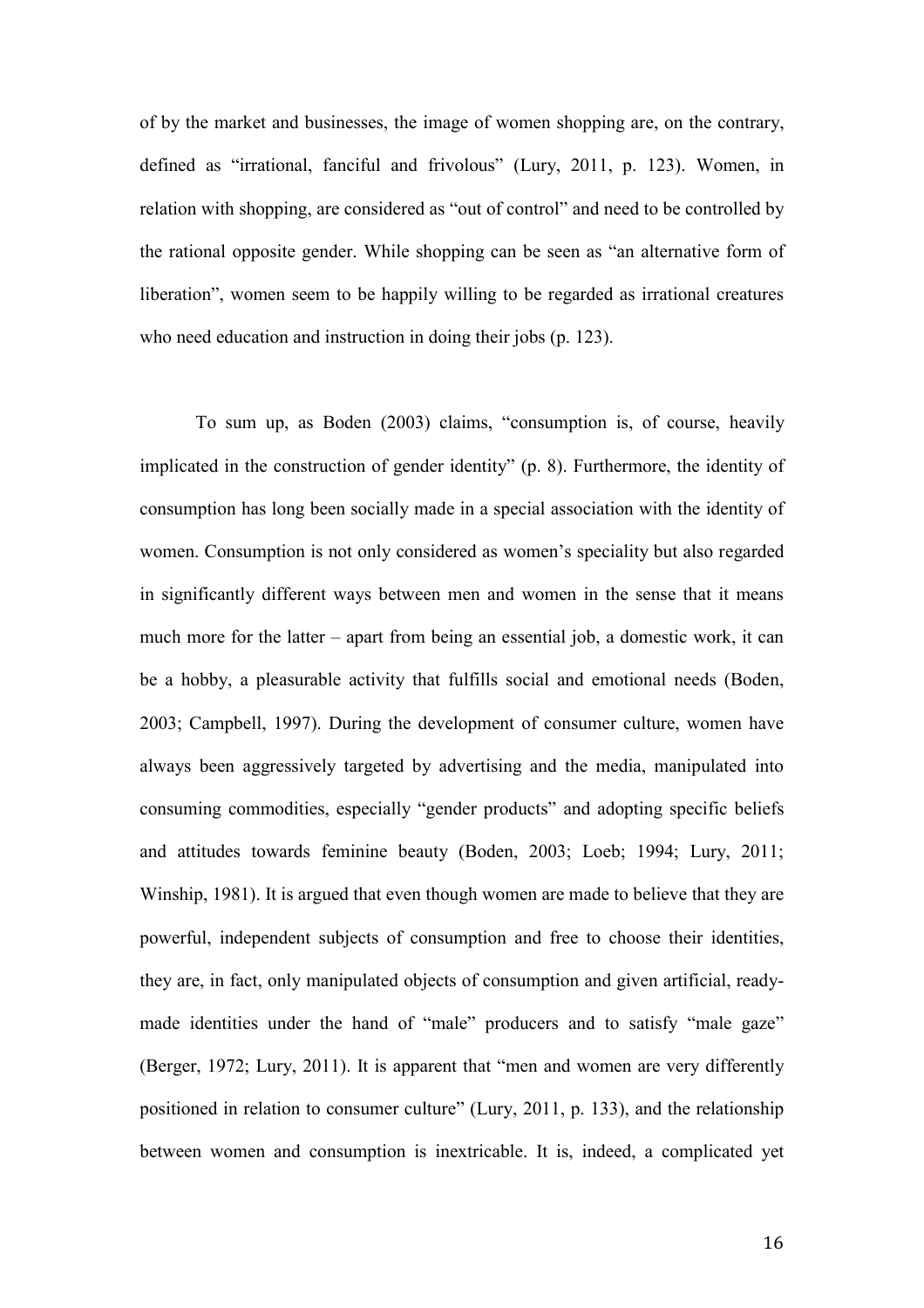intriguing story on which further studies are relentlessly required. Research taken on this topic is not only necessary but also fascinating to be conducted and followed.

# **1.3. Film-based research and Hollywood films**

In *Using Film as a Source*, Sian Barber (2015) affirms the capability of film in providing "a fascinating insight" into the reality of human society (p. 1). It is said that "film is a crucial means for understanding the recent past" (p. 1). Film can act as windows through which many aspects of life can be observed and revealed. Barber gives the reader a brief summary of the abilities of film as a medium, through which the possible role of film as valuable source for research is effectively confirmed.

Barber argues that a film can show not only what happens within the film itself, but also what is going on around the existence of the film. First of all, how the film is made and consumed reveal the fashions and expectations of the contemporary society that the film exists. The born of a film represents the values, attitudes and beliefs of not only its audience but also its creators, i.e. the director, the scriptwriter, the producer and the financier. A film shows complex relationships within the social and cultural environment that contains the film. These relationships do not stay only within the film either as a subject or object in the association with its creators and its audience, but also in the extended spheres where social and cultural phenomena arise as a result of or in relation with the release of the film. These related phenomena could be, for instance, the public veneration given to the film stars, the new aesthetic standards in fashion, the social and cultural trends and activities that are born together with the film (p. 1).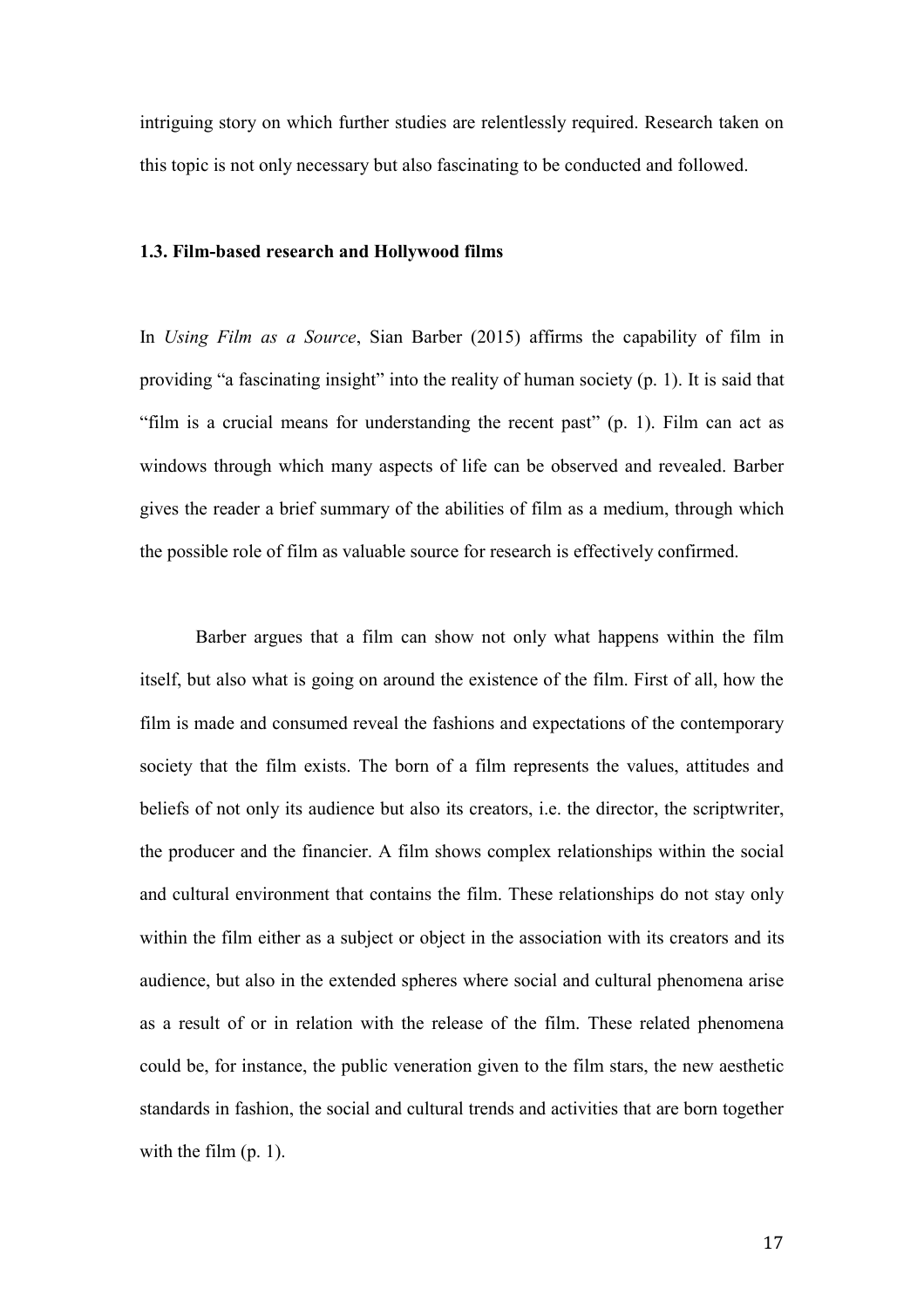William Hughes (1976) and Paul Smith (1976) both agree on the multilateral reflection film makes on the minds of the filmmakers, the attitudes of the viewers, the values of the societies, and the interrelationship between these spheres. William Hughes suggests that "the public's choice at the box office, provides a crude measure of the accuracy of the filmmaker's hypothesis about popular values" (p. 71), while Paul Smith argues that "film records the outlook, intentions and capabilities of those who made it; it illustrates in some way the character of the society in which it was produced and for which it was designed" (p. 7).

Sharing the same opinion on the relationship between film and reality and the reflective function of film, Michael Paris (2009) states that:

Since the birth of cinema at the end of the nineteenth century, filmmakers have been recording and interpreting the world around them, reflecting the social and political realities of the society in which they worked. … Films, therefore, are a powerful window on the past – a source that often allows us not only to see the actual event, or its restaging, but also to understand how the society that produced the film wanted its audience to respond. (p. 129)

As texts, films are fruitful materials for research into how humans make sense of the world, and how human societies are made sense of through artefacts – human products. Although background questions, prudent verification and thoroughly interrogation are always needed when making any interpretations and judgements of film as research material, the value and position of film in research is undeniably significant.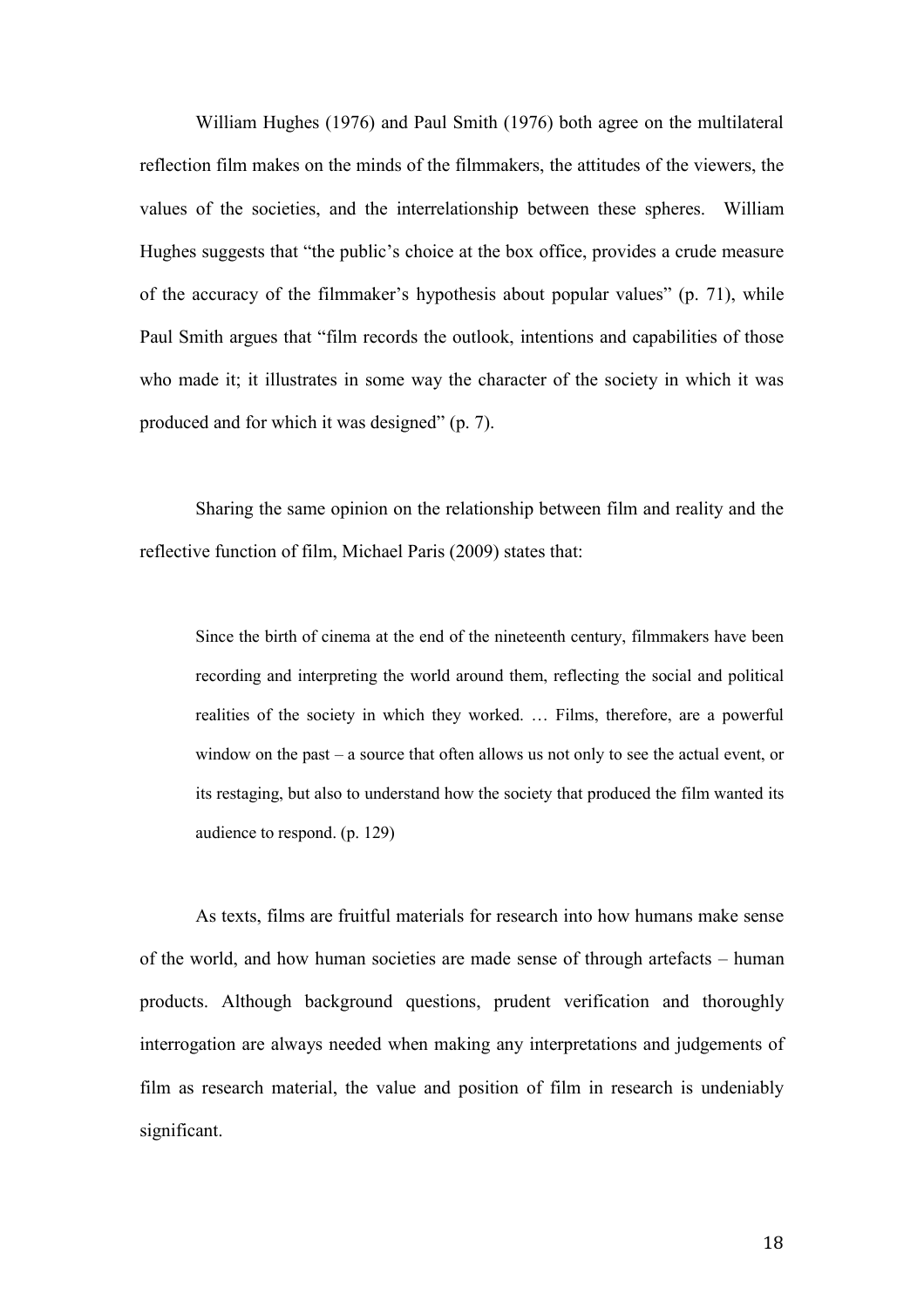Hollywood cinema has been taking a dominant position in the world cinema throughout the last century. Its extensive coverage, widespread popularity and powerful influence all over the world are undeniable. Although Hollywood has long been perceived as the most quintessential and influential American cultural institution, it does not, in fact, completely belong to American culture or represent American values as people might believe (Richardson, 2010). To start with, Hollywood was "founded and sustained by immigrant Jews" from "Eastern Europe", who "exiled themselves" later from Eastern America to California but still suffered from discrimination (p. 3). It was at first an "immigrant community" that offered a place of sanctuary for "foreigners" in America, where they expressed their thoughts and presented their ideals (pp. 3-4). Jill Robinson once stated that the internationally famous "American Dream" was just a Hollywood's invention in the beginning (as cited in Gabler, 1988, p. 1), and the American society shown in Hollywood films are not truly and fully the American reality but rather products of Hollywood's creativity. During its development, Hollywood has always been appealing to talents from all over the world to bring their values and participate in its filmmaking. Many directors, actors and actresses who are working for Hollywood come from Western countries and other parts of the universe along with their own cultures and together create multicultural products. Therefore, Hollywood films represent various pictures of diverse values, attitudes and beliefs through numerous lenses. Furthermore, Hollywood products are made to fit global tastes, for globally commercial purpose. They are supposed to be international products which welcome viewers from different cultures, enable them to empathy and enjoy regardless of their origins. Hollywood, then, is not a typical representative of how American people make sense of the world, but rather a little reflection of contemporary human societies, recreated through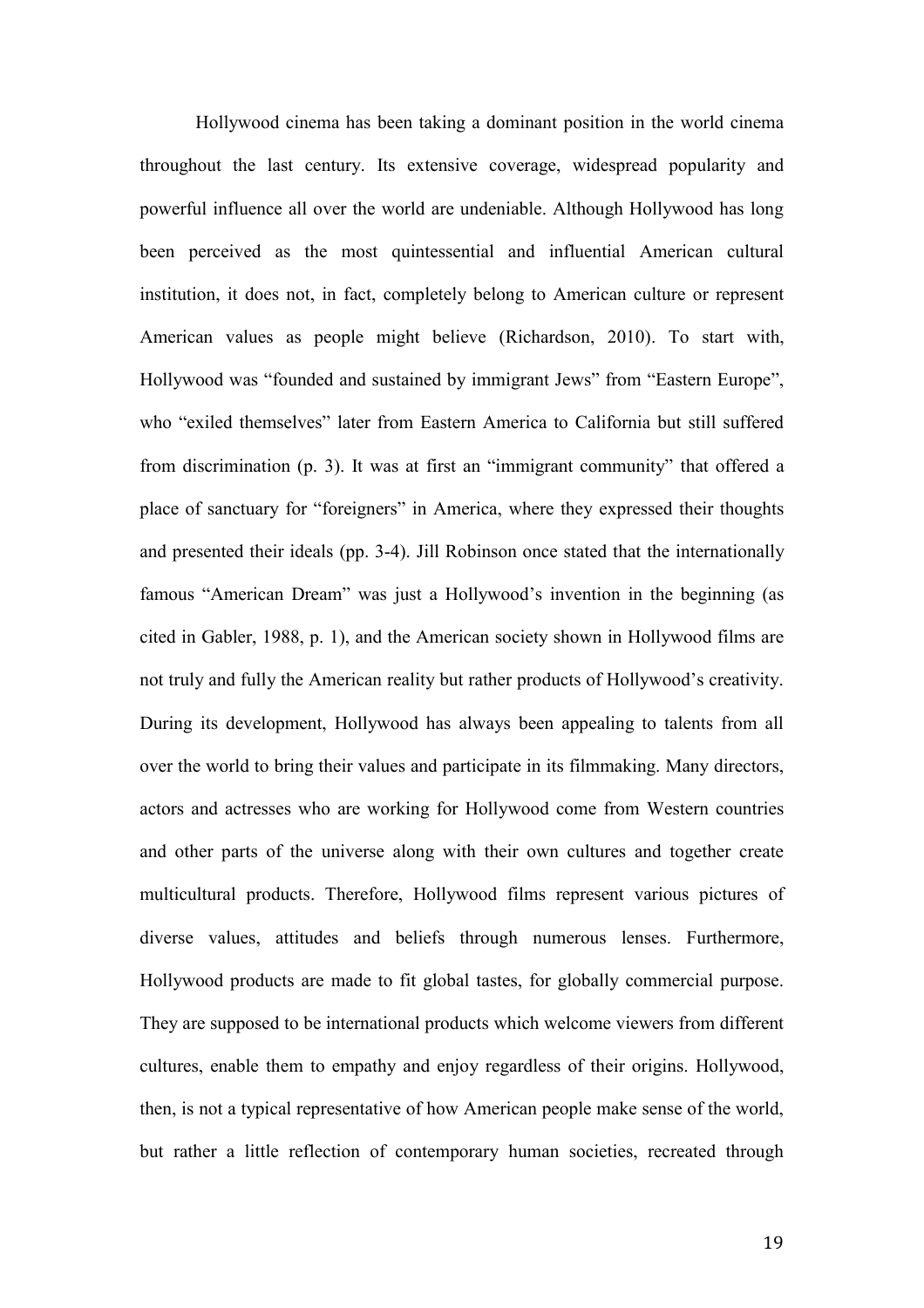aesthetic techniques and technical methods. Hollywood cinema, therefore, should be considered as world cinema.

Together with the rise of American power and the widespread of American culture, Hollywood cinema has reached far beyond borders. It is apparent that Hollywood films are continuously making cultural impacts globally and connecting different parts of the world. When people from different cultures come to share similar experiences, a world culture start to be formed. This can be seen as an interactive relationship in which Hollywood culture and the world culture are both affecting each other and working together to move closer. It can be said that Hollywood cinema and the world reality are getting better at reflecting each other.

Using Hollywood films as research materials to examine how they tell about contemporary human societies is possible and achievable. Hollywood films do not only tell the stories of America and its people specifically but open up to a broader sense. Research on Hollywood films, therefore, should not be considered within the limit of American culture as a whole and in general.

The introduction has hopefully given the reader an overview picture behind this research. By examining *Bride Wars* (Winick, 2009) and *Confessions of a Shopaholic* (Hogan, 2009), this thesis aims at finding the answer to the sole question:

*How are women in relation to consumer culture represented in contemporary Hollywood feature films?*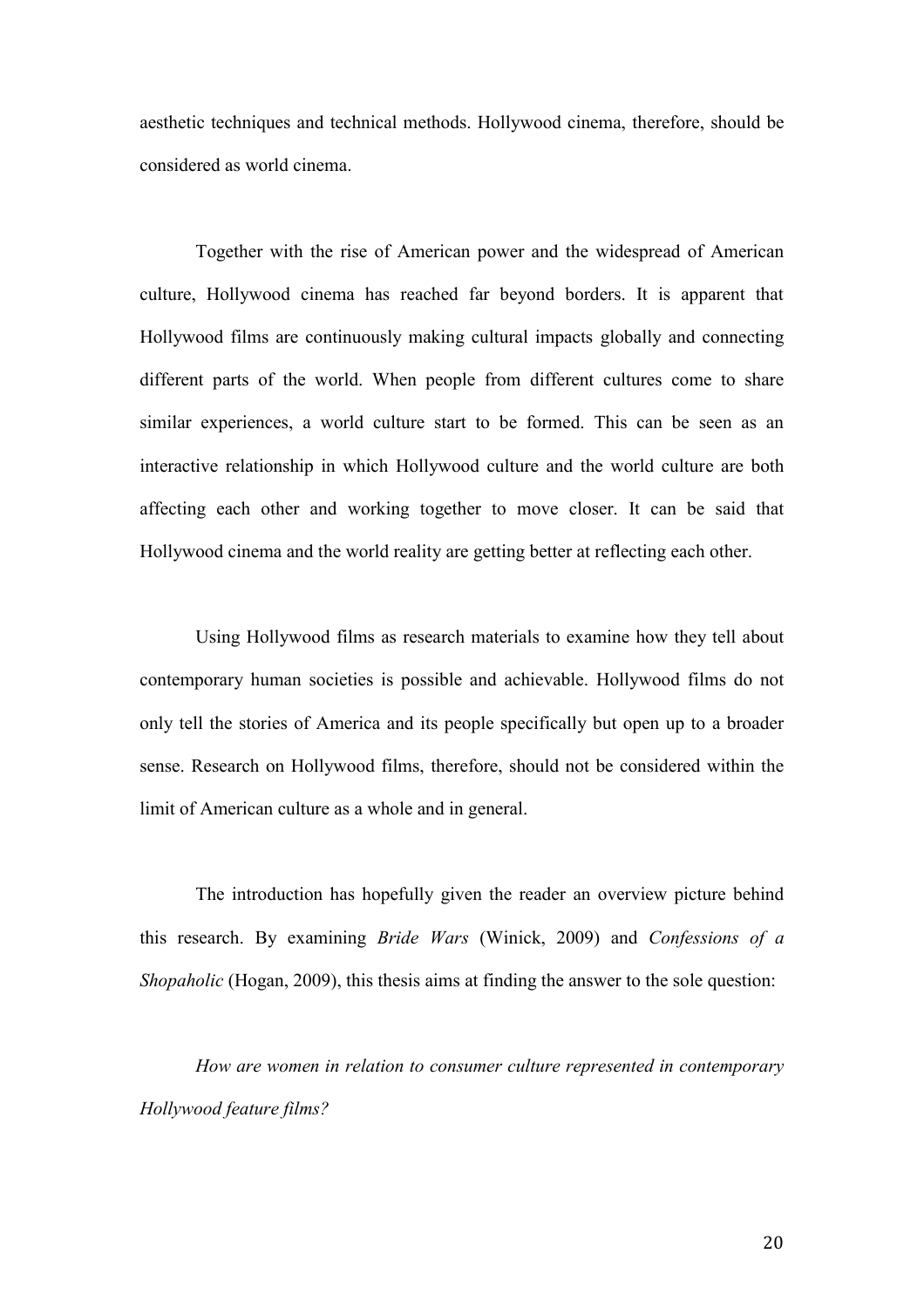# **2. Methodology**

# **2.1. A qualitative research of visual artefacts**

This study will be conducted under qualitative research methods. As the first insight into this branch of research, in his book of *Interpreting Qualitative Data*, David Silverman (2014) gave the reader a clear and beginner-friendly definition and basic characteristics of qualitative research. Accordingly, qualitative research, in comparison with its quantitative counterpart, is said to deploy "words" and "theoretically based concepts", through "observation and/or recording," as well as prior studies or available materials, to produce descriptions and interpretations of social and cultural phenomena. This group of methods is applied by researchers in an attempt to find out "meanings" and "understandings" of the world in different contexts and lenses. Furthermore, qualitative research, unlike its counterpart that heavily focuses on numbers, "often begins with a single case or a few individuals," and "hypotheses are often generated from the analysis rather than stated at the outset." Also, it is accepted that there are countless possible ways to conduct a qualitative research, and it is not necessary that they are compatible with one another, or produce parallel or similar findings. (pp. 4-7)

Michael Quinn Patton (2015) claimed that qualitative research "inquires into, documents, and interprets the meaning-making process," and it is "personal" (p. 3). This is because research inquiries vary significantly at all stages and depend deeply on each researcher individually. To be specific, researchers from different backgrounds have different concerns that raise different research problems, different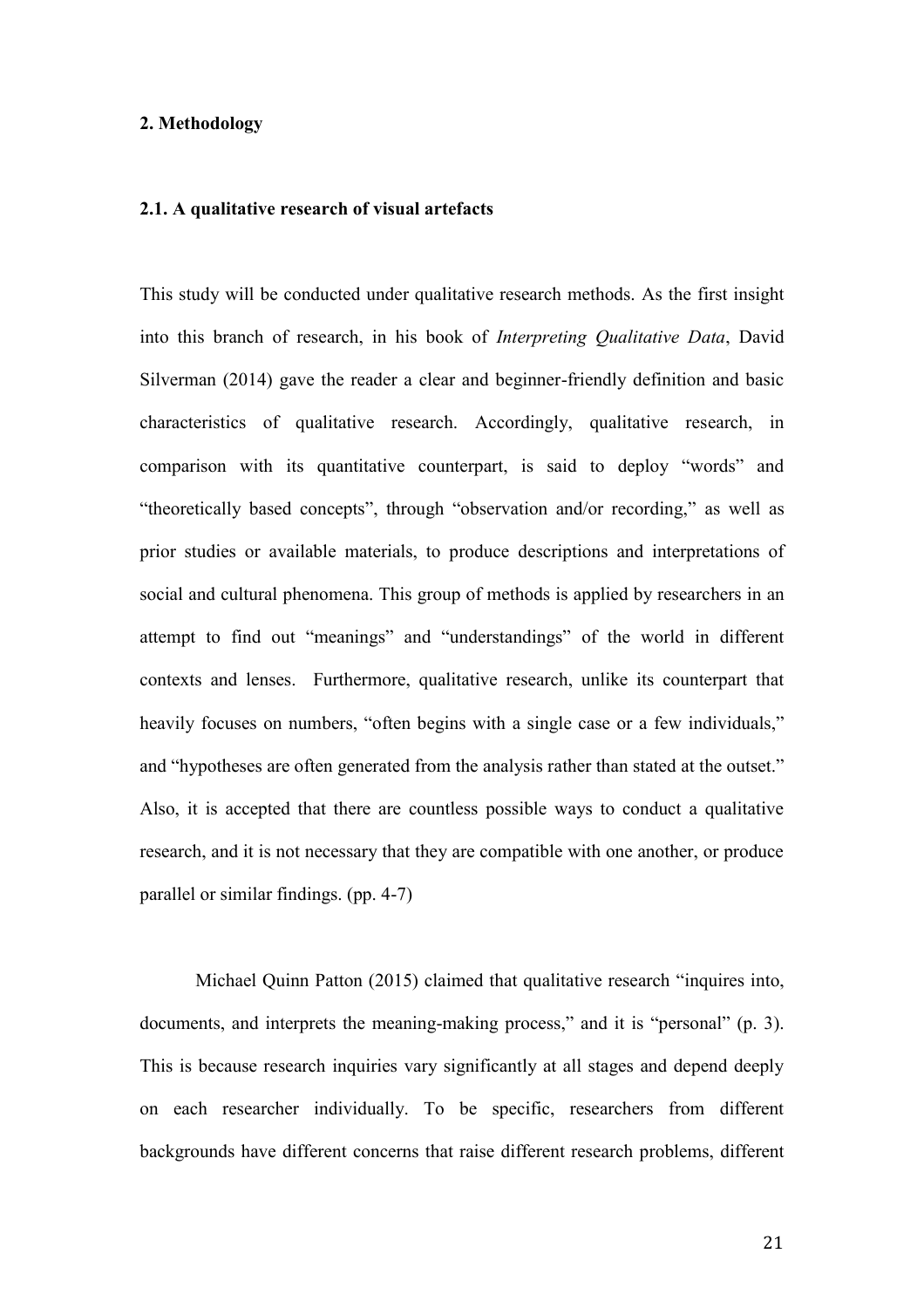approaches that produce different research methodology, and different interpretations that result in different findings (p. 3).

The "personal" and "statistics-free" characteristics of qualitative research are reconfirmed in *Exploring Research* by Neil J. Salkind (2017), in which it is defined as "social or behavioural science research that explores the processes that underlie human behaviour using such exploratory techniques as interviews, surveys, case studies, and other relatively personal techniques" (p. 172).

As listed in *Interpreting Qualitative Data* (Silverman, 2014), there are basically five main groups of method or data gathering under qualitative research, which are interviews, focus groups, ethnography, documents, naturally occurring talk, and visual images. Having a closer look at the last method group on the list, Silverman endorses Emmison's (2011) argument when classifying visual data into two groups, which are artefacts and the real-life data that is noticed and perceived through the eye of people. Accordingly, films belong to the former group.

Visual research is not new; it is among the most ancient forms of understanding. Every scientific discipline was built on a core of naturalistic visual inquiry, from stone megaliths revealing the seasons when a sunbeam struck a stone, through Galileo's observation of the phases of the moons of Jupiter, to the central Western figure of Descartes. … Humans rely on sight to make sense of the material world and to predict future events based on current observations. (Margolis & Zunjarwad, 2018, p. 600)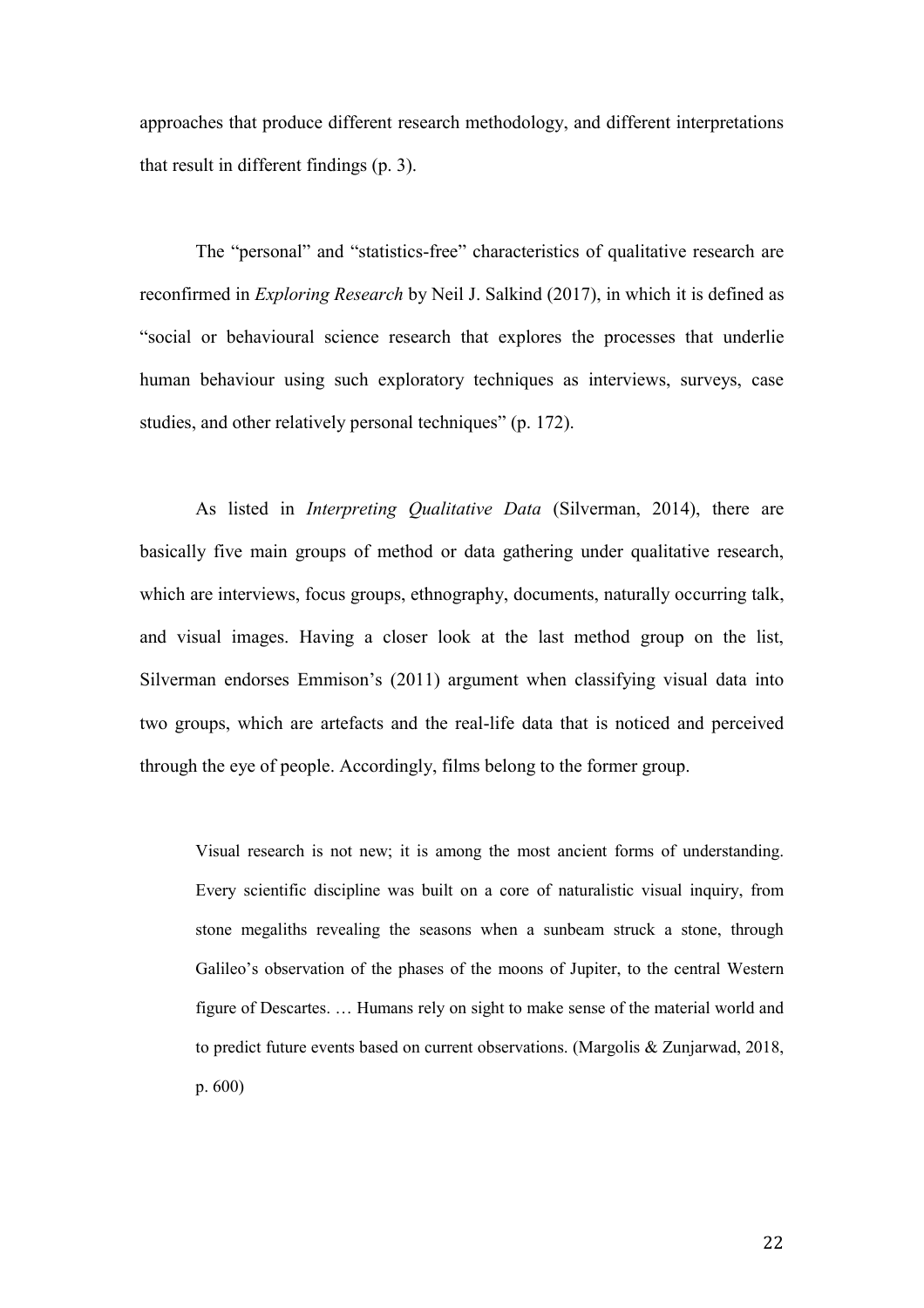It is undeniable that visual research has long been contributing vastly to human knowledge and development. People learn about the universe and about themselves through observations. However, the history of image-based research as an independent, systematic branch of science is recorded not so long ago. "Only recently has visual research been demarked as a set of methods distinguished from the fundamental observations of science" (Margolis & Zunjarwad, 2018, p. 600).

Despite the young age, it is noteworthy that the role of visual artefacts in scientific research has been much improved in the past decades (Silverman, 2014, p. 356). The use of cultural and commercial products such as magazines and films as invaluable research materials that reflect social issues and human behaviours has received acknowledgement and widespread support from scholars. Silverman (2014) gives examples of "Denzin (1991, 1995) who argues that we can understand and express ourselves and our social settings through Hollywood films" (p. 356).

#### **2.2. Post-structuralist textual analysis**

A text can be simply defined as "something that we make meaning from" (McKee, 2003, p. 4). Accordingly, "whenever we produce an interpretation of something's meaning – a book, television programme, film, magazine, T-shirt or kilt, piece of furniture or ornament – we treat it as a text"  $(p, 4)$ . Based on this definition, the concept of "text" is understood in a much broader sense than just written or printed documents that are presented in words. Reading a text, therefore, does not only refer to the act of taking in words on paper or electronic materials such as books, comics, journals, newspapers or magazines, but rather suggests an effort of interpreting "the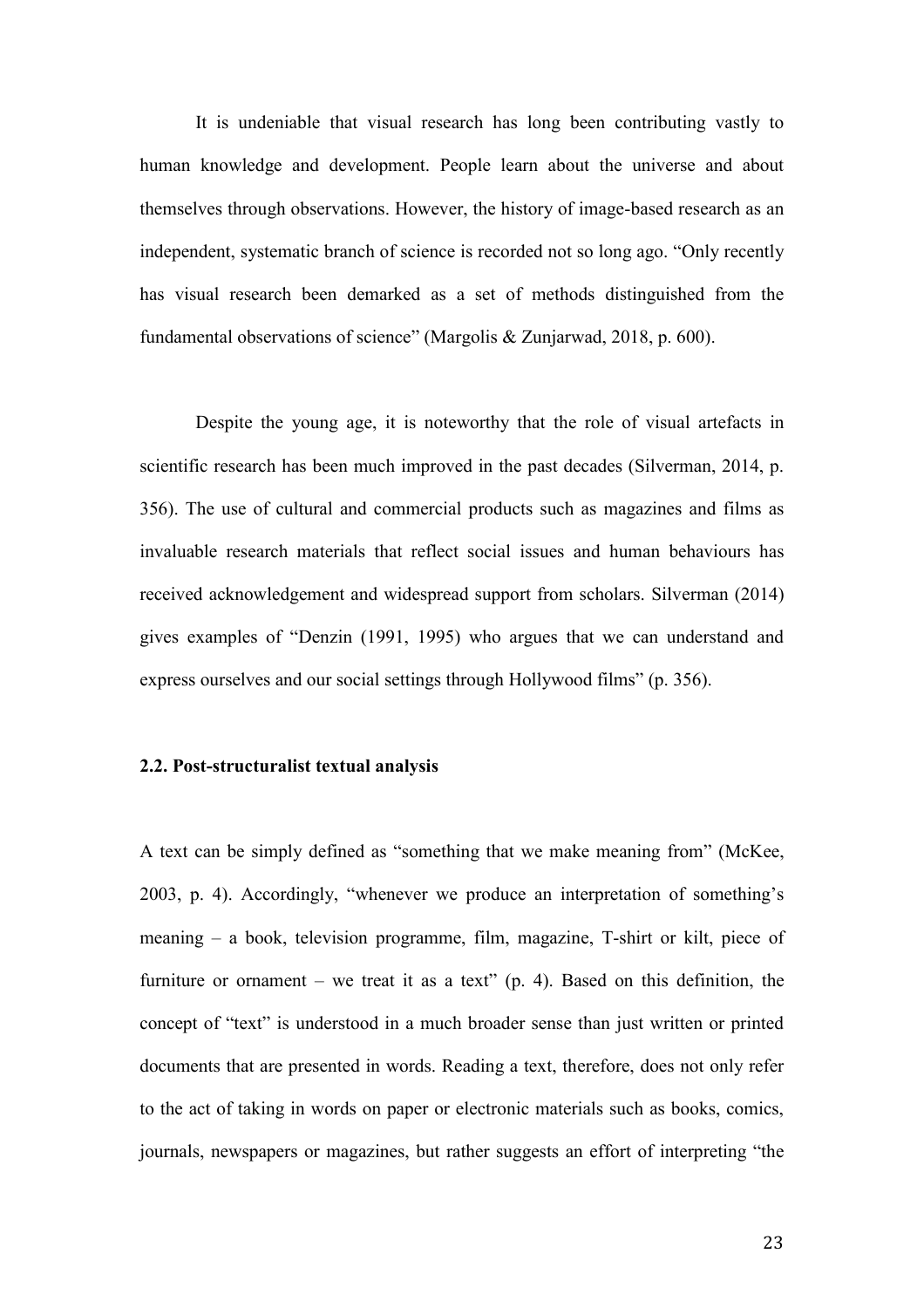various elements of culture" in order to examine how things can tell about cultures and to see how people from different cultures can "make sense of the world" (p. 12).

Alan McKee (2003) gave a clear introduction into the analysis of texts, especially one form of it that tightly connects with the reader (or the "consumer" as in Alan's words, particularly when discussing commercial products), which assists researchers in looking into how the reader interacts with and makes sense of the text and the world around them. As McKee (2003) put it:

Textual analysis is a way for researchers to gather information about how other human beings make sense of the world. It is a methodology – a data-gathering process – for those researchers who want to understand the way in which members of various cultures and subcultures make sense of who they are, and of how they fit into the world in which they live. … When we perform textual analysis on a text, we make an educated guess at some of the most likely interpretations that might be made of that text. (p. 1)

According to Alan McKee, interpreting texts is also interpreting reality, in which we attempt to see how the author, the reader, and the researcher make sense of the world around them. Interpreting a text is not a story of only the text itself, since how it is born and read depends on the contexts of the creator, the reader, and the reading. Also, if being understood in a narrower sense, in which texts refer to products of human beings, texts – in this situation – are products of human society, and consequently tell stories of human society.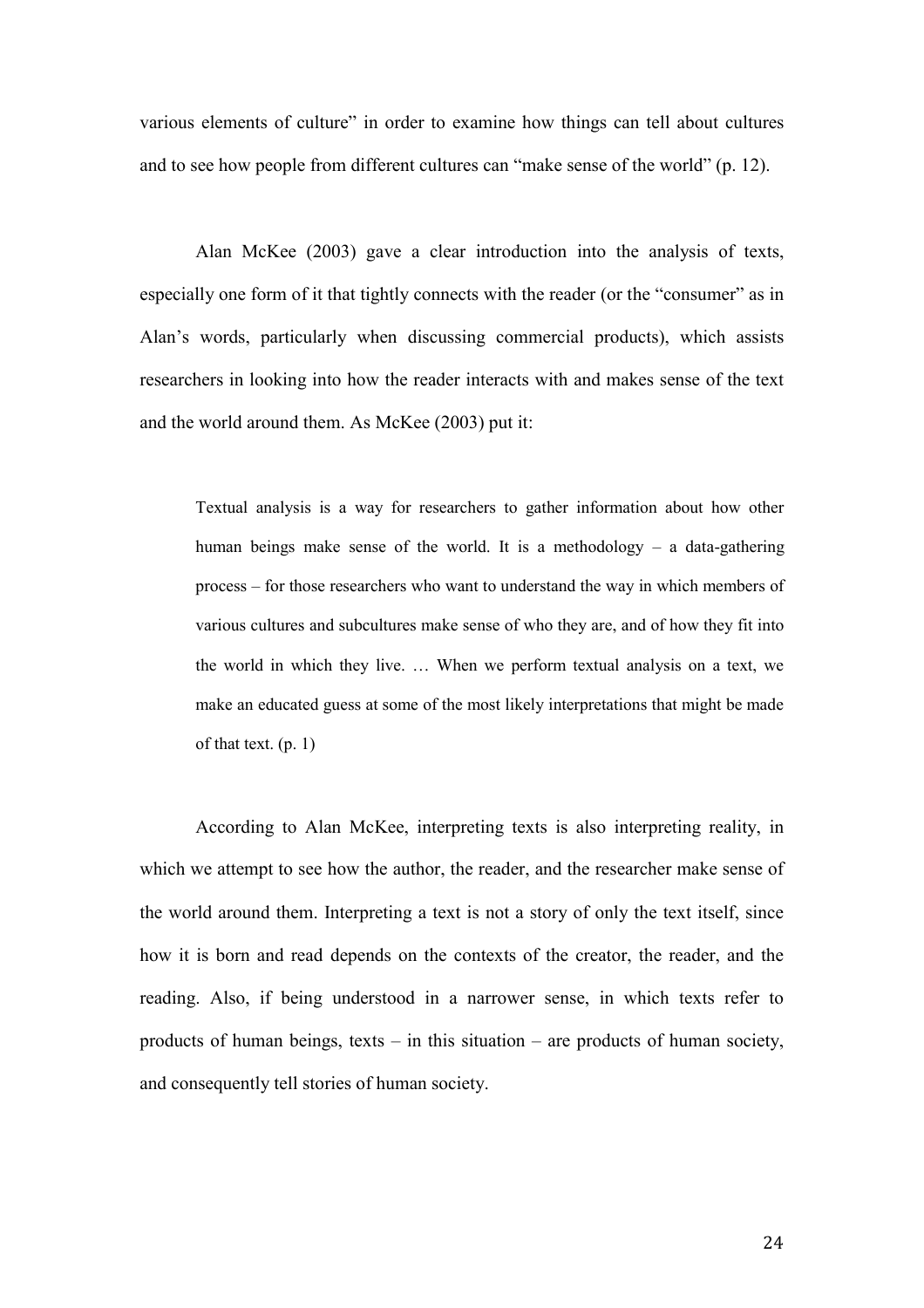Alan McKee (2003) mentioned three basic or common ways of approaches to cultural differences applied in textual analysis, which are realism, structuralism, and post-structuralism. Among those, post-structuralism, in McKee's opinion, is the most logical way of approaching cultural texts and "sense-making practices", and generally perceiving the world, since it acknowledges the existence of differences and accepts the equality of differences. "In a sense, people from different cultures experience reality differently" (p. 9). It seems not sensible to make judgements on the correctness or accuracy of how peoples see reality or truth, or that this "sense-making practice" is privileged while the others are unacceptable. A post-structuralist perspective, in this flow, supports the belief that "different ways of thinking about the world might be equally valid" (p. 52).

Post-structuralist textual analysis is a research methodology that attempts to examine cultural texts in order to understand the variety of different forms of representation, "the assumptions behind them and the kinds of sense-making about the world that they reveal" (McKee, 2003, p. 17). It is noteworthy that poststructuralist textual analysis, unlike other methodologies in Literature and Film Studies, does not attempt to study a text as a whole and single existence – a complete form of a work of art that stands alone and expresses itself. This methodology, therefore, does not seek to analyse all details and characteristics contained within a text under a close reading to bring out the values lurking behind layers of unconscious or intentional formation, placement and arrangement (McKee, 2003).

What we don't do in this kind of post-structuralist textual analysis is try to, or claim to, study 'the text in itself', looking at all of its elements as a self-contained work of art. This is another point where this form of textual analysis differs from the kind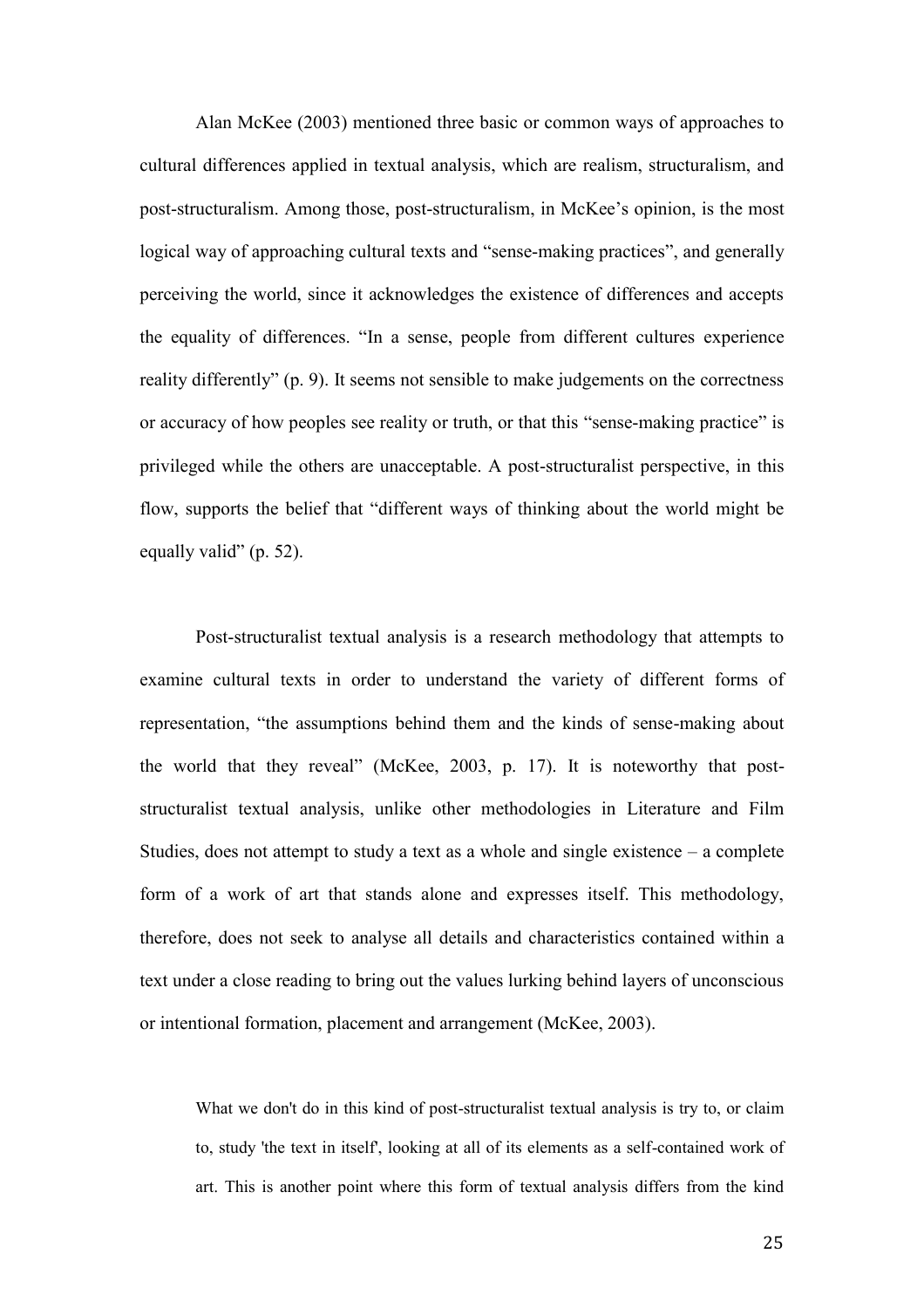employed in traditional English Literature or Film Studies. Those approaches to the analysis of texts want to understand the texts they study as perfectly formed works of art - therefore, every element of them should be studied, because it will all add to the overall understanding ('appreciation') of the text. It's not acceptable just to pick out the bits that interest you and talk about them. (p. 74)

Post-structuralist textual analysis, instead, seeks for answers to cultural questions through specialized selection and examination of important aspects, elements, or features of the text under scrutiny. Since the focus is not on drawing from the text the knowledge of the text itself or the insight into every intention of the text's creator, by selectively analysing potential elements found in cultural texts, answers to specific research questions can be found without taking the research to an unnecessary extent.

Post-structuralist textual analysis is more interested in trying to recover information about practices of sense-making in culture more generally so there is no need to study every element of every text for every question. Rather, you need to pick out the bits of the text that, based on your knowledge of the culture within which it's circulated, appear to you to be relevant to the question you're studying. (p. 75)

Post-structuralist textual analysis has been widely deployed in cultural and film-related research because it proves to be an invaluable methodology for researchers in interpreting cultural texts and seeking for clues of "human sensemaking" and "representations of the world" (McKee, 2003). Films, as artefacts made by humans and, therefore, reflecting or affecting human sense-making, together with social consciousness and movement, are treated as fruitful texts under post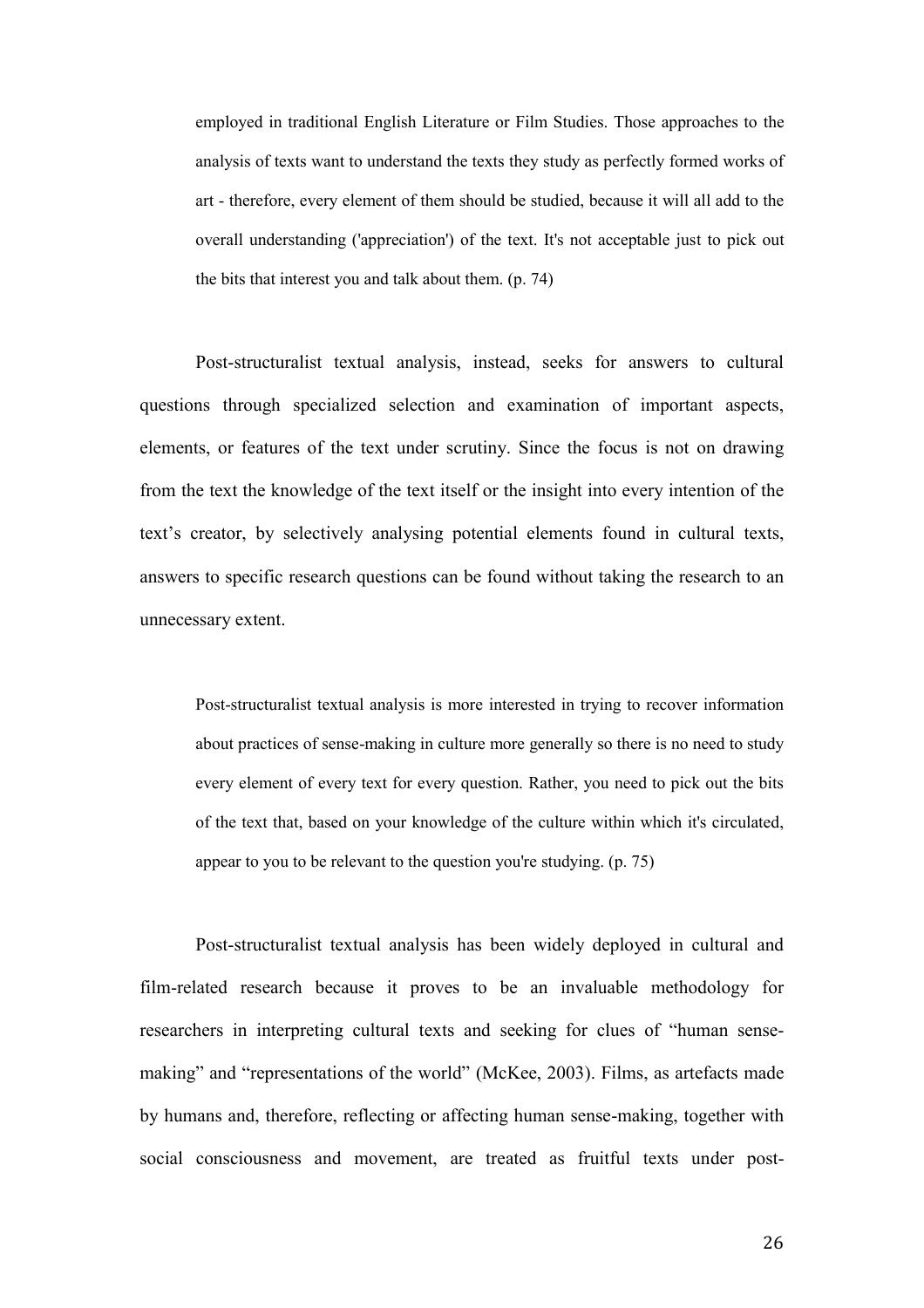structuralist textual analysis. This methodology allows researchers to freely look at texts, i.e. films in this discussion, from various angles, and examine them through numerous lenses. Different ways of shedding light into prisms give different outcomes of light colours. Different researches and researchers from different backgrounds and cultures, with different interests and preferences are likely to draw different results from the same texts. The nature of post-structuralist textual analysis allows and accepts the diversity of research results, given reasonable and sensible justification.

This research will approach cultural problems under post-structuralist textual analysis. To be more specific, two popular Hollywood films released in the same year will be selectively analysed and specialized examined in search of the representation of women in the context of consumerism. Both revolving around women and consumerism, two films tell two separate stories and reflect the world from different angles and under different lenses. The research will not attempt to sneak into the minds of the creators, judge the correctness of the representations, or claim which of the films reflect the reality more closely and accurately. The research, instead, will seek to produce possible interpretations of the cultural texts that can serve to answer the research question, in other words, making "educated guesses", as Alan McKee (2003) put it, from reliable evidences under specific contexts and scientific methods.

#### **2.3. Interpretation, representation, and justification**

In order to make reliable interpretations of the chosen filmic texts, the research will be supported by several scientific methods. Semiotic analysis will be deployed to analyse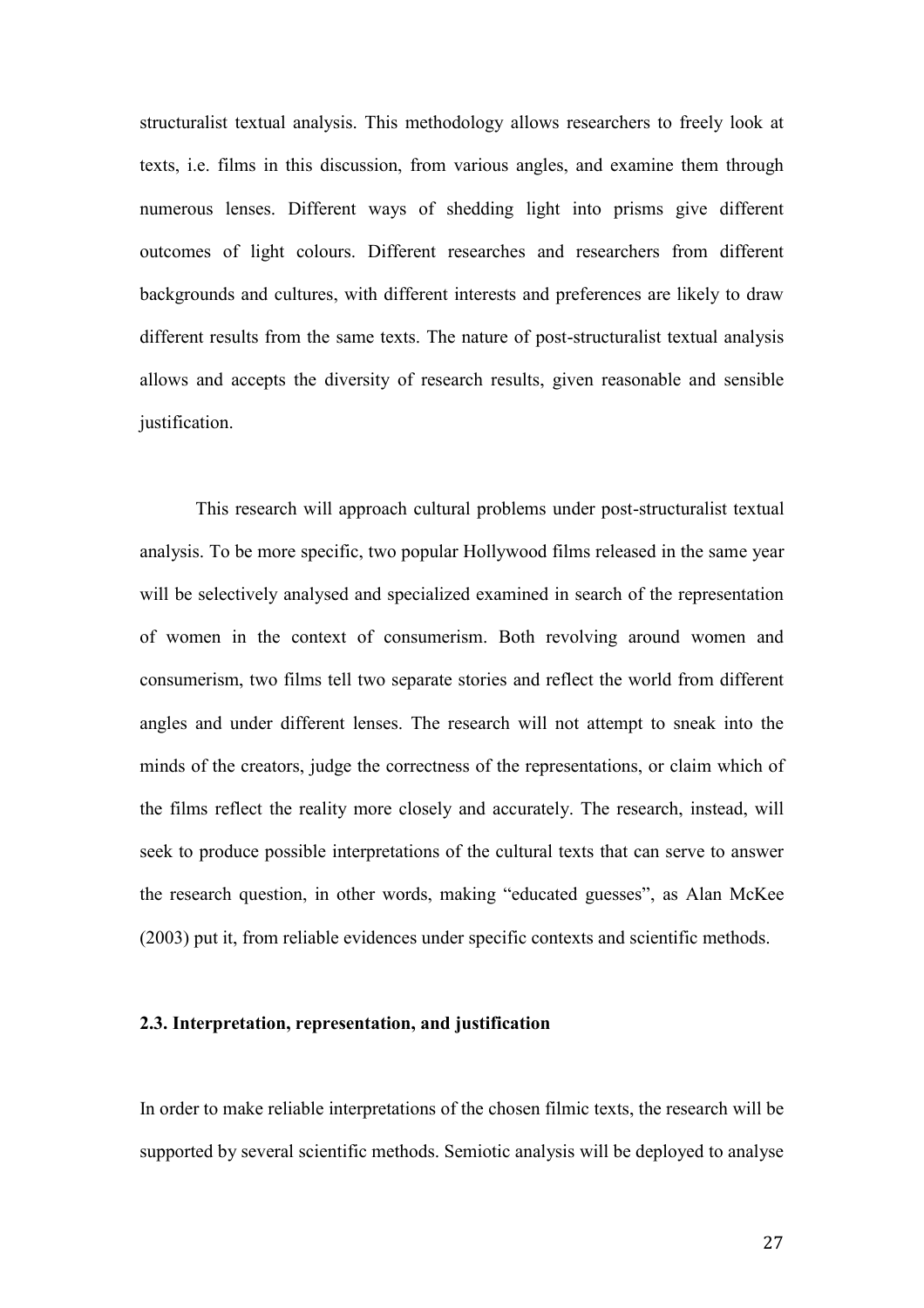important elements of the texts, i.e. details that have highly symbolic values and are most relevant to the research question. Contextual analysis will also be used as the backbone of the research, which will position the studied elements into specific social framework and under specific cultural codes. Locating the research into specific historical and social contexts and associating it with recorded social trends and phenomena are necessary in order to make and justify the "educated guesses" – the rationality and reliability of scientific interpretations. The combination of semiotic and contextual analyses will enable and facilitate the process of reading the cultural texts and examining relevant representations of the world outside of the texts. This is logical because, as Alan McKee (2003) put it,

… semiotics … recognizes that much of the likely interpretation of a text depends on contextual information such as genre, wider discourses in culture and 'intertexts' … These contextual sense-making practices are called 'codes' in semiotics, and, as with post-structuralist textual analysis, researchers will have different degrees of knowledge about genres, other relevant texts, and wider cultural contexts. Or they may simply be analysing the text in order to answer slightly different questions. (p. 131)

## **2.3.1. Semiotic analysis**

Being known as the "science of signs", semiotics, which was first introduced in Linguistics, has later been applied in Film Study in order to examine significations of elements in filmic texts. As a study on filmic texts and representations, this thesis will deploy semiotics in an attempt to make sense of the texts, interpret underlying meanings, and find sensible representations of the world. This is possible because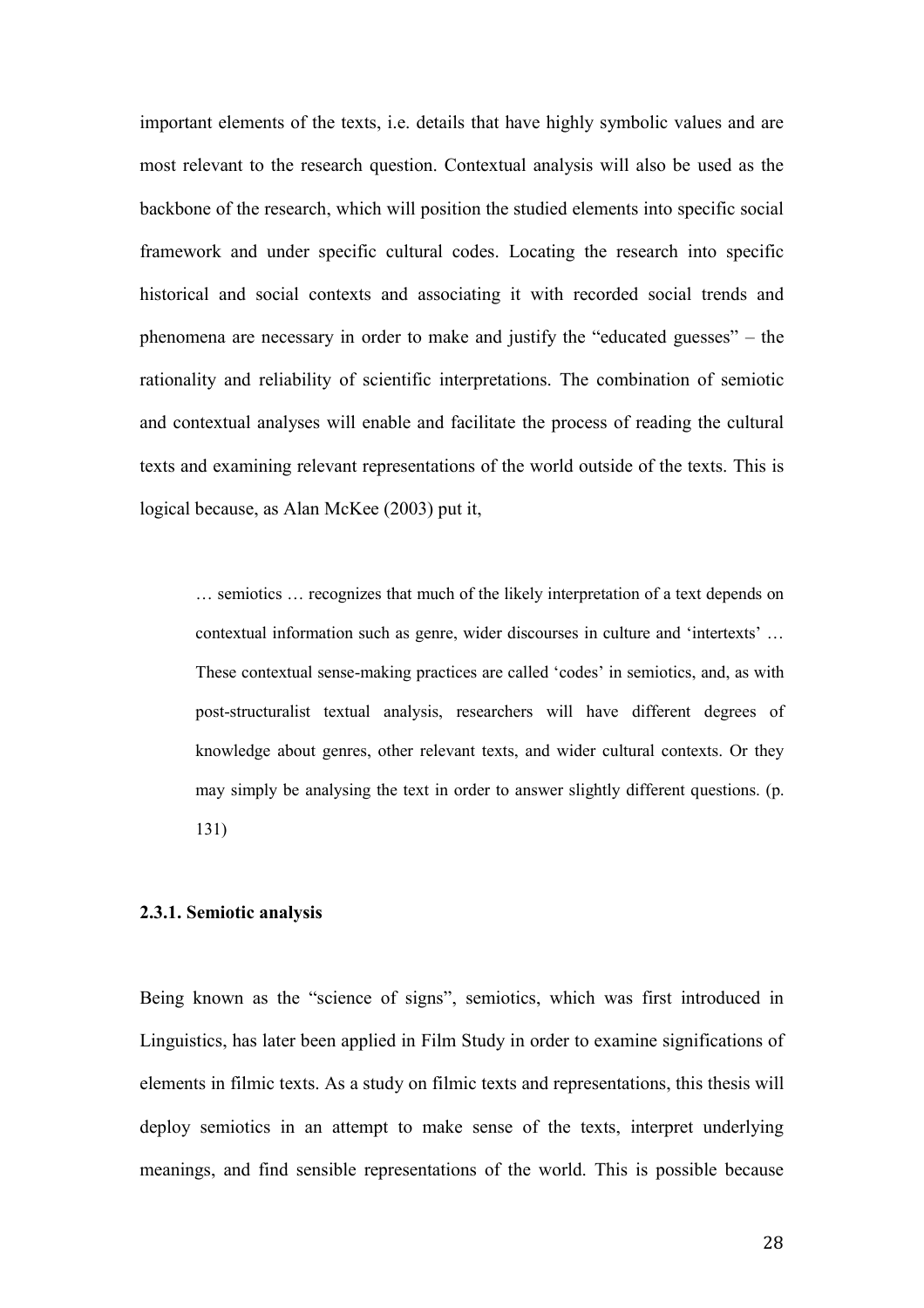films, as texts and therefore, as "semiotic beings" (Lehtonen, 2000), are "all representations" (p. 79) that tell the "experiences concerning the world" of human society, and how they "interpret the world" (p. 80).

There are several useful terms in semiotics that will be applied to some extent in this thesis to read the chosen texts, which are denotation, connotation, myth, code, syntagm and paradigm. Denotation is widely understood as the "literal", "dictionarial" meaning of a sign, while connotation, as Barthes defines, refers to "cultural meanings that are linked with signs as well as units that are broader in significance – such as metaphors or entire texts" (Lehtonen, 2000, p. 75). The highest level of signification, according to Barthes, is "myth". Roland Barthes (1973) argued that "myth is a type of speech chosen by history" (p. 118). In other words, myth can be understood as "extended metaphors", which reflects "experiences within a culture" (Lakoff & Johnson, 1980, pp. 185-186). Every film has several codes that orient specific meanings and convey specific messages of the film. These meanings and messages can be "systematically analysed" by the interrelated systems of syntagm and paradigm (Roth, 2014, p. 17). While syntagm examines texts under horizontal order, paradigm works with vertical relations of texts. In film semiotics, syntagmatic analysis works with elements, or shots, in relation with each other, unlike paradigmatic analysis that focuses on the replacement or substitution of an element, or a shot.

# **2.3.2. Contextual analysis**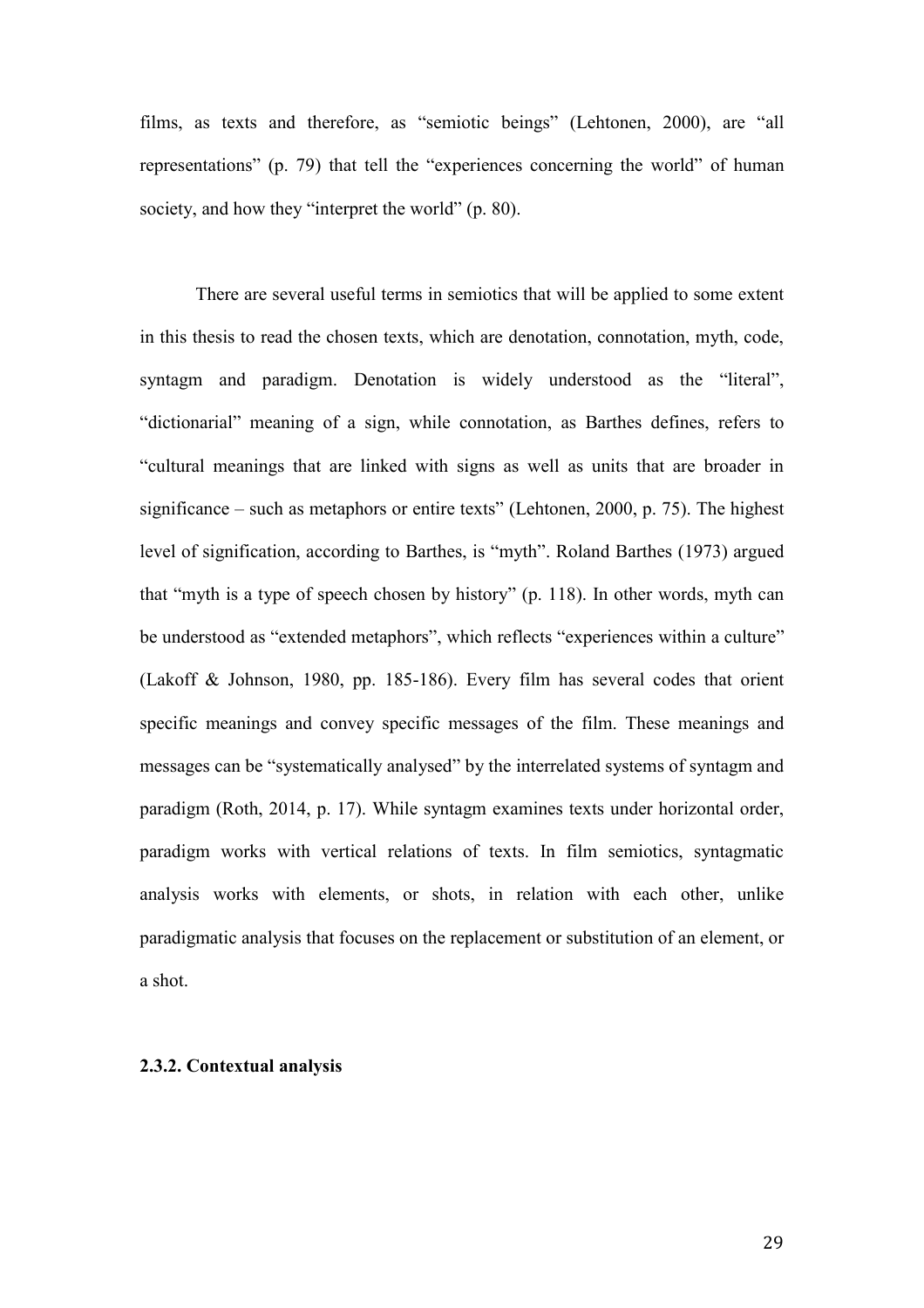There is no text that stands alone and exists independently from other beings, and that has no connection with the world outside of it. Every text has and is all the time busy interacting with stories. The stories can come from behind of a text, i.e. how, where, and when it was made, who made it, in what condition or at what thought it was made, what it was made for, and so forth. The stories can also come from all other directions, beside and in front of the text, for example, how, where, and when it is read, who reads it, in what condition or at what thought it is read, and what it can evoke in different minds, reflect in different space, or convey in different time. These stories are countless and move relatively with the text along the time and around the space. These kinds of background knowledge are the contexts of a text, which bring the text to life and give it meanings.

Each text always has its context which surrounds and penetrates it both temporally and locally and links it with other texts, as well as with other human practices. As much as the meanings of linguistic signs depend on their position in relation to other signs, the meanings of texts are ultimately impossible to study detached from their contexts, since texts as *semiotic* beings do not exist without the readers, intertexts, situations and functions that at all times are connected to them. (Lehtonen, 2000, p. 110)

It is apparent that contexts are inseparable from texts, and different interpretations from different contexts of a text have a position in post-structuralist textual analysis. However, it still requires certain efforts into studying a text systematically, as well as special knowledge and skills in order to produce justifiable, quality interpretations of texts under research for scientific purposes. In *The Devil Wears Prada* (2006), a Hollywood film directed by David Frankel, there is a scene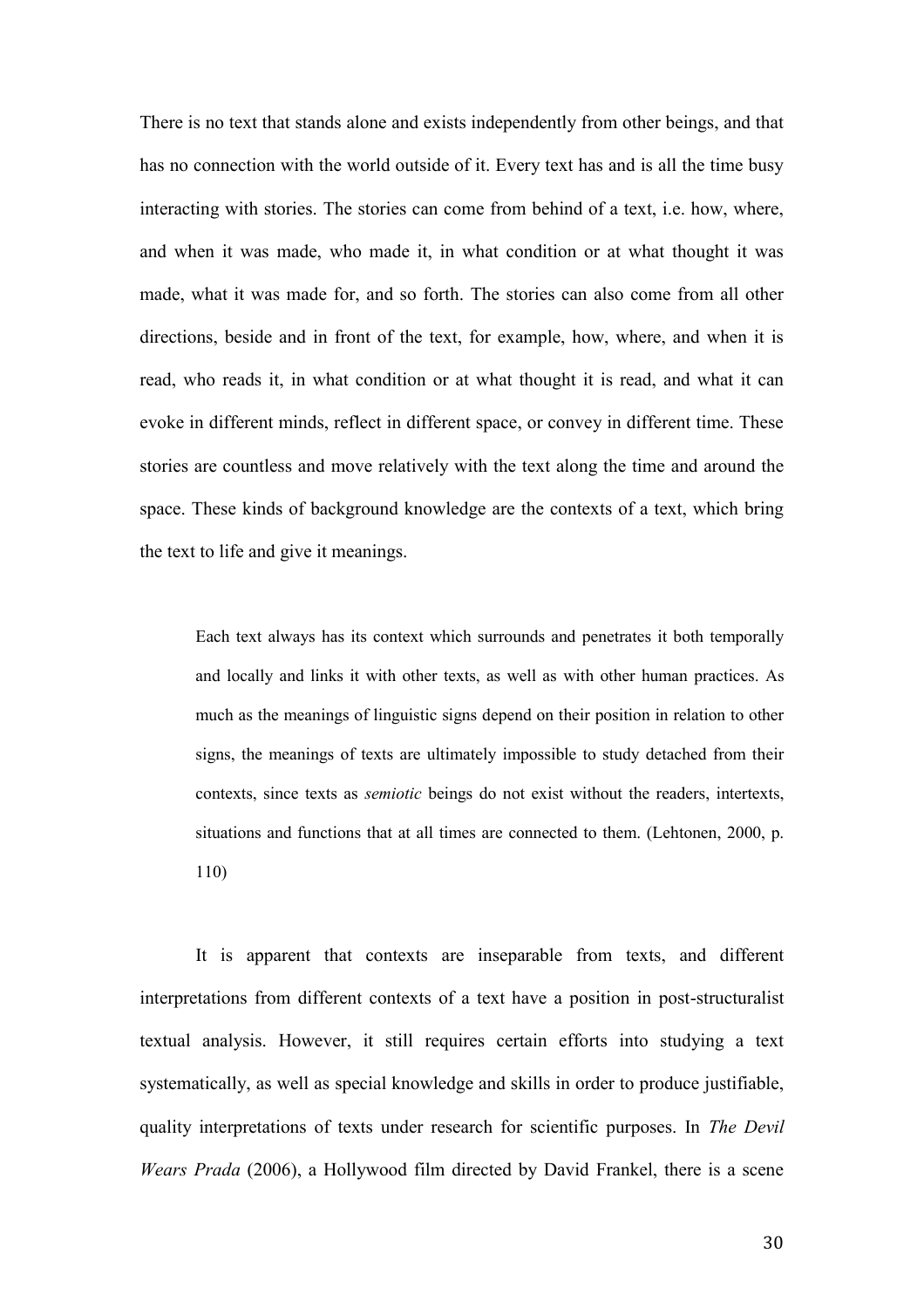when Andy (Anne Hathaway), the film's protagonist, gives a scornful snort as she sees people having a nervous breakdown choosing between two belts whose colours are "so different", as they claim, but seem to be "exactly the same" through Andy's perception. Andy, then, is given an insightful lecture on the long, fascinating history of the "lumpy blue sweater" she is wearing and that she disregards. Andy is ignorant about the contexts behind and beside of the texts – her sweater, the belts, and all fashion items and the fashion industry in general, and is unaware of their meanings. She does not realize the existence of fruitful texts, unintentionally refuses the read them, and does not have enough knowledge to discuss them. This is why she fails to read them and cannot give justifiable interpretations of the texts. Andy is not, as Mikko Lehtonen (2000) put it, a "qualified reader".

Unlike Andy, this thesis, as a "qualified reader", attempts to examine the chosen texts in relation to the relevant contexts in order to learn insightful knowledge and produce well-founded, justifiable results. What is more, only by placing the texts in the contexts behind and around them, which is also the social and cultural background under research, their representations of the world of consumerism in which women are at the centre can be drawn.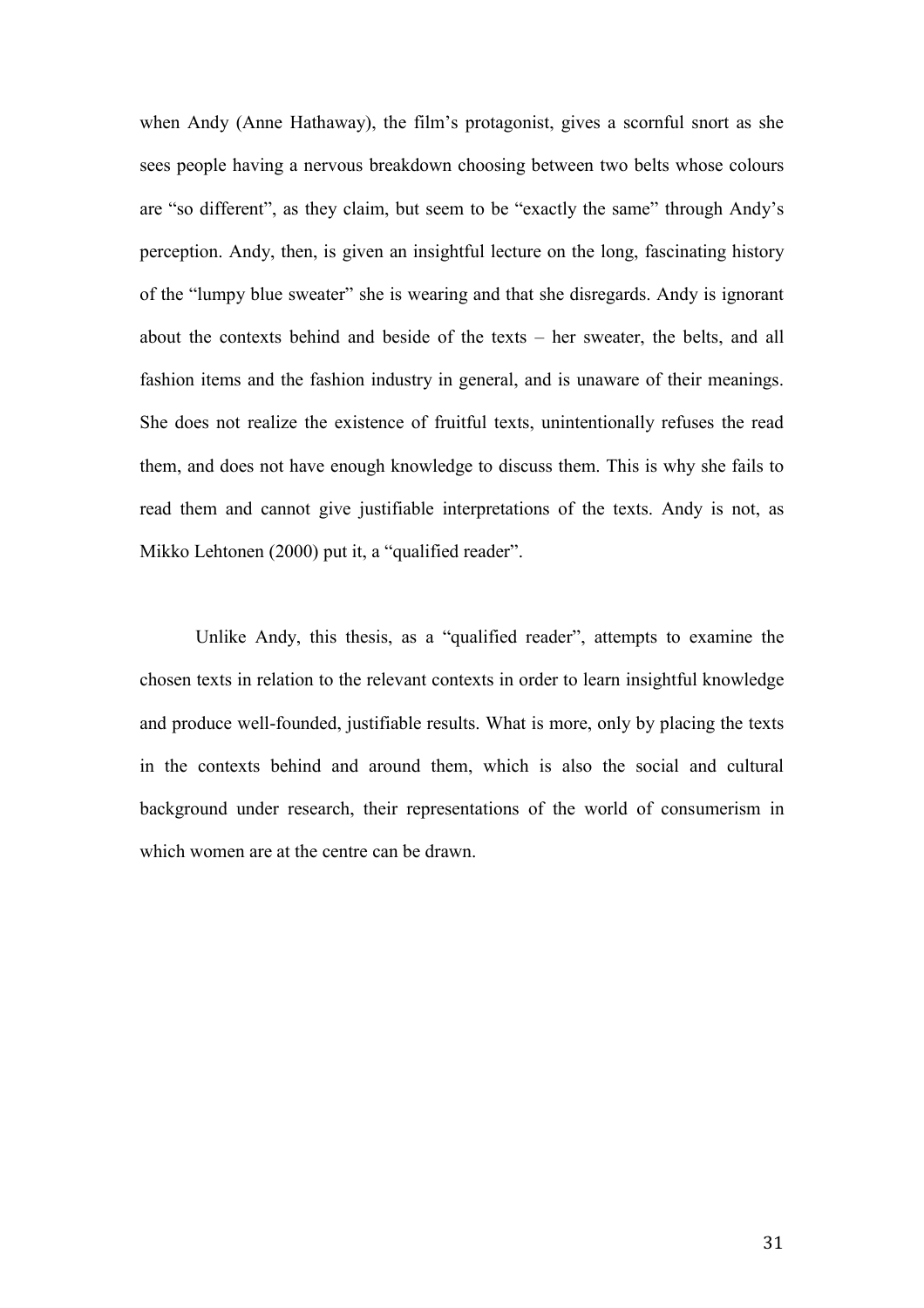### **3. Bride Wars**

*Bride Wars* (2009) is a romantic comedy directed by Gary Winick, and distributed by 20<sup>th</sup> Century Fox – one of the Hollywood biggest entertainment corporations. The film tells a story of Liv (Kate Hudson) and Emma (Anne Hathaway) and their dreamwedding journey that is filled with happiness and excitement, as well as tensions and conflicts.

Liv and Emma have always been best friends since they were just little girls. They are so much different in many ways, from their appearances to their personalities, but they share the same dream of finding true love and having a perfect wedding at the Plaza. After 20 years since the girls' childhood when their wedding dream sparked, they get themselves in the real thrills of preparation for their own weddings. Liv and Emma take each other to the Plaza and meet the renowned wedding planner whom they have always been admiring and longing to see during all these 20 years. At first, the brides-to-be are full of delight and excitement when their wedding days can be filled in perfect slots and they both can be maid of honour in the other's wedding. Tensions and conflicts, however, begin when a misfortune comes with an unexpected incident – their booked wedding days are put on the same date accidentally, and there is no other date available in the next three years. As both of them are determined to celebrate their "big days" at the Plaza, especially in June, and want to have the other to share the happiest moments of their lives, one of them has to decide to change her wedding day and postpone the joy of dream coming true for three years. With a strong, domineering personality that always demands the best and leading position, Liv decides herself that Emma, as always regarded as more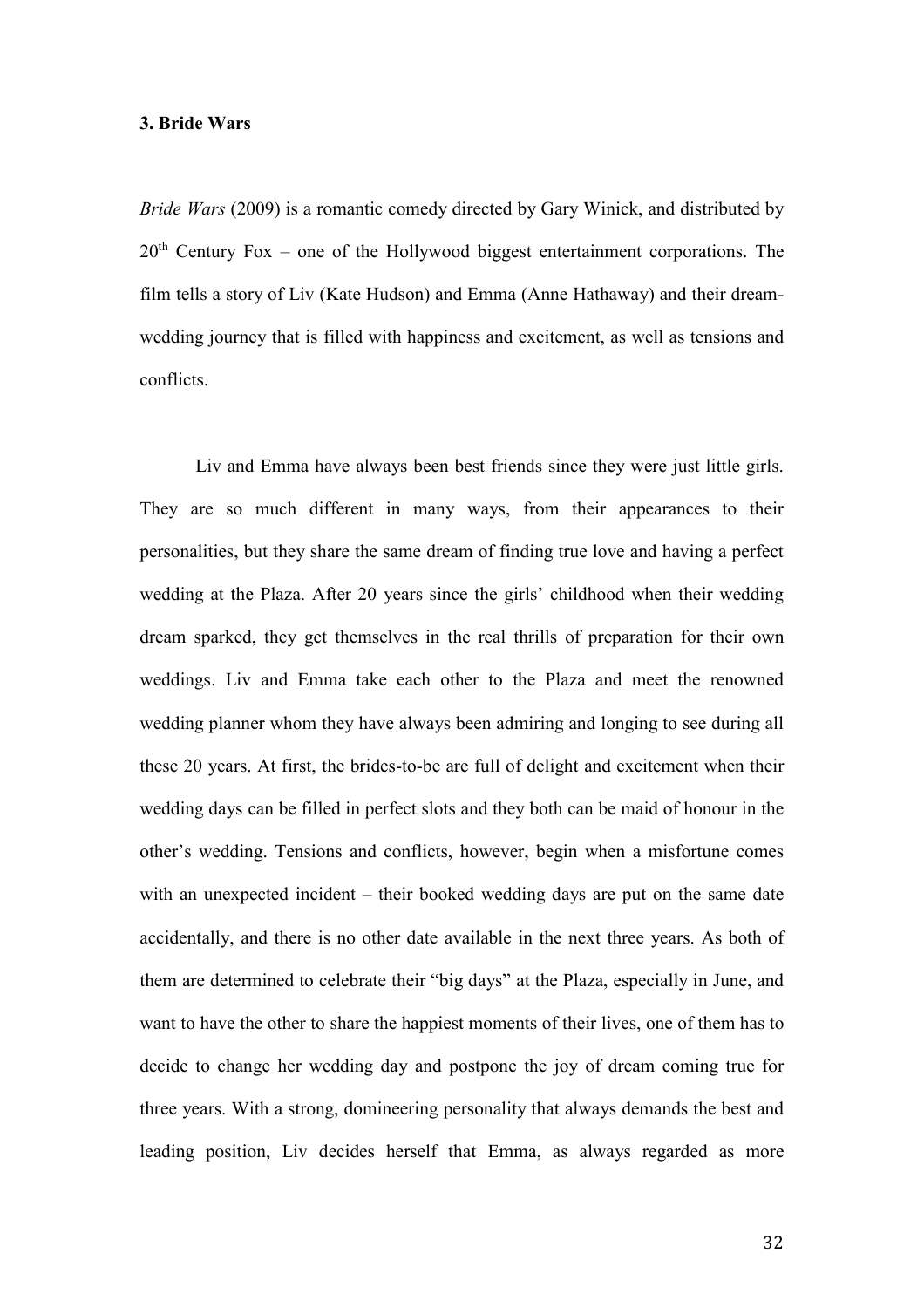considerate, will (have to) be the one to move the date. In fact, Emma is nearly giving up and voluntarily yielding to her friend until she discovers Liv's discreet action. When Emma finds out that Liv has already decided on her initiative to go ahead and take "their" date without consulting her, Emma feels betrayed and attacks Liv in return. The war breaks out between two brides-to-be, who are supposed to be best friends forever but have now turned swiftly into two furious tigers snarling and scrambling for territory. They both throw in the bridal war the most venomous weapons that not only injure each other but also hurt themselves in the end. The fight, on the other hand, appears to be an opportunity for the young women to learn and realize true love and values. In the most vulnerable time of their lives, Liv finds great support and understanding from Daniel, her fiancé, while Emma only finds herself alone in all the battles. They do literally fight, taking each other down in a vehement wrestling match, in front of all the wedding guests as a way to release their pent-up stress and frustration, open up to each other and resume their friendship at last. After the war, only one wedding remains and proceeds. Perhaps, Liv was right when saying that the wedding date, which is also her parents' anniversary, was 'meant to be.' In the end, true values stay, and false leave. What are the true values, however, in the age of consumption?

### **3.1. Cinderella girls – a newborn dream**

Liv and Emma represent girls who are born and grow up in a materialistic world and the age of consumption. In that world, romanticism seems not to be the best opposite counterpart of materialism, and rationality does not stand against emotionality. These terms and characteristics are rather intertwined to create a fascinating hybrid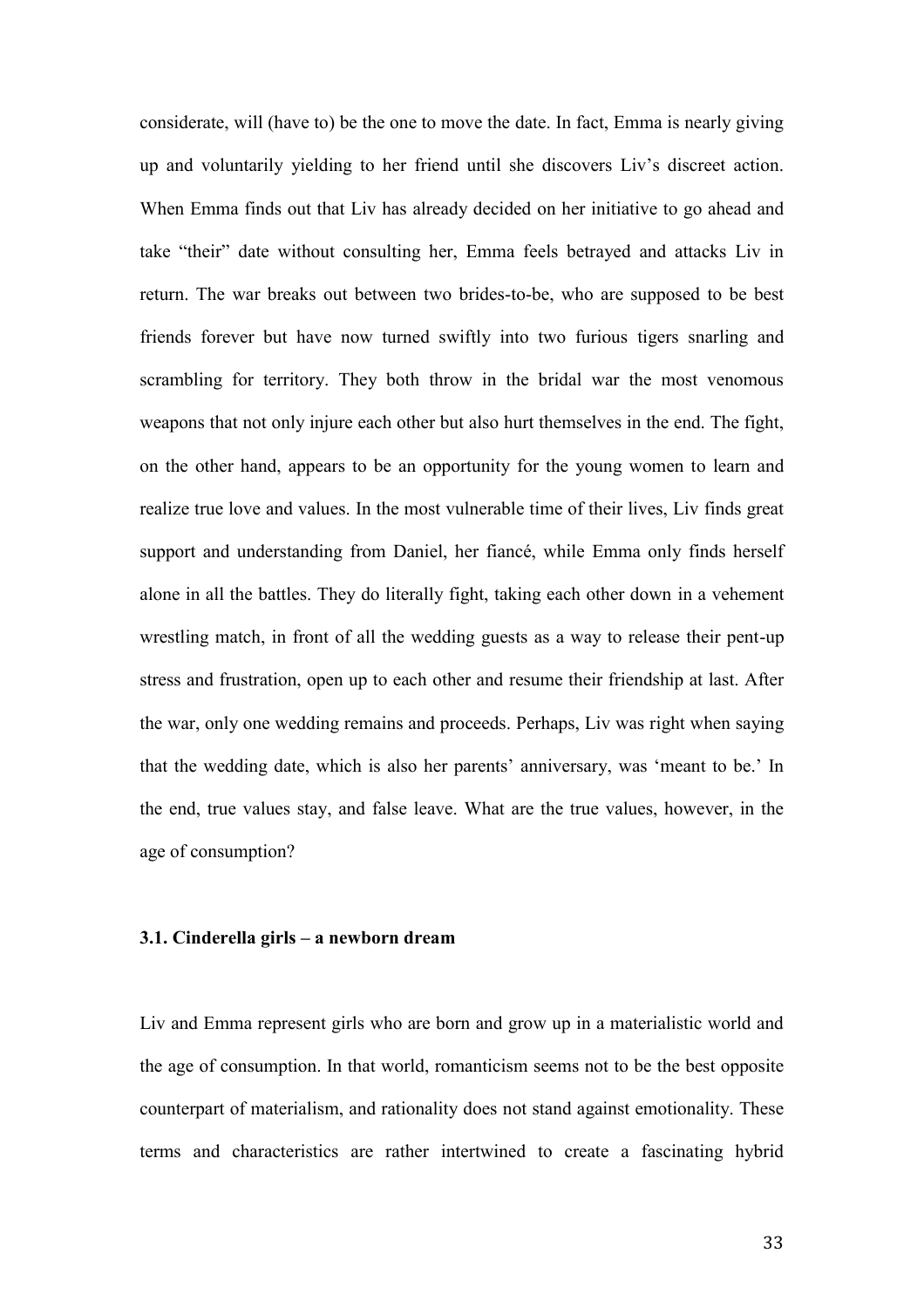generation of consumers who are easily manipulated in the hand of consumer industries. As soon as the film begins, it brings the viewer to a completely feminine girl's world with gorgeous flowers interspersed with sparkling jewellery, i.e. diamond tiara, diamond bracelet, and most importantly diamond ring. In the girls' treasure box, their parents' heart necklace, old wedding photos and used objects are cherished together with their self-made invitation cards, new photos, big layered wedding cake and bride and groom dolls hand in hand to the future. In the world where romantic and materialistic values as well as old and new values converge, it is easy to notice that the fairy tale Prince and Princess are replaced by the real life groom and bride. To some extent, the groom and bride imagery has come to represent a reachable fairy tale, an achievable dream. When the dream of life changing, i.e. becoming a princess or marrying a prince, seems too far-fetch and unrealistic, having a "day changing" that enables girls to dress beautifully in the long, white gown becomes a reasonable and affordable replacement to experience the fantasy. The dream of a perfect wedding came to little Liv and Emma when they happened to witness a lavish wedding and got amazed and smitten with what they saw. It is certain that in the eyes of little girls, the Plaza must feel like a palace, and the wedding couple beautiful prince and princess dancing gracefully in the royal ball. The entire Plaza wedding proves to be an irresistibly enchanting experience typically representing the contemporary white wedding culture.

The white wedding is claimed to have originated from Western culture, particularly from around the United Kingdom.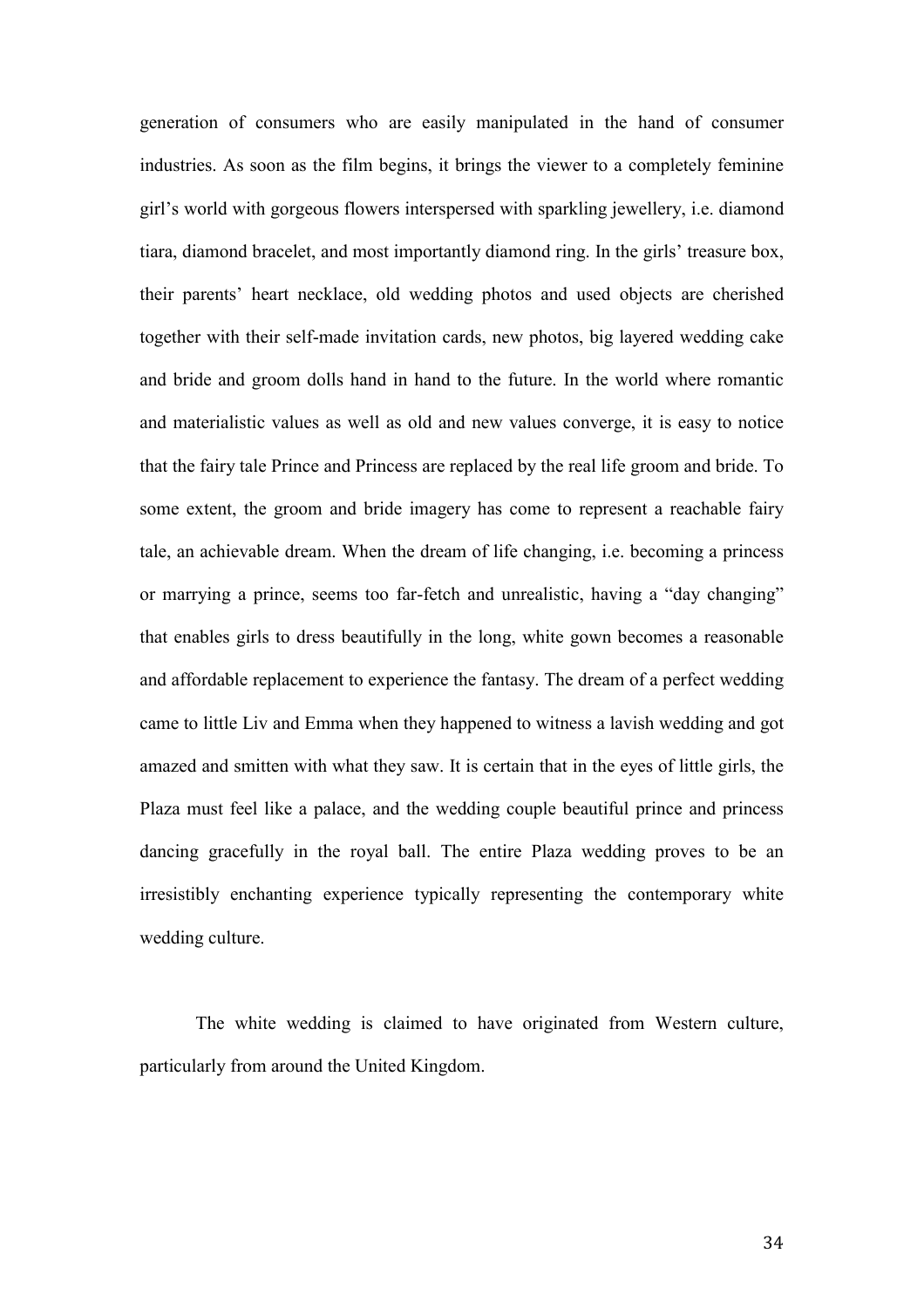The earliest recorded instance of a white wedding dress in Western culture is that of the English Princess Philippa at her wedding to the Scandinavian King Eric in 1406. She was dressed in a white tunic lined with ermine and squirrel fur. In 1558, Mary Queen of Scots wore white during her wedding to the soon-to-be King of France, despite the fact that white was a color of mourning for French queens at the time. (Brennan, 2017, para. 18)

Wearing white at weddings, then, became more popular among British brides from royal and upper-class families, while the colour signified wealth and social status (Brennan, 2017, para. 18). However, the ubiquity of the white wedding is attributed firstly to Queen Victoria after she wore a white gown in her wedding to Prince Albert in 1840, and secondly to the industrial revolution that made white costumes more affordable across different classes and approachable throughout the world (Brennan, 2017, para. 20; McGrath, 2002, p. 99; Otnes & Pleck, 2003, p. 31).

During the 1820s and 1830s, wealthy upper-class British women often wore cream and pale wedding gowns of satin and velvet, embroidered with colorful floral patterns. Only after the 1840s, with Queen Victoria's wedding, did white, a cooler and brighter color than cream, gradually become de rigueur, with its popularity spreading across classes. (McGrath, 2002, p. 99)

The colonization brought the white wedding further beyond the borderline of the European countries to other continents (McGrath, 2002). The white wedding, then, travelled a long way to America, Australia, Asia and Africa, starting to make itself a global trend.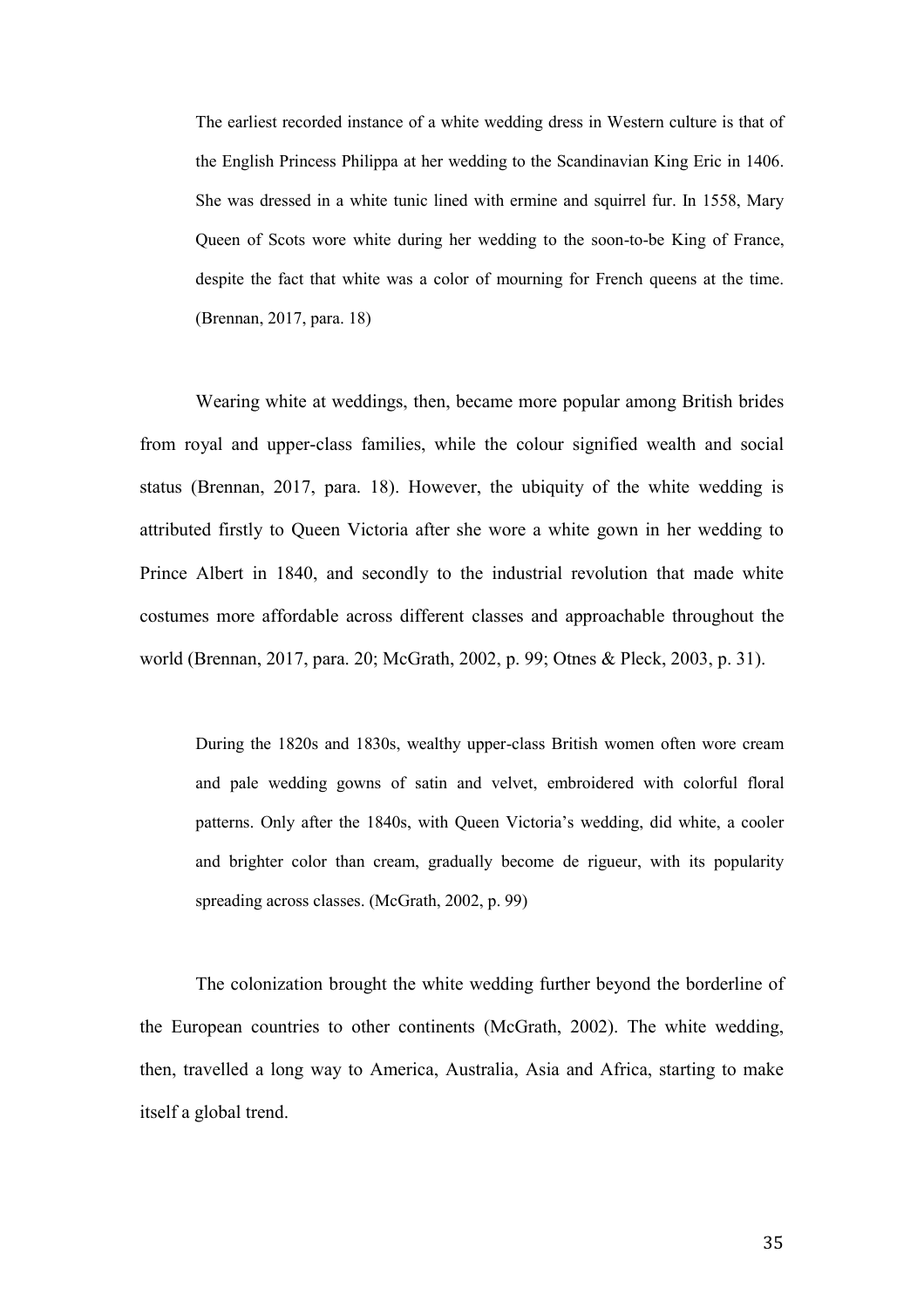In the United States of America, where the white wedding has been flourishing as a social and cultural phenomenon and strongly influencing the global wedding culture, the history of the white wedding can be traced back to the midnineteenth century, when the celebration was the privilege of the elite and uppermiddle class (Dunak, 2013, p. 17). The elaborate white wedding with its rigorous requirements and "lavish consumer expenditure" (p. 18) was a means for the rich and upper classes to show their remarkable network of connections, and to affirm the wealth and social status. It was only until the 1920s that the white wedding opened up itself to more diverse social groups and developed commercially into a promising industry. This period witnessed "the first wave of mass American consumption" (p. 19), in which companies discovered the business potential from relegating the highclass white wedding and customizing it to satisfy the needs of the public. In the Great Depression and wartime that followed, the wedding business met a trough since there was an obvious shortage of time, poor condition and the high possibilities of unexpected circumstances that prevented a thorough celebration. The hardship of the war, however, gave the following decades an ideal social environment for the development of wedding industries. "The desire for romance and individual satisfaction" (p. 20) was the opportunity and motivation for the wedding business to thrive. Also, during this time, the white wedding started to be acknowledged as the American style wedding based on its popularity and coverage across the country. Then came the age of media and the golden era of wedding industry, when marriage remained the ideal institution while the need of individual expression and satisfaction was of significance.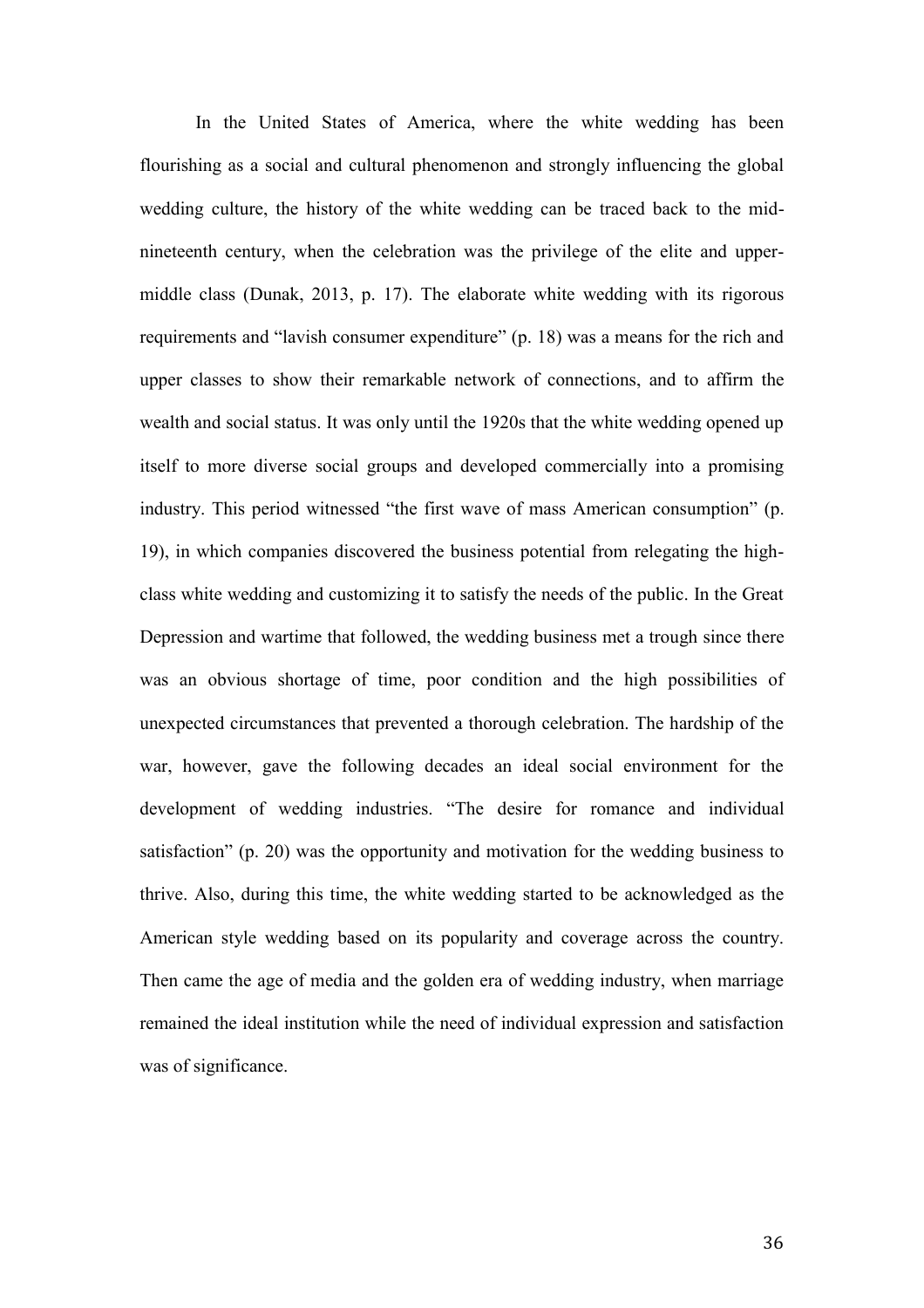The transitional period between the twentieth and the twenty first century also witnessed the turning point of the white wedding, when several changes in the international context contributed to the development of the white wedding, from mainly a tradition of some limited Western countries to a thriving commercial industry worldwide. The custom of white wedding saw the second wave of its international popularization during this period of time. The cultural imports seen in manifold countries during the wartime continued to be fostered by the profound impacts of Hollywood products and the media that promoted the image of the white wedding. Meanwhile, the end of the twentieth century opened a new era for wedding celebration with the introduction of the 1994 Marriage Act in Britain, which licensed "more unconventional premises for civil marriages" in England and Wales (Boden, 2003, p. 15). This was "a significant step in bringing the wedding occasion into closer alignment with the issues of consumer choice and the aesthetization and individualization of the life course" (p. 15). This enactment paved the way for tremendous social changes that supported and fostered the commercialization of the wedding celebration, the white wedding in particular. The white wedding, therefore, made its evolutionary change in its allegedly birthplace, from a traditional and religious ritual to a commercial and personal celebration. Together with the powerful wave of the American cultural influences worldwide, Britain joining the trend of the new white wedding culture consolidated its impacts and encouraged its popularity internationally.

The beginning of the twenty first century marked a boom in wedding industries, which is greatly attributed to the development of a rising "romantic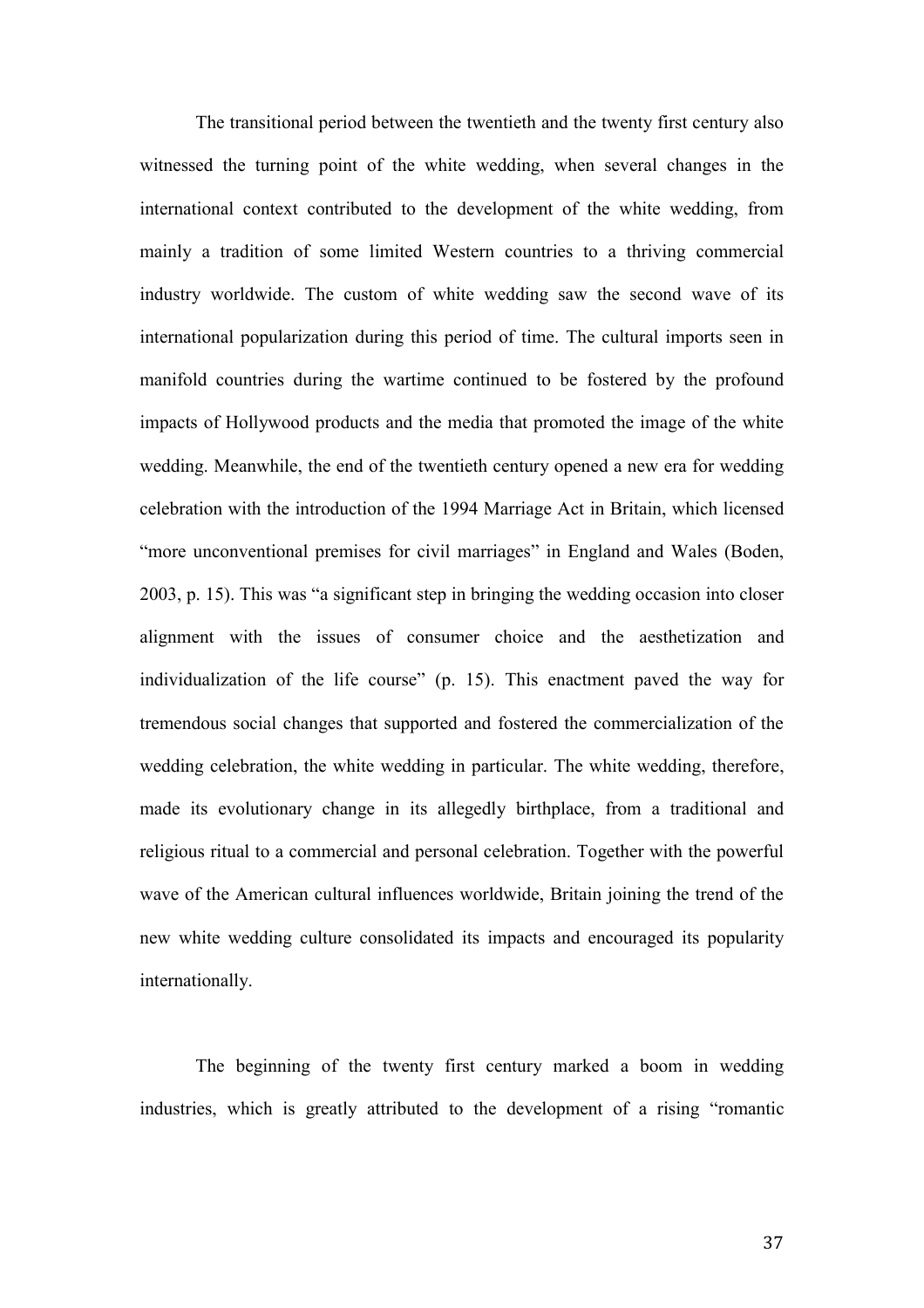consumer culture" (Otnes & Pleck, 2003) and involved active supports from the media.

There are television programs devoted to following wedding planning; films centered on weddings; wedding plots in soap operas, situation comedies, and dramas; an increasing number of magazines devoted to the ritual; coverage of celebrity ceremonies; a plethora of wedding-themed toys and costumes for young girls; and, of course, Web sites. (Otnes & Pleck, 2003, pp. 1-2)

During this period, a conspicuously great amount of television shows and feature films on weddings were released and achieved enormous success, such as *Four Weddings and a Funeral* (1994), *My Best Friend's Wedding* (1997), *The Wedding Singer* (1998), *Runaway Bride* (1999), *The Wedding Planner* (2001), *27 Dresses* (2008), and *Bride Wars* (2009). It was recorded that a show of wedding programmes could attract millions of viewers, and millions of people worldwide avidly followed after wedding ceremonies of celebrities and royal families (Otnes & Pleck, 2003). Apparently, the high frequency of these popular media publications, the public attention drawn to wedding events globally, and the proliferation of bridal magazines (Boden, 2003) have proved a massive social significance of the wedding occasion. As Otnes and Pleck (2003) put it, "the decision to plan and execute elaborate weddings is rarely questioned, and seems now to be considered not only a rite but also a right in North American culture" (p. 3). It was estimated that an amount of 50 billion dollars was "spent on wedding-related products and services" in 2002 in America, and an average of 22 thousand dollars per wedding ceremony, which is approximately six times bigger than that of 20 years earlier (p. 2). Considering the fact that the money spent on weddings by Americans each year surged to 125 billion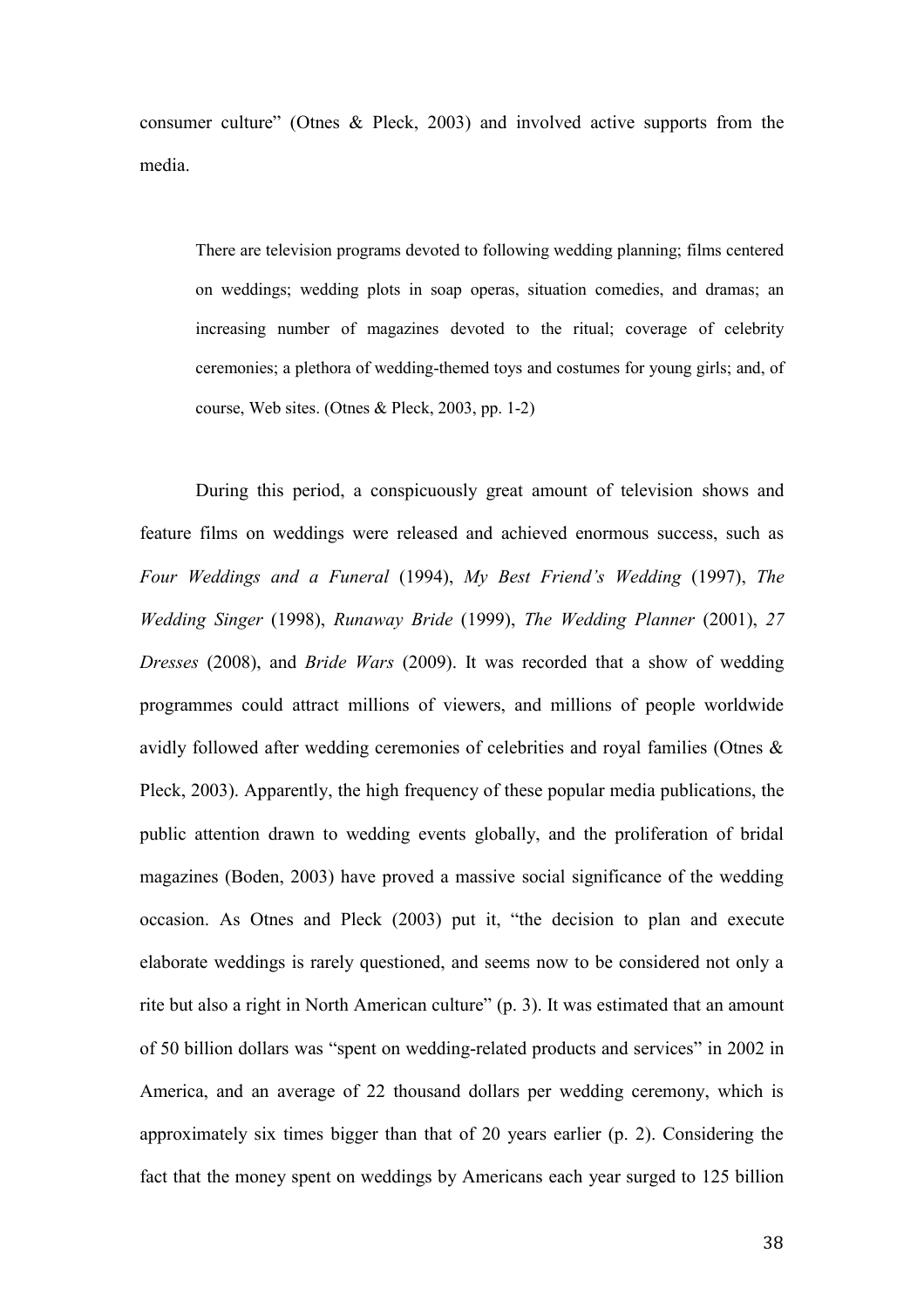dollars by 2005 (Dunak, 2013, p. 4), it is easily observed that the wedding has become an "expanding, commercial phenomenon" (Boden, 2003, p. 20).

Since then, the spread of the white wedding has been sweeping across the globe, gradually taking over the traditional forms of the local wedding celebration, and becoming the most popular wedding norm throughout the world. In China, one of the oldest, biggest and most influential cultures of the East, where the bride are traditionally dressed in red, the white wedding is becoming more and more popular. Even with the brides who have their weddings under the traditional custom, the wish and desire for the image of them in the "Western-style", modern white wedding dresses are noticed as common and considerable (Brennan, 2017, para. 18). In Korea, one of the biggest economies in Asia, it is recorded that since the second half of the twentieth century, the "Western-style" white wedding has completely replaced the "old-style" traditional wedding (Kendall, 1996). Nowadays, the wedding industry in Korea is growing and extending enormously, with the record of an average of nearly 46 million South Korean wons (approximately 40 thousand US dollars) spent on an average wedding in the country (Yonhap, 2017). A recent survey conducted in 2018 shows that the biggest group (38.1 percent) of Korean single residents in their twenties expect that their weddings would cost between 50 and 100 million South Korean wons (approximately 45 to 90 thousand US dollars), and 20.3 percent expect between 100 and 200 million wons (Statista, 2018).

Although wedding celebration has become a considerable occasion for couples and has made itself an enormous industry, the significance and influence it exerts on men and women, or specifically the groom and the bride, are noticeably different.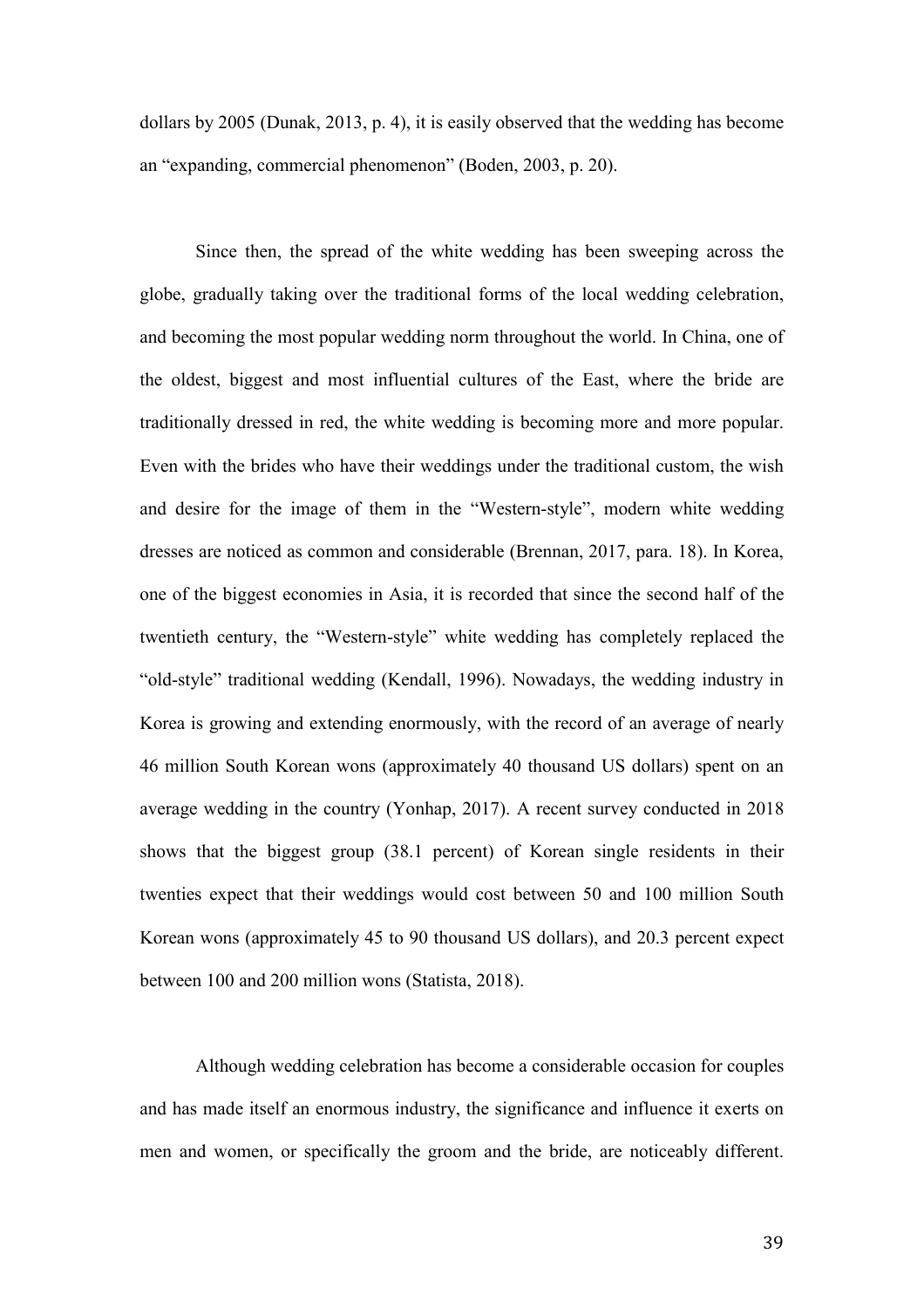Differences in gender behaviours in relation to weddings have been vastly noticed and studied. Diana Leonard (1980) claimed that women were more likely to get fascinated by the idea of wedding preparation and tended to savour the wedding-related consumption, while men not only held a dismissive attitude towards weddings but might also get irritated by the wedding excessive expenses. Cele Otnes and Tina Lowrey (1993) argued that, unlike the groom who paid more attention on pleasing wedding guests and respecting the wishes of the bride, the priority of the bride is herself being the centre of attention – the radiantly beautiful leading actress of her own show. In the research of Emily Fairchild (2014), grooms were recorded to possess "humble" attitudes in reference to the roles they play in their weddings when giving their brides all the decision-making power and the ceremony spotlight. Fairchild argued that this reflected "the notion that weddings are women's purview, and women should be accorded more attention during the ceremony" (Gendered Assumptions: A Tight Connection among Dimensions, para. 2).

It is argued that the romantic consumer culture that allegedly constructed the contemporary wedding industry is originally influenced by a social and cultural ideology venerating fairy tales. Moreover, among all fairy-tale princesses, Cinderella is considered the most influential and inspiring figure in the lavish white wedding trend (Otnes & Pleck, 2003). With passive feminine characteristics, Cinderella represents "the dominant belief in success" and "fantasy" (pp. 27-28), as well as the pursuit of romantic love and happiness, which has been told to girls in manifold generations. The dream of a Cinderella wedding as the utmost representation of women's happiness and fulfillment, and a desired rite of passage marking the beginning of a truly worthwhile part of life, therefore, has been deeply embedded in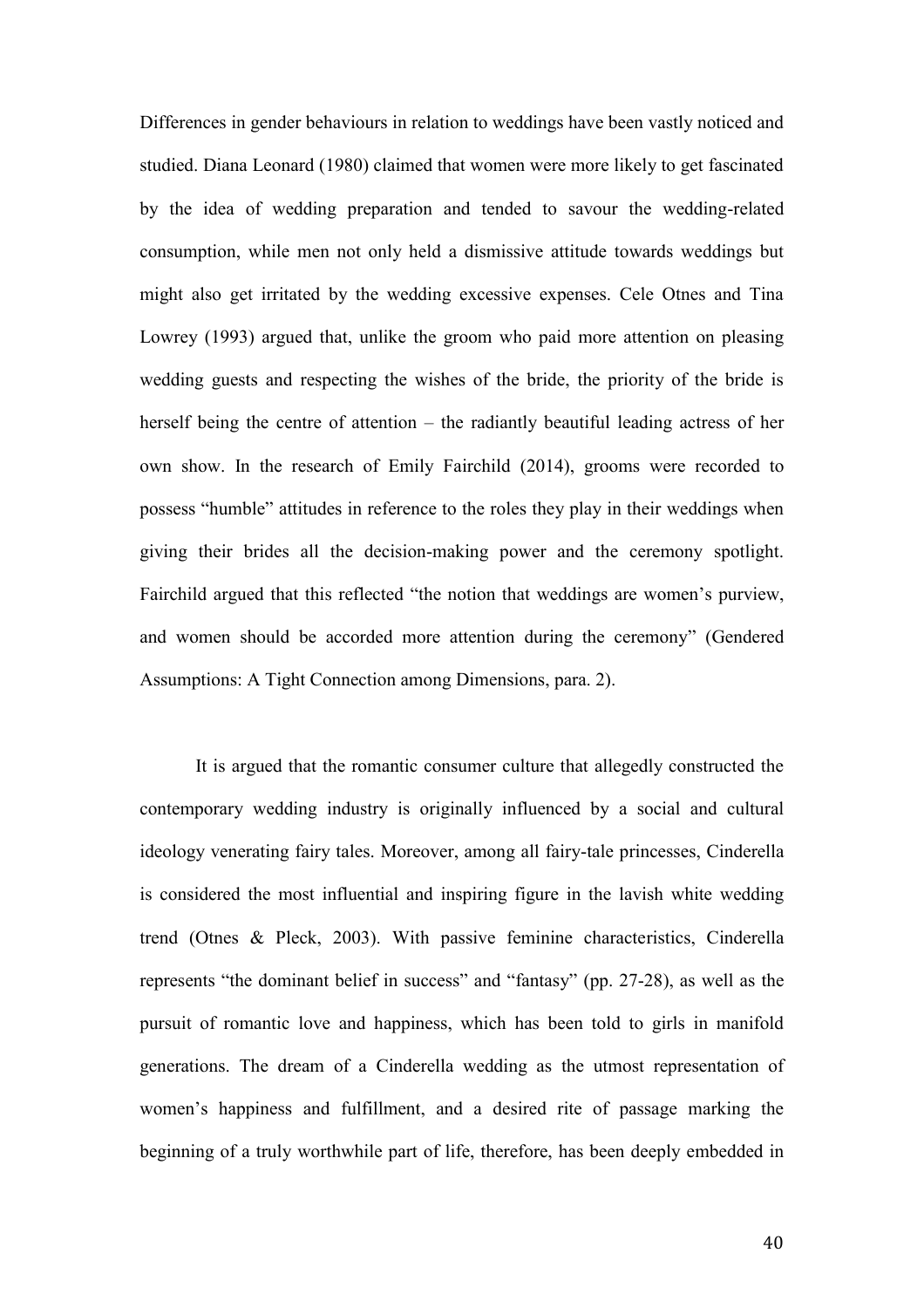the female population of the society, and fully employed and stimulated by the business to manipulate its female customers in a society of materialism and consumerism. It is noteworthy that the fairy tale of Cinderella is never the quintessential story of Western culture that originated and represented Western culture exclusively. This character and the related storyline are rather the shared product of all cultures, of the human society all over the world in general, cultivated and accumulated over time, and which represent social desires and people's dreams of a complete life change. In fact, the oldest version of Cinderella is recorded to appear in China, an Eastern culture, as early as more than a thousand years ago (Waley, 1947, p. 226; see also American Wedding Study, 2002, as cited in Otnes & Pleck, 2003, p.  $26<sup>1</sup>$ ). This partly explains why the white wedding can travel all the long way to conquer various different cultures across the planet, and has been exerting profound influences in the international wedding culture. The princess-like white wedding dress and the fairy-tale white wedding celebration have become not any woman's own dream, but the dream of every woman.

"I always knew my wedding would be the happiest day of my life. Now I will dance with you until we have six babies and a house," says little Emma to Liv while playing the role-play wedding game (Bride Wars, 2009, 2:49-2:57). Apparently, in the eye of the girls, a marriage, with a house and children, signify happiness and fulfillment – a supposedly utmost ideal life a person desires to have and longs for.<sup>2</sup> Liv and Emma have been infused with this "basic" lesson by the time they learn to

 $\overline{a}$ 

<sup>1</sup> The original source of this data in Otnes and Pleck (2003) is noted as "Condé Nast Bridal Infobank, American Wedding Study, 2002. Unpublished".

<sup>&</sup>lt;sup>2</sup> The institution of marriage was much promoted and supported in American society during the years after World War II. A family with a suburban house and children was the dream of American adults (Dunak, 2013). Liv and Emma's parents are people of the age of white wedding and family fantasy, who pass on the dream to the girls.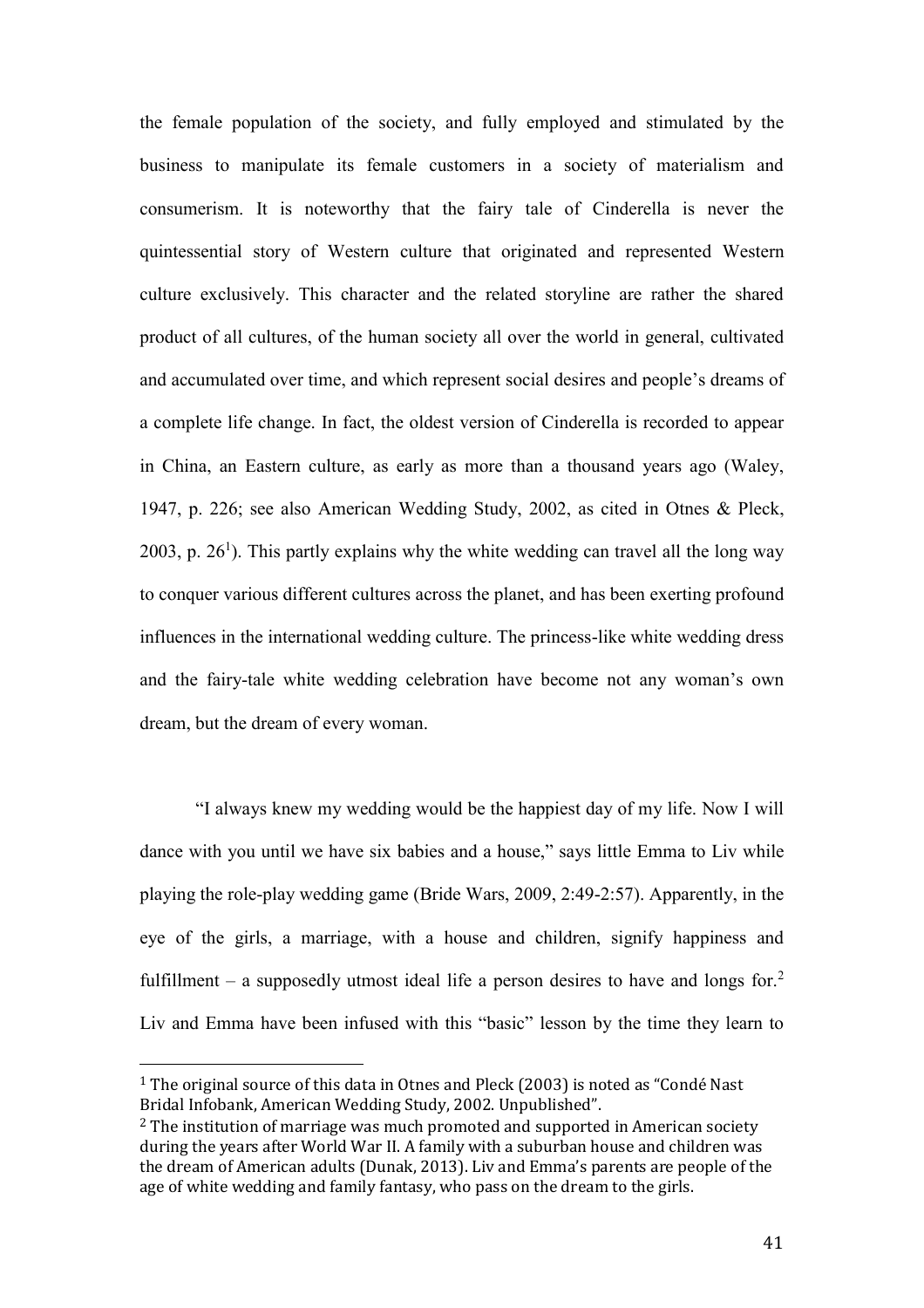read and write. They have learnt that their wedding days must be "the happiest day[s]" of their lives for an obvious reason that the days mark dreams coming true, when they can be princesses and have all they ever wish for.

Back to the first scenes of the film with the wedding "treasure" box of little Liv and Emma and the girls' dream-realizing story, the arrangement idea is fairly explicit to learn. Their box is filled with "something old, something new, something borrowed, something blue," and "something completely magical" (Bride Wars, 2009, 2:20-2:21) as in the narrative of the wedding planner. The interpretation of this old English saying can be easily found in numerous online bridal magazines within one single click, such as *The Spruce*, *The Knot*, *My Wedding*, *The Feminist Bride*, *Modern Wedding* and so forth. The definition, based on these magazines, is as follow:

Something old symbolizes the bride's family, her past, and tradition. Something new is a symbol for a bride's new life ahead of her. Something borrowed is traditionally loaned from a happy bride, and it symbolizes happiness. Something blue is a symbol of fidelity, purity, and love. A sixpence in her shoe is the symbol of future prosperity and wealth. (Callaway, 2018)

First of all, the viewer may notice a purposeful switch of concepts made by the wedding planner, in which she changes the original phrase "a sixpence in her shoe" into "something completely magical." A sixpence is apparently a piece of cold material, and specifically a currency unit. Albeit culturally significant, it remains a sheer embodiment of materialistic values and notions, exists with a certain pricing and valuation that can be accurately measured. Meanwhile, magic is neither material nor measurable. It is abstract in concept and intangible to capture, yet undeniably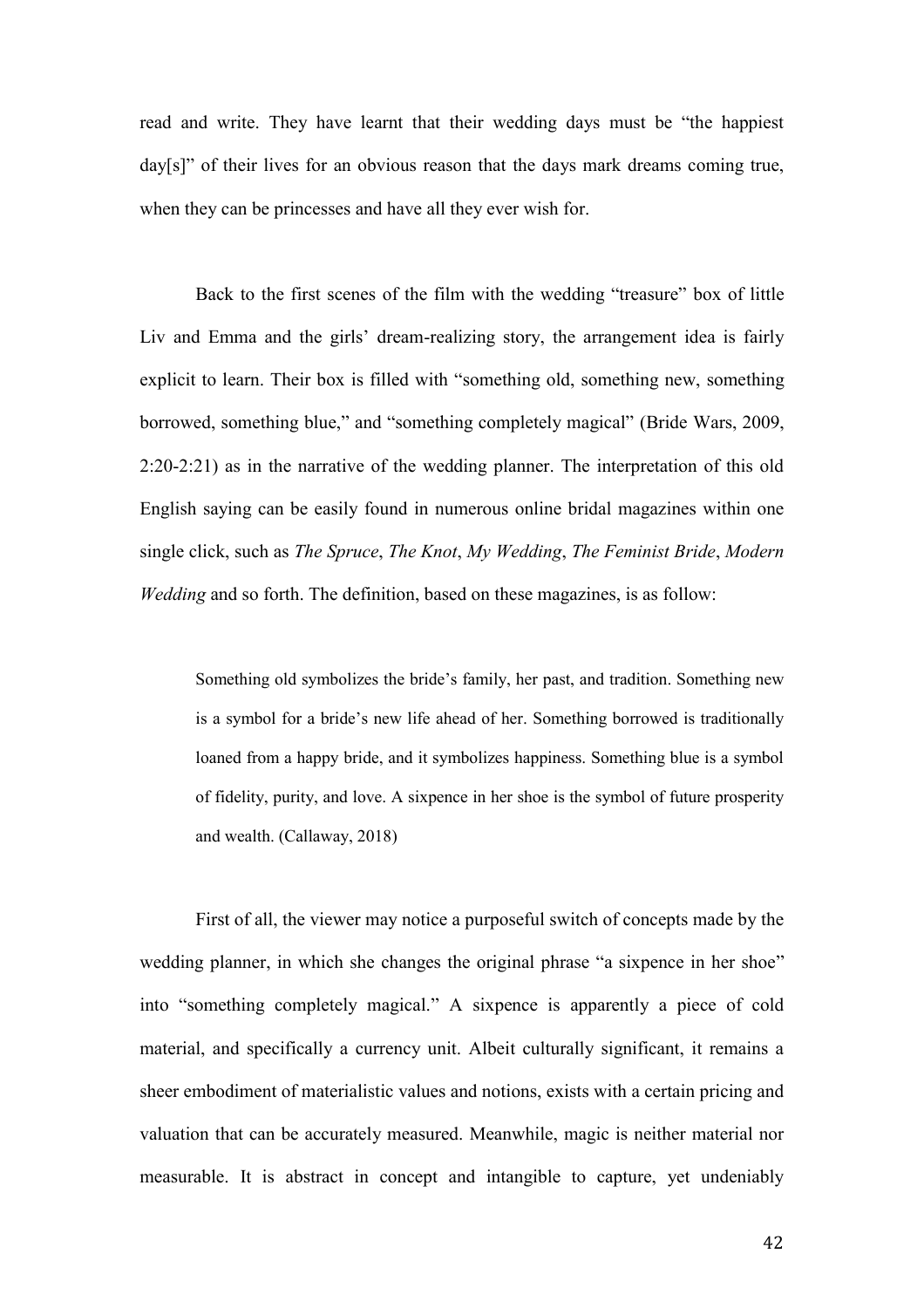appealing and enchanting. Moreover, if something is described to be magical, it is decided to possess the quality of being unusually fascinating or miraculously extraordinary. Accordingly, being magical is supposedly being something marvelous that its existence is unexplainable, as though coming to life from fairy tales. The descriptive adjective "magical" not only gives the notion of the object, but also visualizes the feelings within the subject, which are delightfulness, wonderment, and appreciation. Therefore, the wedding, or more precisely the Plaza wedding as in the narrative of the wedding planner, is something worth desiring for, and whose spiritual values are too immense to describe, yet too obvious that no further elaboration is needed, and too sacred to measure. The material value of a wedding or a wedding at the Plaza, i.e. how expensive it is, seems to be dismissed by the wedding planner, perhaps too vulgar to be even worth considering, of which her attitudes can be shown by her brief break after a slight rise and stretch in her voice at "something…" to express a considering moment, followed by a conclusion of "completely magical" with a little laugh (Bride Wars, 2009, 2:20-2:21).

Delightfulness, wonderment, and appreciation are also what the viewer can find from the expression of little Liv and Emma when they happen to see for the first time of their lives a "magical" wedding at the Plaza. The following scenes are taken with close-up shots, from the blue hairpin in the bride's hair to Emma's dreamy face while holding the hairpin in her hand and silently admiring it, then to Liv and Emma both looking up in amazement. No utterance is recorded, but the thoughts and feelings of the two small protagonists are almost visible, from which the viewer can see a newborn dream growing up inside them. The scene in which Liv and Emma discreetly peer into a wedding hall from behind the half opened doors is a figurative image. It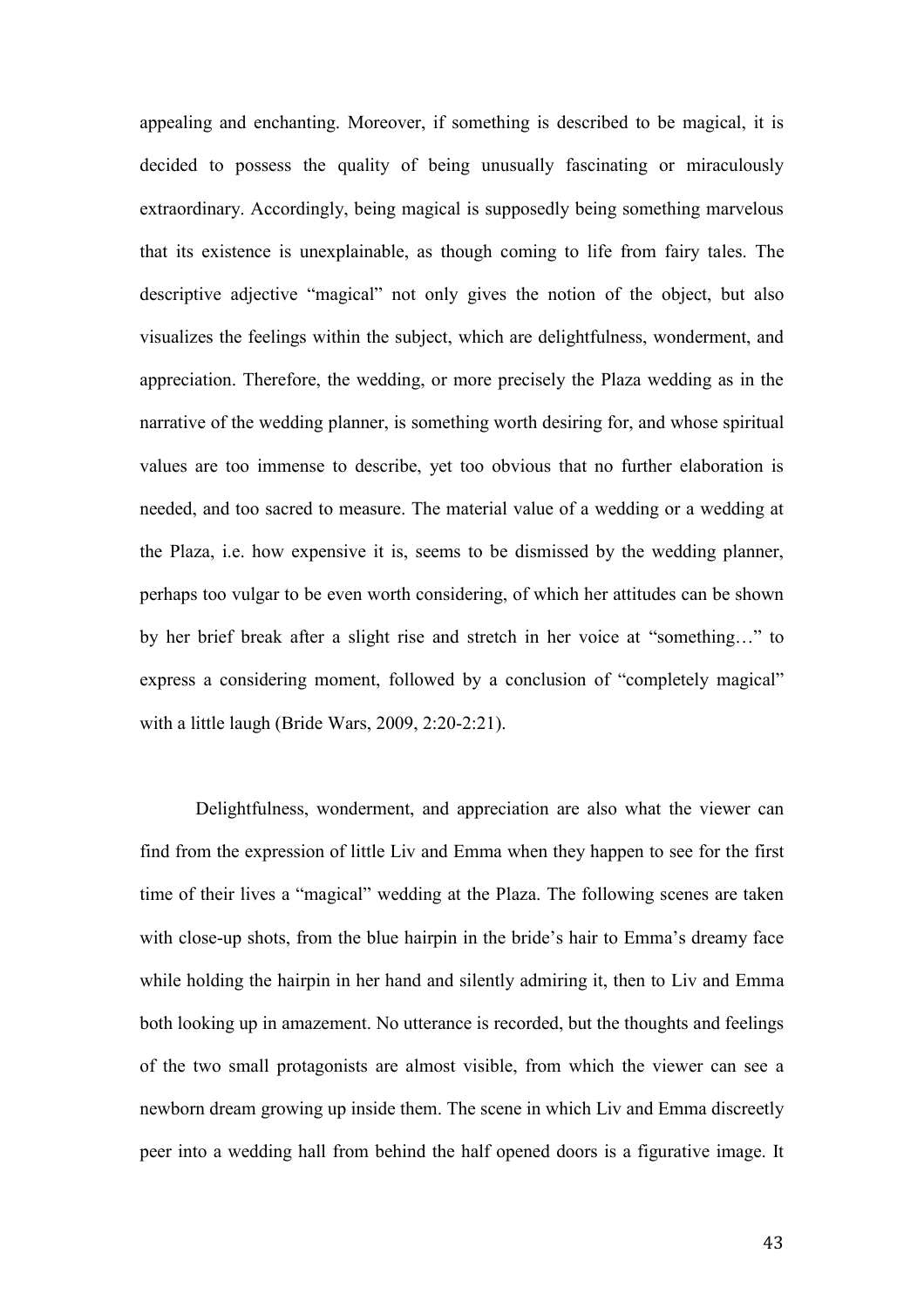shows the viewer that the two little girls have just found a wonderland, or a dreamy world that is appealing enough to enchant them and embed in the young and pure souls of theirs. The moment they discover the enchanting fairyland, and that fairy tales are reachable, childhood dreams all come vividly real and they can never escape from them until the day they waltz gracefully into the world behind the doors – their fairylands – in their beautiful white dresses.

This scene shows the continuation and inheritance of social ideologies and cultural values. The wedding hall symbolizes an enormous, real-life treasure box made exclusively for adults, designed especially to match their grown-up childlike, or childish, tastes and wishes. When Liv and Emma open the huge doors of the wedding hall, they actually open a real-life treasure box. Perhaps, the wedding lady herself, just like Liv and Emma, used to have a little treasure box when she was their age, and finally had it transformed successfully twenty years later. Her success, then, continues to inspire Liv and Emma, and other girls in their generation, to dream and believe in their dreams. The believes and actions of previous generations, therefore, sow the white seeds in the minds and souls of the next generations, watered by the white industries to grow bigger and blossom one day. As the film makes it, the seeds inside Liv and Emma do grow well and fully blossom; and their childhood treasure boxes do transform successfully, somehow, into enormous, real-life treasure boxes. This process is a natural and historical development, like successive waves running through generations without any clue of an ending point in the near future. In the very end of the film, after both Liv and Emma have fulfilled their childhood dreams in white, the viewer learn of a new generation on their way to come in no time: both of the women are pregnant, happily expecting their little seeds to come out to the world.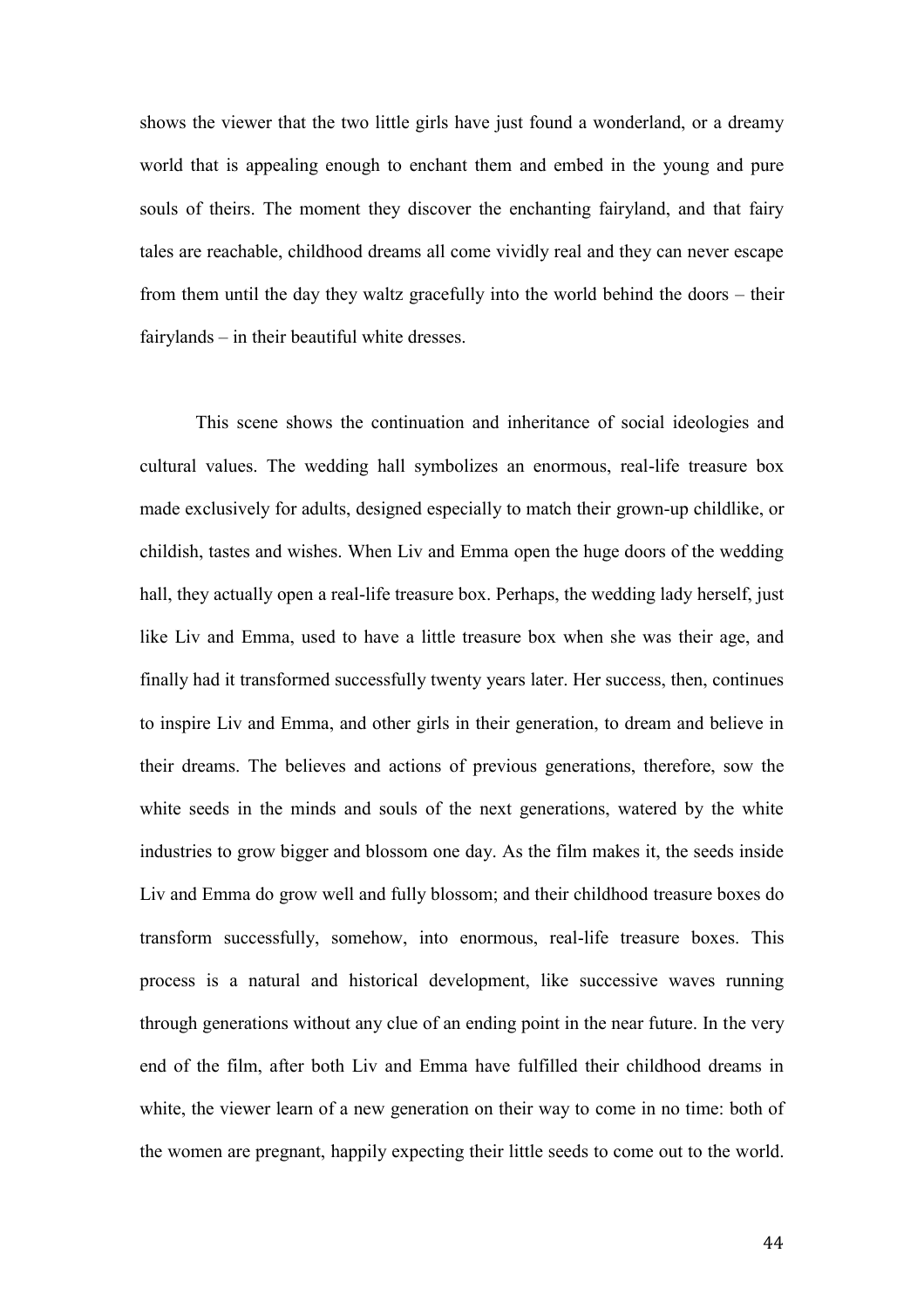The flowers have blossomed; the fruits have been harvested; new seeds are being sown into the land again; new dreams in white will be once more planted. Dreams after dreams, believes and values transferred through generations: the flow is not due to end yet.

As bride and groom in the childhood wedding game, instead of exchanging rings, Emma gives Liv the blue hairpin. First of all, besides the cultural meaning found in the old English saying, the colour blue is scientifically proved to bring the sense of being "expensive", "reliable", "serious", and "purity" (Grimes & Doole, 1998; Paul & Okan, 2010; Won & Westland, 2017). The blue is also considered to bring the sense of sweetness (Conover, 1995; Ouverson, 1992). The hairpin, therefore, symbolizes the supposedly traditional meaning of the white wedding ritual, which are "the ideals of innocence, virginity and purity" (Boden, 2003, p. 18), and the girls' dream of a lavish white wedding at the Plaza. The interesting part here, however, is that this little piece of accessory has a plainly ordinary look and does not seem to be as expensive as its colour might represent. It is something simple and affordable that a girl can touch yet special and precious that a girl treasures and desires to possess. These meanings appear to be the exact messages wedding industries intend to make. The way the hairpin travels in the film also represents the circulation and transition of perception and values. Accordingly, before this piece of accessory comes to Liv and Emma, it first appears to belong to a Plaza bride Liv and Emma happen to see one afternoon. On the one hand, this scene evidently reflects the traditional meaning of "something borrowed, something blue", in which an item of a happily-married woman can be considered a symbol of love, happiness and good-luck marriage and can be passed on from bride to bride. On the other hand, from the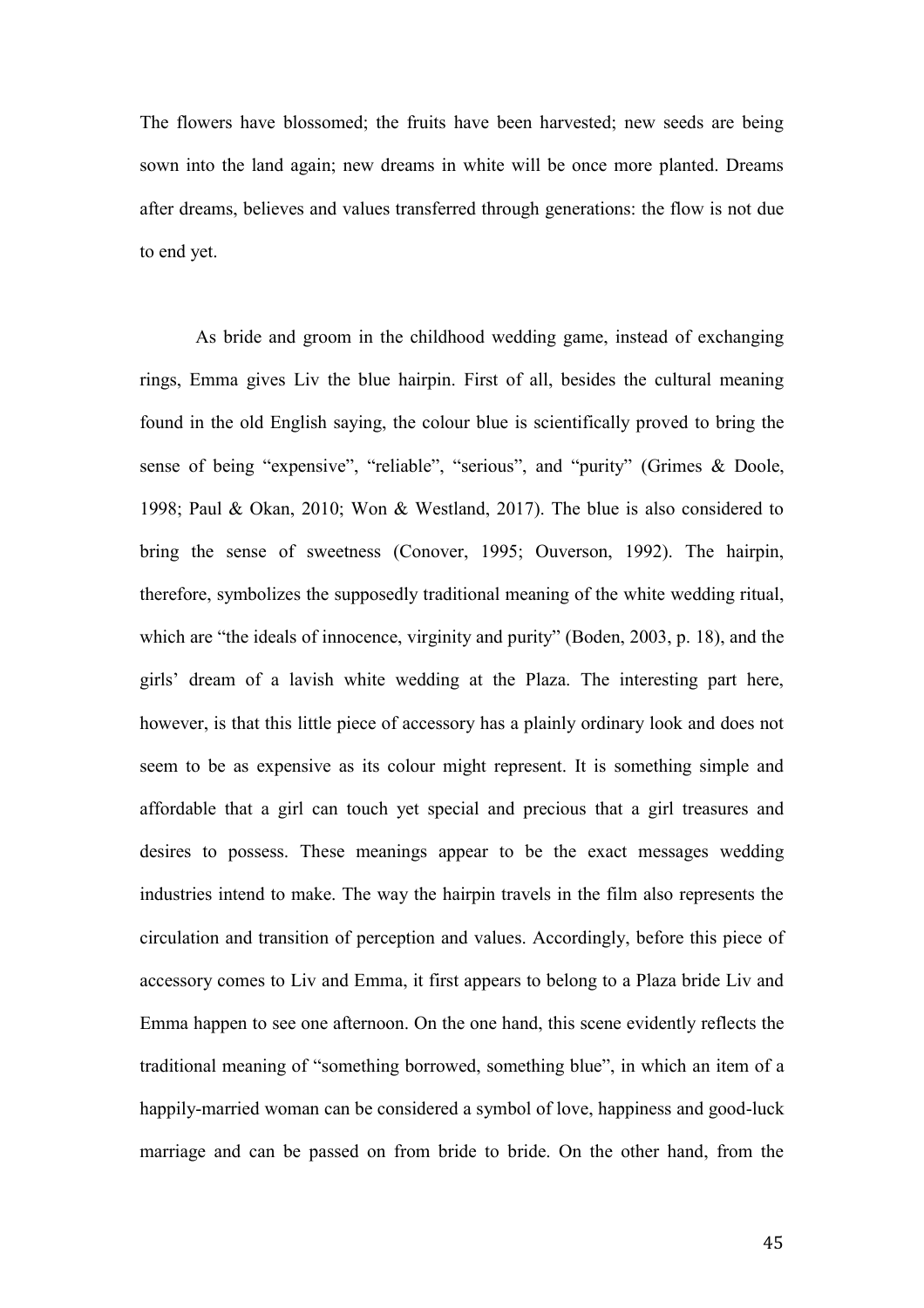perspective of the science of consumption, however, the journey of the hairpin signifies the original purpose of consumption, which is to facilitate "social emulation and imitation," and through which "human relations" can be revealed (Boden, 2003, p. 4). The wedding, as a cultural performance, and the consumption it entails are also "a means of social display and communication" (p. 4). It is a tool for wedding couples, especially brides, to present to the public the tastes they have learnt and support, the values that are both "materialistic" and "mentalistic" (p. 4) they have been influenced.

#### **3.2. Wedding women – a romantic and materialistic creature**

There is an interesting "coincidence" in the film, which is that the engagement ring box has the same bluish colour as the childhood hairpin; they are both little pieces of jewellery; they both come to Liv as a magical little thing from someone else, and both drop down at her feet unexpectedly to her utter astonishment and excitement. However, if the hairpin comes completely without Liv's anticipation and acts as the starting element that makes and marks Liv's wedding desire, the Tiffany box is what Liv has been awaiting and acts as the consequent element of her wedding desire. Here, the linking thread can be detected. The colour blue of the Tiffany box, besides all the symbolic meanings as discussed above, represents the childish part, the girly dream that is still hiding inside the strong, successful, young woman. That childish, girly part is inside  $Liv - an$  "obnoxious" and "overbearing" lawyer; it is also inside Emma – a considerate and "bendy" teacher. This shows that a white wedding can be the dream of any women regardless of personalities and professions; it is always there waiting to be found, stirred up and stimulated by a powerful hand. The detail that the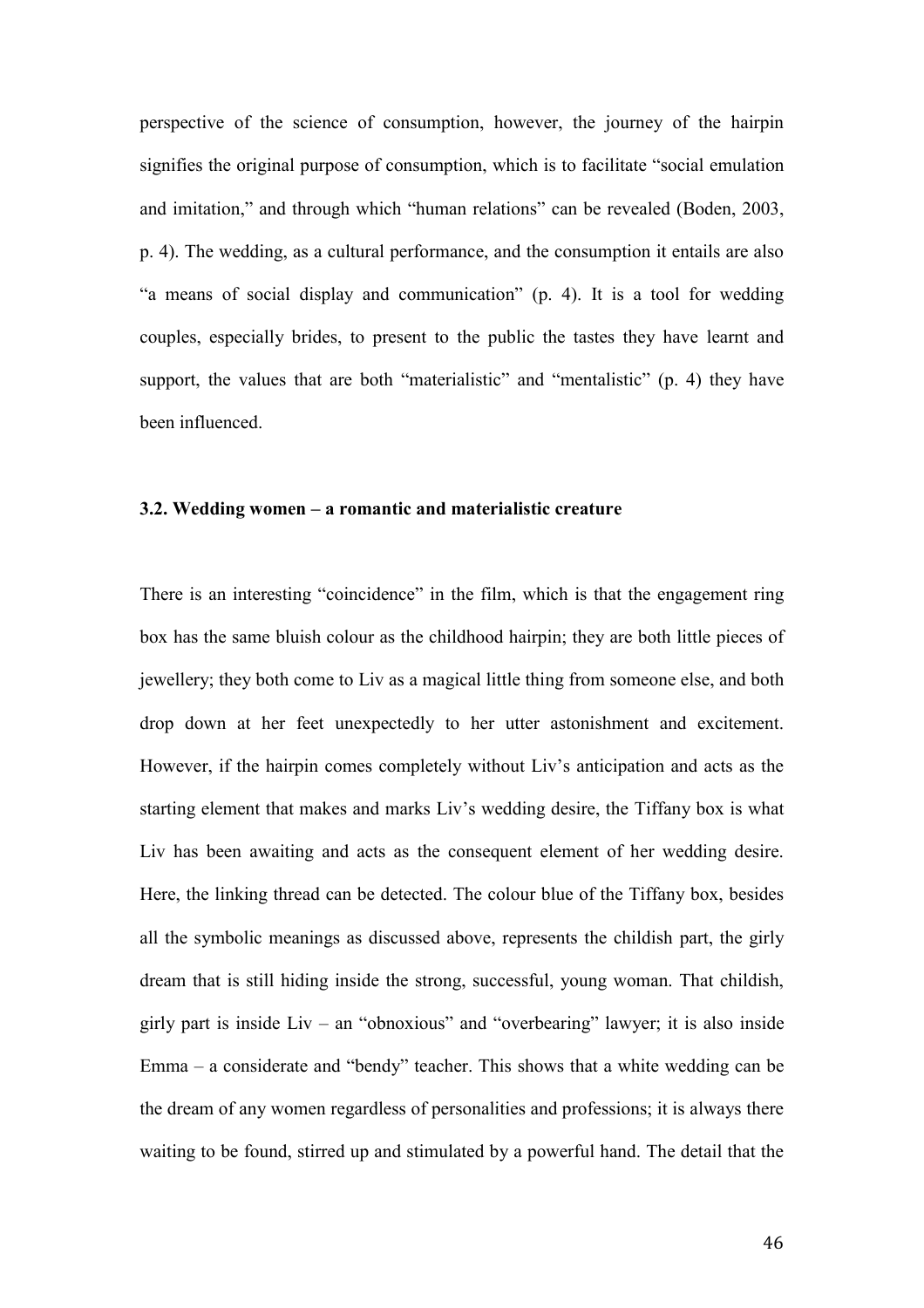box drops down unexpectedly is an implication of the quality of being romantic and magical, something people long for but not plan for.

There is always a dualistic connection between romance and material that is well arranged throughout the film. Not only does the Tiffany box refer to romance, but it is also an object of materialism. It is widely known that a Tiffany engagement ring<sup>3</sup> is a "symbol of true love" (Tiffany & Co., 2018) that can cost a couple thousands of dollars. It seems like love has a price, and true love costs a fortune in the world of materialism and commercialism. When Emma receives a marriage proposal from her boyfriend, the first thing she does is to phone Liv and tell her best friend about the engagement; and the first thing Liv asks is all the detailed features of the diamond ring.

| Emma: | I-I'm engaged. Fletcher just proposed, like, two minutes ago. |
|-------|---------------------------------------------------------------|
|       | I'm engaged.                                                  |
| Liv:  | Colour?                                                       |
| Emma: | Colourless.                                                   |
| Liv:  | Cut?                                                          |
| Emma: | Brilliant.                                                    |
| Liv:  | Clarity?                                                      |
| Emma: | Slightly included.                                            |
| Liv:  | Carat?                                                        |

<sup>3</sup> Tiffany & Co. is an American "iconic" jewellery brand (Hughes, Bendoni & Pehlivan, 2016) that was founded nearly two centuries ago. The company is renowned for its engagement rings, which are "the most sought-after symbol of true love" (Tiffany & Co., 2018). Even the "iconic" "Tiffany Blue Box" is "the most recognizable and most desired retail container in history" and the "embodiment" of "material dreams and desires" (Klara, 2014, para. 1-4).

 $\overline{a}$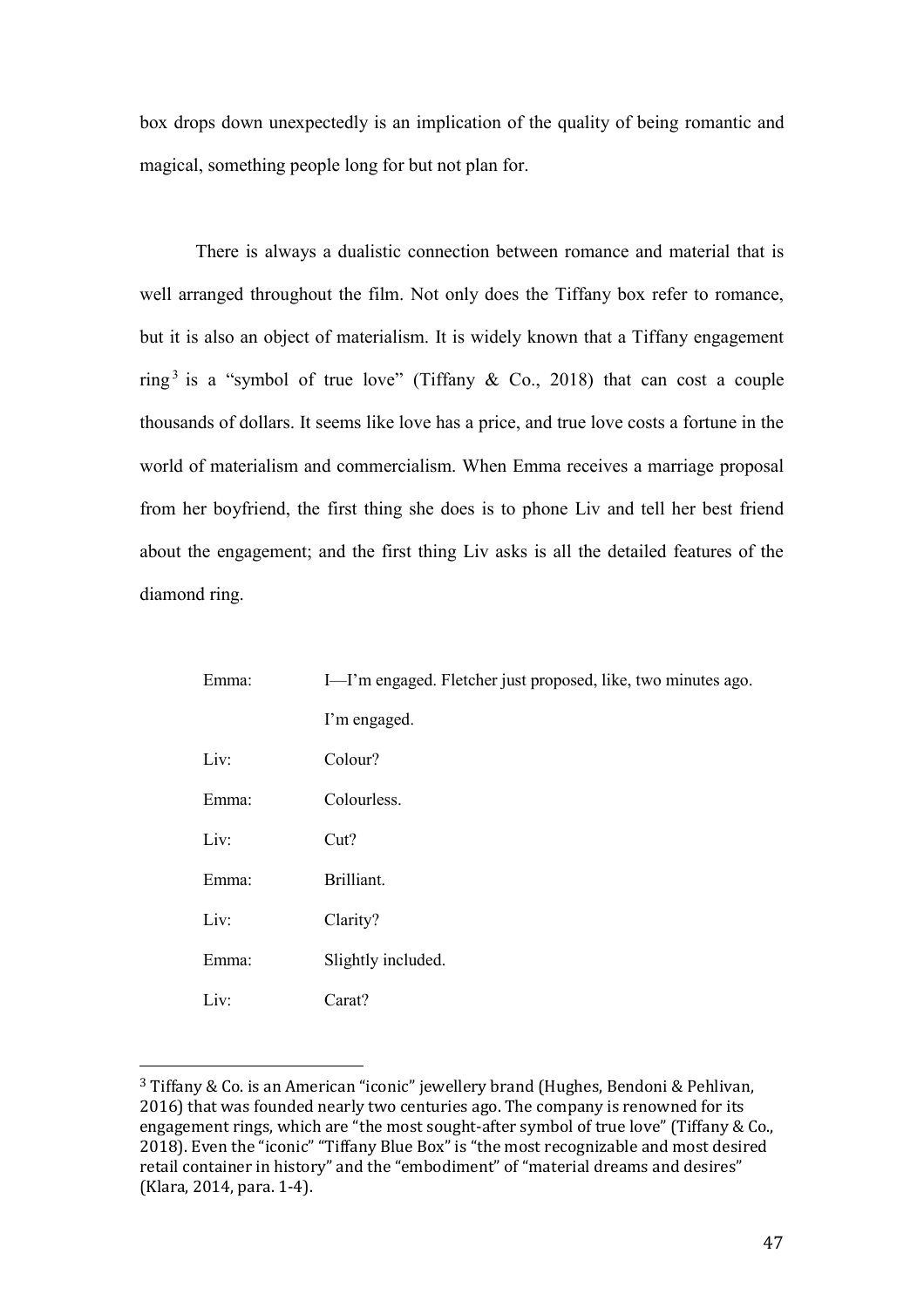| Emma:                           | Almost, maybe just under [Whisper]   |
|---------------------------------|--------------------------------------|
|                                 | More than he could afford. I'm sure. |
| Liv:                            | <b>Ohhhhh</b>                        |
| Both:                           | [Squeal]                             |
| (Bride Wars, 2009, 14:14-14:33) |                                      |

They seem to be professional when discussing the ring, as though two diamond specialists assessing a piece of rock. The dialogue runs smoothly back and forth as if they have researched and planned it for their entire lives, and they have an incredible ability to understand each other over the "rock" discussion. Similar situations are noticed to take place in several following scenes, one with the wedding theme, and another with the Vera Wang wedding dress.

| Marion:                         | Now, um, we should discuss themes.          |
|---------------------------------|---------------------------------------------|
| Emma:                           | Elegant, minimalism with romantic texture   |
| Liv:                            | Classic, traditionalism and trendy infusion |
| Marion:                         | I'm impressed.                              |
| (Bride Wars, 2009, 20:31-20:41) |                                             |

When being asked by the wedding planner about their choices of wedding themes, Liv and Emma do not miss the merest fraction of a second, confidently give their own answers in unison, as though they have prepared themselves with all the wedding notions and knowledge for this moment for their entire life. While Emma looks explicitly exhilarated, Liv does not need to either stop what she is in the middle of or spend a moment to consider before giving out her choice.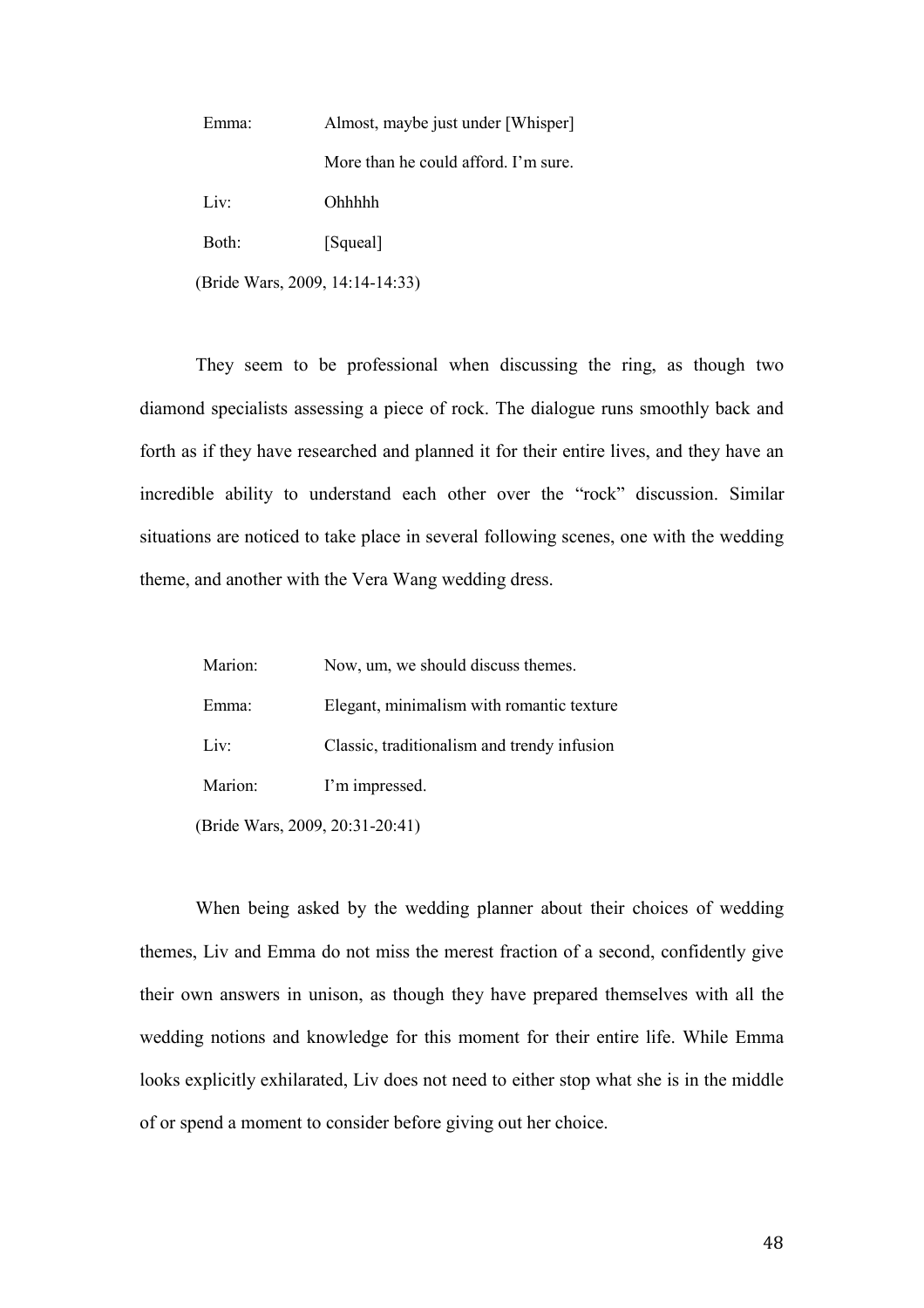Emma: Oh my God. Oh My God! Miss Wang… Oh… Lace bodice Liv: Basque waist – 10-layered tulle – [Sigh] – You should try it on. (Bride Wars, 2009, 21:59-22:13)

As soon as Liv and Emma spot the dress in the shop, they are totally captivated; their looks fix on the dress as though being hypnotized. Immediately, they start their professional assessment with a flurry of wedding dress terminology. Indeed, a Vera Wang wedding dress, which can cost a wedding couple thousands of dollars, is the most desirable item every bride-to-be wish for. As the shop assistant in the film puts it, "You don't alter Vera to fit you; you alter yourself to fit Vera" (Bride Wars, 2009, 23:17-23:20), it is evident that a wedding item, within wedding consumerism, is lifted to a higher, more important and powerful position than the person who pays for it and owns it. This reflects a society in which people carry items on their heads and worship them. Apparently, living in fairy tales is not cheap, but a princess-to-be is heartily willing to pay for her fantasy.

All the objects and events occurring in the film signify an inextricable connection between romanticism and materialism that engage with the modern wedding, especially emphasize the "consumeristic" aspect of the wedding in the age of consumerism. The first person to visit as soon as Liv and Emma get proposals for marriage is not anyone in their families, but a wedding planner. The first thing they give out when they decide on their weddings is their credit cards. This means money is the first and foremost material of a wedding, since purchasing goods and services, as well as getting families, friends and involved people do the same, are all what the brides do and enjoy in preparation for their weddings. The viewer notices the scene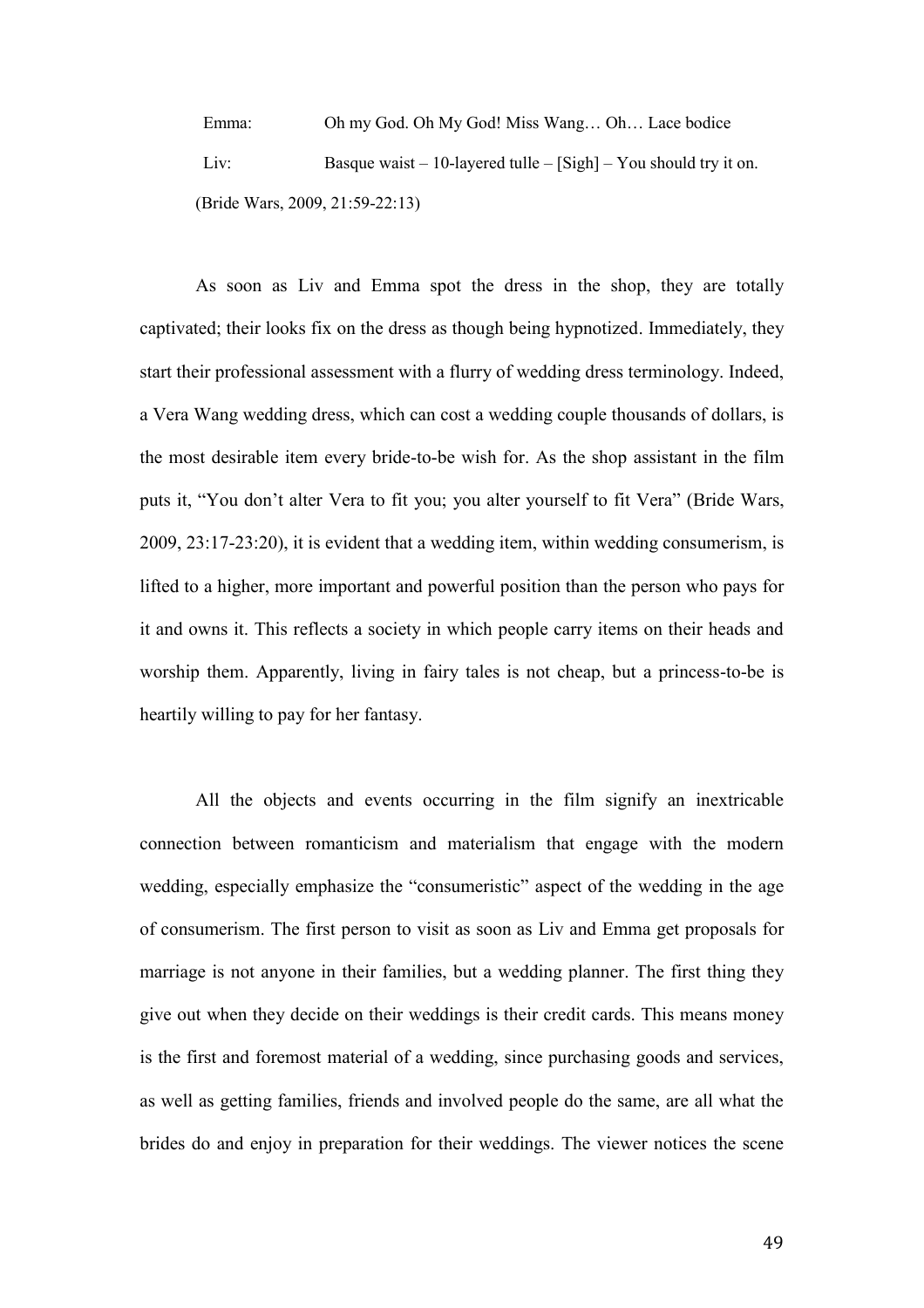where Liv and Emma confront another bride-to-be in a homeware mall while she is clearly collecting items for her wedding gift list. While Liv goes to a hair salon, Emma visits a skincare centre, and they both go for shopping after shopping before having a hard bachelorette party. Apparently, the film represents the quintessential picture of a consumer culture that revolves around the modern white wedding in America.

In the current context of consumerism, it is widely acknowledged that weddings have become an expensive, wasteful occasion of extravagant expenditure to satisfy the need of individual expression and social emulation, and savour the love of consumption, or the consumption for the sake of love (Boden, 2003; Otnes & Pluck, 2003; Dunak, 2013). It is important though to be aware that, the wedding is not all about materialism and rationality, but also the rise of Romanticism and the realization of fantasy (Boden, 2003; Otnes & Pluck, 2003; Dunak, 2013). As Boden (2003) put it, there are always disparities and dualities dwelling in consumption; the wedding as a commodity also possesses this aspect. Accordingly, the combination of Romanticism, fantasy, and rationality is considered "key dimensions of wedding consumption" (p. 46). As an inevitable consequence, the wedding industry has created a new generation of bridal consumers, who can be referred to as "superbride" (Boden, 2003). The term "superbride" is to address the new bridal identity, who possesses a dual personality of being both rational as a "project manager" organizing her own wedding calmly, professionally, and reasonably, and simultaneously emotional as a so-called "childish fantasizer" wishing to fulfill her romanticized imaginations by her supposedly "oncein-a-lifetime" wedding. Boden (2003) emphasized the crucial role of bridal magazines not only in generating "this new breed of 'superbride'", but also educating them into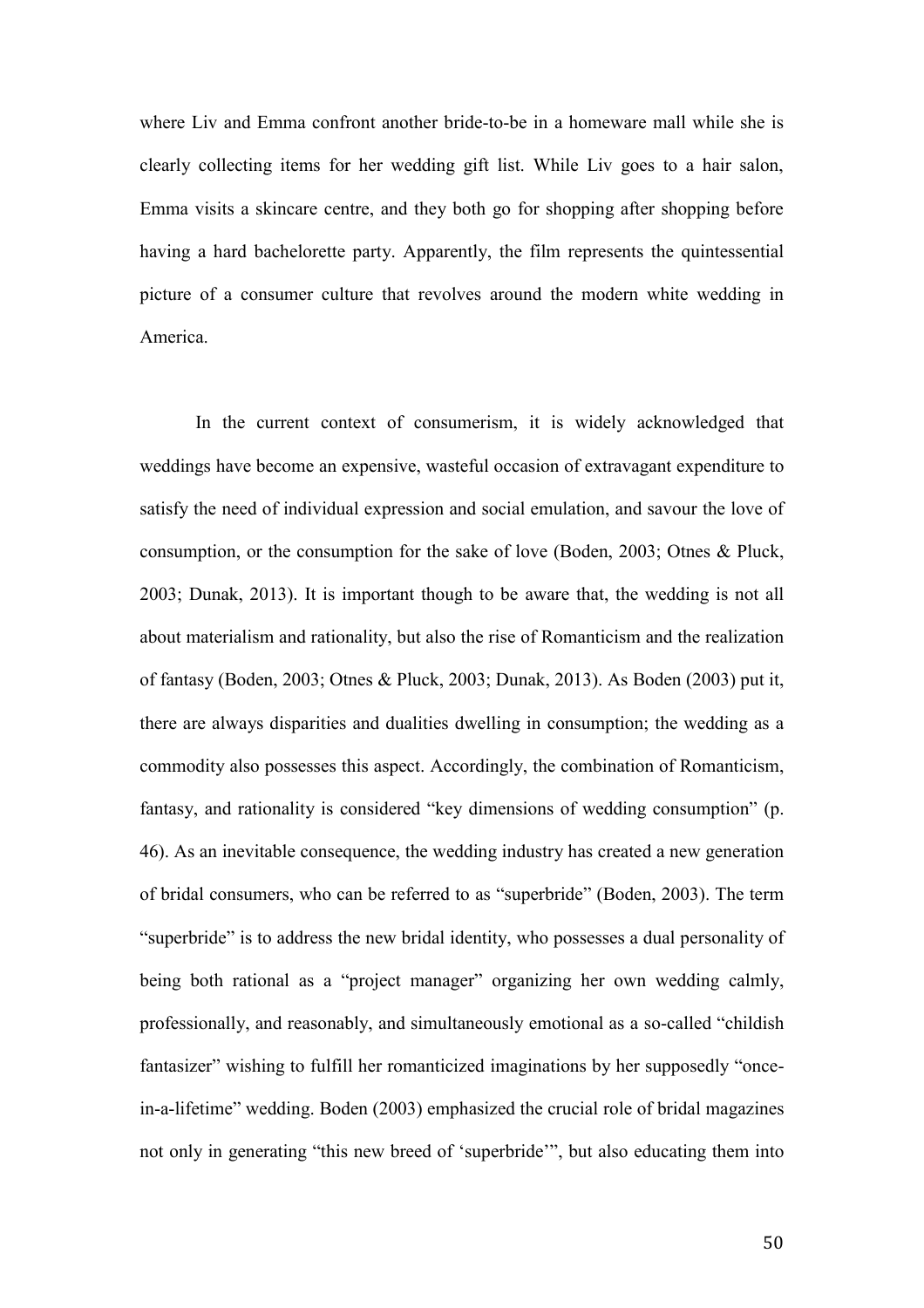wise and knowledgeable bridal consumers who make smart choices and have admirable tastes, and, furthermore, give critical appraisals of other brides' choices and tastes (p. 60).

Liv and Emma have proved themselves to be the best examples of Boden's theory by simply being the typical "superbrides". By consistently showing their incredible knowledge on bridal products, such as engagement rings and wedding dresses, Liv and Emma make an amusing impression that they have been avidly reading and learning tips from, most probably, bridal magazines for twenty years. Not only good learners, they work brilliantly in the role of wedding critics when giving sharp comments on their mutual friend's wedding.

| Liv:  | Not too shabby – Caviar cocktail hour                 |
|-------|-------------------------------------------------------|
| Emma: | Cigar roller – White glove service                    |
| Liv:  | Celadon cymbidium orchids                             |
| Emma: | Great DJ. So we both admit it's beautiful.            |
| Liv:  | Um, yeah                                              |
| Emma: | But? Do you think it's the work of Marion St. Claire? |
| Liv:  | Oh Marion's a visionary.                              |
| Emma: | Mm? Oh                                                |
| Liv:  | If it had been my wedding                             |
| Emma: | Oh, just say it.                                      |
| Liv:  | It ain't June.                                        |
| Emma: | And it ain't the Plaza.                               |
| Liv:  | It's the elephant in the room.                        |
| Emma: | Yeah.                                                 |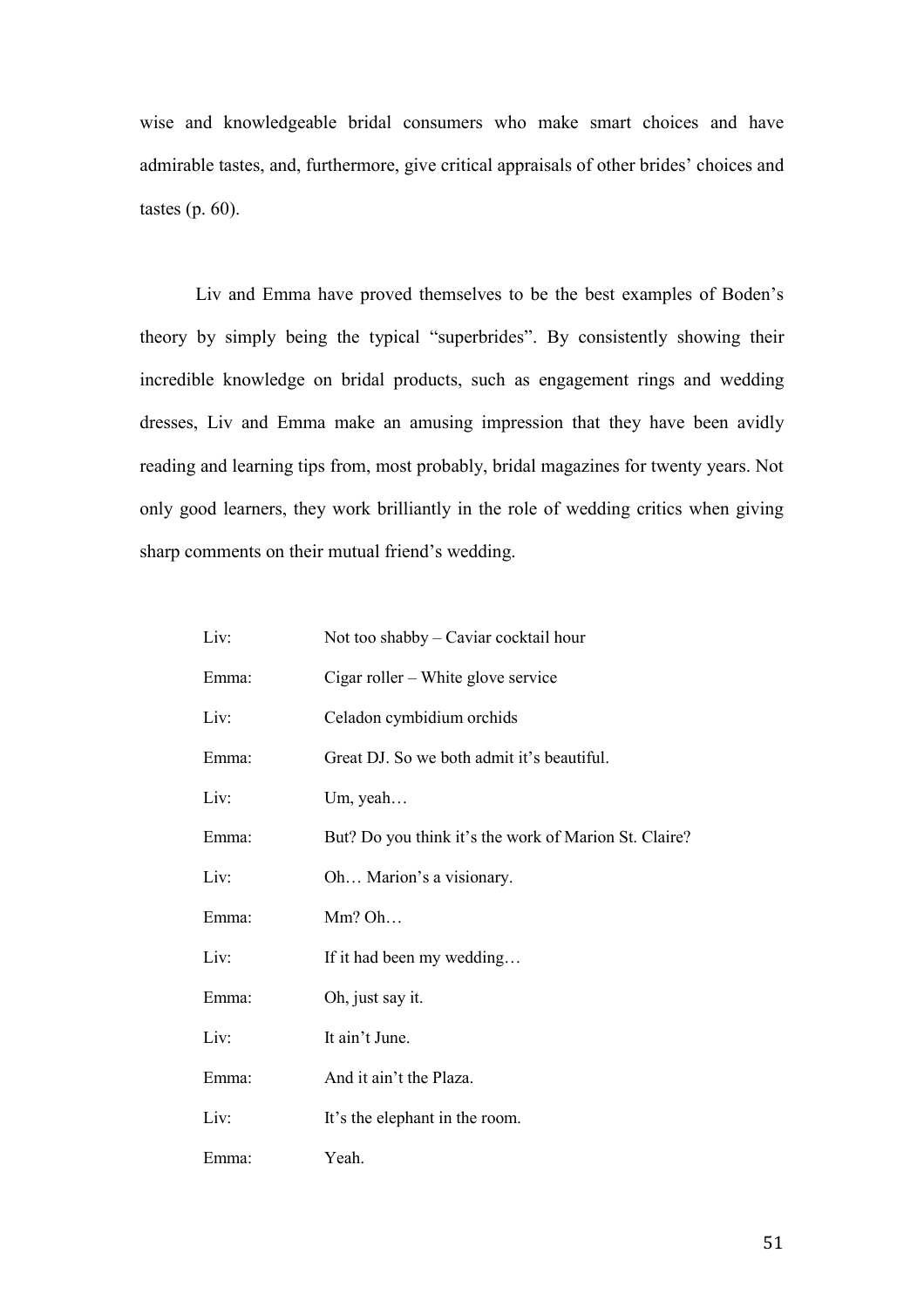(Bride Wars, 2009, 03:18-03:47)

This detail reflects a society in which people criticize each other based on their labels, superficial and materialistic items, and how well they perform their weddings.

#### **3.3. Wedding women – the rise of femininity**

Given the central role of bridal magazines in the prevalence of wedding consumer culture, Boden (2003) emphasized that "one of the specific pleasures bridal magazines offer their readers can be termed the pleasure of ultimate femininity" (p. 61). In other words, brides are encouraged to employ the best of feminine characteristics in their weddings, and persuaded to invest "time, effort and expenditure"  $(p. 61)$  in the ceremonies and themselves – the paramount figure of the events – in order to earn unforgettable, successful and spectacular weddings. The white wedding, therefore, appears to be labelled as the best and biggest show of the femininity display; and as it is expected to be the once-in-a-lifetime event, brides should do their best to make it perfect and savour the pleasure of the preparation, most of which involves heavy consumption. Moreover, the bride's "big day" is now regarded as the performance and exhibition of her own bridal identity (Boden, 2003; Otnes & Pleck, 2003; Dunak, 2013). These intertwined aspects have made the wedding an occasion of "Romantic or hedonistic consumption" (Boden, p. 74). Although consumption has long been considered to be in a special relationship with women, it is claimed that women consume wedding goods and services not only for the sake of consumer pleasure, i.e. purchasing for happiness, but rather for the sake of love (Otnes & Pleck, 2003). As other cultural and commercial products that support a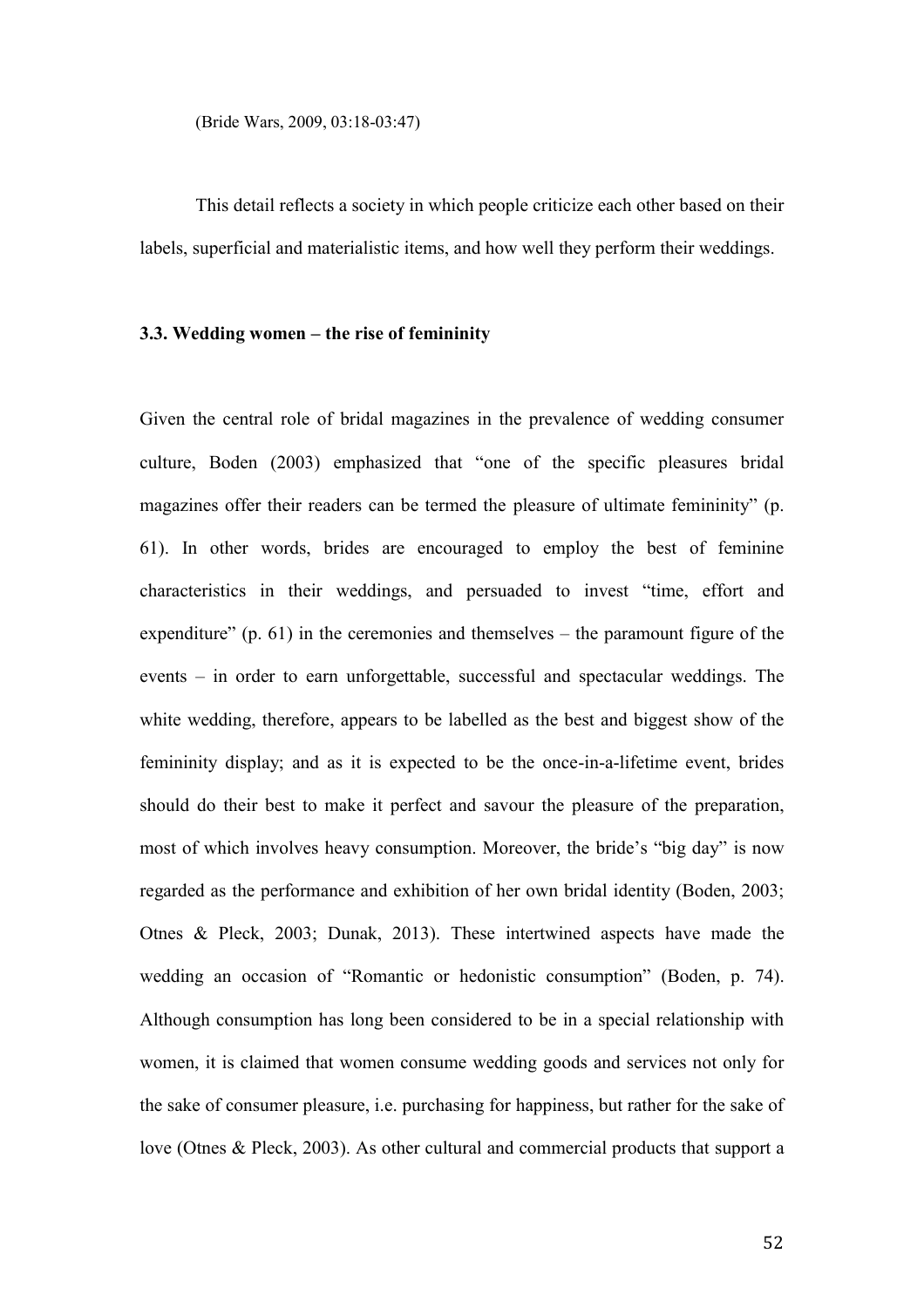"love culture" (p. 11), the wedding and experiences it may bring have become one of the most powerful "symbols of romantic love" (p. 267) that women blissfully consume.

The femininity that the white wedding promotes is depicted densely in a few shots in an attempt to display briefly the activities of Liv and Emma as brides-to-be during the preparation weeks before their weddings. A series of medium close-up, close-up, two shot, cut-in and over-the-shoulder shots are taken consecutively, through which the delight on their faces and the intimacy of the two best friends are focused on and highlighted. In all the scenes, the protagonists can be seen smiling brightly and blissfully by the beautiful blooming flowers, the pure white wedding gowns, and the wedding catalogues. Emma gently lifts a flower to her nose, closes her eyes to feel its floral fragrance, and releases a serene and contented smile. Liv lies down in the couch, rests her head comfortably in Emma's lap, looks up at her friend and laugh cheerfully in the middle of a wedding discussion. Meanwhile, Emma looks down at her friend, slightly tilts her head to one side, gives a wide and delightful grin, and raises one hand up in a girly gesture in which her fingers are positioned gracefully.

The femininity aspect that the white wedding entails can also be observed when Liv and Emma sequentially visit beauty salons to embellish their beauty in preparation for their "big days". While Emma wishes to possess a "pre-wedding glow" by applying honey skin tone, Liv plans to trim her hair and colour it "lowlight" in an attempt to exude elegance. Both of them pay great attention to their beauty in a way that is clearly instructed by the wedding industry, which is tremendously

53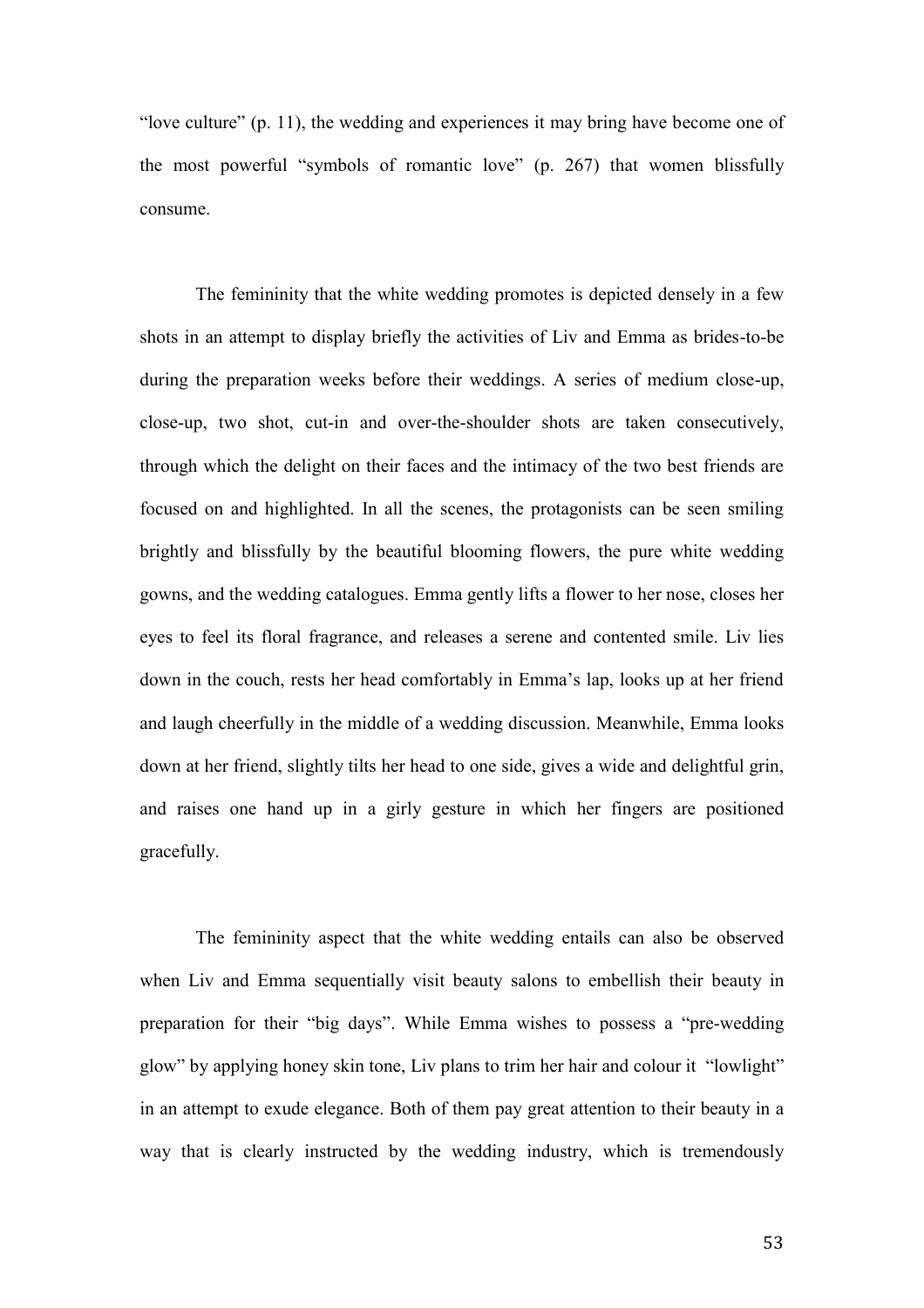supported by bridal magazines. The bridal beauty, accordingly, promotes a feminine beauty that has long been socially constructed. A standard bridal beauty should present the flawless beauty of a real-life princess, i.e. slim and sexually attractive body, bright and healthy skin, immaculately lacquered nails, long lovely hair in sweet French pleat or elegant bun, and a decent scent. Also, the bridal beauty of choice has to match the theme and details of the whole bridal show – the wedding. In order to obtain a perfect image, a bride needs to plan and invest her time, money, and effort for months ahead of her wedding. This explains why Liv has a built-in gym in her office, while Emma takes up dance lessons.

# **3.4. Wedding women – a moderator of values**

Although the lavish white wedding is considered to be an elaborate celebration of femininity, it is not necessarily a performance of gender inequality or discrimination, and not intentionally supported by wedding couples to embrace and promote patriarchy. The cultural role and ritual position of the modern white wedding have changed comprehensively since its origin back in Victorian era. Nowadays, along with all the "erosion" of traditional and ritual meanings that it used to signify (Boden, p. 18), the notion of a bride, or a woman, as a commodity or asset to be transferred from man (her father) to man (her husband) has been gradually disappearing in a society of liberty and individualism. The white wedding, therefore, has become more of a compromise of values, in which  $Liv - a$  feminist woman who "always lead[s]" (Bride Wars, 2009, 04:09-04:10) – is voluntary to be escorted by her closest male kin and accorded to her future husband. It is evident that the historical meaning of the performance is completely disregarded and instead, being considered just a natural,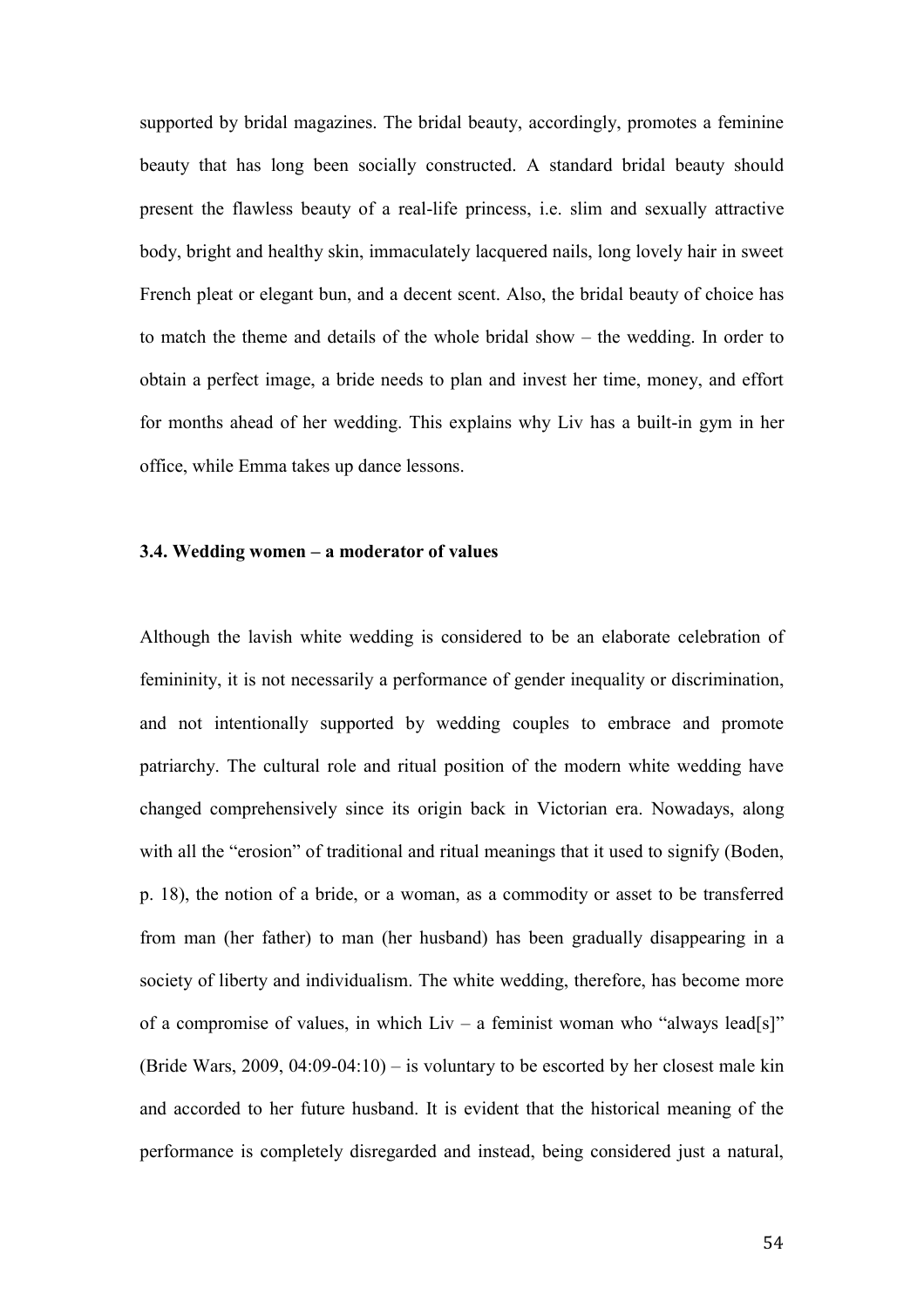indispensable, ritual part of the wedding. For Liv, the fact that she walks down the aisle having her brother beside merely represents the acknowledgement and blessing from her family – the closest and dearest people who apparently hold special positions in her life and her heart. The presence of her family, as well as her best friend makes the ceremony more complete and meaningful in manifold ways; without whom by her side, Liv would feel alone and unfulfilled. Liv, on the other hand, never intends to lose her autonomy, independence and leadership of her own life. This is proved by the details that Liv clearly chooses whom to be with and decides on whom to be married to all by herself; she is willing to confront her boyfriend and ask for a marriage proposal; she decides on the wedding matters and pays for them without waiting for her fiancé's approvals (weddings have been considered an event by women, for women as mentioned above). In the end, she takes Emma – her best friend and supposed to be her maid of honour – to hold her hand along the aisle, which indicates that accompanying the bride in her rite of passage is an honour given to the dearest or most influential family member, rather than the one who "owns" the bride as in the old interpretation.

Besides the dreams of trendy white weddings that (re)present the brides' identities, families and traditional values also exert a certain influence in the formation of their dreams and related decisions. The role of family in Liv and Emma's weddings is deliberately yet delicately shown from the beginning to the end of the film: from their parents' old wedding photos when they were small to the old wedding dress of Emma's mother. This shows the inheritance and continuation of traditional values and social consciousness, also signifies the traditional/modern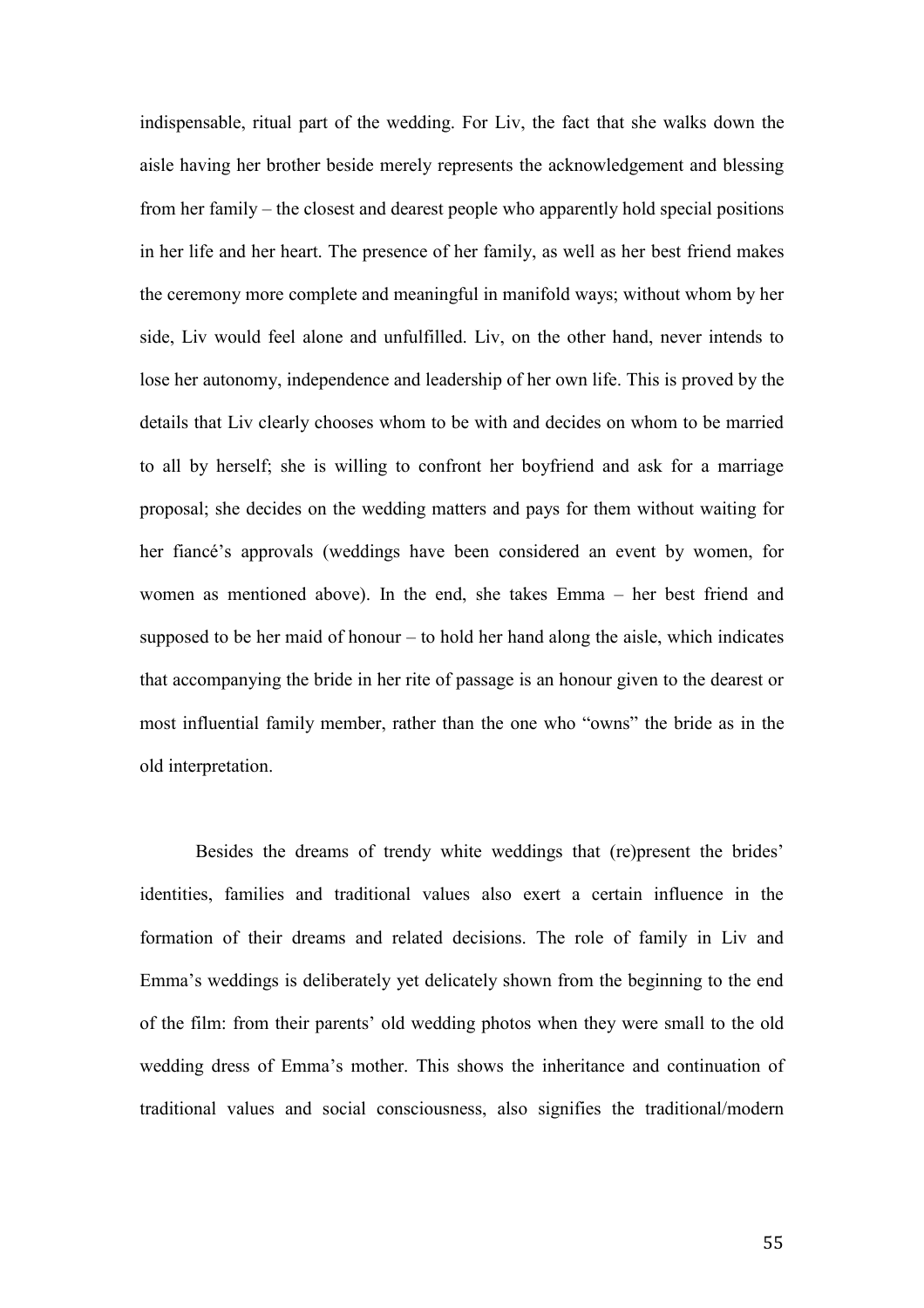duality of the white wedding. Discussing the connection between family and individual, as well as tradition and modernity, Dunak (2013) put it:

As couples struggled to satisfy personal wants while still pleasing their families, they found in the wedding an opportunity to connect tradition (however mythologized) to modernity. […] Weddings became sites of attempted compromise where couples negotiated a relationship between personal, familial traditions and the idealized "traditions" they wish to replicate in their modern white weddings. (p. 27)

The viewer notices that, while adoring the beautiful trendy Vera Wang wedding dress, Emma insists to wear her mother's old wedding gown, which is apparently old-fashioned with a dull ivory colour of time. She decides that the wedding is her dearest dream, and her mother is so important to her that she deserves a special involvement with it. The mother's old wedding dress in a personalized modern wedding signifies the cultural inheritance and familial basis of the wedding. Although the marriage is now a personal choice, and the wedding presents personal identity, it remains unchanged that the marriage, either as an institution or a relationship, is still a familial matter and has an inextricable connection with families, and that an individual identity is partly defined by the social and cultural environment that nurturing the person, in which family plays a crucial role. The decisions of Emma as the bride, therefore, appear to be made under certain attachment and influence of her family.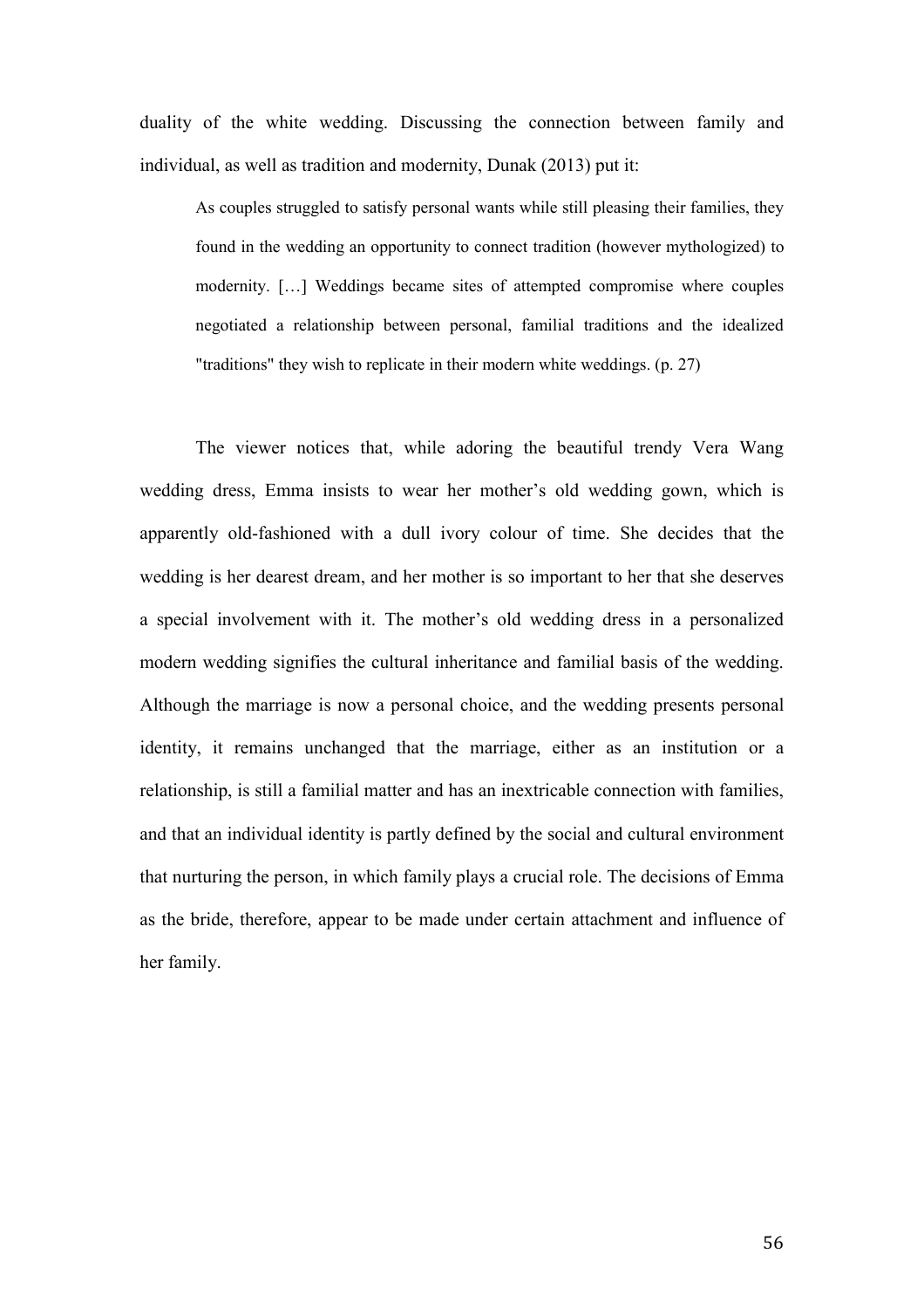#### **4. Confessions of a Shopaholic**

*Confessions of a Shopaholic* (2009) was directed by P. J. Hogan, and "distributed by Touchstone, a subsidiary of the Disney Corporation" (Todd, 2011, p. 57). The film tells the story of Rebecca Bloomwood (Isla Fisher) and her shopping addiction.

Rebecca Bloomwood is a vivacious young woman in her twenties, who is crazy about shopping. Shopping has always been the greatest love and passion of her life as it brings her the lust and pleasure she cannot find from anything else. Her shopping habit becomes problematic since it is out of her control and she is unable to afford her excessive shopping. Rebecca has been trying several methods, under the insistence of her best friend, to treat her shopping addiction but it remains hopeless, while her credit bills continue to come flooding in.

Rebecca is a journalist, working for a small Gardening magazine, while her dream has always been to work for *Alette* – a renowned fashion magazine. When Rebecca unfortunately loses her job, however, she ends up working for *Successful Saving* – a "money" magazine. Although finance is never the strength or interest of hers, her writing that is based on her own shopping experiences is found to convey popularized economic messages and able to reach a vast number of ordinary readers, who are non-specialist everyday consumers. As a result, her column becomes an immediate success, and soon she becomes internationally well known as a personal finance guru who gives people advice on using money wisely, while ironically she is herself in huge debt.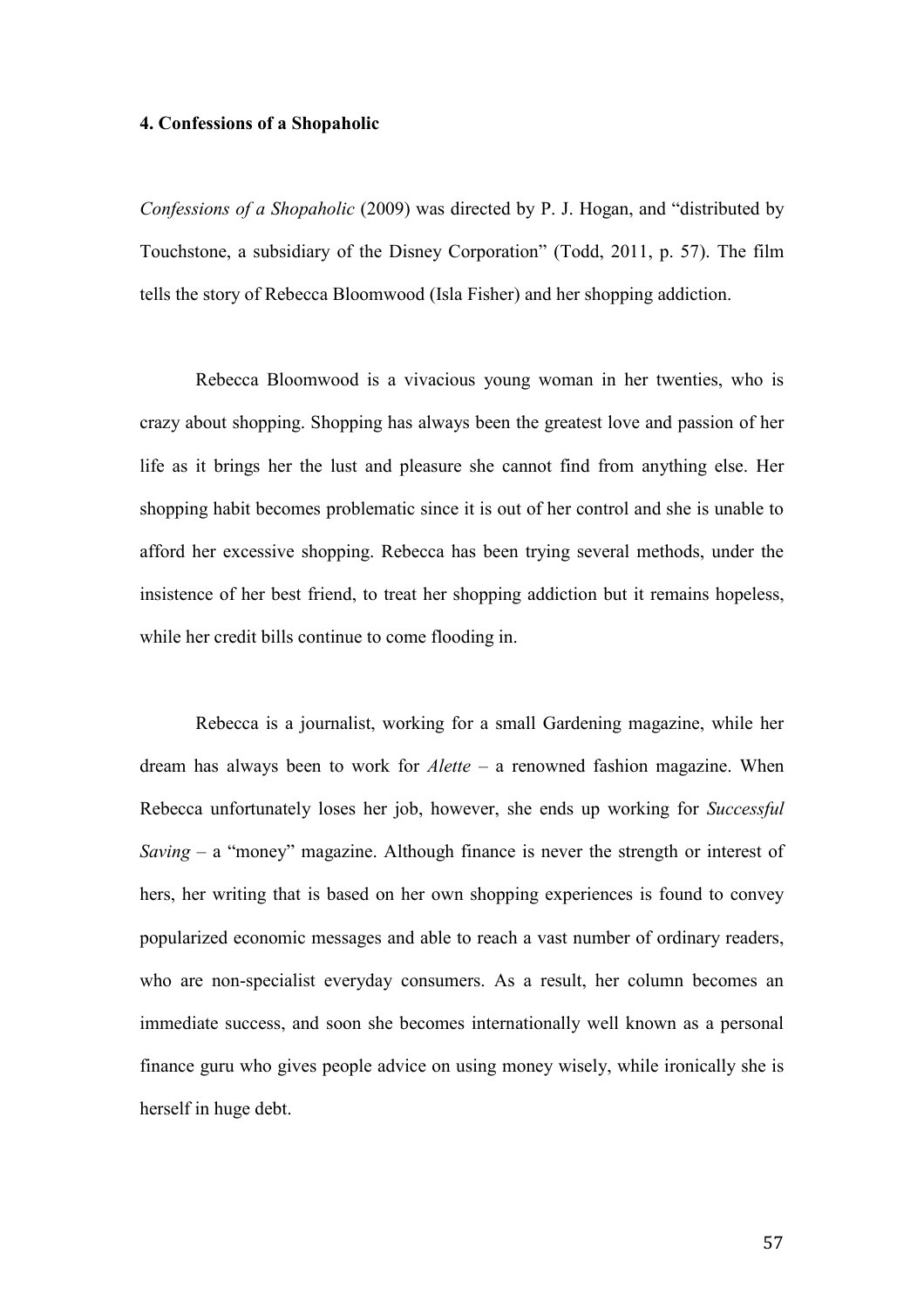Meanwhile, Rebecca falls in love with Luke (Hugh Dancy) – her editor – and starts a romantic relationship with him. During all this time, the city debt collector tries to confront Rebecca and follows her around, while she tries to elude him and tells people he is her crazy former boyfriend who has been stalking her ever since they broke up. When her career and love life start to blossom, she loses them all. On the national television show to which Rebecca is invited as a financial specialist, the city debt collector comes and reveals the dark secrets about her debt situation and how badly she handles it. With her lies being exposed in the worst way, Rebecca ruins her career on the national television, loses her boyfriend, and hurts her best friend.

It is only then that she finally determines to take genuine action. She opens a sale and auction event, under the help of her family and the peers in her shopaholic therapy group, to sell off her clothes and collect money to pay off her debt. Unexpectedly, Luke secretly sends people to come and give her a hand. Afterwards, Rebecca gets her best friend and her boyfriend back, and starts fresh with a healthy lifestyle, in which there is no more toxic relationship with excessive shopping.

### **Women are completely lost**

It might sound a bold declare, but not at all an exaggeration, to say that women are represented as being completely lost in *Confessions of a Shopaholic* (Hogan, 2009) – the Hollywood filmic adaptation of the worldwide best-seller series by the British novelist Sophie Kinsella. This representative characteristic is deliberately highlighted by all means and can be observed in different channels even before actually watching the film.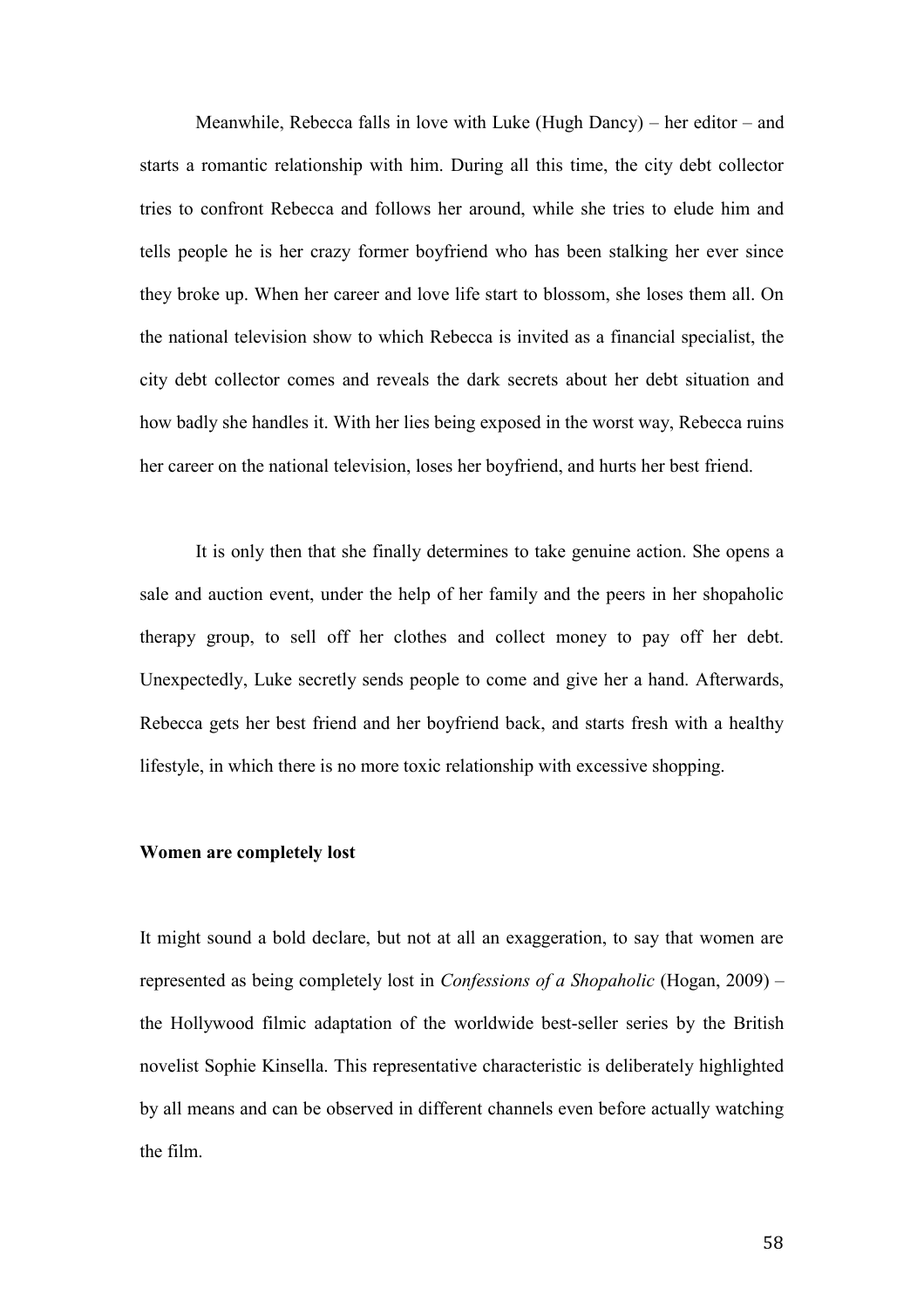First of all, the title of the film is a symmetrical compound of two highly connected parts, which are "confessions" and "shopaholic". By definition, confession is "a statement that a person makes, admitting that they are guilty of a crime; the act of making such a statement" or "a statement admitting something that you are ashamed or embarrassed about; the act of making such a statement" (Oxford Advanced Learner's Dictionary online, 2018). Meanwhile, a person who is a shopaholic, just like workaholic or alcoholic for example, can be determined to perform an excessive use or activity (in this case, shopping), shows an abusive or loss-of-control state, and is often treated as suffering from a dysfunction. In other words, a shopaholic can be considered as having an addiction – a brain disorder (Henderson, 2001) – to shopping. Making an impression of crimes and diseases, apparently, the word choice for the naming of this romantic comedy reveals an intention of creating chaotic vibrations.

Besides the title, the official posters of the film also reflect the same impression. In the posters, the film's heroine is depicted as a young woman in her twenties stiffening with wide-eyed astonishment. She is popping her mouth open in a complete daze and bewilderment, perhaps being perplexed or frightened. She looks as though she suddenly freezes while in the middle of an activity that is supposed to be exciting and energetic, with a huge cluster of colourful carrier bags in her hands. It even goes a further step when this image is pasted on a giant carrier bag just like a decoration. Apparently, the usual order is overturned as humans appear to be decorations of objects, not the other way around. In one poster, the heroine is located by a quintessentially yellow New York taxi, in the middle of a road on a city avenue. Instead of getting into the taxi, she is standing outside, trying resolutely yet fruitlessly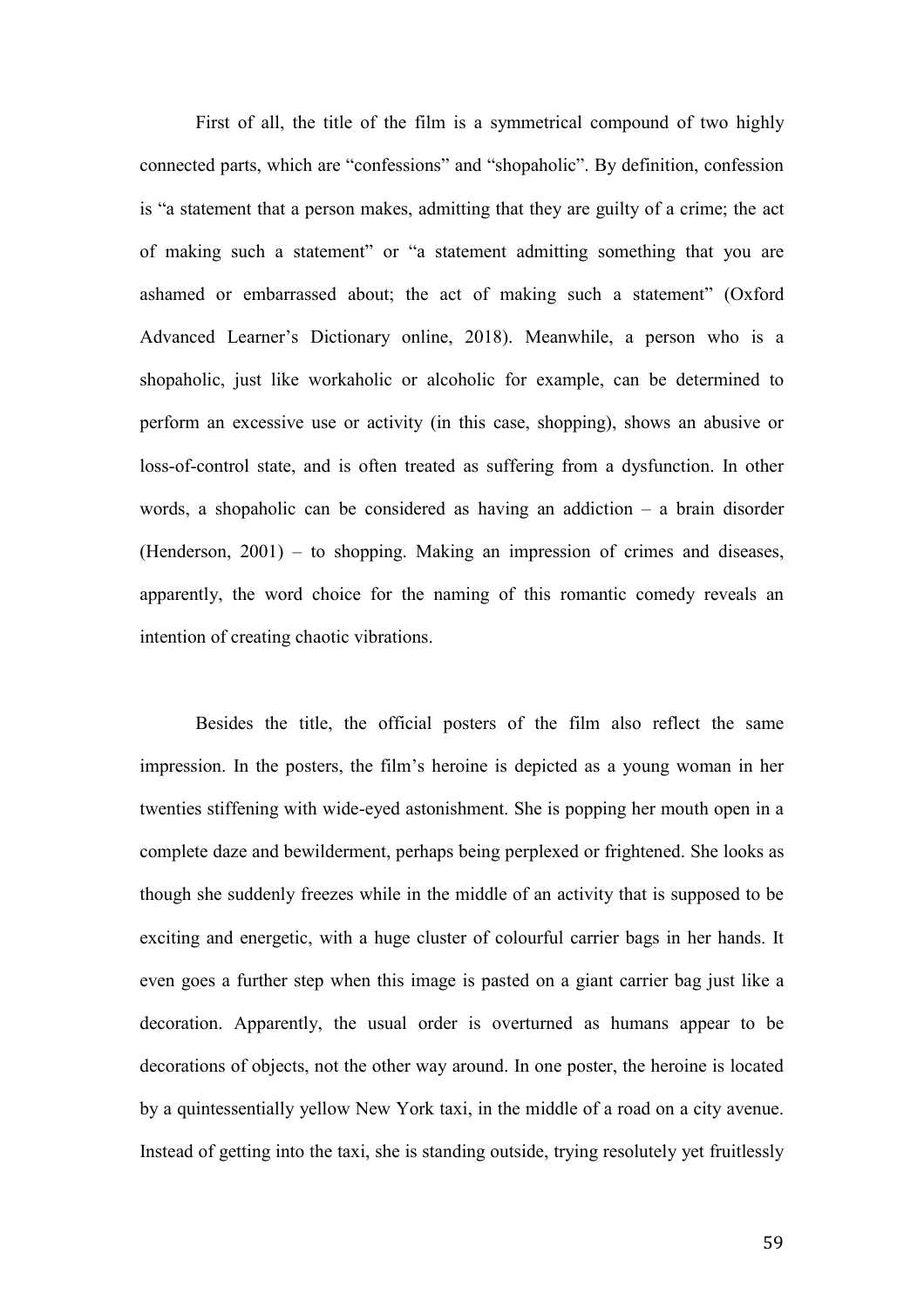to load her mountain of carrier bags into the taxi. The young woman looks lost in her own reality.

*Confessions of a Shopaholic* (Hogan, 2009) constructs a system of dualities that highlights the state of confusion young women are encountering when struggling to find their way, and savouring on the way through a confusing world full of temptations. The battles of dichotomies are reflected through the contradictions in the characteristics and behaviours of the protagonist and the world around through her eyes and perceptions. The following of this section will thoroughly examine these dualities and contradictions within the protagonist as a representation of women in the world of consumerism.

# **4.1. Shopping addiction – illness and therapy**

Women, in the world of consumerism, are prone to a new disease, known as "shopping addiction". This newfound type of addiction can be considered the disease of the times. The irony is that, in numerous recorded cases, this illness is originally treated as self-medication (Trussell, 2007). It is used as a remedy for other social diseases – a temporary escape from the reality's problems – the root causes.

Developed societies have built up the sense of "the alienation and lack of community" (Cushman, 1990; Elliott, 1994; Faber, 2003, p. 191; Shields, 1992) among their members, inadvertently leaving emptiness in the crowd and digging invisible holes in each of the individual. People are bored and unhappy, wondering about their lives and searching for their selves. The pressure and puzzle of life urge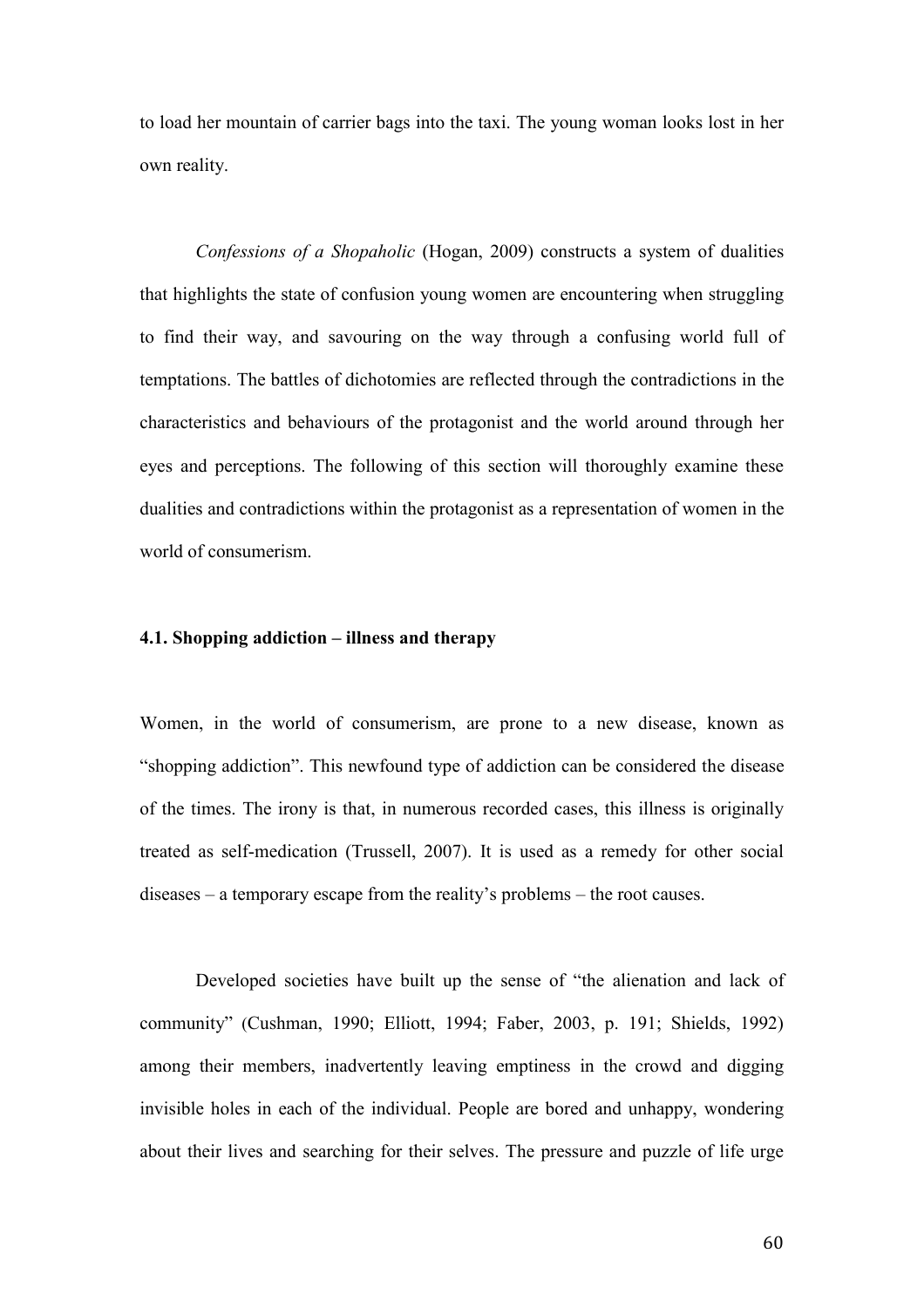people to look for temporary solutions and lower their mind's resistance to temptations. When stores are ubiquitous and designed especially to attract people, soothe their feelings, and give them beautiful experiences, weak minds and vulnerable souls easily become "compulsive buyers", who often see shopping as a "retail therapy".

Faber (2003) argues that, "compulsive buying has been variously viewed as an addiction, an obsessive-compulsive disorder, an impulse control disorder, an affective-spectrum disorder, or an extreme form of normal buying" (p. 177). Many researchers have found a clear connection between compulsive buying and other personal characteristics such as low level of self-esteem (Elliott, 1994; Faber & O'Guinn, 1989; Faber, 2003; Scherhorn et al., 1990) and high probability of depression and anxiety (Christenson et al., 1994; Edwards, 1992; Faber, 2003; Scherhorn et al., 1990; Schlosser et al., 1994; Valence et al., 1988). Accordingly, compulsive buyers tend to use consumption as a temporary treatment to reduce tension. Short-term benefits of the shopping experience are these customers' motivations behind their impulsive and excessive behaviours (Faber, 2003). In these cases, the urge to shop does not derive from the "functional desire for the item purchased" (p. 178). The benefits of the products or services themselves are less important and vastly outweighed by the mental and spiritual benefits that the shopping process provides. As Danielle Todd (2011) puts it, "the primary motivation arrives from the psychological benefits derived from the buying process itself rather than from the possession of purchased objects" (p. 56). This motivation leads buyers to seek for "retail therapy" in consumption, in which they find "social contact" and alternative fulfilment of their "inner needs", "build their self-esteem", "relieve stress",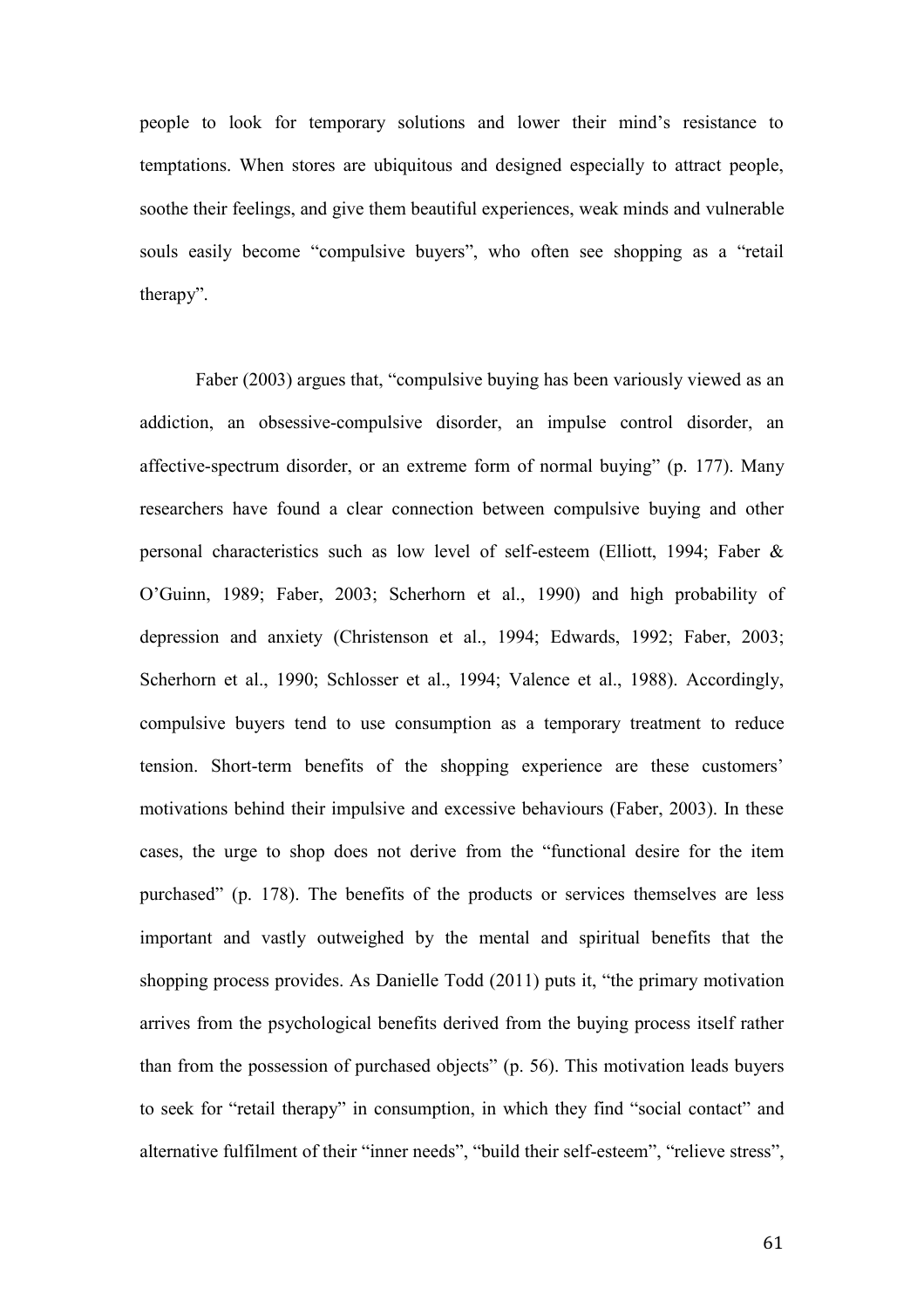"boredom" or "alleviate loneliness", and uplift themselves (Huddleston & Minahan, 2011, pp. 57-60).

There exists a noticeable gender difference in regard to consumption and shopping behaviours. Studies have shown that women are much more prone to compulsive buying problems than men (Black, 1996; Faber & O'Guinn, 1989; Faber, 2003; Scherhorn et al., 1990). This can be explained by the fact that consumption is socially regarded as a feminine job, almost for women exclusively (Boden, 2003, p. 9; Faber, 2003, p. 191). Also, women are more likely to receive wider range of social benefits, such as expanding and enhancing interpersonal relationships, through consumption than men (Faber, 2003, p. 191). Furthermore, women, unlike men, view shopping as an enjoyable hobby, a good therapy, and a recreational activity instead of a mere functional job. Shopping, for women, is "something to be enjoyed, savored, and prolonged" (Faber, 2003, p. 191), not just to be done. Therefore, they tend to invest more time, money and effort in shopping than men, and are more likely to fall for its short-term benefits (Campbell, 2000). Women, conventionally "characterized as passive, emotional subjects", "within whom desire can be induced and control can be exercised over perception, behaviour and, ultimately, over their motivations to consume" (Boden, 2003, p. 9), are believed to be easily manipulated by the consumerism. Also, the confusion given by the recent, on-going changes in gender roles and social status is considered to make women more vulnerable to excessive shopping. Especially when women have long been made target group when it comes to consumption, surrounded and attacked from all directions in the society of capitalism and consumerism, they are more prone to fall into consumption traps and shopping temptation.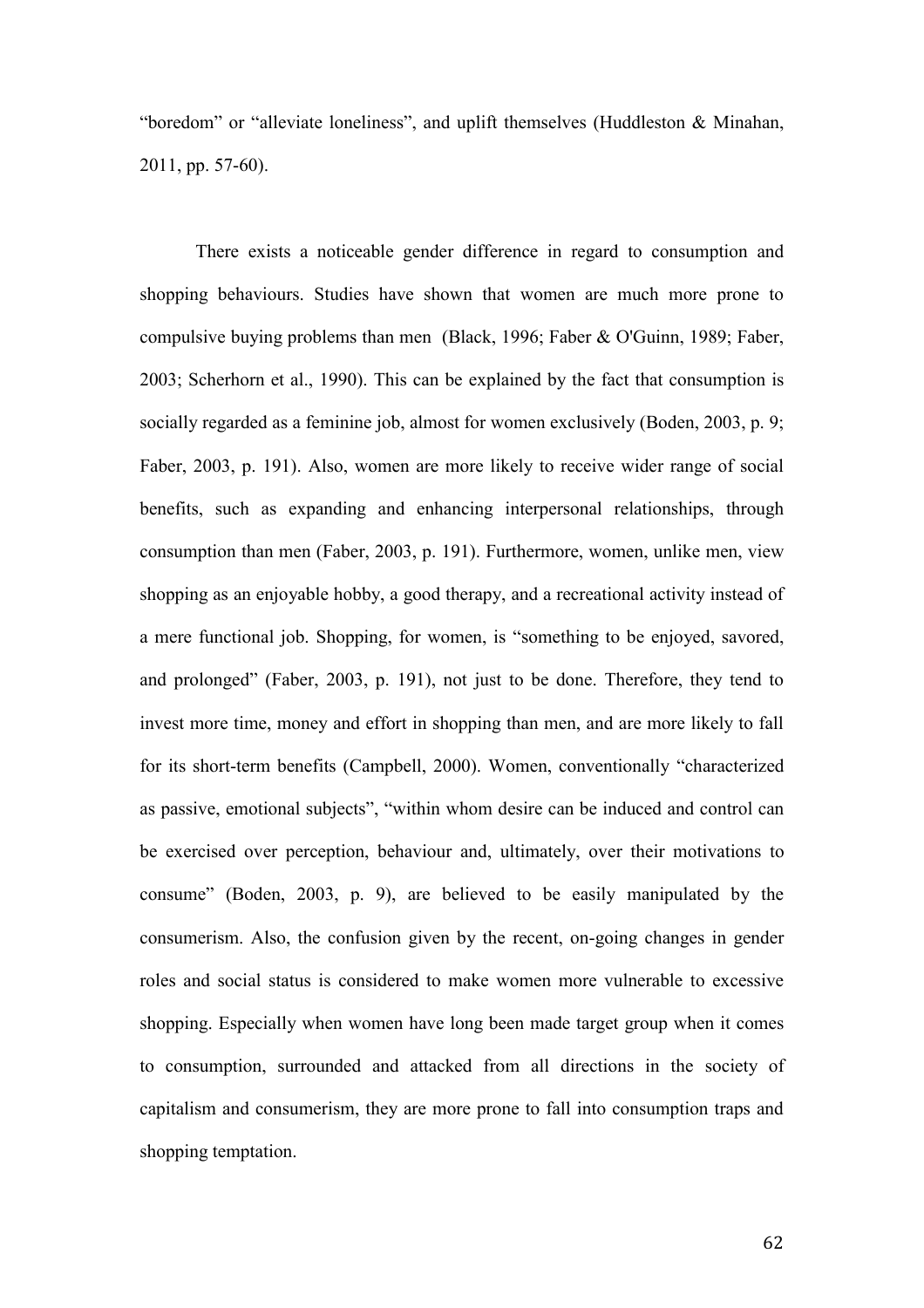In *Confessions of a Shopaholic* (Hogan, 2009), the protagonist is featured as a shopaholic, who treats shopping as "retail therapy". Rebecca Bloomwood unconsciously uses shopping as a means to fulfill the intangible void inside. Her soul is thirsty for thrilling and exciting moments, and desperate sometimes for an escape from boredom or loneliness. It can be easily noticed that her excessive buying does not derive from a pure desire of the item's functional benefits since most of the time, the viewer sees she buys things that she does not need and then forgets she even has them. As she confesses, "a store can awaken a lust for things [she] never even knew [she] needed" (Hogan, 2009, 02:30-02:40). Clearly, Rebecca shops to fix her inner needs – fix the way she feels and perceives the world. How Rebecca's world looks like without the fix of shopping, through her eyes and mind, can be observed with a little help of a filter.

If all shops and purchases were removed from the scene, the life of Rebecca Bloomwood would appear to be infused with boredom and emptiness. The juxtaposition of the world within and without shopping is noteworthy. Her office area, both at the *Gardening* and *Successful Saving*, is depicted to be nondescript. The colours are all dull, with the dominance of white, grey and brown. The shades are either too dark and dismal or too bland and faint. Her colleagues seem to be rigid and old-fashion, wearing unfashionable hair and clothes, boring pairs of glasses, and staying uninterestingly behind the desk. The jobs look monotonous and tedious. The whole atmosphere, which is completely lifeless and spiritless, becomes a plain background to highlight Rebecca, a bright and lively girl who is always dressed in vibrant and garish colours. Rebecca does not seem to fit in. She stands out all alone,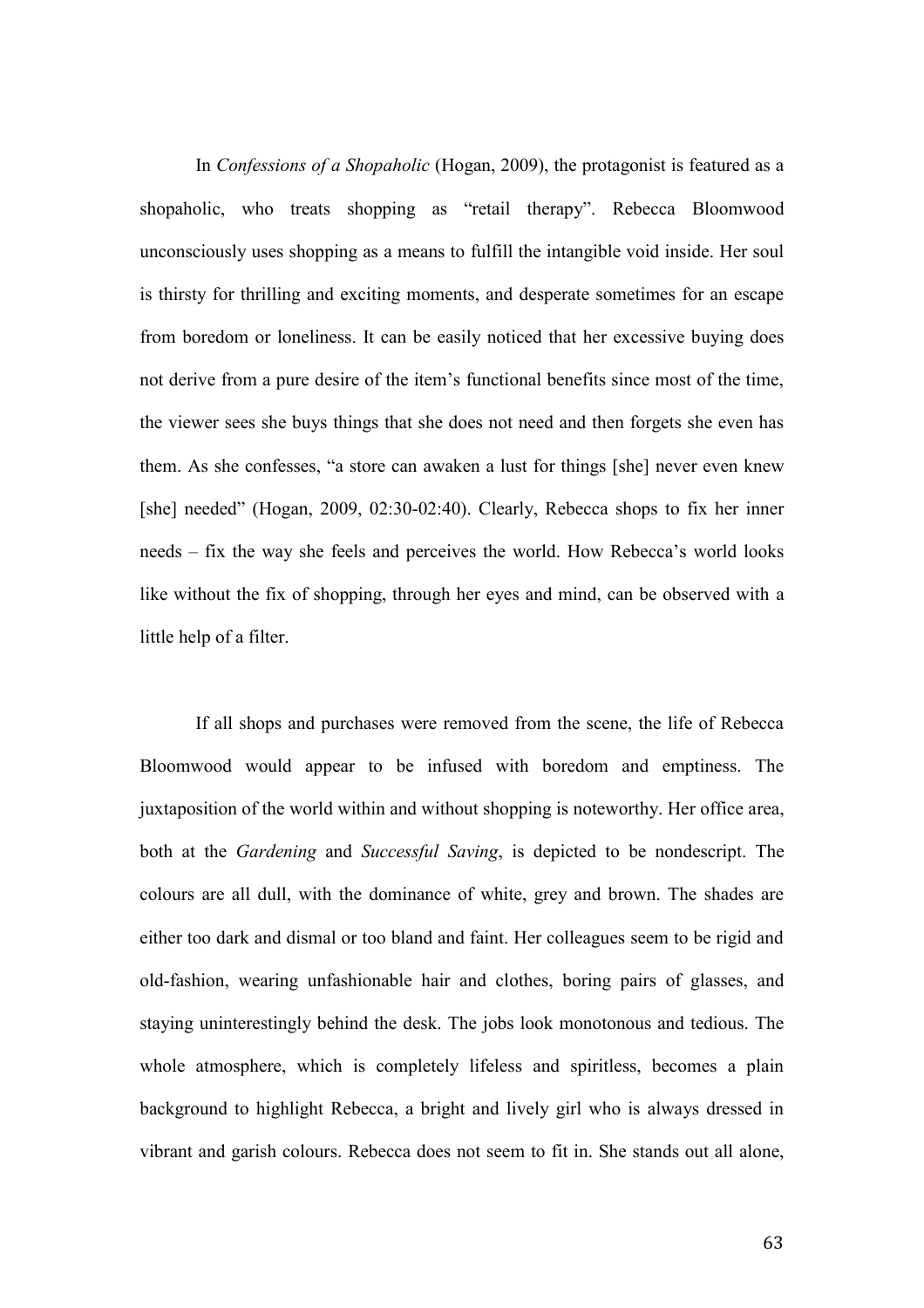feeling segregated like a dot on a white paper. The plain background of ordinary people can be seen everywhere, for example, in the streets, the business conference, and the television show studio.

The juxtaposition comes early in her childhood, when Rebecca is just a little girl and not yet autonomous or financially independent to enter the consumption world of her choice. There is a clear contrast between the "real" world and her "mom" world, as she recalls, and between the world behind the glass windows and the one outside of the shops. On one side of the picture, "mom" world appears to be poor and old-fashioned, with robust yet boring features and dull brown colour. There is only one little girl in one sad pair of shoes in that world, which infuses it with lonely, empty and even mortifying atmosphere. Meanwhile, the "real" world exudes an appealing and charming vibe from "shiny, sparkling things". In that beautiful world, pretty girls look happy and content, trying on numerous shoes whose bright and lovely colours resemble the shades of rainbow and fairy unicorn. The pretty, happy girls are laughing cheerfully at each other and their adorable shoes, and laughing scornfully at the poor little girl and her ugly shoes. The little girl, in the contrary, looks up at the enchanting world of the pretty girls with an expression of admiration and aspiration. The more she is fascinated by the "real" world, the more she is upset and disappointed when looking back down at her "mom" world. The world behind the shop windows, through the eyes of little Rebecca, is always flashy, brilliant, and fascinating. It is far more alluring and delightful than the outside world, therefore so compelling and tempting.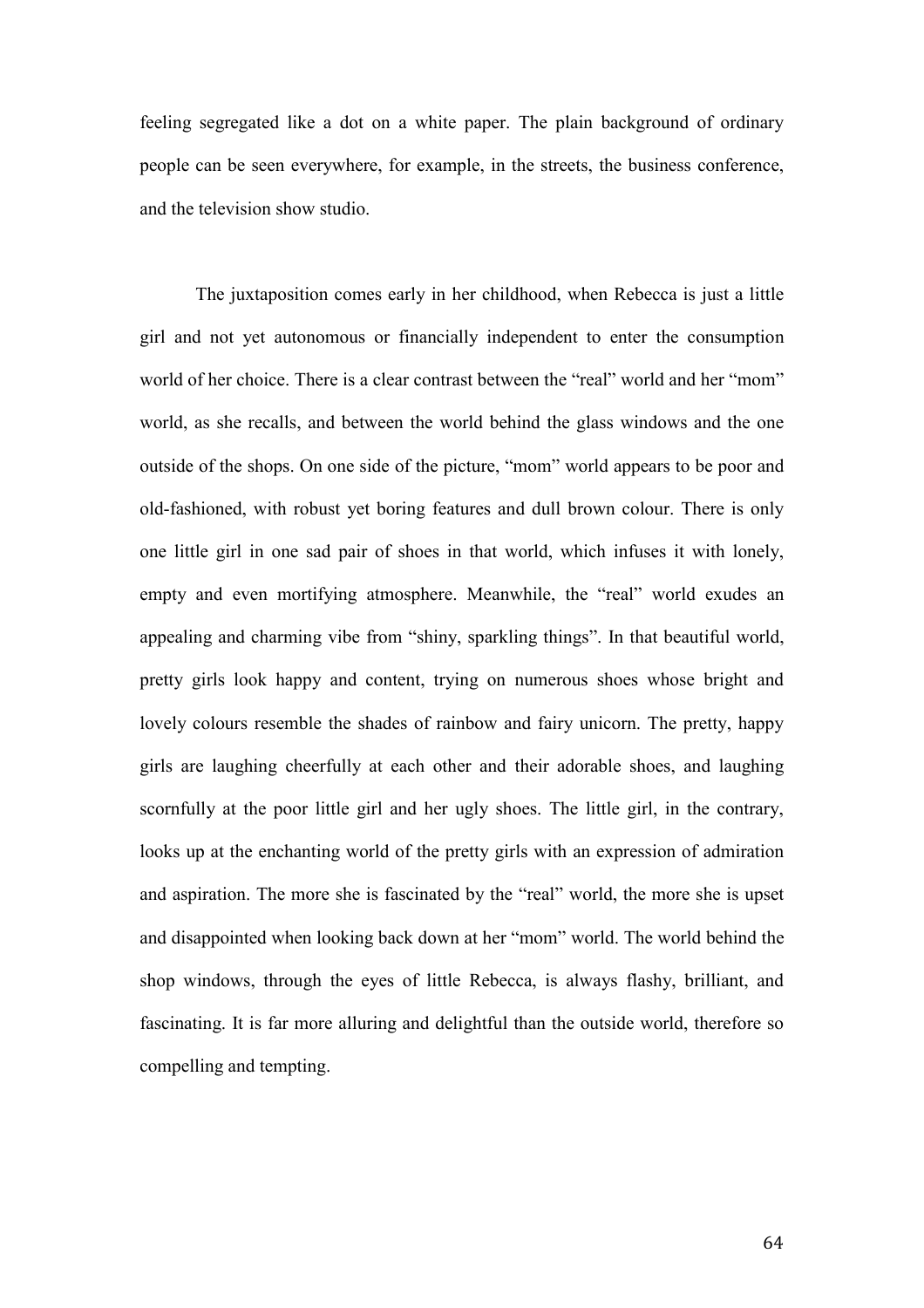It can be noticed that little Rebecca has rather low self-esteem, and so does the Rebecca of twenty years later. It is able to capture her feeling insecure, intimidated or jealous of the appearance, specifically the fashionable clothes and beautiful bodies, of other girls (Alicia "Long Legs" for example). It is the low self-esteem that often motivates Rebecca to look for uplifting experiences from shopping. She needs a constant fix to feel better about herself. Rebecca chooses an expensive dress that she cannot afford, instead of the cheap maid-of-honour dress prepared for her best friend's wedding, because expensive, fashionable clothes make her more confident, love and appreciate herself more. Rebecca appears to be the best example of modern women who struggle with psychological problems of the times and seek for the fix from the therapy of the times – shopping.

Apparently, shopping lights up the world of Rebecca Bloomwood. In other words, shopping, for Rebecca, has become the marine light shedding through the dark and sinister ocean of reality. She finds shopping an escape and gets dependent upon it for the short-term pleasure and arousal effects it brings. Rebecca repeatedly shares with the viewer her strong, beautiful and pleasurable feelings that stores and shopping bring to her. Anytime she talks about it, her face is lightened, her eyes are dreamy, her look is distant as if wandering in a different world, her breath is fastened, and her voice is imbued with a genuine passion. "The experience is enjoyable," says Rebecca, "well, more than enjoyable. It's... It's beautiful." "The joy you feel when you've bought something, and it's just you and the shopping," she continues, "isn't that the best feeling in the world?" (Hogan, 2009, 56:45-58:00). When Rebecca recalls her shopping experiences, with all the falling in love and lustful moments, she describes it just like a romantic relationship, "only it's better" (02:15-02-25). When she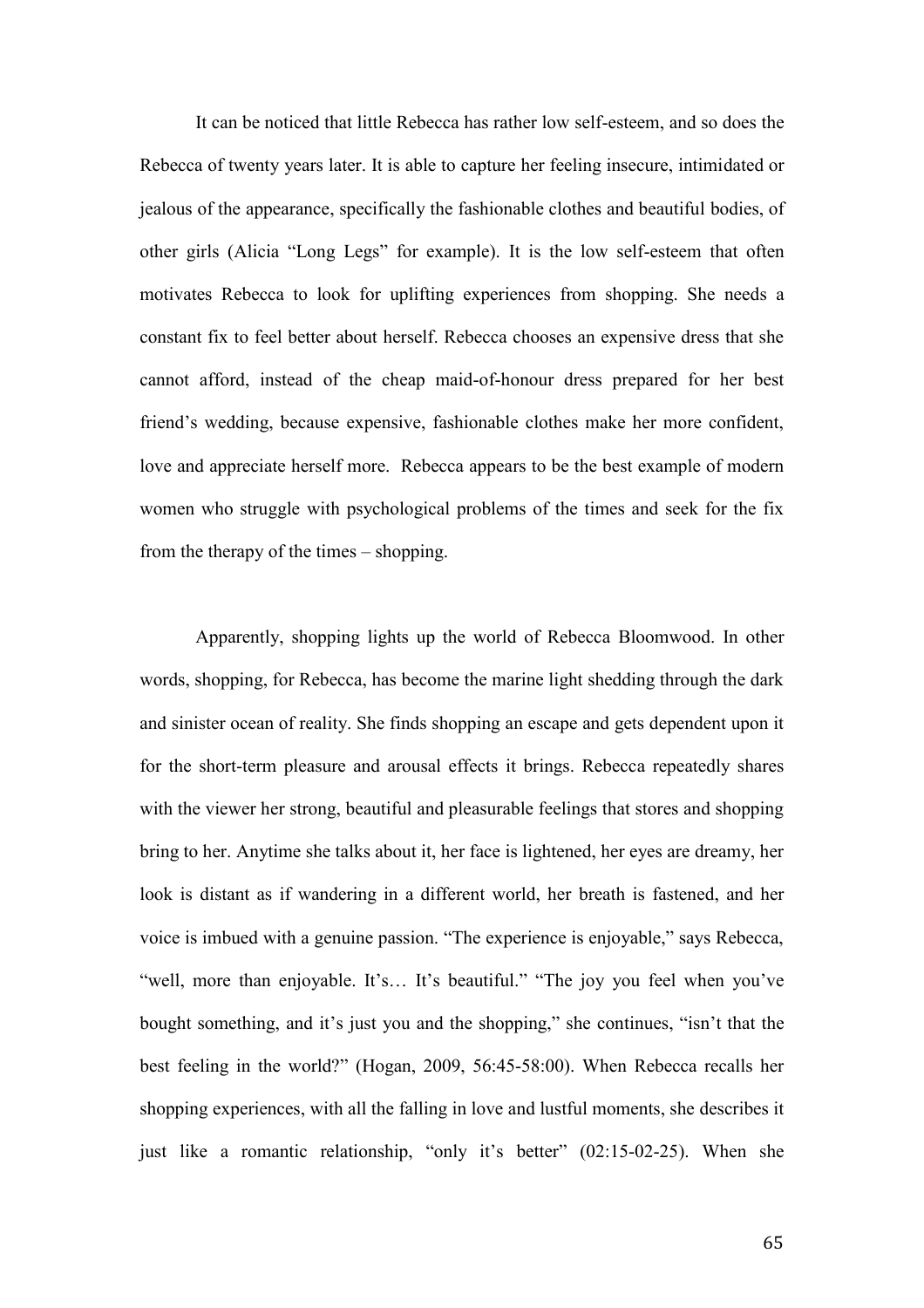ecstatically screams out loud, "Oh yes! Oh yes!" (02:50-03:05), it is the sound of the most extreme, ultimate emotional excitement and physical arousal. It seems like shopping to Rebecca has become the best substitute for her emotional void, which enables her to experience these special feelings without the presence of a man.

After all the instantly, temporarily positive feelings that the purchases bring, compulsive buyers are left with the feelings of "remorse, guilt and fear" (Christenson & Faber, 1996; Faber, 2003, p. 192; Scherhorn et al., 1990). While the real problems remain unfixed, compulsive buyers suffer further from possible troubles of "mounting debt and financial problems, bankruptcy, interpersonal conflicts with family members, divorce, passing on this behavioral problem to children, as well as other legal, emotional and even physical problems" (Christenson et al., 1994; Faber, 2000 & 2003, p. 192; McElroy et al., 1994). These are the possible long-term effects compulsive buying can cause, obviously negatively, on addictive buyers.

Rebecca is the typical victim of shopping addiction or compulsive buying. Out-of-control shopping behaviour leads her to a huge debt of nearly ten thousand dollars and a constant fear of being caught and exposed. The miserable concerns do not only stay within financial issues, but also relate to psychological tension and mental health. Rebecca lives in agitation, evasion and continual lies. Further consequences of this situation come when all the lies and exceedingly unacceptable doings hurt her family and friends, and ruin her relationships and career prospects. The scene in which Rebecca is forced to sit down and run through all her purchases shows her state of great confusion. While Rebecca has to use alcohol to soothe her anxiety and give her courage to face the frightening reality, she appears to be in the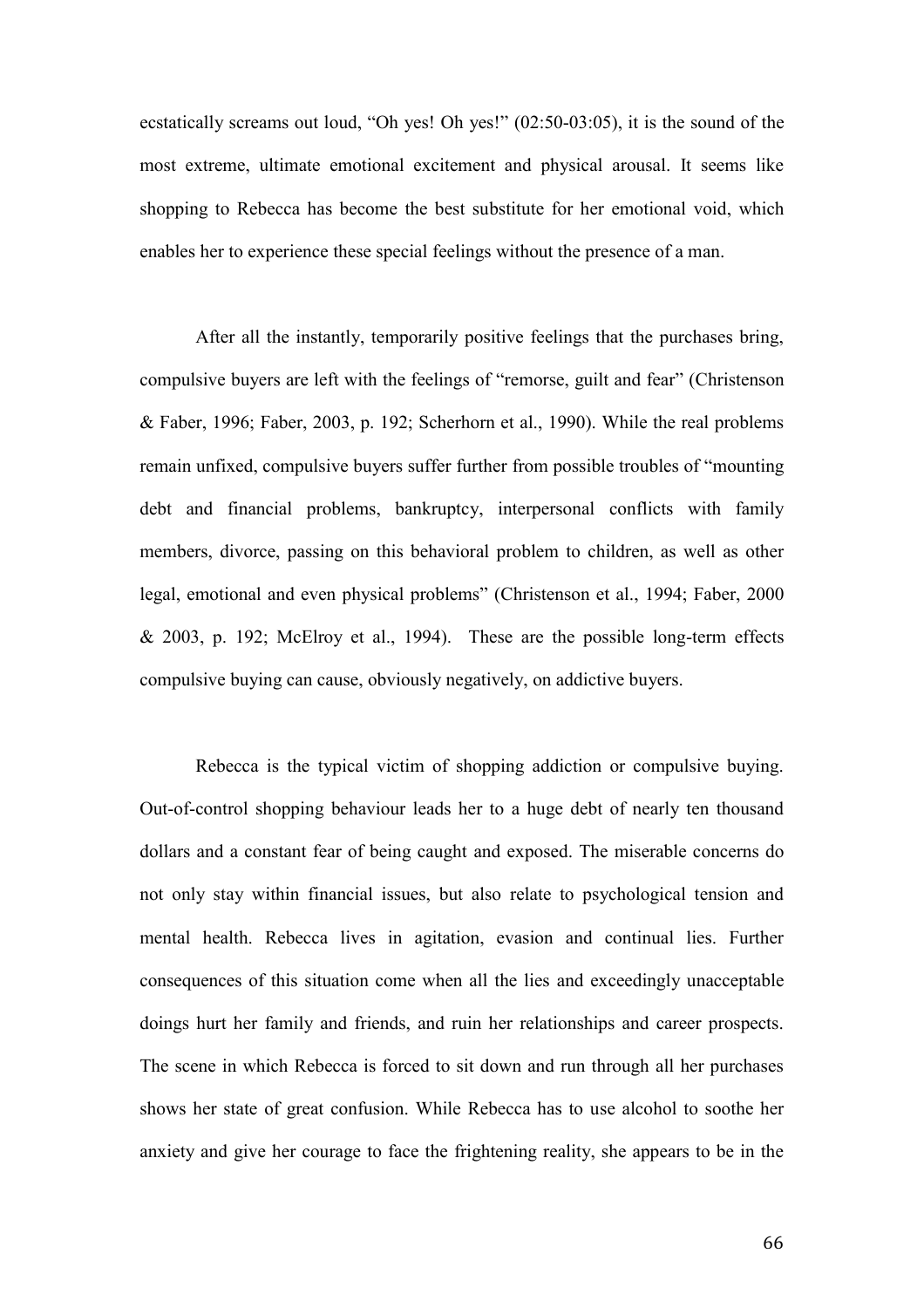position of a fearful wrongdoer in utter panic and denial being interrogated and brutally judged. Her state of mystification, emotional collapse and paralysis is depicted best when Rebecca lies down on the floor, covered by a heap of credit bills, looking blankly at the ceiling in a daze, and wondering, "They said I was a valued customer; now they send me hate mail" (Hogan, 2009, 15:20-15:40). Rebecca's question represents a common question of young people who get lost in the credit world.

The temporary, superficial solution of energy recharge and emotion solace lasts for an instant, before she is quickly left, again, with emptiness and unsolved problems, until she feels an urge to take it again. This happens constantly, reinforced by the frequency of the repetition and the expansion of uncovered holes inside, until it becomes a heavy addiction. The genuine confession of Rebecca, also the helpless cry of a shopaholic, echoes in the space and embeds in the heart of the viewer, "When I shop, the world gets better. The world is better. And then it's not anymore. And I need to do it again" (Hogan, 2009, 1:16:30-1:17:00).

Like other forms of addiction, shopaholics ceaselessly crave for, and therefore continuously seek to repeat, the short-term positive effects that come along with the shopping process, which is sufficient to satisfy their constant void, regardless of the long-term negative effects that are also entailed and make more profound impacts on them later in life (Faber, 2003, p. 192). "The specific behavior becomes repetitive and problematic because immediate outcomes play a disproportionally large role in learning compared to more long-term effects" (Elliott, 1994; Faber, 2003, p. 192). In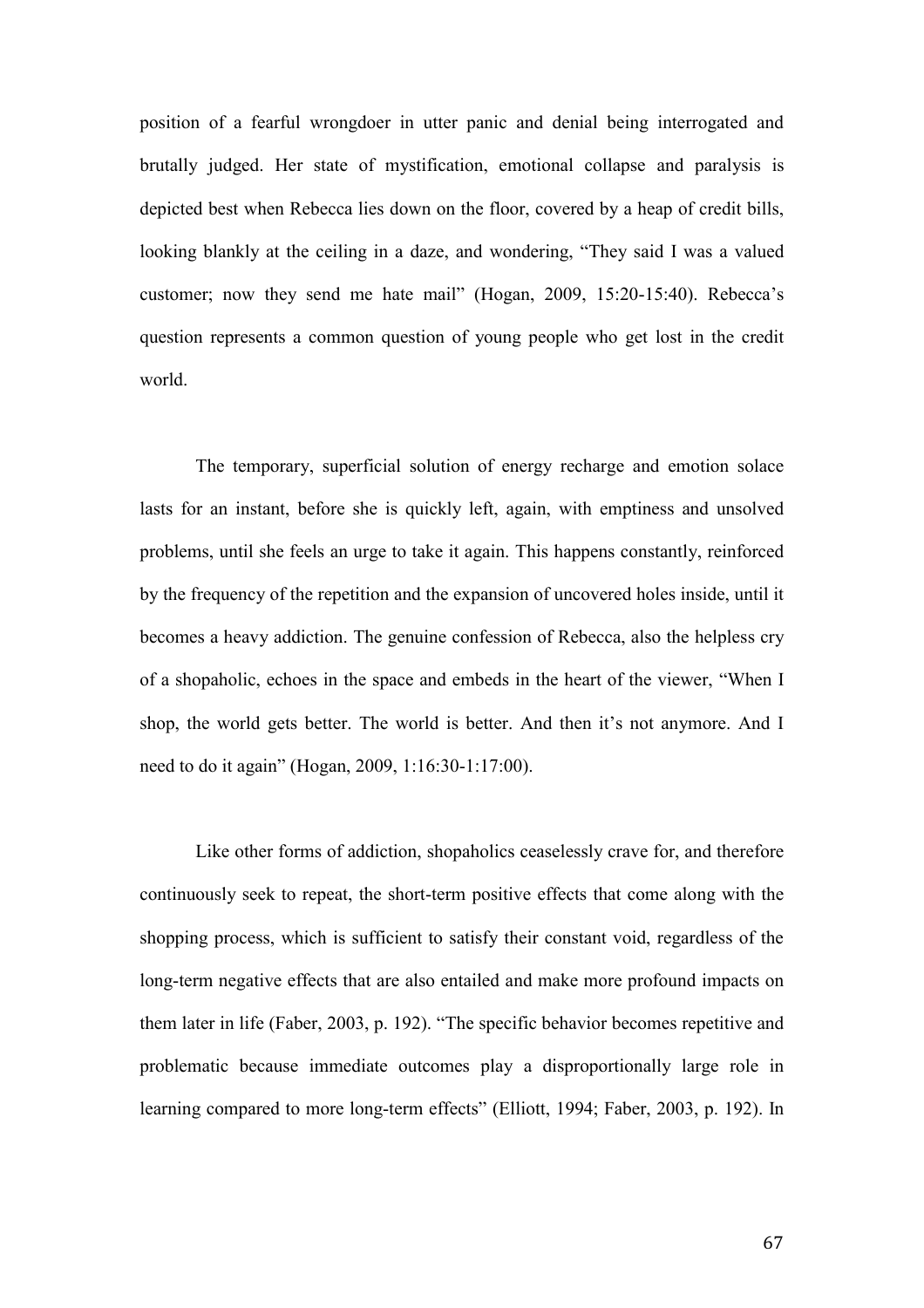addition, women "shop more frequently, allowing for repeated reinforcement of this behavior" (p. 191).

By repeating the experience, the film's protagonist reinforces the habit, and makes the compulsive buying severe. Although the unbalance in psychological and emotional state urges Rebecca to shop as a therapy resource, the therapy is abused and comes back as her illness in the end. Ironically, her addiction of compulsive buying is an illness caused by an illness, an illness that develops from an abusive therapy. The addiction the film's protagonist suffers from, however, is not only in fiction. It is a real-life phenomenon, a social sickness that has been affecting millions of people in the world. In his article, Danielle Todd (2011) refers to a study conducted by Stanford University that showed that there were more or less than 24 million people in the United States alone suffering from compulsive buying. Given the rise of consumerism, the estimated number must have been surged since then, in the United States and worldwide. The group therapy for shopaholics that Rebecca reluctantly joins under the insistence of her best friend proves the prevalence of this disease of the times in the contemporary society (Todd, 2011).

The sickness – therapy cycle of Rebecca Bloomwood manifests itself in the green scarf – the most symbolic item of the film. The existence of the green scarf is the embodiment of the society – the consumerism, materialism, social beliefs and values – that causes Rebecca's sickness. It is then the therapy for Rebecca in her attempt to fix herself – to feel good, to look good, to love herself more, to be more secure and confident. In spite of the current financial situation, Rebecca decides to listen to the mannequin's coaxing, which is also her inner voice, to buy the scarf, even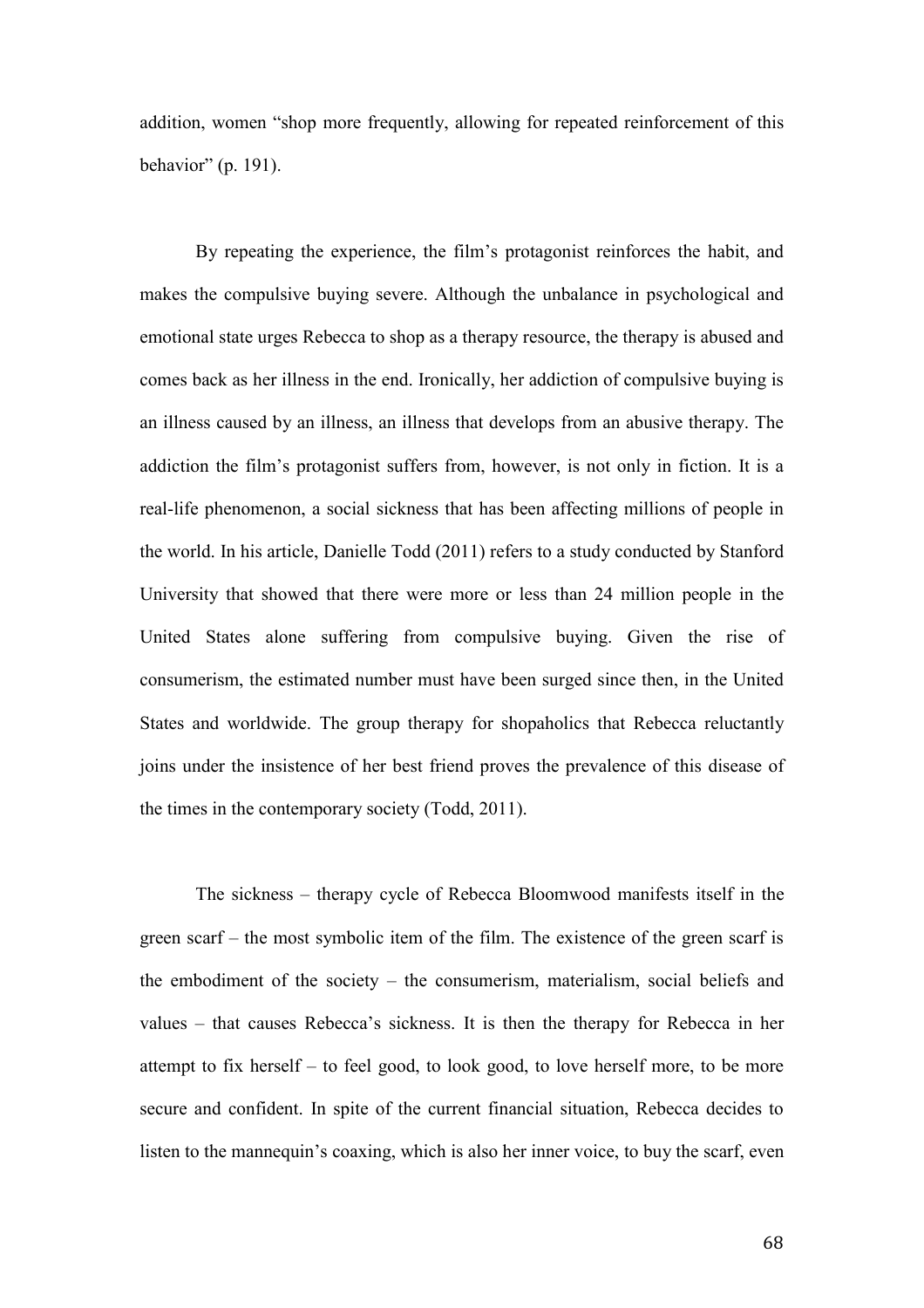if it means she has to ask for money from a stranger and lie about it. At this phase, the therapy becomes a sickness when it takes control of her behaviours and makes negative impacts on her. The green scarf, in the end, represents a therapy for Rebecca as she hands the symbolic item to another woman, which signifies her renunciation of the bad shopping habit and the last step of her complete transformation. When the scarf comes back to her at last, it is now changed its representative meaning to an unexpected gift from a loved one, an item that symbolizes love and romantic niceties instead of materialism and shopping addiction. The fact that the important scarf only comes back when Rebecca has fully transformed to a different self signifies a fresh start of her life, a healthy chapter in which relationships begin and grow with love, not money.

Getting lost in the whirling vortex of the contemporary society, women, represented by Rebecca Bloomwood, are running blindly around a vicious cycle of consumption. Shopping is first a therapy, a source of short-term pleasure and a hiding place for a temporary escape from reality and negative feelings; then it becomes an addiction, and requires another therapy in the end.

# **4.2. Materialism and Romanticism**

Although shopping addicts are usually perceived as being materialistic, they might actually be more of romantic souls than expected. Several studies have found the connection between compulsive buying and the level of fantasizing one might involve. Accordingly, compulsive buyers are reported to have a significantly high inclination towards fantasy (Edwards, 1992; Faber & O'Guinn, 1989; Faber, 2003;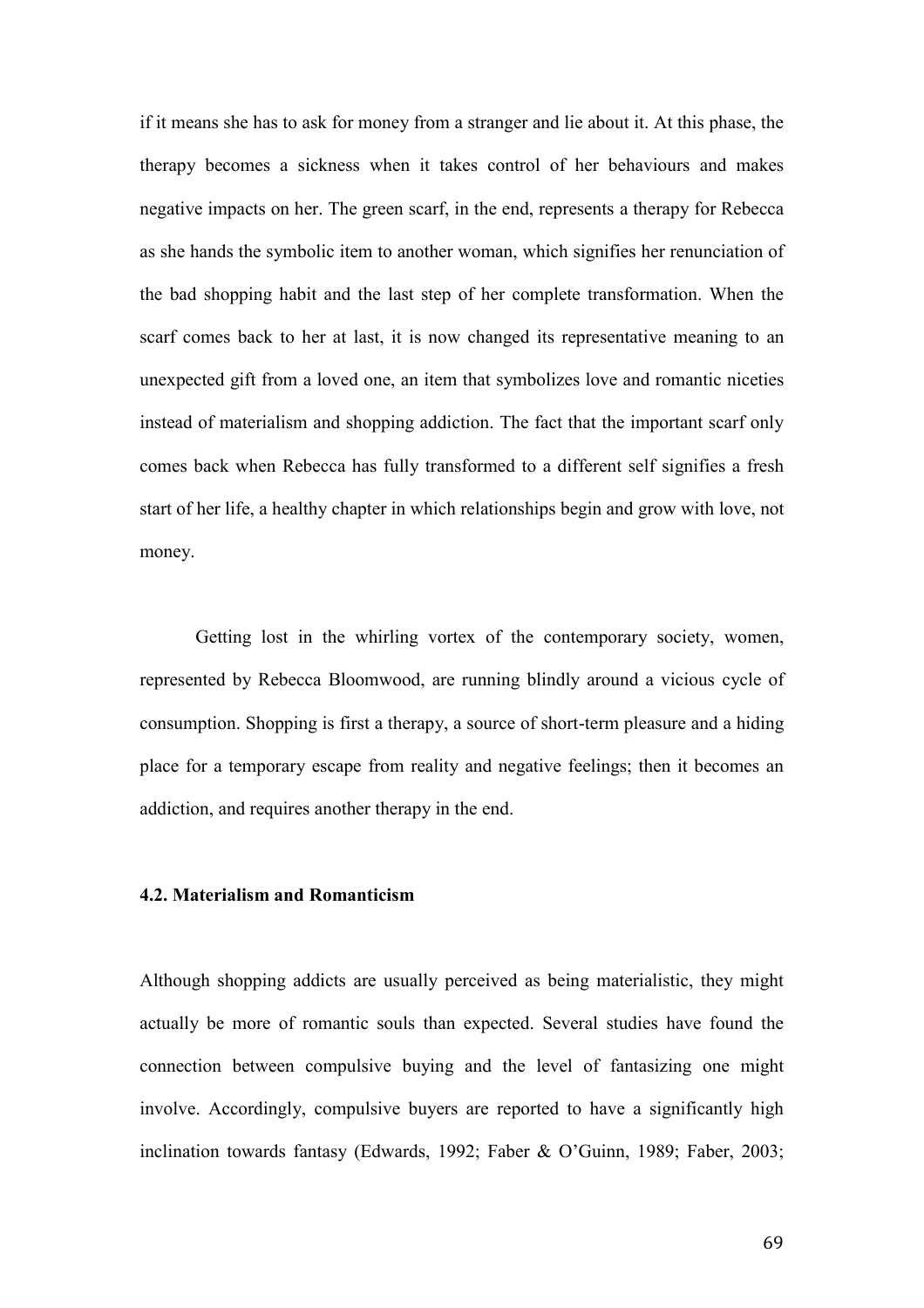Goldman, 2000). They tend to have a fertile imagination, which is employed in visualizing themselves being able to afford the goods or services, picturing the exciting prospects that will follow the purchases and the good results that the items in consideration will bring (Goldman, 2000).

The decision-making process of Rebecca when persuading herself to buy the green scarf provides convincing evidence that tells the viewer the heroine of the film is a romantic buyer. First of all, the detail that a store's mannequin is able to not only communicate like a human being but also employ critical thinking to convince a person to completely change her decision reveals the fantasy world of the shopaholic. The persuasive, eloquent speech of the mannequin shows not only a logical structure but also an impressive emotional intelligence. In fact, the performance is the reflection of Rebecca's own inner voice, using the mannequin to make the persuasion more objective and reliable, and therefore, the decision more justifiable. In the imaginative speech, Rebecca visualizes herself in the green scarf, i.e. how beautiful she would look and how confident she would feel in it, also how impressed the rest of the world would be. The existence of the "fairy" mannequins, either good or evil, plays a crucial role in highlighting the romantic characteristics of the consumer world. Shopping, therefore, is not only rational jobs in which humans make one-way impacts on materials, but rather fantasy dynamics within "the secret dream world"<sup>4</sup> of every single consumer, in which thoughts bounce back and forth, objects actively exert influences on humans, and fantasies are secretly real in the silently exploding minds of the consumers.

 $\overline{\phantom{a}}$ 

<sup>4</sup> *The Secret Dream World of a Shopaholic* is the original British title of the first novel in the Shopaholic series writen by Sophie Kinsella.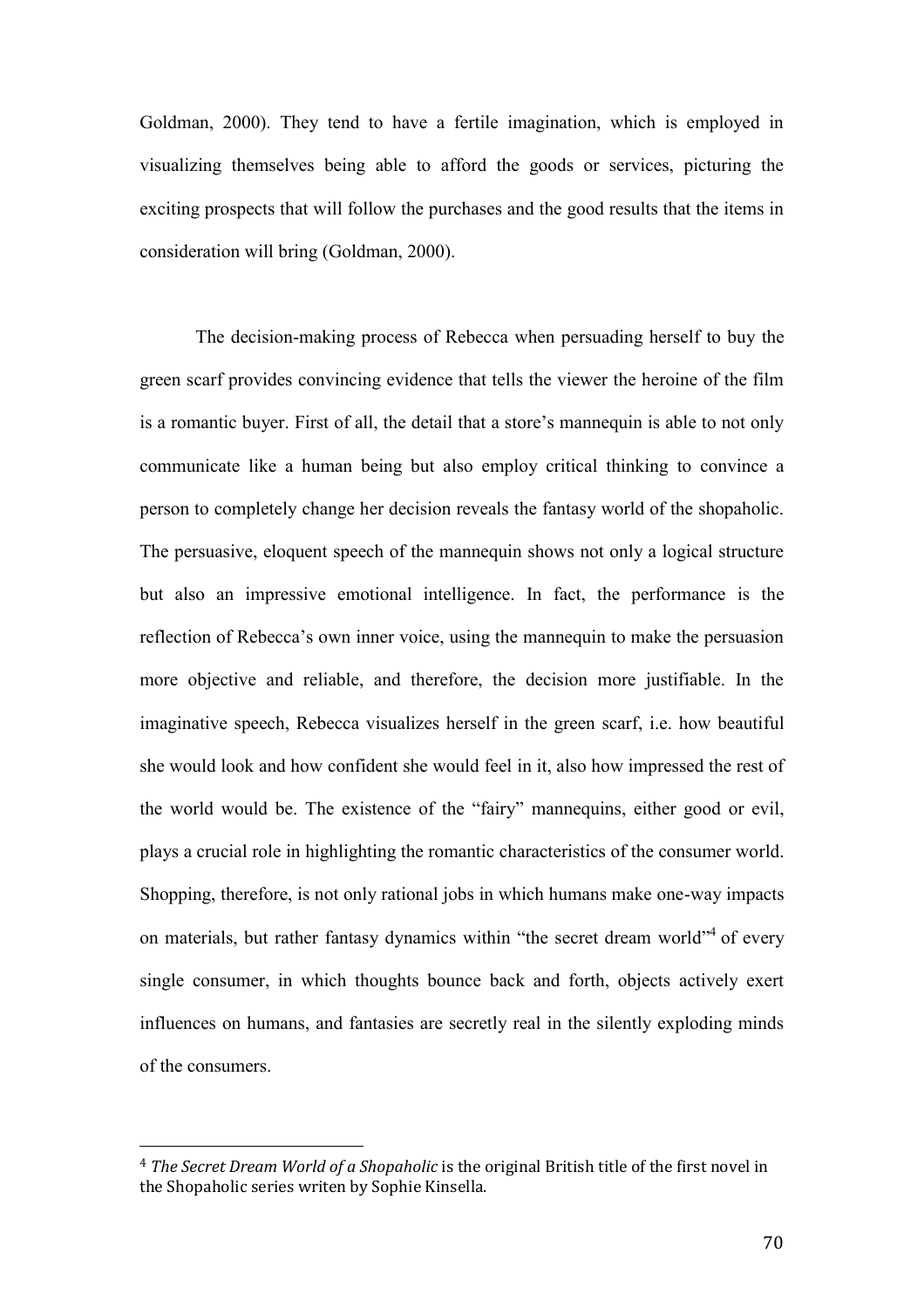Rebecca Bloomwood is clearly a compulsive buyer with great imagination. The border between materialistic and romantic motivation for her shopping is mostly blurred out. Rebecca sees the world through romantic eyes. The viewer can see an intriguing invasion of boldly romantic ideas into the materialistic land through the mind of the protagonist. Rebecca once amazes a bank owner by suggesting him to change the displays of his bank by decorating it with garish and eye-catching ornaments and to run a banking sale – an idea that feels surreal when attached to the soulless "money" world. Rebecca does not distinguish materialistic and romantic values; all of her material purchases bring her immeasurable spiritual values, which are also the starting point of her purchasing decisions. For Rebecca, shopping is the best romantic relationship in which all of her senses can be pleasantly awakened. As she admits it herself, her heart melts when she sees stores even more than when she sees attractive men. A shop, in the eyes of Rebecca, is not a commercial world but a real-life fairy wonderland. This fantasy perception and the integration of materialistic and romantic values came to Rebecca since she was a little girl and has been growing up with her from ever since.

*Confessions of a Shopaholic* (Hogan, 2009) begins with the childhood memory of the protagonist being recalled under her own narration. In front of the innocent eyes of the little girl, a materialistic and commercialistic world opens up brightly. The world full of prices taught little Rebecca the very first lesson in life: High prices buy you short-term happiness and low prices buy you long-term sadness; therefore, what you should do is to regularly recharge your happiness by loading yourself with high-priced products. It is evident that, in this context, commodity prices are unified with spiritual values.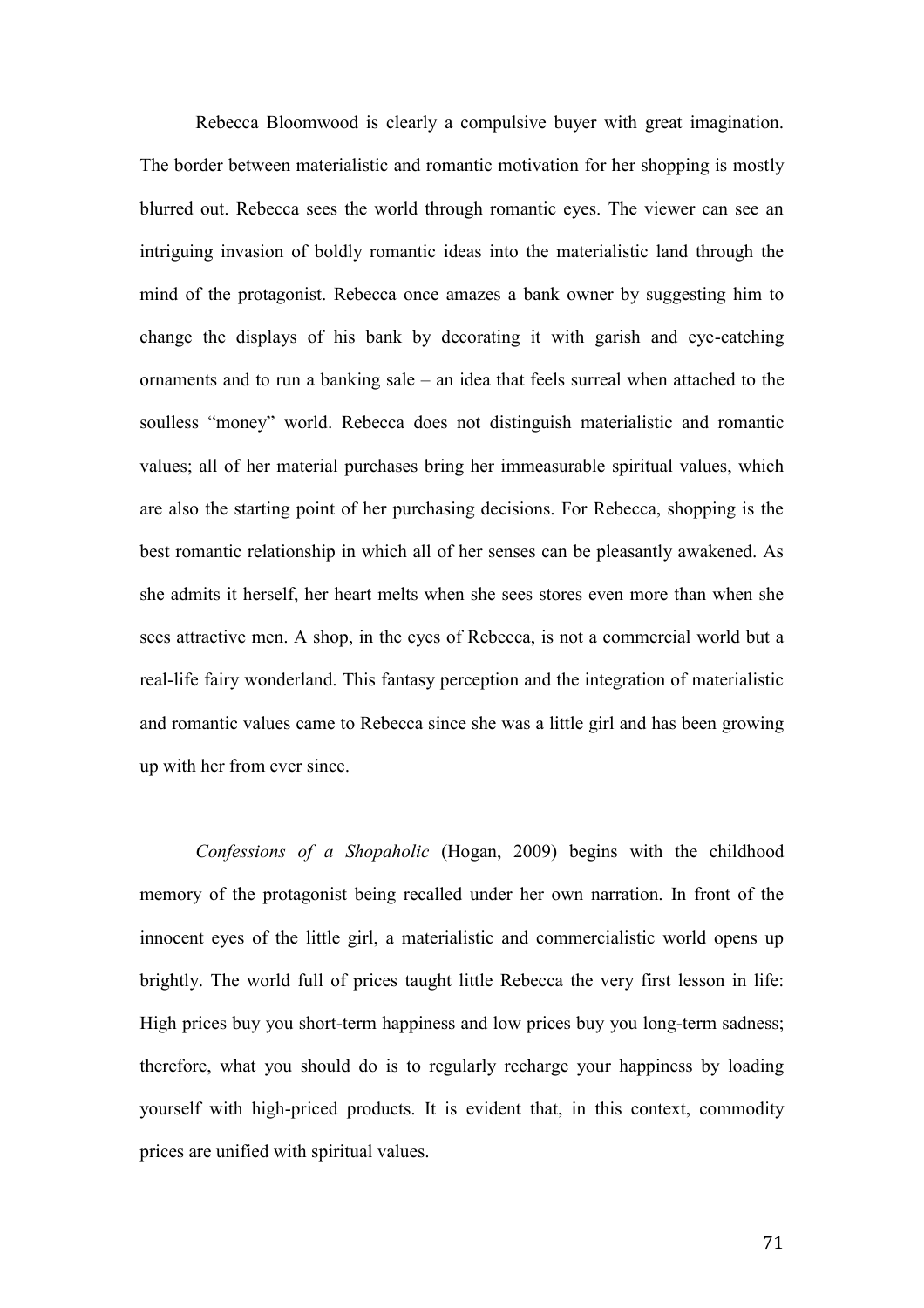Little Rebecca: When I was a little girl, there were real prices and mom prices. Real prices got you shiny, sparkle things that lasted three weeks, and mom prices got you brown things that lasted forever.

(Confessions of a Shopaholic, 2009, 00:25-01:00)

The contrast between the "real" world and "mom" world is highly noticeable, as discussed above, and the choice of colours speaks up manifold things. The "real" world in the eyes of little Rebecca has the lively colours of the rainbow and the unicorn, e.g. pink, blue, green, yellow, orange, red, purple, glittering gold and silver. It is widely acknowledged that the rainbow symbolizes hope, while the unicorn signifies fantasy, something too beautiful to exist. In other words, they are far-off and unreal; and the beliefs embedded in these symbols are solely products of imagination, false faiths created by humans to comfort themselves. It seems to be ironic enough when the most surreal world is referred to as the "real" world. It appears that real prices make surreal things reachable.

Little Rebecca: But when I looked into shop windows, I saw another world. A dreamy world full of perfect things. A world where grown-up girls got what they wanted. They were beautiful, like fairies or princesses. They didn't even need any money. They had magic cards. I wanted one. Little did I know, I would end up with twelve.

(Confessions of a Shopaholic, 2009, 01:00-01:45)

Apparently, dreams come to real life with real prices. When dreams are caught and taken to the market, all girls can become fairies and princesses just as they wish. In the eyes of little Rebecca, the "dreamy world" of young girls and women emerges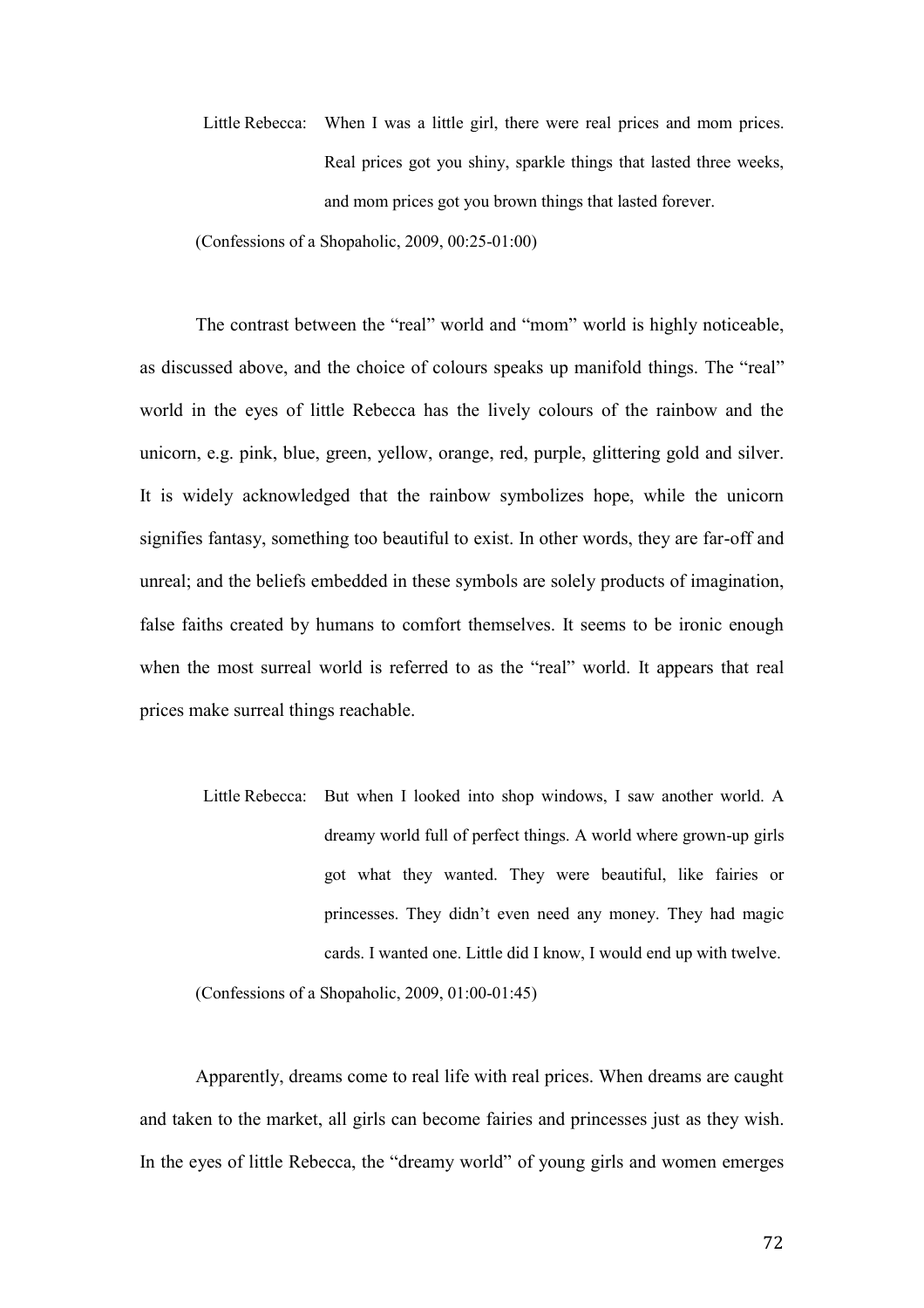behind the shop windows is a world in pink and white, with lady-like, long dresses and sparkling tiaras. In that dreamy, fairy world, the girls happily swivel around in pretty garments and admire their beautiful reflections. They are happy because their imaginations have just all come true with more fantasies following. The sense of fantasy emanates from all details in the "dreamy world", even when it comes to "cold" money. Little Rebecca uses the word "magic" to describe the cards that grownup girls use to get their fairy dresses. The soulless credit card, then, is not a mere inanimate object anymore; and money seems no longer cold as it is often regarded. The most material object suddenly becomes an amazing magic wand in fairy tales, with which you easily get what you want in only a graceful wave. Again, the word "magic" effortlessly transforms the whole story into the matter of romance and aesthetic, not anymore "vulgar" materialism.

The green scarf appears to be the best symbol of the integrated, inextricable values of materialism and romanticism. It is evidently a material item, produced and offered for sale – at a high price obviously – in a materialistic world. It is an expensive scarf that embodies people's material desire and the rise of materialism. The colour green of the scarf also suggests some interesting meaning when it is traditionally considered to represent money in the European culture. On the other hand, it is connected with the fantasy world of the buyer and evokes their romantic dreams. Regardless of how materialistic the starting point might be, the scarf actually makes a romantic relationship. The scarf at the beginning and at the end, despite being the same material item, carries different meanings and values. In the end, it is no longer a fantasy of an individual, but a real love story of a couple; it is not anymore the embodiment of the materialistic world, but a memento of love and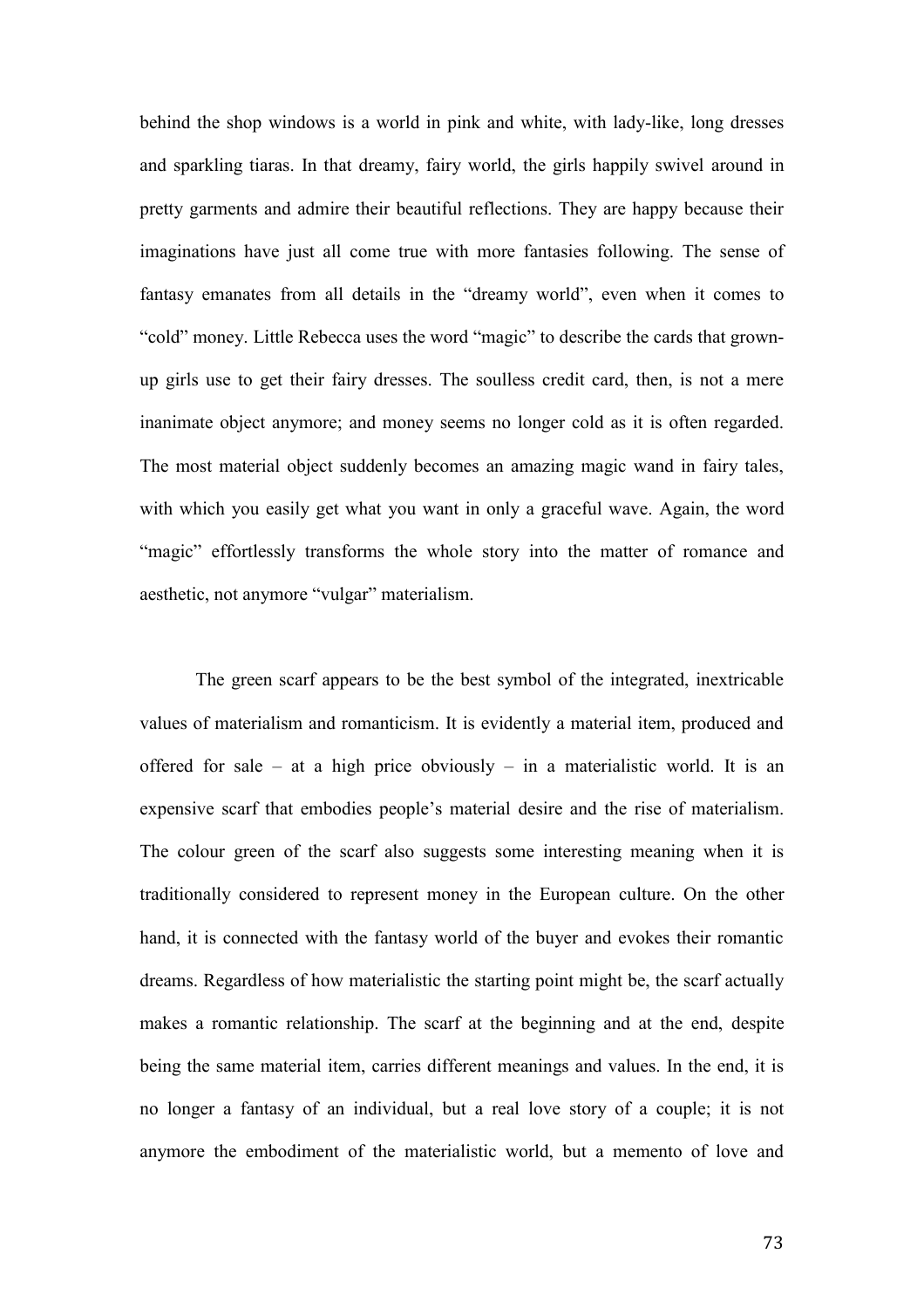romance. The scarf also represents the protagonist's transformation, marking the turning point in her awareness development and behavioural orientation, in which she renounces materialistic values and short-term benefits for spiritual values and longterm well-being.

Rebecca introduces herself with all materials attached, i.e. credit cards, fashion brands, discount and money, all plastered on her body like glittering medals. She seems to be an embodiment of a materialistic world. Rebecca, however, does not completely see or treat that world in a materialistic way. Instead, she sees a romantic fantasy world that fulfills her emotional needs, brings her pleasure and awakens her senses. Consumption, therefore, means much more to women than just purchases. The materialistic and romantic motivations behind women's consumption are sometimes difficult to be separated. The mannequins are not only "a physical embodiment of Becky's faulty inner voice" (Todd, 2011, p. 56), but also symbolize the great temptation of the stores, the influence of the social beliefs, and the manipulation of the capitalism exerted on women as consumers.

### **4.3. The dilemma of identities**

In the recent time, women find themselves positioned at the crossroads of identities. They are struggling to find a way in between the traditional concepts of femininity, the commercially constructed feminine identity, and the personal identity – the peculiar traits of self. The media and commercial industries, including magazines and advertisements, have been shaping the social concepts of femininity. The ideals of feminine beauty and desirable image have been defined and targeted at women as the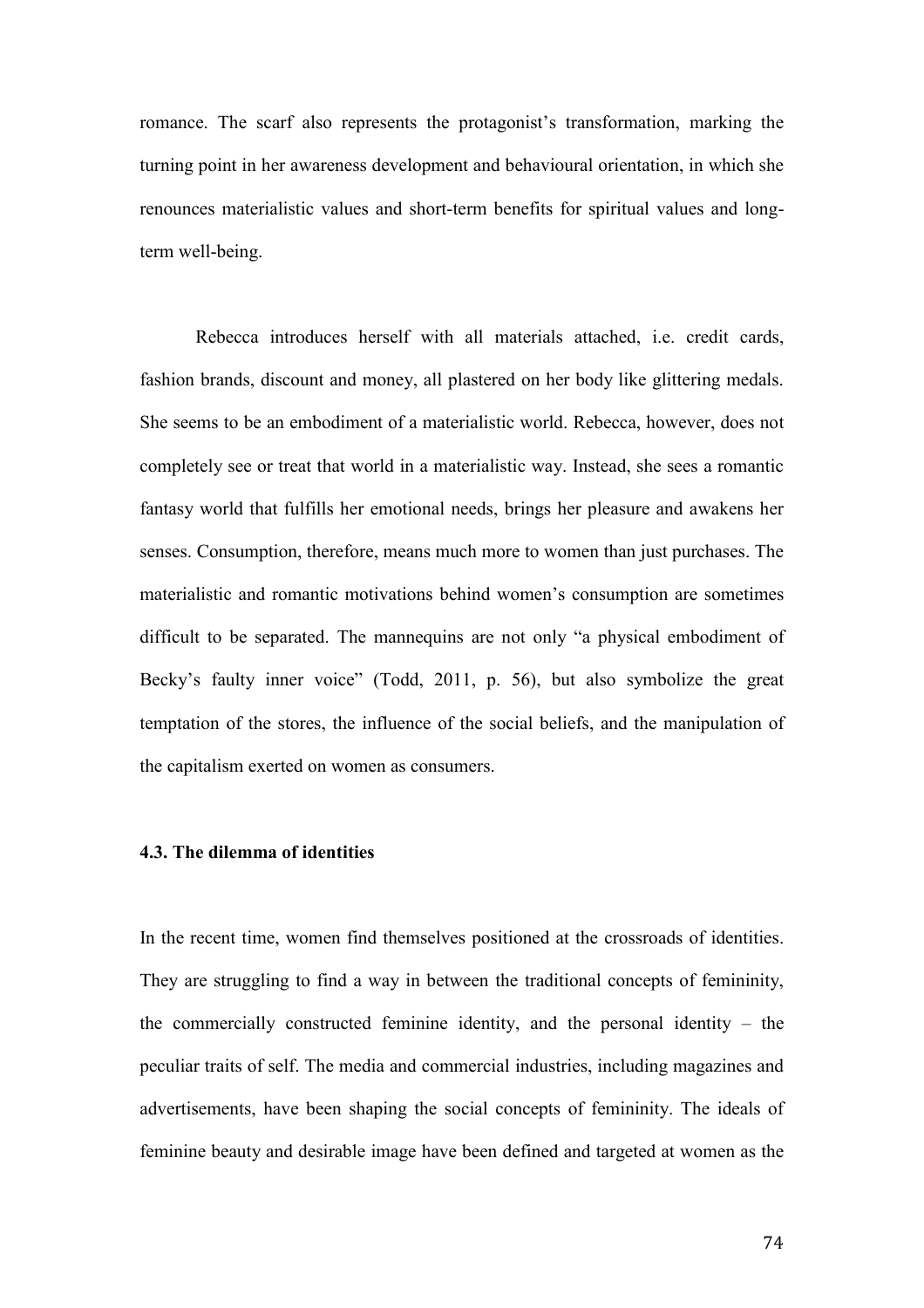main force of consumers to orient their tastes and induce their desires (Loeb, 1994; Boden, 2003). Women are not only encouraged to improve their image up to the standards, but also prompted to find their own styles and express their own identities through consumption.

Rebecca Bloomwood appears to represent the allegedly traditional feminine characteristics in manifold ways, from her appearance to her thoughts and behaviours. With long wavy hair, wide innocent eyes and lovely bright makeup, Rebecca seems to represent the looks of a supposedly fairy princess. The colour choice of her clothes is always bright and girly, blooming like a flower garden. Pink, followed by orange and purple, is noticed to be the dominant colour that reoccurs most frequently in her choice of outfits, accessories and personal items, i.e. shirts, dresses, coats, scarves, bags, portable computer, stationary and so forth. The looks she applies when she appears for the first time and introduces herself to the viewer should be the best representative of the contemporary self of hers, in which she wears a whole pink set of dress, coat, and boots, mixed with red and white accessories – a perfectly feminine taste. Throughout the film, she is found wearing dresses and high heels in most of the scenes she appears. Rebecca possesses personalities that seem to fit in the widely acknowledged feminine traits, i.e. she is absent-minded, erratic, impulsive, emotional, credulous, sociable and imaginative. Every of her gestures and emotions is also adorably feminine, for example, when she sharpens her pencil, brings it to her lips and gives it an innocent sharp blow, or the fact that she always notices little things such as a small photo frame.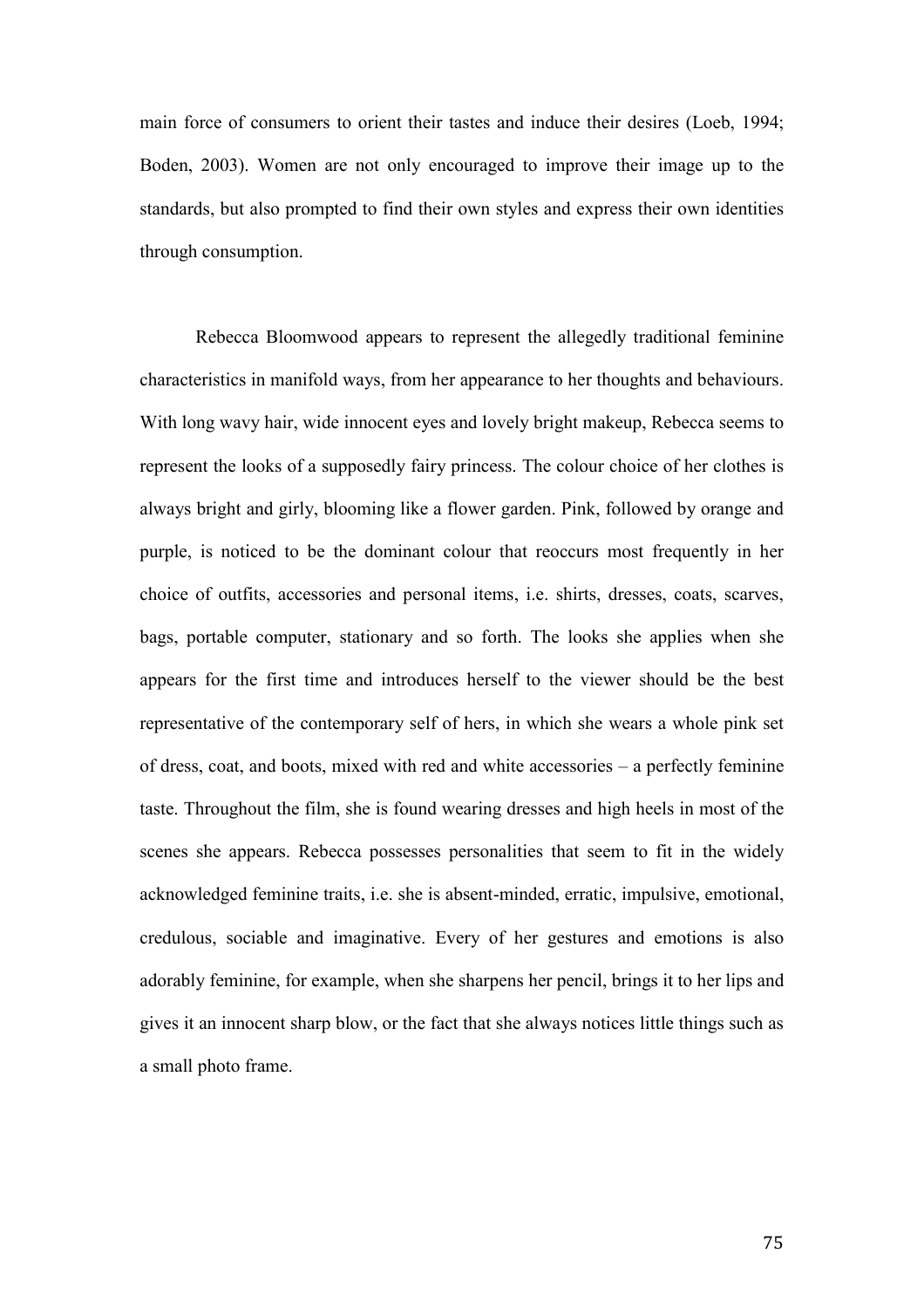The attractiveness of personal identity creation does not neglect Rebecca Bloomwood. It can be noticed that Rebecca loves the idea of building personal trademark and expressing herself through what she wears. In the very first scene of the present time, Rebecca makes her entrance by striding confidently in the street and listing her clothes and accessories as part of her self-introduction, following her name and occupation.

Rebecca: Rebecca Bloomwood. Occupation: Journalist. Jacket: Visa. Dress: AMEX. Belt: MasterCard. It's vintage. And I got one percent cash back. Bag: Gucci. It's worth every penny.

(Confessions of a Shopaholic, 2009, 01:45-02:00)

The way she lists out her personal information and items on spot reminds the viewer of the street style column in the women's magazines, where ordinary people get approached in public places, asked for full-length photos and the clothes they are wearing for the purpose of public display of their fashion styles and personal tastes that are open for public discussion and criticism. As Rebecca admits it herself in the novel:

It's a habit of mine, itemizing the clothes I'm wearing, as though for a fashion page. I've been doing it for years – ever since I used to read Just Seventeen. Every issue, they'd stop a girl on the street, take a picture of her, and list all her clothes. 'T-Shirt: Chelsea Girl, Jeans: Top Shop, Shoes: borrowed from friend.' I used to read those lists avidly – and to this day, if I buy something from a shop that's a bit uncool, I cut the label out. So that if I'm ever stopped in the street, I can pretend I don't know where it's from. (Sophie Kinsella, 2000, p. 21)

76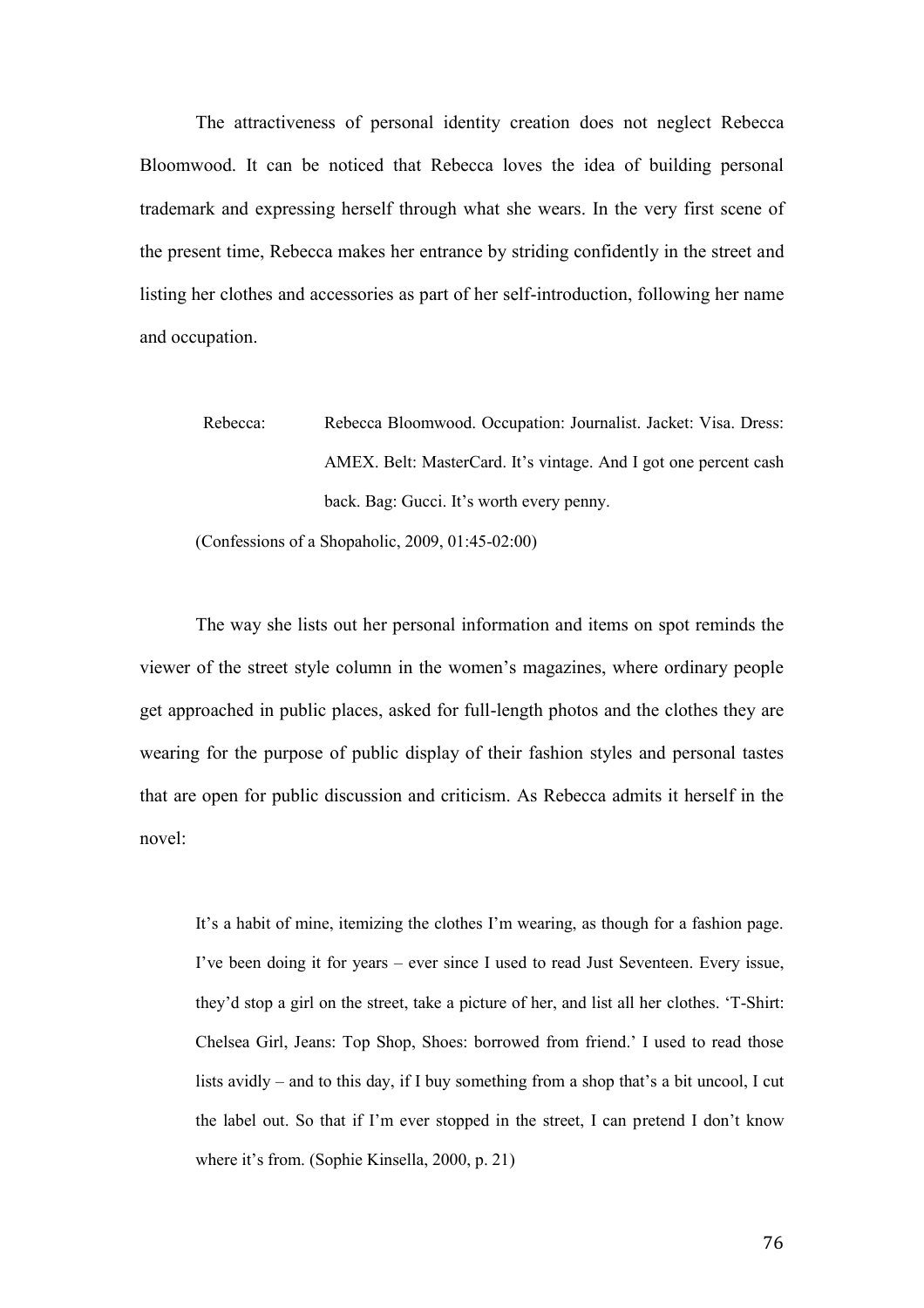Apparently, Rebecca craves for creating her self-image, and longs for praises for the consumption she makes and attention to the items she uses. The Hollywood adaptation, however, makes this characteristic another level by emphasizing the materialistic obsession flourishing in the credit world. The film's protagonist, instead of just listing her items by their brands, notes them with the credit cards she used to make each of the purchases. Consumption, then, defines her not only through the products, but also the means she purchases them.

The item that identifies Rebecca the most in *Confessions of a Shopaholic* (Hogan, 2009) is the green scarf, a symbolic item that is brilliantly designed to convey numerous significant meanings. The green scarf represents both the social embedded feminine identity and the personal identity of the film's heroine. First of all, the image of a scarf commonly connotes the warmth, coziness, tenderness, sweetness, security, and loving and caring senses. The scarf, therefore, is often regarded as a signification of a woman, especially a traditional one – one of the family, a kind and beloved mother, and her characteristics rather than a man. Moreover, a thin, light, and silky scarf can be likened to a slender and elegant woman who exudes gentle and feminine feelings, while a trendy scarf evokes an image of a fashionable one. Apart from being a fashionable item with highly functional values, the scarf, as an invaluable and flexible accessory, can also be used to create the sense of personal identity, "a definition of [one's] psyche" (Hogan, 2009, 05:20-05:30).

When Rebecca sees her favourite scarf is now on sale, she gets drawn into it naturally. Immediately, she is transfixed with lust and completely seized by the desire to possess the scarf. Nevertheless, she manages to withdraw her eager fingers,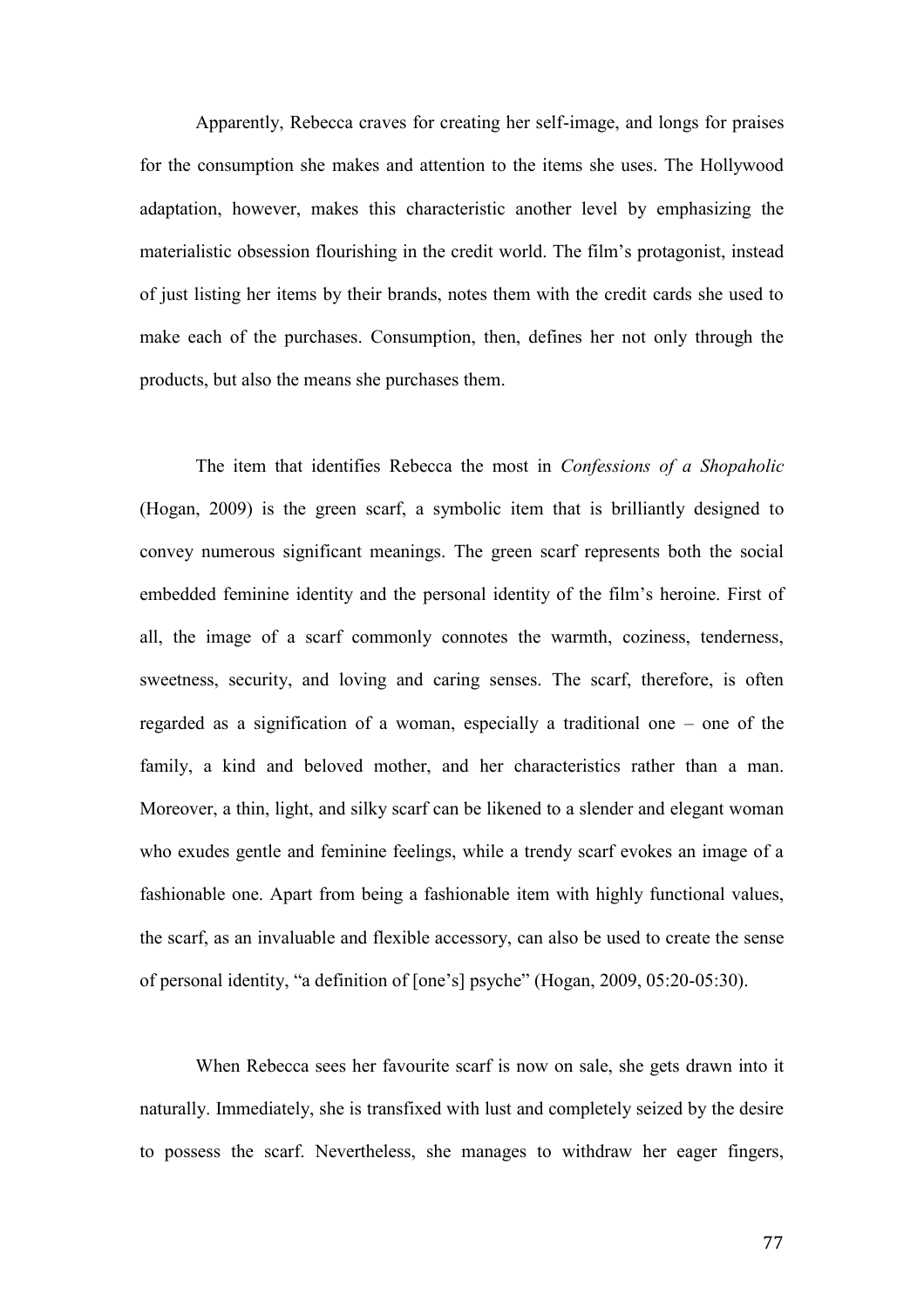clenching them tight in resonant fists, turning away chin-up firmly, and convincing herself that she does not really need a new scarf especially given the severe debt situation she is encountering. She is, however, quickly turns around right after that hard decision, as quickly as though she has always meant to, thankfully grasped by the siren voice of the mannequin.

| Rebecca:                                         | Rebecca, you just got a credit card bill of \$900. You do not need a |
|--------------------------------------------------|----------------------------------------------------------------------|
|                                                  | scarf.                                                               |
| Mannequin:                                       | Then again, who needs a scarf? Wrap some old jeans around your       |
|                                                  | neck, that'll keep you warm. That's what your mother would do.       |
| Rebecca:                                         | You're right. She would.                                             |
| Mannequin:                                       | The point about this scarf is that it would become part of a         |
|                                                  | definition of your psyche. Do you see what I mean?                   |
| Rebecca:                                         | No, I do. Keep talking.                                              |
| Mannequin:                                       | It would make your eyes look bigger.                                 |
| Rebecca:                                         | It would make my haircut look more expensive.                        |
| Mannequin:                                       | You'd wear it with everything.                                       |
| Rebecca:                                         | It would be an investment.                                           |
| Mannequin:                                       | You would walk into that interview confident.                        |
| Rebecca:                                         | Confident.                                                           |
| Mannequin:                                       | And poised.                                                          |
| Rebecca:                                         | Poised.                                                              |
| Mannequin:                                       | The girl in the green scarf.                                         |
| (Confessions of a Shopaholic, 2009, 04:50-06:10) |                                                                      |

The viewer can see the psychological struggle inside her mind, in which she imagines a dialogue with the mannequin, and the process of her giving up and falling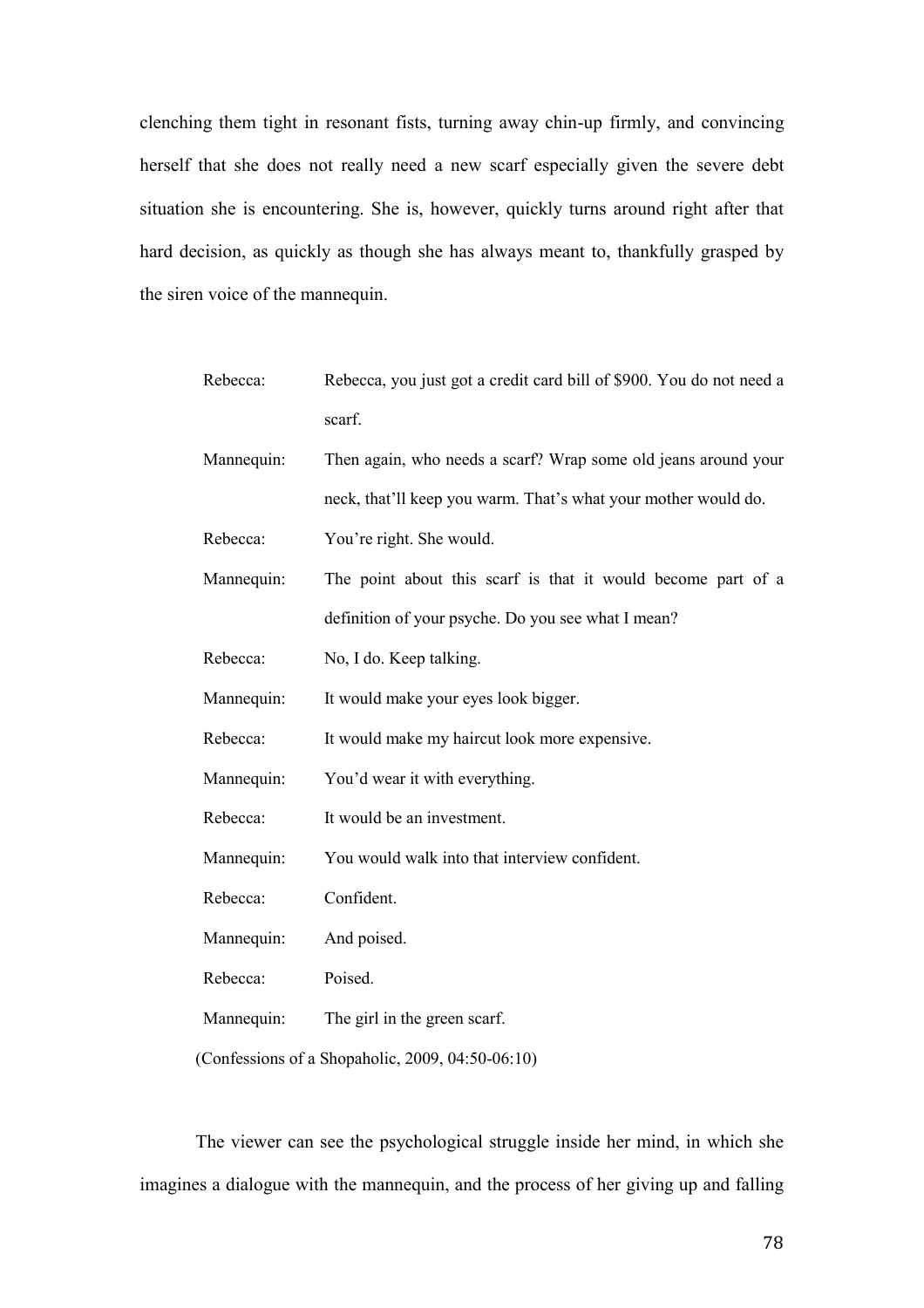for the enchantment. The heroine of the film releases her mind freely to be hypnotized and gradually persuaded by the mannequin. Rebecca even encourages the mannequin to elaborate its speech and allows it to enchant her till the end. By repeating the key words after the mannequin, lapping up everything it pours in her ears, she lets herself enjoy the arousal flooding through her mind and body, and continuously climbing up to the top of the pleasure. It all reminds the viewer of a burning love course, which erupts at the decisive shot of the spell: "the girl in the green scarf." Evidently, Rebecca only needs an irresistible urge and reasonable excuses to justify her desire and foster her determination of making the purchase. The promise of a signature identity sounds too appealing to deny any further, and strong enough that Rebecca yields to it and gaily makes up her mind. "Oh yes!" it is the moment.

The green scarf, then, does identify Rebecca publicly and represent something even bigger. Among all of her clothes and belongings, the scarf is associated with her career success and achievements, represents the people's beloved journalist globally – bringing her name out to the big world. This special item becomes, surprisingly as the mannequin once says, the embodiment of her tastes, her story and the voice from inside, her individual, single identity, "part of the definition of [her] psyche." "The girl in the green scarf", however, manifests its meaning another step further than that by carrying itself over the image of Rebecca Bloomwood as a single individual. Since the nature of working as a social journalist is to raise up a slice of reality, reflect the society from angles, and speak up the voice of specific communities, "the girl in the green scarf" represents people like her  $-$  a generation of the young and hungry, living in the world of materialism and consumerism with both the enjoyment and confusion it brings, wondering about life and real values, getting lost and tired in the battle of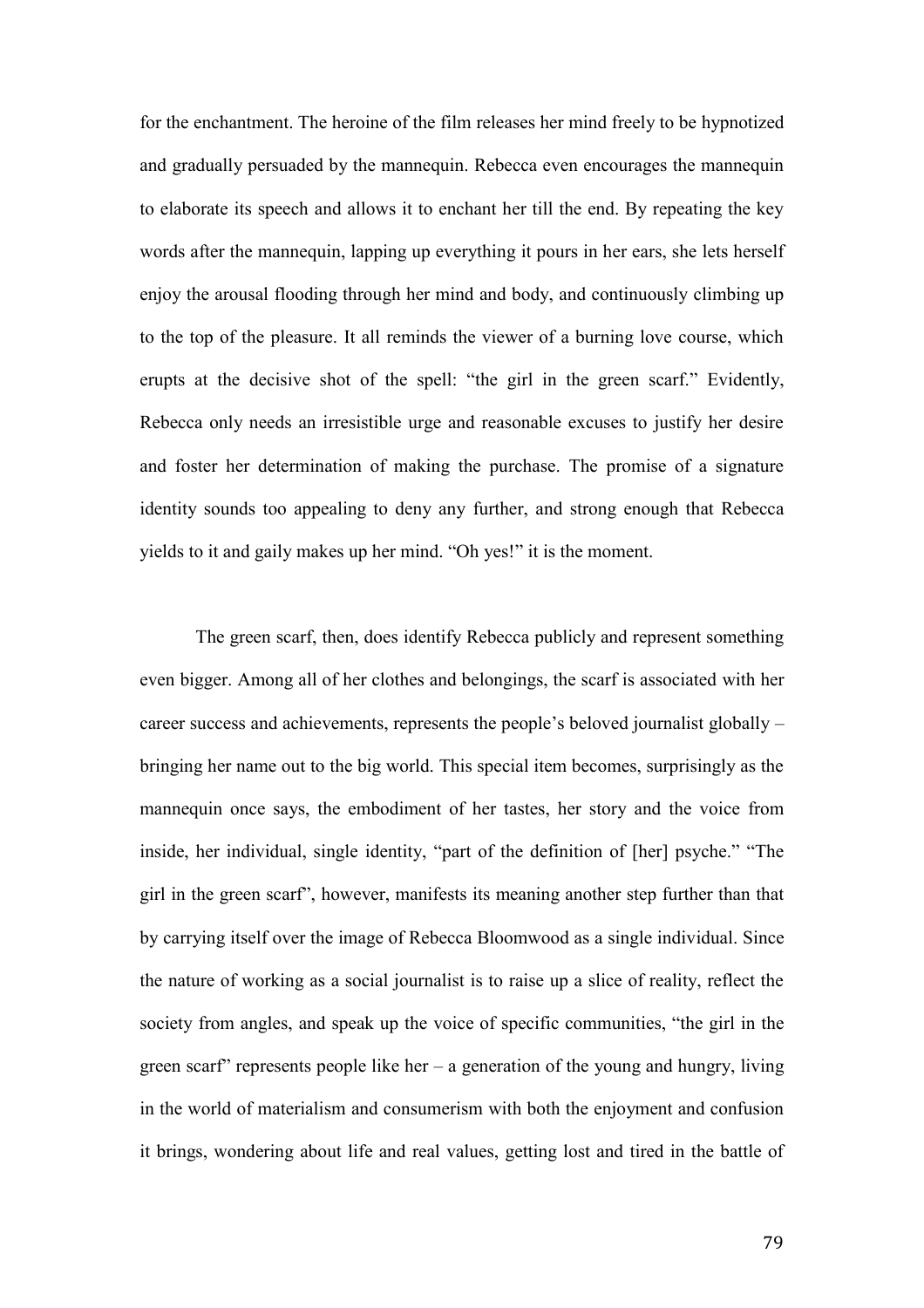identities and self definition. Rebecca, under her pen name, has actually accomplished the initial idea she comes up with when first starting her column, as to infuse it with a sense of "an everyman", by which the common concerns of women are brought up strongly and officially.

## **4.4. The loop of femininity – or a new round of a spiral?**

Nowadays, with tremendous improvements in gender equality, women are acknowledged to have gained numerous critical political achievements, vastly enhanced their social power and consolidated their independent role. Nevertheless, contemporary women are found bewildered at "a middle point between the two extremes of traditional femininity and feminism" (Williams, 2012, p. 3). It is argued that there has been occurring a so-called "third wave feminism", in which women are encountering "competing and sometimes contradictory ideologies" of femininity and gender representation (p. 3). What might happen is that, "if two competing ideologies are presented as being equally and fully attainable, individuals may face unrealistic demands to fulfill both, leading to confusion, tension, and even low self-esteem" (p. 3). On the other hand, the generation of women who manage to harmonize "traditional femininity" and "resistant femininity' is now generating a new form of femininity called 'empowered femininity" (p. 71).

Besides the "traditional femininity" that is noticeable, the "resistant femininity" can also be recognised in Rebecca Bloomwood. The heroine of the film knows exactly what she would love to do and has a strong career aspiration. She heads forward tenaciously to her dream with great enthusiasm and no fear of falling.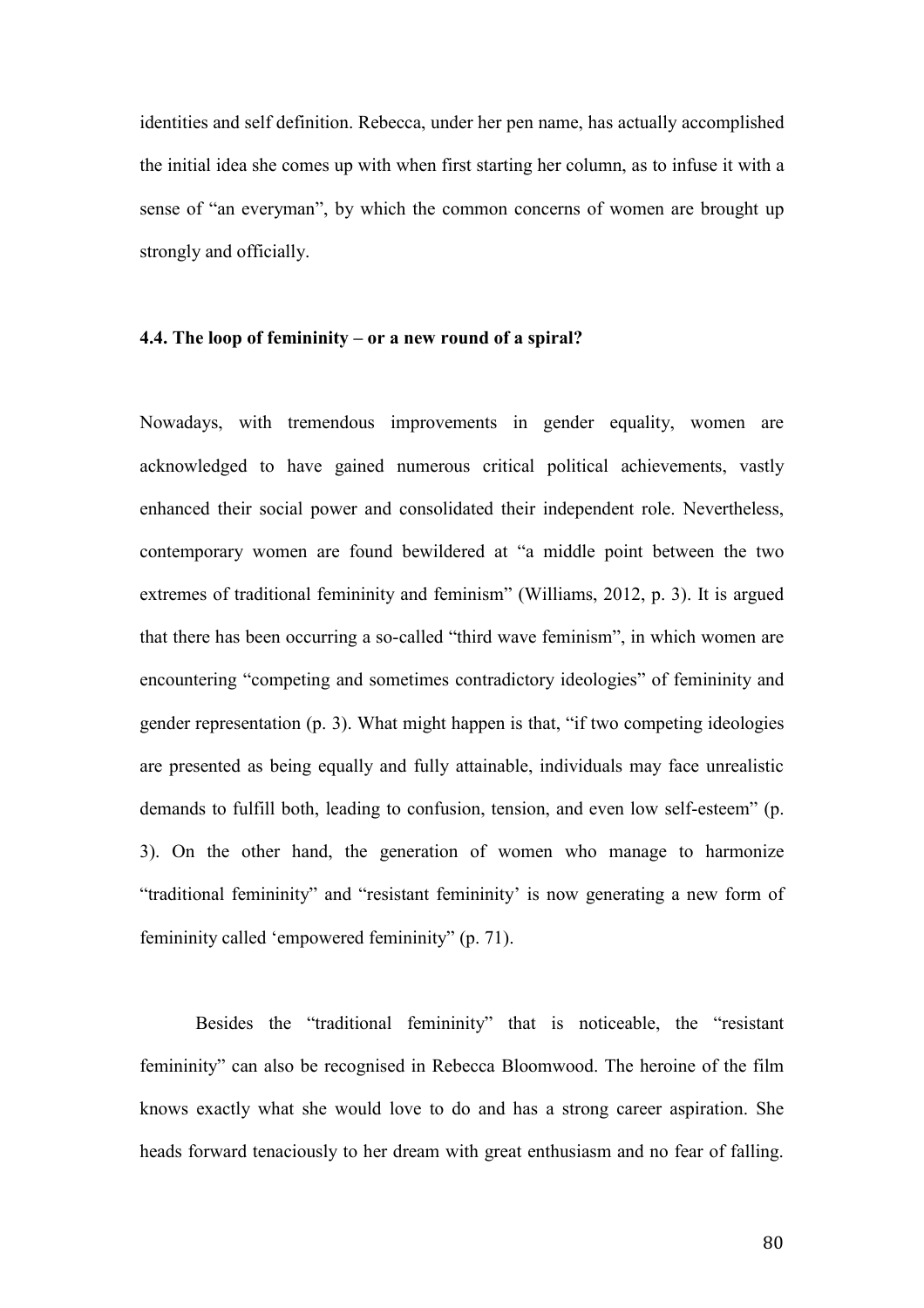The viewer sees her run around, fall down and get hurt sometimes but quickly pull herself up afterwards. Although she gets her life into troubles in the end for being impulsive and irresponsible, she is undeniably independent and spiritually fierce. Rebecca does not expect to rely on her family and friends to solve her personal problems and get her out of her own troubles, either with her financial or career issues.

When the whole world suddenly slams the door in her face, Rebecca does not let herself give up and fall down; instead, she becomes stronger at the centre of the storm. She musters all her courage and determination to take action, proactively searching and requesting for help.

Rebecca: I'm Rebecca Bloomwood and I'm a shopaholic. I destroyed my career on national television. I lied to the man I love. I hurt my best friend. I invented a stalker, and I don't even speak Finnish. But I have a plan, and I need your help. Who's with me?

(Confessions of a Shopaholic, 2009, 1:28:00-1:28:40)

The scene in which Rebecca hastily runs to the shopaholic therapy group, introduces herself loudly and clearly as a shopaholic and asks for support from her peers indicates a complete change inside the heroine – a sense of self-acceptance and self-actualization is coming to enlighten her. She bangs the door open, shows up with great desperation yet with all determination and excitement emanating from inside, and gives a bound and determined statement as ever. Rebecca no longer tries to deny her sickness and failure; instead, she is willing to confront them without the need of coercion, and ready to overcome them by her own spiritual strength.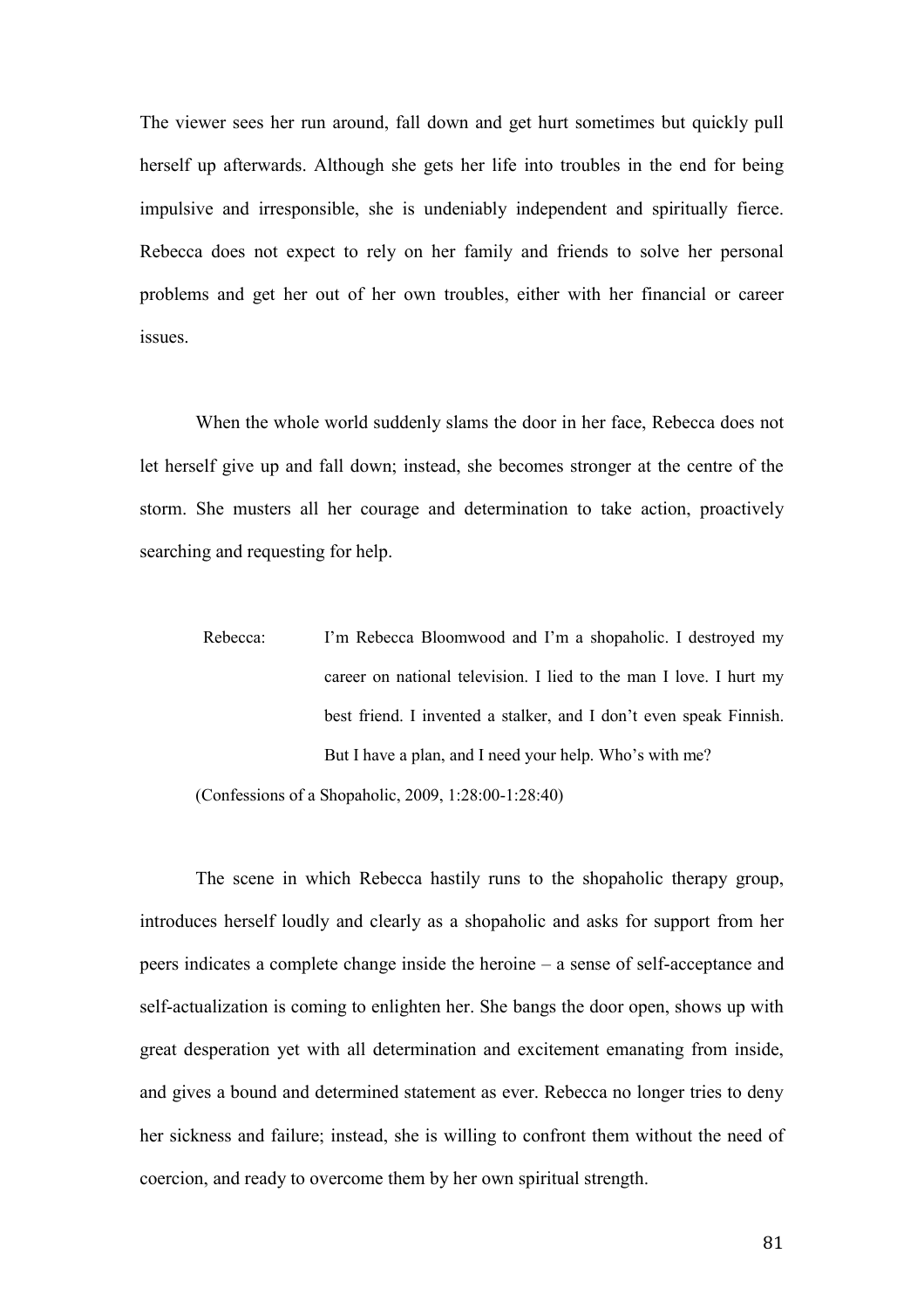However, Todd (2011) argues that the ending of the film adaptation, which is greatly changed compared to the original novel, suggests "a step backward instead of forward" (p. 57) in regard to the issue of feminism, and negates all tenacious efforts of the heroine to build up a modern feminine image. Accordingly, the protagonist is rescued from her troubles by a Prince Charming. Not only does Luke discreetly help Rebecca pay off her debts, but he also motivates her to get out of her addition, and gives her a job afterwards. If Luke is the one who saves Rebecca from her desperate need of money for the green scarf at the beginning of the film, he is again the one who saves her from her desperate need of money for her bad situation at the end of the film. From small money to big money, from trivial stuff to crucial case, it seems like Luke is the answer to all the problems of Rebecca. The fact that Rebecca relies on Luke to handle her life issues indicates that women are weaker, independent creatures that need to be rescued by men, who are obviously stronger, more sensible and powerful. In the end, she yields to life and chooses a safer, easier, perhaps wiser pathway. This line, therefore, reinforces the "patriarchal ideology and conservative values" (Todd, 2011, p. 57), and perpetuates the traditional concepts of femininity.

On the other hand, the ending, albeit attaching to a compromise of the heroine with the "resistant femininity", shows the self-awareness and strong will of hers to end her bad habit and poor situation on her own. In fact, she manages to solve the problems she has made by her own solution and action, without knowing the little discreet support from the man she loves. If Luke is omitted from the scene, the viewer can clearly see that good results are earned completely by the efforts, mentally and spiritually, of Rebecca. Furthermore, the job that is arguably given to Rebecca by a male saviour is actually the achievement that Rebecca earns by herself and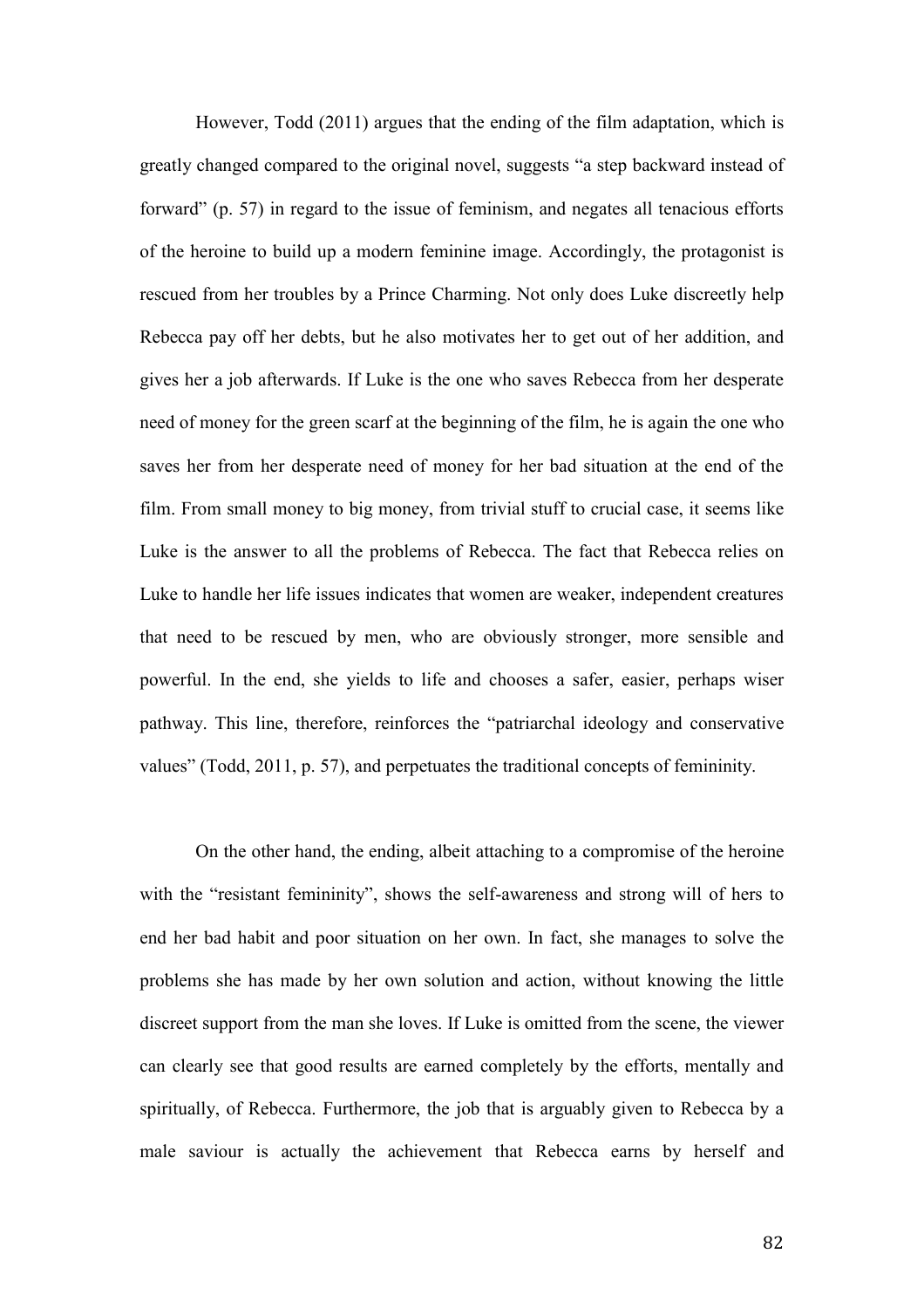unarguably deserves to get. If the story is observed from a different angle, it becomes evident that Rebecca, from the beginning of the film, has proved to be a brilliant writer and the exact type of journalist that Luke needs for his magazine. With her own efforts and talents, Rebecca is actually offered a special position at *Alette* that she always dreams of, but she refuses it and chooses Luke and his "money" magazine instead. This is the choice she makes voluntarily, not a blessing she has to take in the last resort. It is, therefore, the man and the job that need the woman. It is, after all, the woman and her qualities that come and save the man.

The green scarf, again, comes to the scene as an outstanding embodiment. By being the paramount witness and representative image of the rise of women, it represents the "empowered femininity". The green scarf is associated with the protagonist's career success and travels with her beyond her territory to bring her stories and concerns worldwide. This symbolizes women's achievements and the internationally acknowledgement of women's viewpoint, as well as the narrowing of gender gap in regard to general awareness and common issues. The scarf, on the other hand, represents the mentally and emotionally weakness of women since its existence is linked with debts, lies, addiction and dependence. The fact that in both of the times when the crucially important scarf comes and returns to Rebecca, she only gets it either with or from the hand of a man, implies a subordinate position of women to men.

Apparently, the Hollywood film *Confessions of a Shopaholic* (Hogan, 2009) represents a wondering generation of women in the contemporary society with on going changes in gender attitudes, rather than merely a move "backward or forward".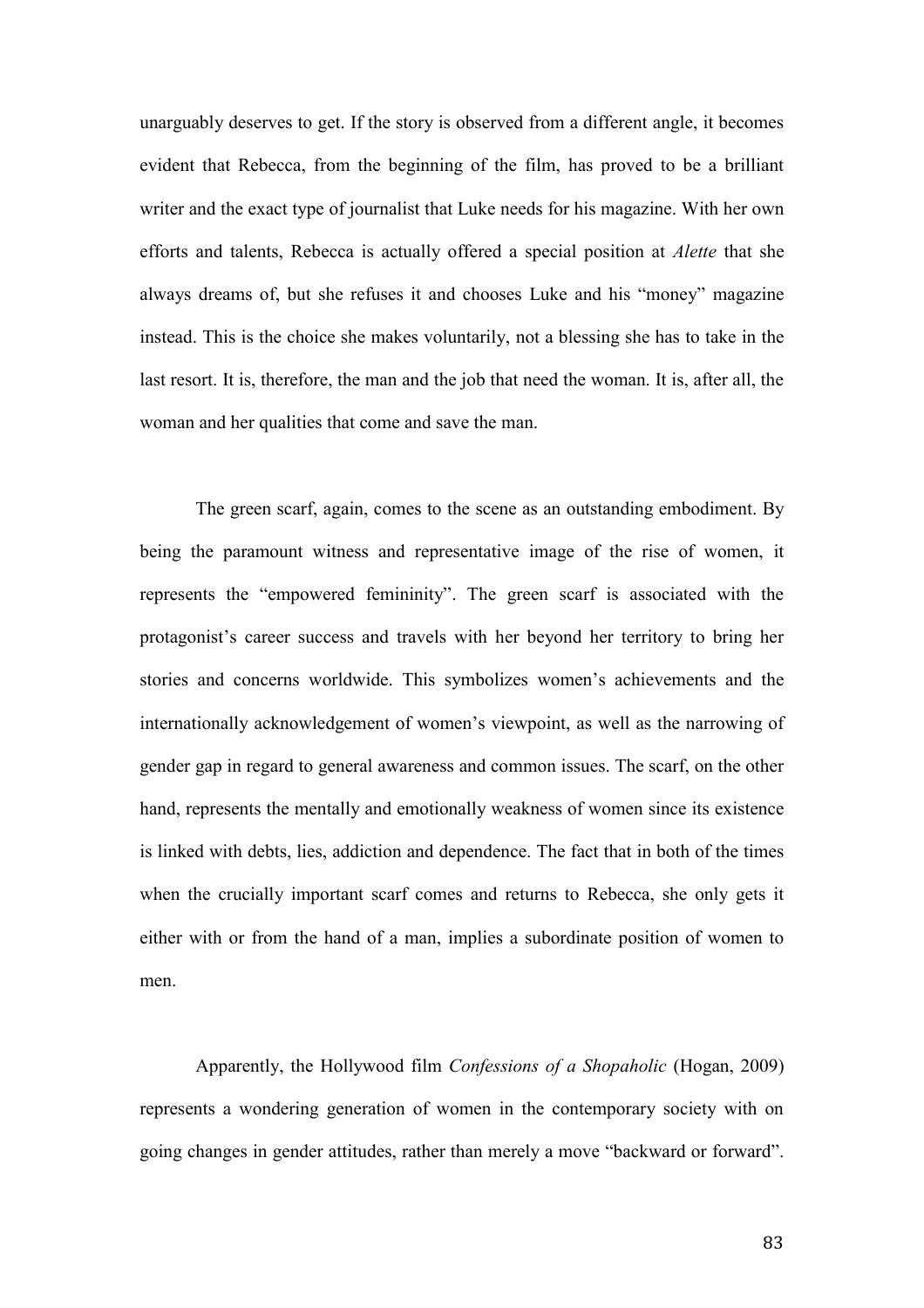Rebecca is found with both "traditional femininity" and "resistant femininity"; she has the power over her life but uses it in a wrong way, so she retreats wisely and switches the power in another direction. Women fight diligently and get tired. They are lost but finding a new way.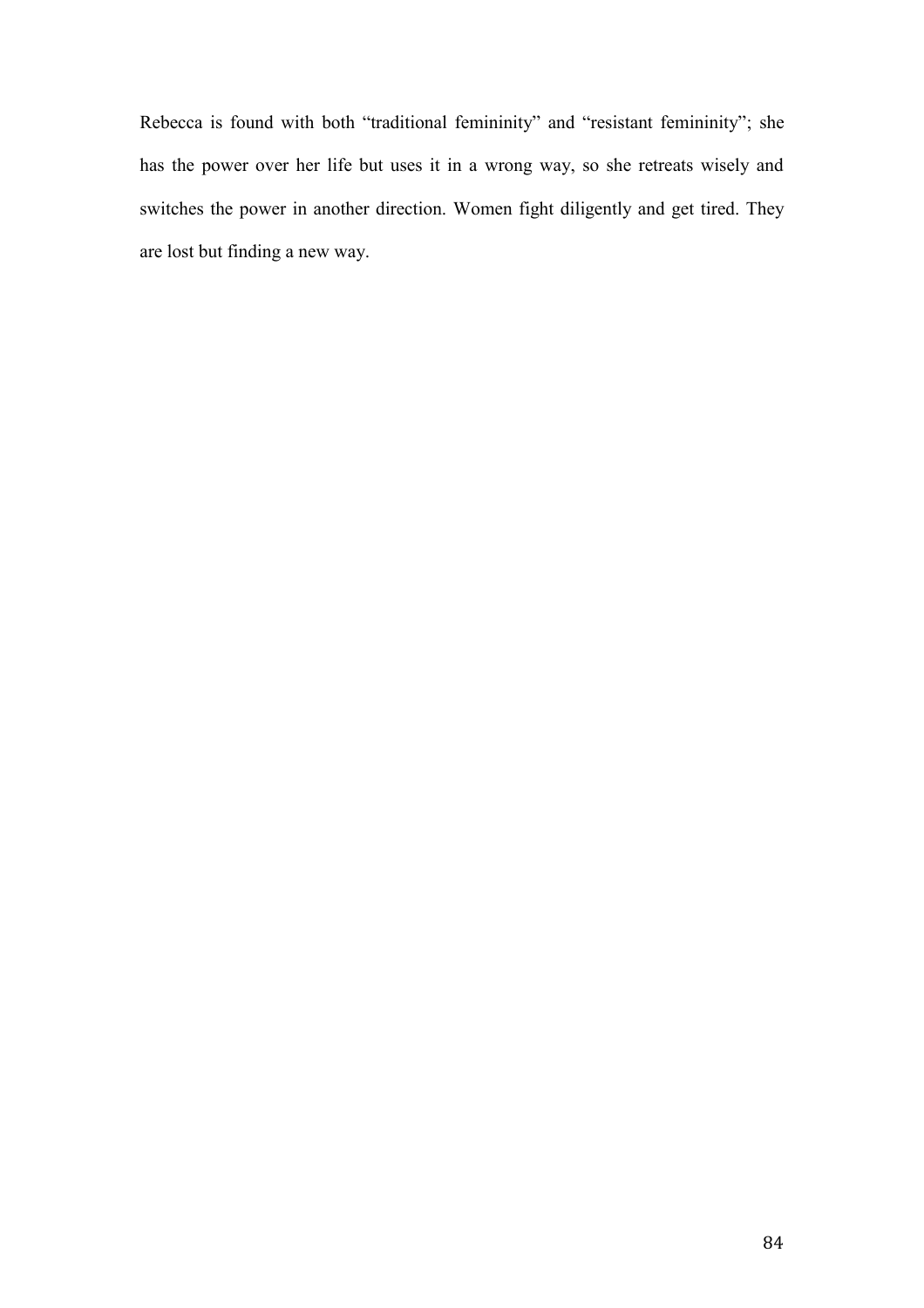# **5. Conclusion**

#### **5.1. Restatement**

Since its birth in the eighteenth century, consumer culture has been growing and expanding across the world. It is affecting human life in various ways. It has been exerting significantly influences on our values, attitudes and beliefs. How people live and perceive their lives have been dramatically changed forever. Following the Industrial Revolution, there has never been in human history wide range of goods and services mass-produced and amply available within a click as there is now. Within consumer culture, people have invented numerous functional and recreational goods, services and activities that enhance human life, provide it with convenience and pleasure. Besides good effects, there are undeniably manifold negative consequences of consumer culture. Newborn crimes and illnesses have come to human society, bringing more temptations and troubles to the already chaos. One of the most popular illnesses of the time is shopping addiction, to which women are found more vulnerable. Women have a history of relationship with consumption since this activity has been viewed as an essential task of women as wives and mothers. Along the development of consumer culture, the advertising and the media have always been targeting women, manipulating and making them loyal customers. Also, women, traditionally regarded as more emotional gender in many cultures, tend to enjoy shopping more as a recreational activity. All these reasons together make women more prone to excessive and compulsive shopping behaviours.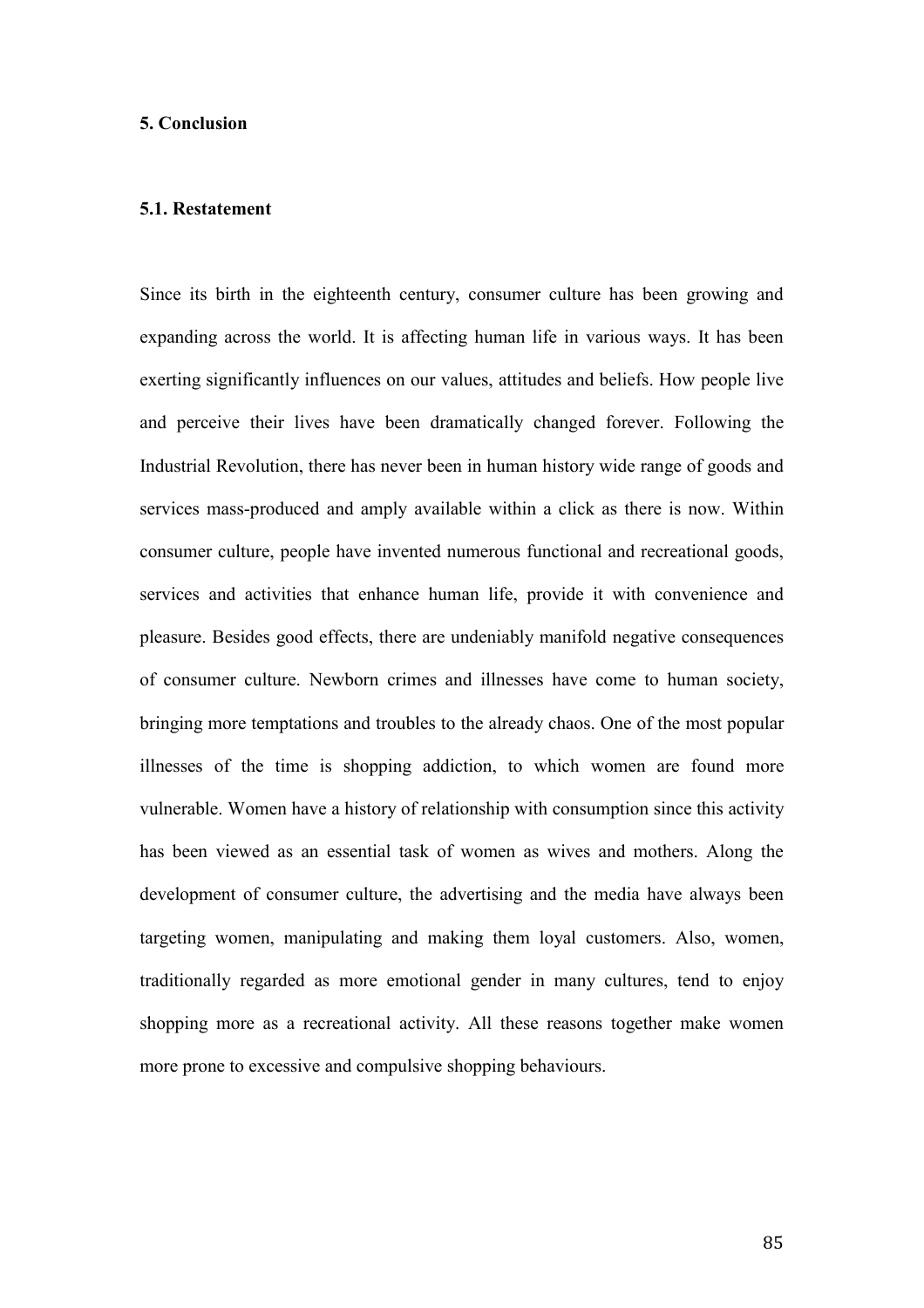This thesis aims at examining how contemporary Hollywood films depict the image of women in consumer culture, i.e. how the connection between women's values, attitudes and behaviours and the world of consumerism is built in Hollywood cinema. By conducting a scientific research into *Bride Wars* (Winick, 2009) and *Confessions of a Shopaholic* (Hogan, 2009), this thesis focuses on providing the answer for the question: *How are women in relation to consumer culture represented in contemporary Hollywood feature films?*

The research is conducted based on post-structuralist textual analysis. The films under scrutiny are treated as meaningful texts from which fruitful parts are examined to produce answer to the research question. Post-structuralist approach has two typical characteristics, which are the acknowledgement of differences and the selectivity of analysis. The former means that a post-structuralist textual research does not expect to celebrate the one and only approach. It does not intend to acknowledge a specific "human sense-making" while objecting the others. The approach of this research is, therefore, a possible interpretation made in association with the context of the researcher; the approaches of different research materials are also treated fairly without bias. The latter means that a post-structuralist textual research does not attempt to analyse all details of the texts under scrutiny, but preferably select and examine only important elements of the texts that are potential sources of research findings. This research, therefore, does not touch all the elements of the chosen films; it instead studies a few significant details in order to give the best results within the limit of a master's thesis.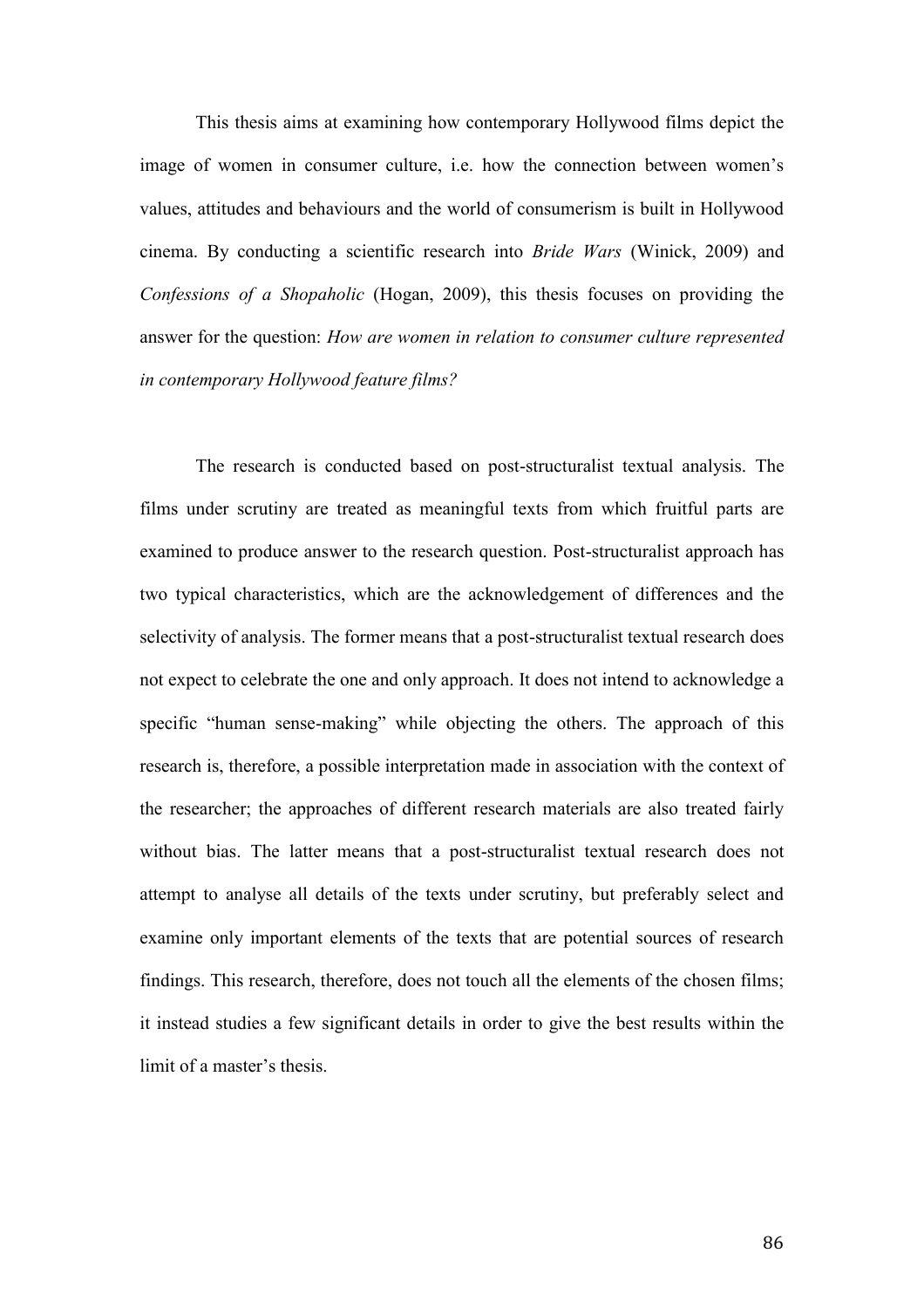# **5.2. Findings**

*Bride Wars* (Winick, 2009) and *Confessions of a Shopaholic* (Hogan, 2009) both discuss women and consumer culture of the twenty-first century. Both of the films highlight ludicrous pictures of contemporary consumer culture and excessive behaviours of young women gone wild with shopping through humorous voice of romantic-comedy. The focused aspects of those depicted by each of the films, however, are fairly different. While the former focuses on wedding industries, the latter addresses the topic of shopping addiction.

*Bride Wars* (Winick, 2009) shows the viewer a society in which women are imbued with dreams of lavish white weddings since their childhood. The fairy tales of princesses in beautiful long dresses finding true loves and living happily ever after, especially of Cinderella, have been read to girls for generations, which stimulates their princess dreams. The media and wedding industries target women, deploying these feminine childhood dreams, creating and stirring romantic fantasies to manipulate them into materialistic desires. There is hardly a boundary between romantic and materialistic in contemporary wedding culture. Romance and true love have price tags and dreams can be purchased to the extent of the costs couples are willing to pay. Women become romantic and materialistic creatures who think fancy and talk money. Wedding, particularly white wedding, has become a celebration of femininity. Women magazines play a crucial role in building standards of femininity for weddings and encouraging women to pursue that image for a successful once-in-alifetime big day. Women are also found to be moderators of values. They are carrying within themselves different, even contrasting, values and attitudes, and trying to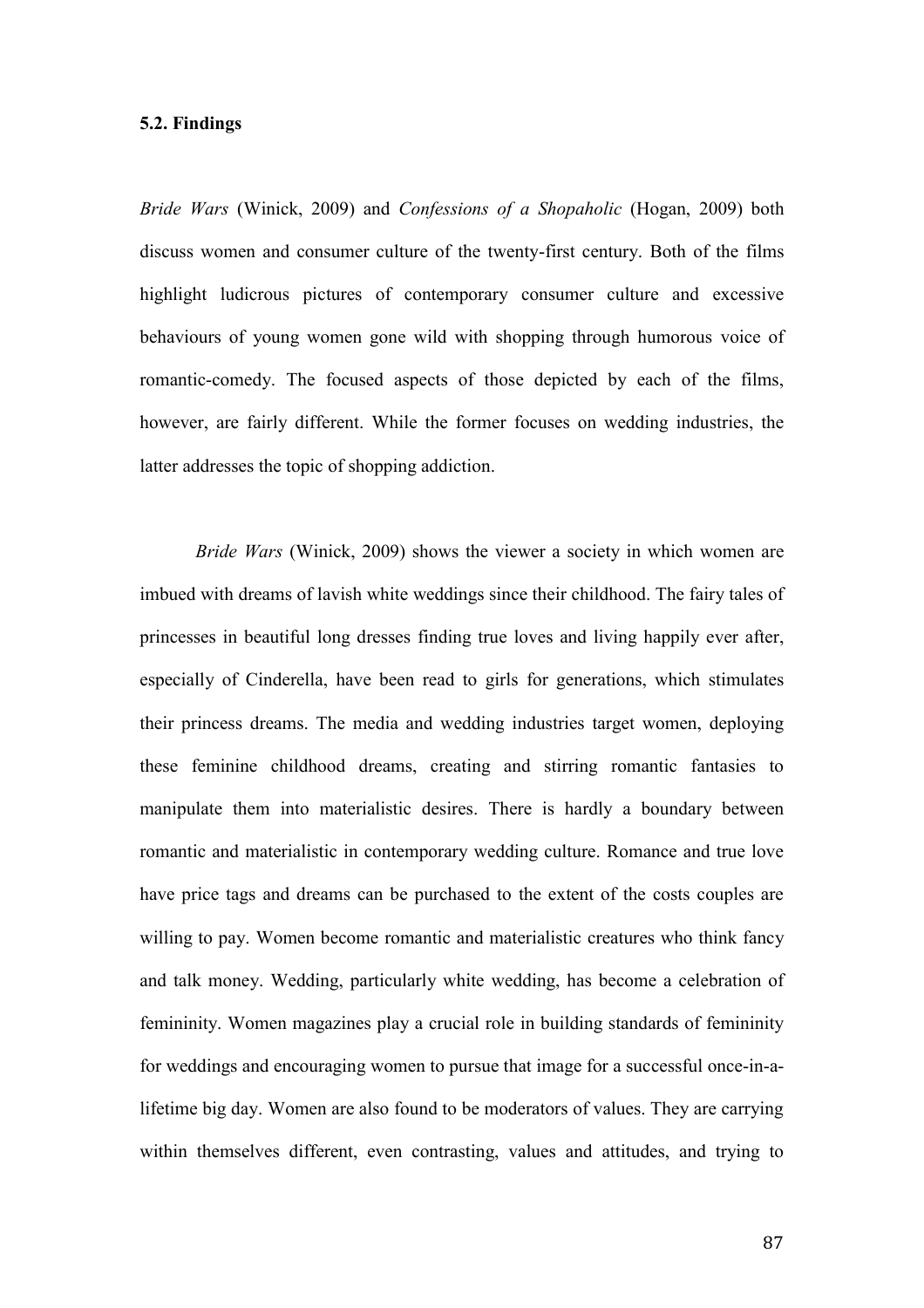harmonize them in modern weddings. In the contemporary context, the femininity celebrated in the traditional white wedding does not signify the gender inequality. The bride being escorted by her male kin and taken to her husband no longer refers to the interpretation that she is a commodity possessed by men – the stronger sex. Modern women can be beautiful feminine princesses while being strong, powerful, assertive and confident at the same time. They can also take wedding a personal and familial event simultaneously. Modern weddings are, indeed, special occasions to celebrate individual identities, present personal tastes and fulfill one's own dreams. However, they can also be maintained as occasions to connect generations and fulfill the wishes of family members, more specifically parents, under the thoughtfulness and flexibility of the brides.

*Confessions of a Shopaholic* (Hogan, 2009) depicts a tempting society in which women are completely lost in a dreamy yet dangerous world of consumerism. It is ironic that shopping addiction is a sickness developed from a therapy. Modern life with a lot of pressure, alienation, boredom and temptation lures people into shopping as a therapy to release stress and a source of pleasure. Women are more vulnerable to the spell of shopping, and more prone to do it excessively and compulsively. When shopping becomes out of control and causes negative consequences for the doers, it turns into a sickness that needs another therapy; the fix turns into the fault and needs another fix to get desperate women out of troubles. There exists a paradox which is that women as shopping addicts are actually romantic as much as materialistic they might seem to be. They are talent at fantasizing and come to making purchases by the seduction of their fantasies. Shopping appears to be not the story of solely products but the whole experiences that explode in the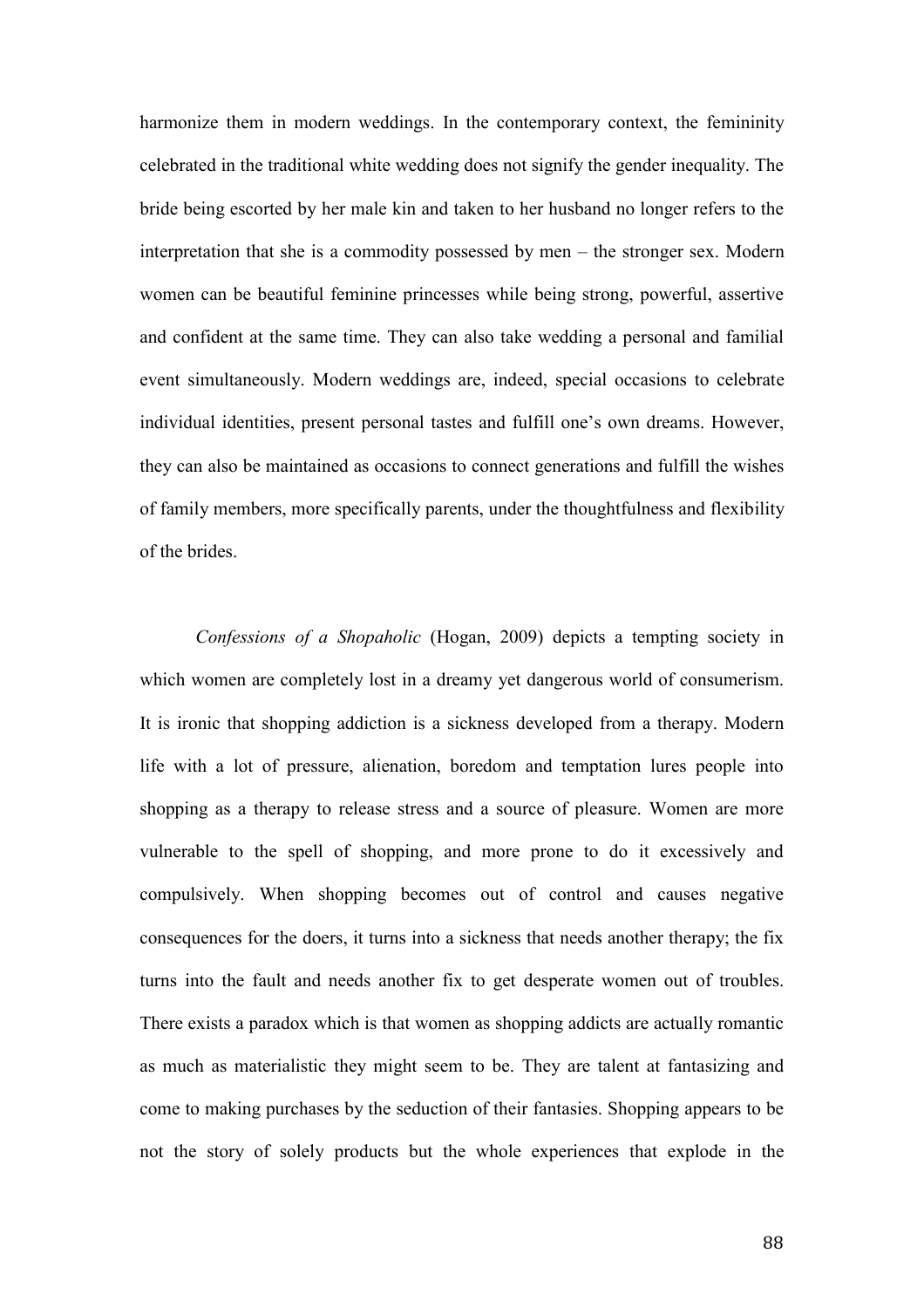shopper's mind and bring them intangible benefits. Women in contemporary society are placed in the crossroad of identities. They consume to express personal identities, to follow the media-instructed identities, and to meet traditional identities. They struggle to combine standards and harmonize values, to stand out in their own paths but not to stand behind in the common way. In the intense race for identities, women appear to create new feminine identity. It is not "a step backward", as Todd (2011, p. 57) argues, but rather a step to another direction, not necessarily stronger or weaker.

## **5.3. Limitations and suggestions for further research**

One of the limitations of this research is the limited number of films analysed. Two films on women and consumption hardly represent the entire body of Hollywood films related to the topic; and a few fictional characters cannot refer much to the reality. However, the purpose of the research is not to form any extrapolation from the findings. The research, instead, focuses only on the chosen texts themselves for the input and output of information and does not aim at making generalizations, inferences or judgements for extended contexts.

Another limitation of this research is the limited number of research question. Instead of expanding the scope of the research and drawing wider range of results from the given materials, the research chooses to focus only on one question of representation. This choice is made to avoid a superficial thesis, dedicate the whole space and effort in examining thoroughly one problem within the limit of a master's thesis.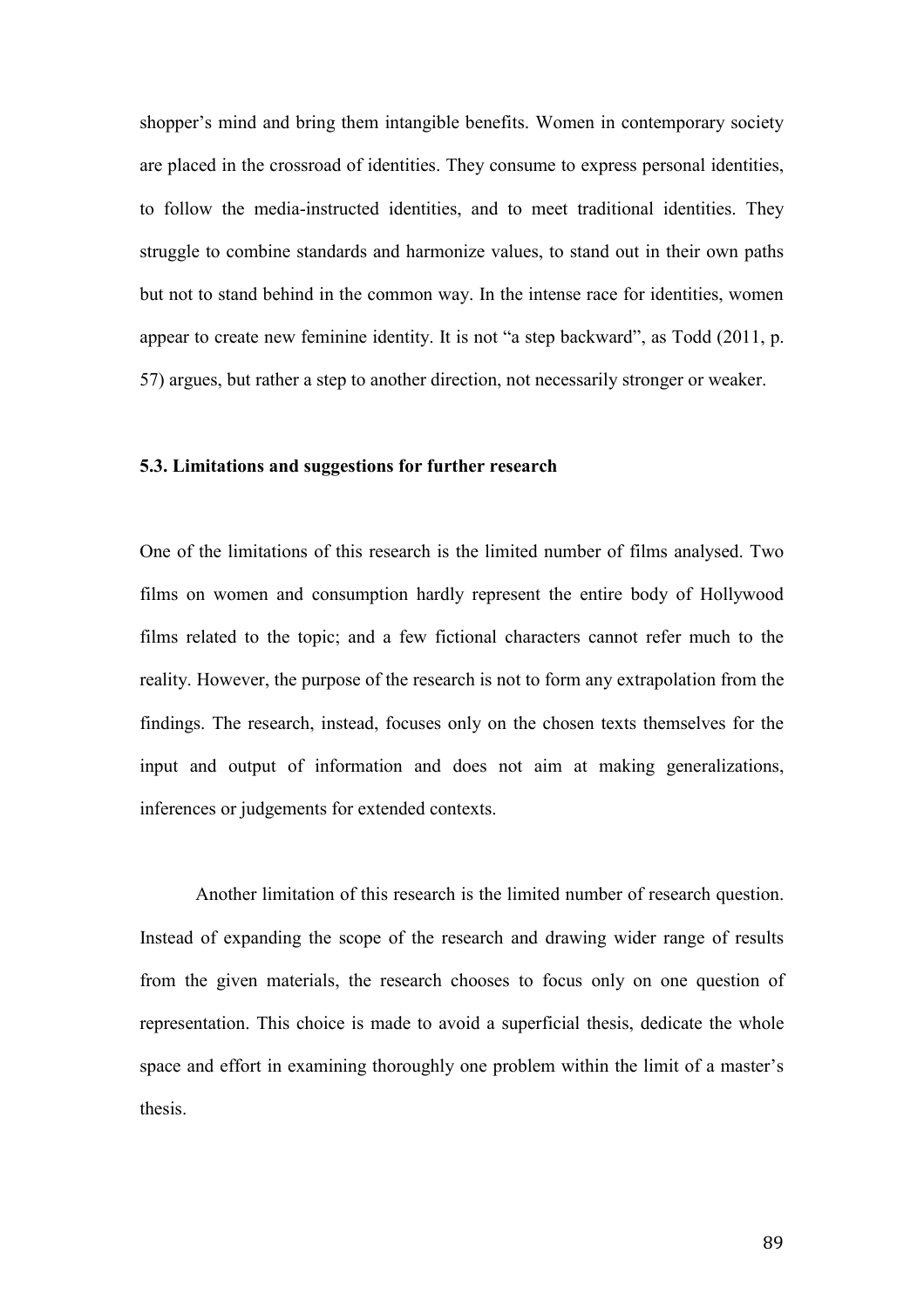Further research can be conducted in the directions of either extending research materials or developing research questions. More Hollywood films of the same topic can be examined, and further follow-up questions can be raised. Contemporary Hollywood romantic-comedies can be mentioned as The Devil Wears Prada (Frankel, 2006) and Sex and the City (King, 2008 & 2010). Besides, there are manifold films that touch the topic or include women being located in consumer culture that can be explored. Some suggestions of possible research questions can be, for example, "How are women's consumption philosophies represented in contemporary Hollywood films?" "How have women's attitudes towards consumption changed in Hollywood films in the past 50 years?" "How does consumer culture affect women's social relationships in contemporary Hollywood films?"

This thesis is expected to bring interesting viewpoints into the studies of films and cultures, and hopefully contribute a humble part to the vast knowledge of the research field.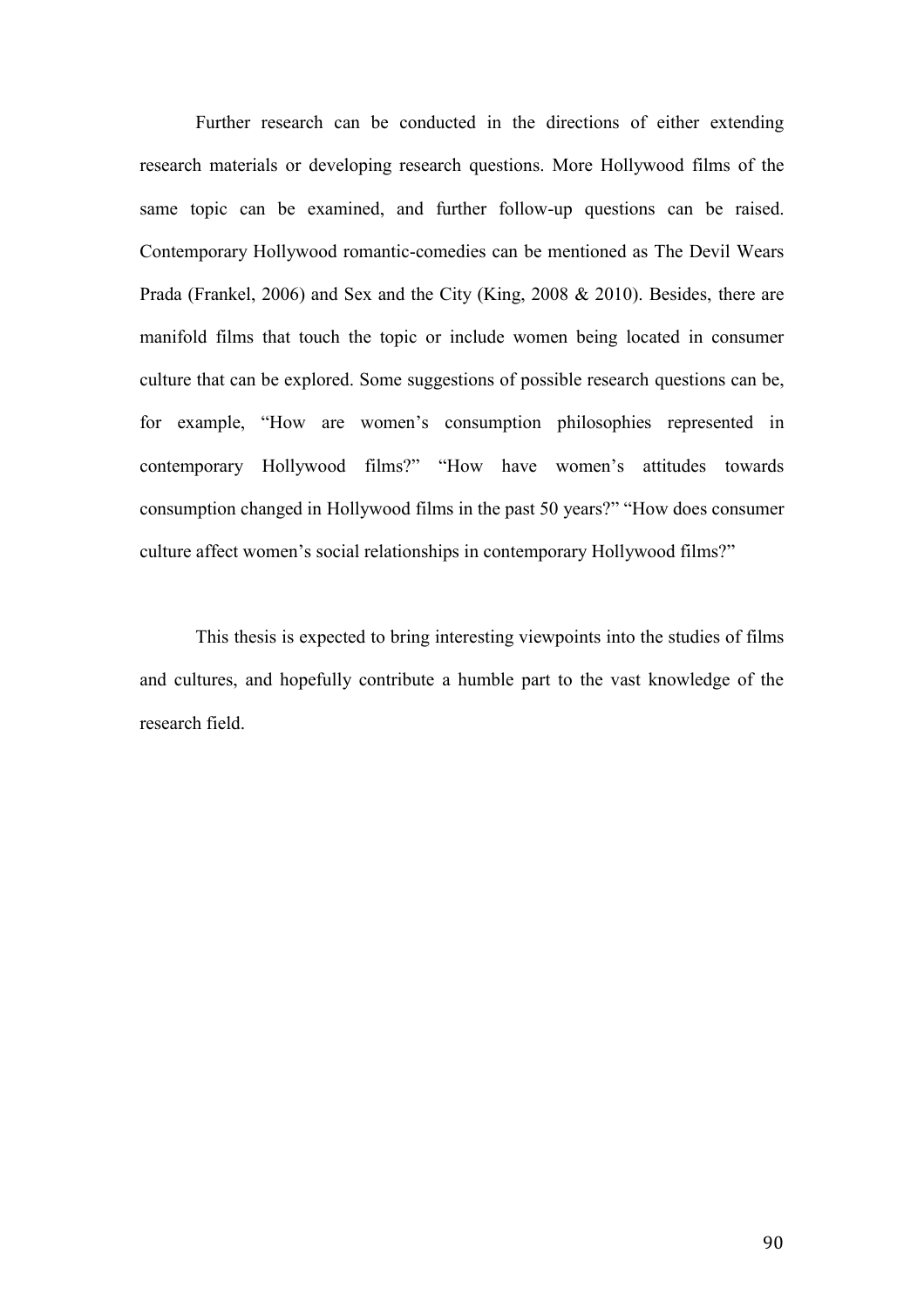## **6. References**

- Abrams, P., Prete, D. D., Gibgot, J., Levy, R. L., & Pritzker, G. (Producers), & Shankman, A. (Director). (2001). *The wedding planner* [Motion picture]. United States: Columbia Pictures.
- Barber, G., Birnbaum, R., & Glickman, J. (Producers), & Fletcher, A. (Director). (2008). *27 dresses* [Motion picture]. United States: 20th Century Fox.
- Barber, S. (2015). *Using film as a source*. Manchester: Manchester University Press. Retrieved from the state of the state of the state of the state of the state of the state of the state of the state of the state of the state of the state of the state of the state of the state of the state of the state of http://search.ebscohost.com/login.aspx?direct=true&AuthType=cookie,ip,uid &db=nlebk&AN=1842602&site=ehost-

- Barthes, R. (1973). *Mythologies*. London: Paladin.
- Barthes, R. ([1957] 1987). *Mythologies*. New York: Hill & Wang.
- Bauman, Z. (1990). *Thinking sociologically*. Oxford: Blackwell.
- Berger, J. (1972). *Ways of seeing*. London: BBC Books.
- Black, D. W. (1996). Compulsive buying: A review. *Journal of Clinical Psychiatry*, 57, 50-54.
- Bocock, R. (1993). *Consumption*. London: Routledge.
- Boden, S. (2003). *Consumerism, Romance and the Wedding Experience*. New York, NY: Palgrave Macmillan.
- Brennan, S. (2017, September 27). A natural history of the wedding dress. *JSTOR Daily*. Retrieved from https://daily.jstor.org/a-natural-history-of-the-weddingdress/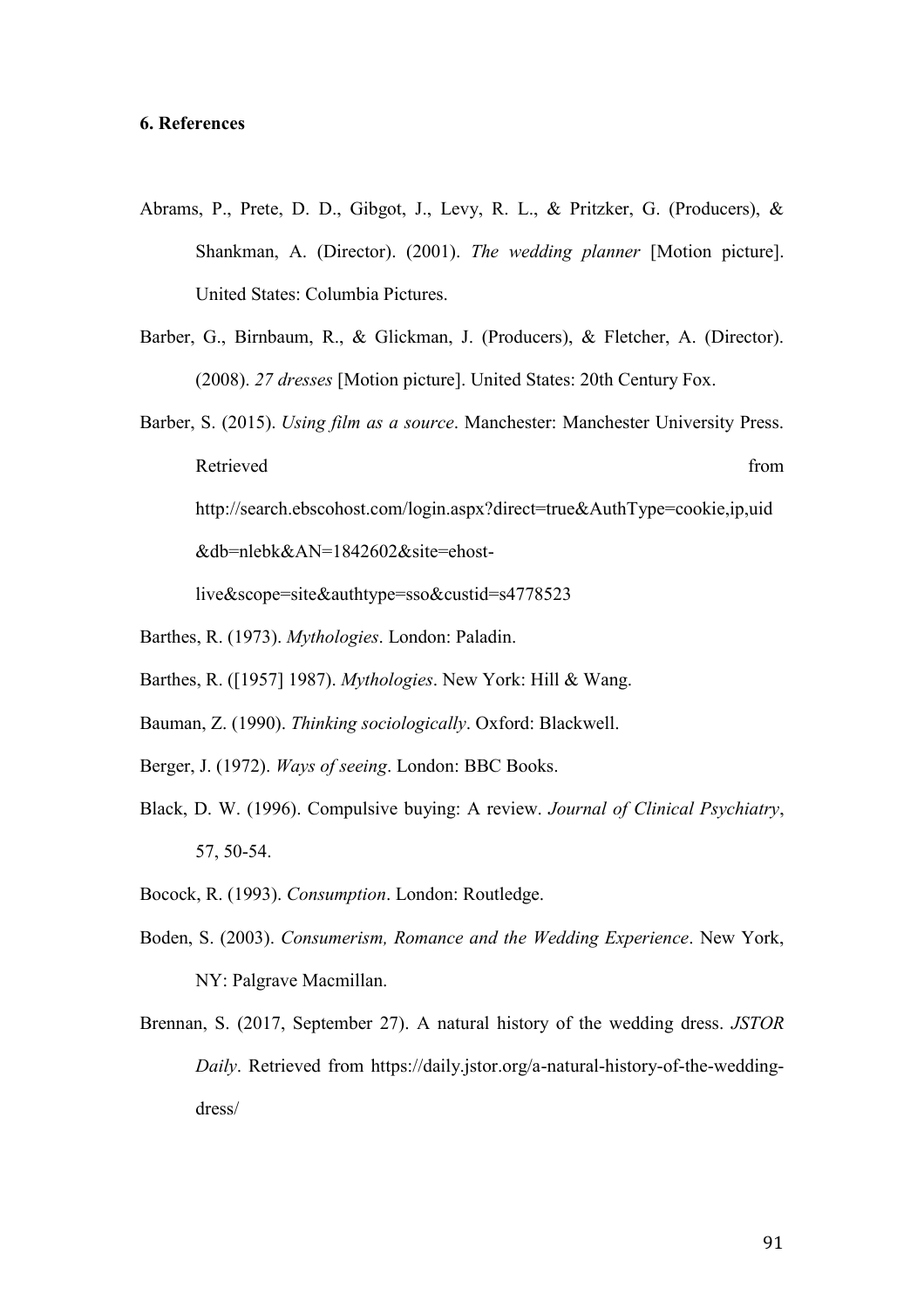- Bruckheimer, J. (Producer), & Hogan, P. J. (Director). (2009). *Confessions of a shopaholic* [Motion picture]. United States: Touchstone Pictures & Jerry Bruckheimer Films.
- Callaway, N. (2018, March 11). Something old, something new, something borrowed, something blue: New ideas for an old wedding tradition. *The Spruce*. Retrieved from https://www.thespruce.com/something-old-something-new-3489954
- Campbell, C. (1989). *The romantic ethic and the spirit of modern consumerism*. Oxford: Blackwell.
- Campbell, C. (1995). The sociology of consumption. In D. Miller (Ed.), *Acknowledging consumption* (pp. 96-119). London: Routledge.
- Campbell, C., & Falk, P. (1997). *The shopping experience*. London: Sage. Retrieved from

http://search.ebscohost.com/login.aspx?direct=true&AuthType=cookie,ip,uid &db=nlebk&AN=45469&site=ehost-

- Campbell, C. (2000). Shopaholics, spendaholics, and the question of gender. In A. L. Benson (Ed.), *I shop, therefore I am: Compulsive buying and the search for self* (pp. 57-75). Northvale, NJ: Aronson Press.
- Chandler, D. (2017). Denotation, connotation and myth. *Semiotics or Beginners*. Retrieved from http://visualmemory.co.uk/daniel/Documents/S4B/sem06.html
- Chandler, D. (2017). Paradigms and syntagms. *Semiotics for Beginners*. Retrieved from http://visual-memory.co.uk/daniel/Documents/S4B/sem03.html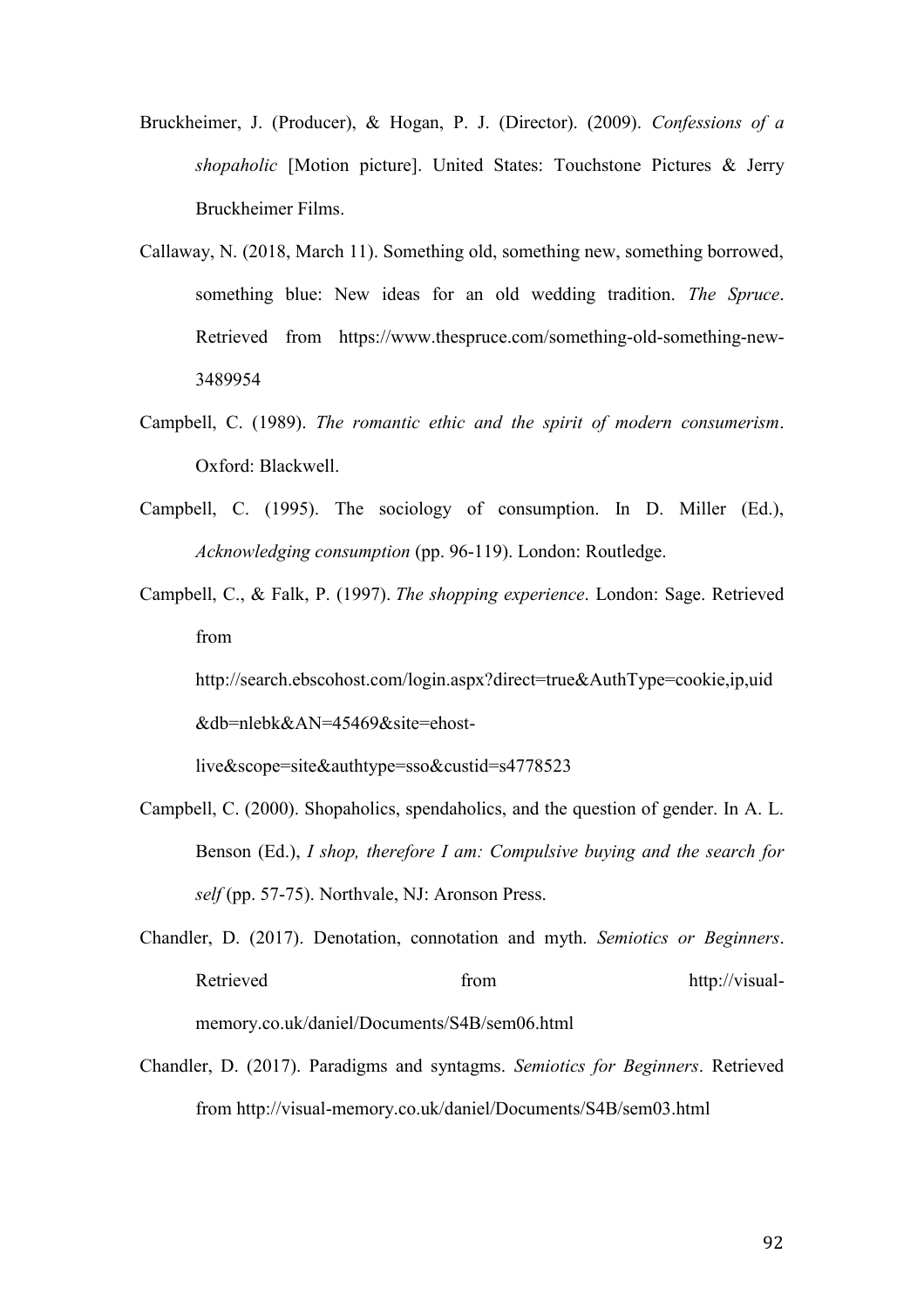Christenson, G. A., Faber, R. J., de Zwaan, M., Raymond, N., Specker, S., Eckert, M. D., … Mitchell, J. (1994). Compulsive buying: Descriptive characteristics and psychiatric comorbidity. *Journal of Clinical Psychiatry*, 55, 5-11.

Condé Nast bridal infobank (2002). *American Wedding Study*. Unpublished.

- Confession. (n.d.). In *Oxford Advanced Learner's Dictionary online*. Retrieved from https://www.oxfordlearnersdictionaries.com/definition/english/confession?q=c onfession
- Conover, T. E. (1995). Graphic communications today (3rd ed.). St. Paul, MN: West Publishing Co.
- Cowe, R. (1994, December 24). The high street fights back. *Finance Guardian*.

Cushman, P. (1990). Why the self is empty. *American Psychologist*, 45, 599-611.

- Denzin, N. K. (1991). *Images of postmodern society*. Newbury Park, CA: Sage.
- Denzin, N. K. (1995). *The cinematic society: The voyeur's gaze*. Thousand Oaks, CA: Sage.
- Denzin, N. K., & Lincoln, Y. S. (2018). *The SAGE handbook of qualitative research*  (5th ed.). Los Angeles: Sage.
- Dittmar, H. (1992). *The social psychology of material possessions*. Hemel Hempstead: Harvester Wheatsheaf.
- Dunak, K. M. (2013). As Long As We Both Shall Love: The White Wedding in Postwar America. New York: NYU Press. Retrieved from http://search.ebscohost.com.helios.uta.fi/login.aspx?direct=true&AuthType=c ookie,ip,uid&db=nlebk&AN=606046&site=ehostlive&scope=site&authtype=sso&custid=s4778523
- Edwards, E. A. (1992). The measurement and modeling of compulsive buying behavior. *Dissertation Abstracts International*, 53, 11-A.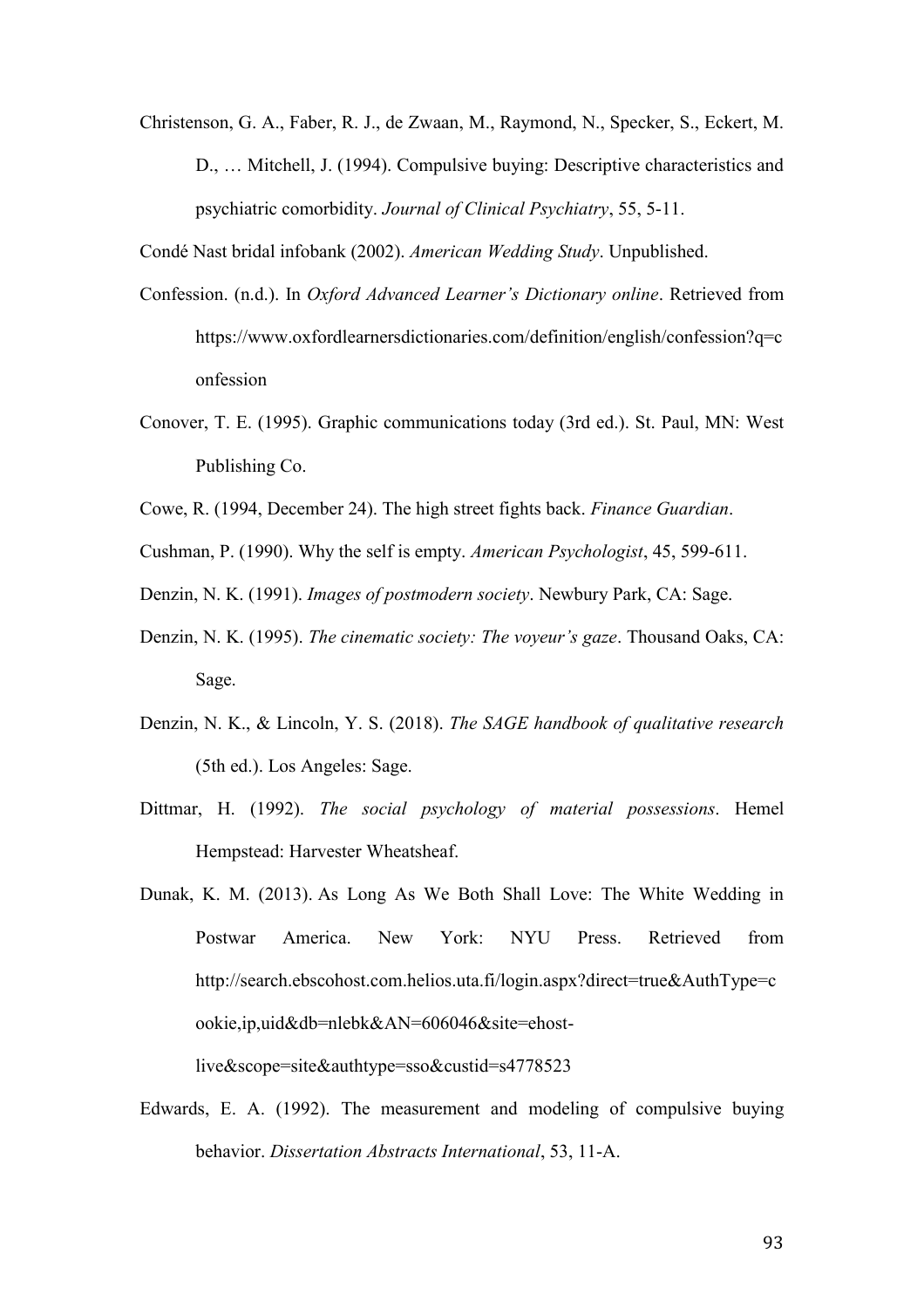- Elliott, R. (1994). Addictive consumption: function and fragmentation in postmodernity. *Journal of Consumer Policy*, 17, 159-179.
- Emmison, M. (2011). Conceptualizing visual data. In D. Silverman (Ed.), *Qualitative research* (3rd ed.), pp. 233-249. London: Sage.
- Faber, R. J. (2000). A systematic investigation into compulsive buying. In A. L. Benson (Ed.), *I shop, therefore I am: Compulsive buying and the search for self* (pp. 27-54). Northvale, NJ: Aronson Press.
- Faber, R. J. (2003). The urge to buy: A uses and gratifications perspective on compulsive buying. In S. Ratneshwar, D. G. Mick & C. Huffman, *The why of consumption: Contemporary perspectives on consumer motives, goals and desires* (pp. 177-196). London: Routledge. Retrieved from http://search.ebscohost.com/login.aspx?direct=true&AuthType=cookie,ip,uid &db=nlebk&AN=98278&site=ehost-

- Faber, R. J., & Christenson, G. A. (1996). In the mood to buy: Differences in the mood states experienced by compulsive buyers and other consumers. *Psychology and Marketing*, 13, 803-820.
- Fairchild, E. (2014). Examining wedding rituals through a multidimensional gender lens: The analytic importance of attending to (in)consistency. Journal of Contemporary Ethnography, 43(3), 361– 389. <https://doi.org/10.1177/0891241613497750>
- Field, T., Rosenberg, T., Kroopf, S., & Cort, R. (Producers), & Marshall, G. (1999). *Runaway bride* [Motion picture]. United States: Paramount Pictures.
- Finerman, W. (Producer), & Frankel, D. (Director). (2006). *The devil wears Prada*  [Motion picture]. United States: Fox 2000 Pictures.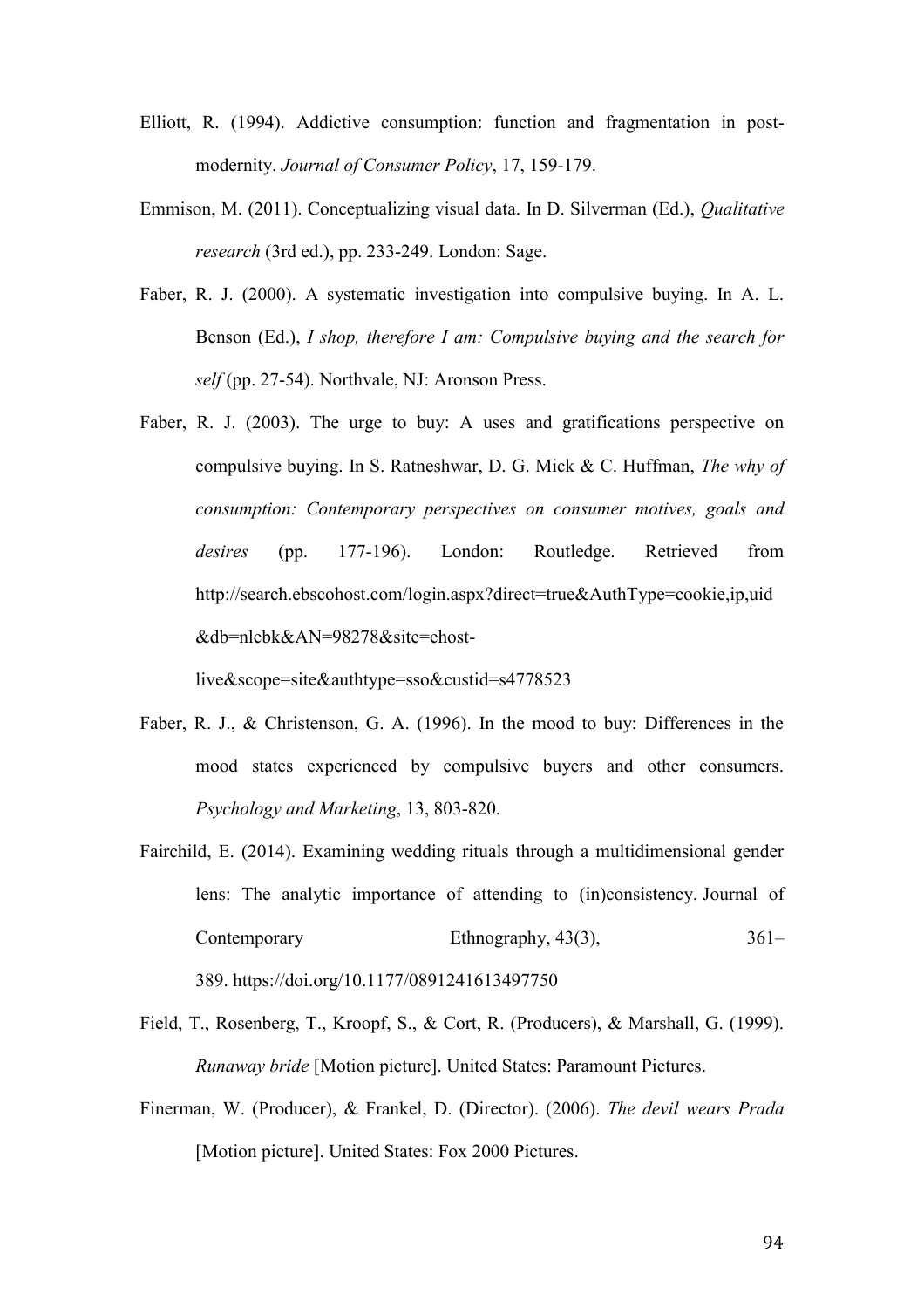- Firat, A. F. (1994). Gender and consumption: Transcending the feminine? In J. A. Costa (Ed.), *Gender issues and consumer behavior* (pp. 205-228). California: Sage.
- Gabler, N. (1988). *An empire of their own: How the Jews invented Hollywood*. New York, NY: Anchor Books.
- Gill, R. (2009). Supersexualise me! Advertising and "the midriffs". In F. Attwood (Ed.), *Mainstreaming sex: The sexualization of culture* (pp. 93-111). London: I.B. Taurus.
- Gilroy, P. (2010). *Darker than blue: On the moral economies of Black Atlantic culture*. Cambridge, MA: Harvard University Press.
- Goldman, R. (2000). Compulsive buying as an addiction. In A. L. Benson (Ed.), *I shop, therefore I am: Compulsive buying and the search for self* (pp. 245-267). Northvale, NJ: Aronson Press.
- Grimes, A., & Doole, I. (1998). Exploring the relationships between colour and international branding: A cross cultural comparison of the UK and Taiwan. *Journal of Marketing Management*, 14(7), 799– 817. doi: [10.1362/026725798784867581](https://doi-org.libproxy.tuni.fi/10.1362/026725798784867581)
- Henderson, E. (2001). *Understanding addiction*. Jackson: University Press of Mississippi. Retrieved from https://ebookcentral-proquest-com.helios.uta.fi
- Hjelmslev, L. (1961). *Prolegomena to a Theory of Language* (Francis J Whitfield, Trans.). Madison: University of Wisconsin Press.
- Huddleston, P., & Minahan, S. (2011). *Consumer behavior: Women and shopping*. New York, NY: Business Expert Press. Retrieved from https://ebookcentralproquest-com.helios.uta.fi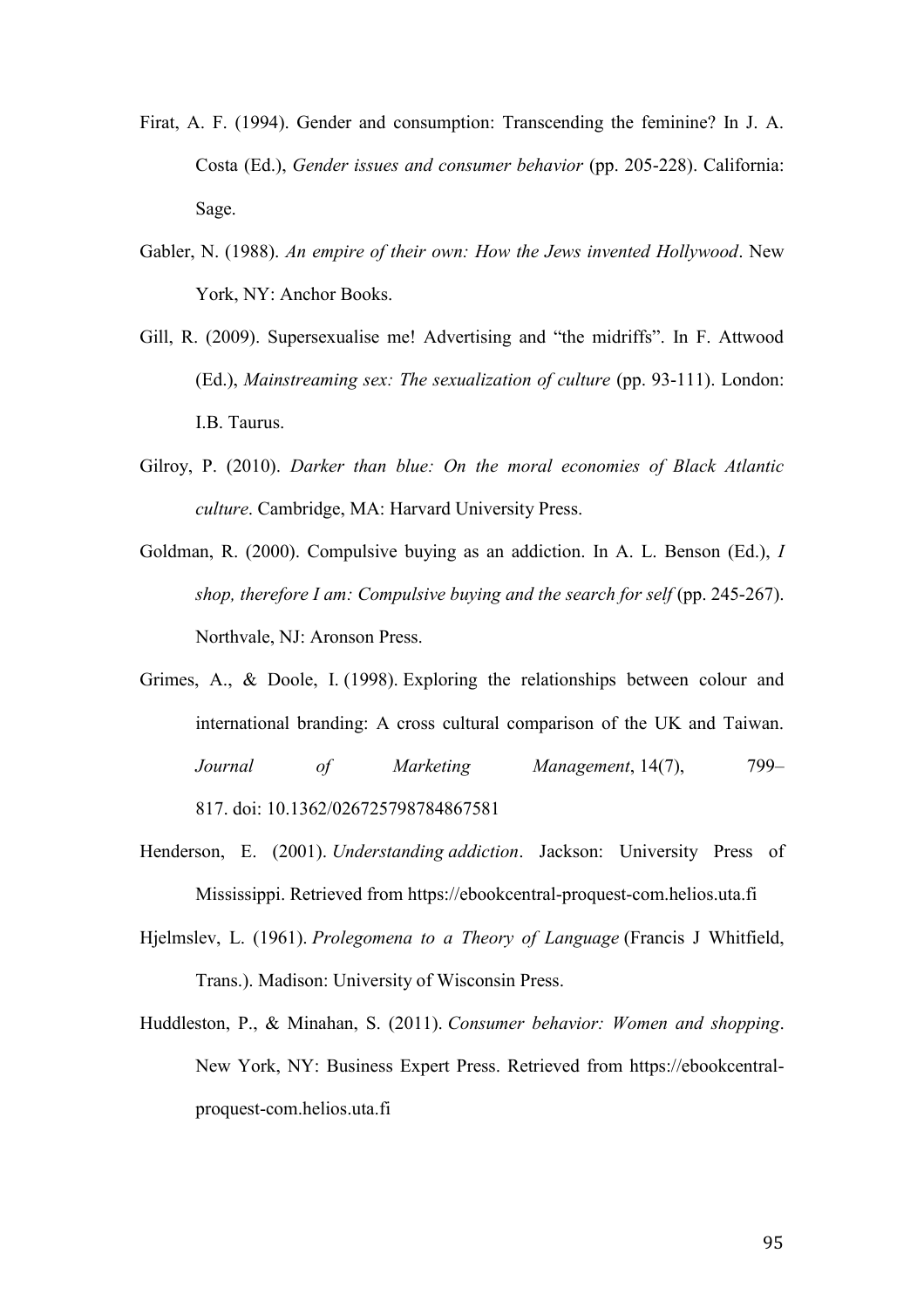- Hudson, K., Riche, A., & Yorn, J. (Producers), & Winick, G. (Director). (2009). *Bride wars* [Motion picture]. United States: Fox 2000 Pictures & Regency Enterprises.
- [Hughes,](https://www.emeraldinsight.com/author/%C3%9C%C3%A7ok+Hughes%2C+Mine) M. U., [Bendoni,](https://www.emeraldinsight.com/author/Bendoni%2C+Wendy+K) W. K., & [Pehlivan,](https://www.emeraldinsight.com/author/Pehlivan%2C+Ekin) E. (2016). Storygiving as a co-creation tool for luxury brands in the age of the internet: a love story by Tiffany and thousands of lovers. *Journal of Product & Brand Management*, 25(4), 357– 364. <https://doi.org/10.1108/JPBM-09-2015-0970>
- Hughes, W. (1976). The evaluation of film as evidence. In P. Smith (Ed.), *The historian and film* (pp. 49-79). Cambridge: Cambridge University Press.
- Kendall, L. (1996). Getting married in Korea : Of gender, morality, and modernity. Berkeley: University of California Press. Retrieved from http://search.ebscohost.com.helios.uta.fi/login.aspx?direct=true&AuthType=c ookie,ip,uid&db=nlebk&AN=6853&site=ehost-

live&scope=site&authtype=sso&custid=s4778523

Kenworthy, D. (Producer), & Newell, M. (Director). (1994). *Four weddings and a funeral* [Motion picture]. United Kingdom: Polygram Filmed Entertainment, Channel Four Films, Working Title Films, & Rank Film Distributors.

Kinsella, S. (2000). *The secret dream world of a shopaholic*. London: Black Swan.

- Klara, R. (2014, September 22). How Tiffany's iconic box became the world's most popular package. *Adweek*. Retrieved from https://www.adweek.com/brandmarketing/how-tiffany-s-iconic-box-became-world-s-most-popular-package-160228/
- Lakoff, G., & Johnson, M. (1980). *Metaphors We Live By*. Chicago: University of Chicago Press.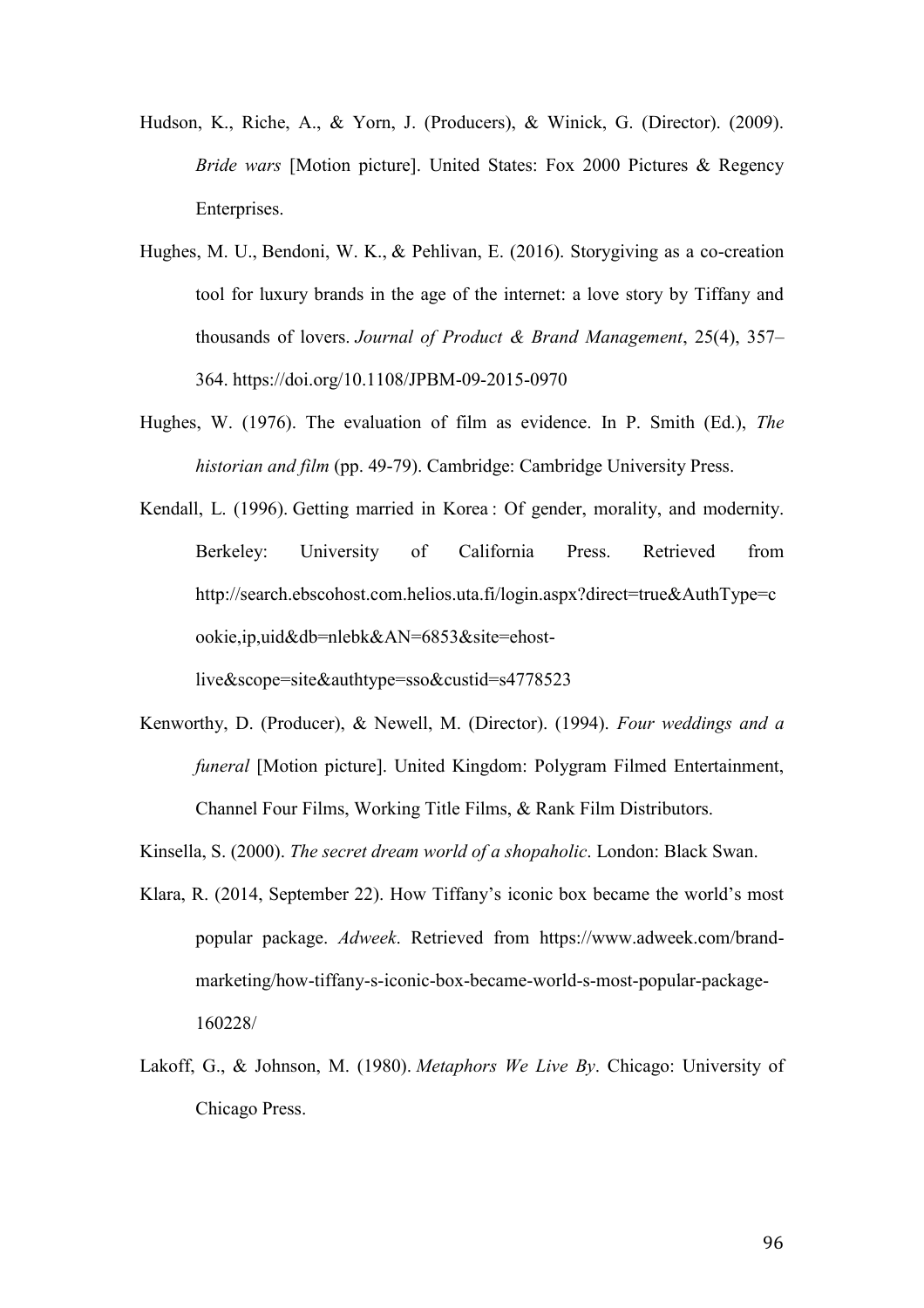Lehtonen, M. (2000). *The cultural analysis of texts*. London: Sage. Retrieved from http://search.ebscohost.com.helios.uta.fi/login.aspx?direct=true&AuthType=c ookie,ip,uid&db=nlebk&AN=251540&site=ehostlive&scope=site&authtype=sso&custid=s4778523

Leiss, W. (1976). *The limits of satisfaction*. Toronto: Toronto University Press.

- Leonard, D. (1980). *Sex and Generation: A Study of the Process and Ritual of Courtship and Wedding*. London: Tavistock.
- Lerner, D. (1958). *The passing of traditional society: Modernizing the Middle East*. Glencoe, Ill.: Free Press.
- Loeb, L. A. (1994). *Consuming angels: Advertising and Victorian women*. Oxford: Oxford University Press.
- Lowenthal, L., & Fiske, M. (1957). The debate over art and popular culture in eighteenth-century England. In M. Komarovsky (Ed.), *Common frontiers of the social sciences* (pp. 33-96). Glencoe, Ill.: Free Press.
- Lury, C. (2011). Consumer culture (2nd ed.). Cambridge: Polity.
- Nicholson-Lord, D. (1992, December 13). In the consumer's cathedral. *The Independent* on *Sunday*. Retrieved from https://www.independent.co.uk/news/uk/in-the-consumers-cathedral-as-thechristmas-shopping-rush-begins-an-english-centre-of-plenty-and-1563330.html
- Margolis, E., & Zunjarwad, R. (2018). Visual research. In N. K. Denzin & Lincoln, Y. S. (Eds.), *The SAGE handbook of qualitative research* (5th ed.), pp. 600- 626. Los Angeles: Sage.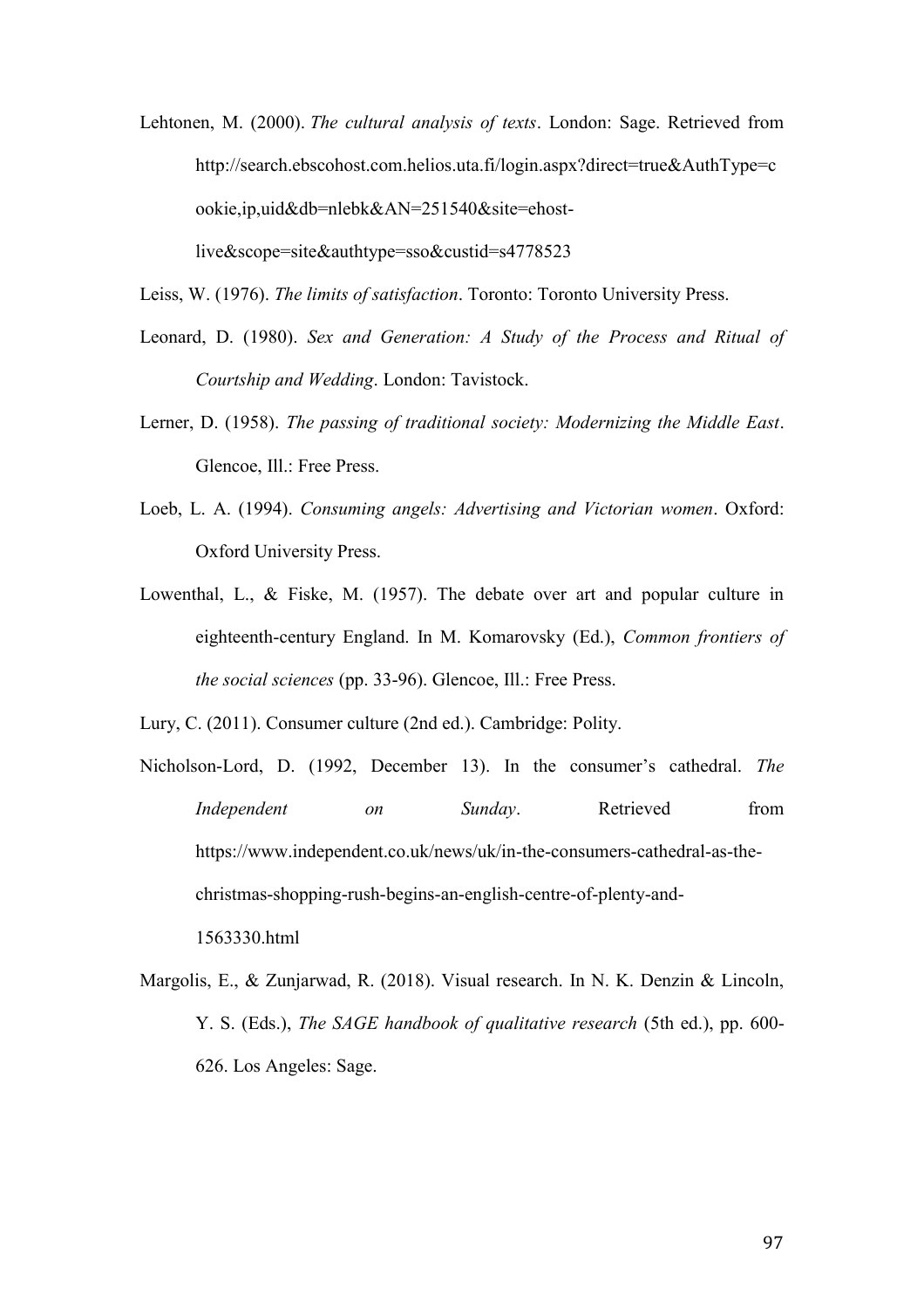- McElroy, S. L., Keck Jr., P. E., Pope Jr., H. J., Smith, J. M., & Strakowski, S. M. (1994). Compulsive buying: A report of 20 cases. *Journal of Clinical Psychiatry*, 55, 242-248.
- McGrath, A. (2002). White brides: Images of marriage across colonizing boundaries. *Frontiers: A Journal of Women Studies*, 23(3), 76-108. Retrieved from http://www.jstor.org/stable/3347333
- McKee, A. (2003). *Textual analysis: A beginner's guide*. London: Sage. Retrieved from

http://search.ebscohost.com.helios.uta.fi/login.aspx?direct=true&AuthType=c ookie,ip,uid&db=nlebk&AN=251593&site=ehost-

- McKendrick, N., Brewer, J., & Plumb, J. H. (1982). *The birth of a consumer society: The commercialization of eighteenth-century England*. London: Europa Publications.
- Myers, K. (1986). *Understains: The sense and seduction of advertising*. London: Pandora.
- O'Guinn, T. C., & Faber, R. J. (1989). Compulsive buying: a phenomenological exploration. *Journal of Consumer Research*, 16, 147-157.
- Otnes, C., & Lowrey, T. M. (1993). 'Til debt do us part: The selection and meaning of artifacts in the American wedding. *Advances in Consumer Research*, 20(1), 325–329. Retrieved from http://search.ebscohost.com/login.aspx?direct=true&AuthType=cookie,ip,uid &db=bsu&AN=83386288&site=ehostlive&scope=site&authtype=sso&custid=s4778523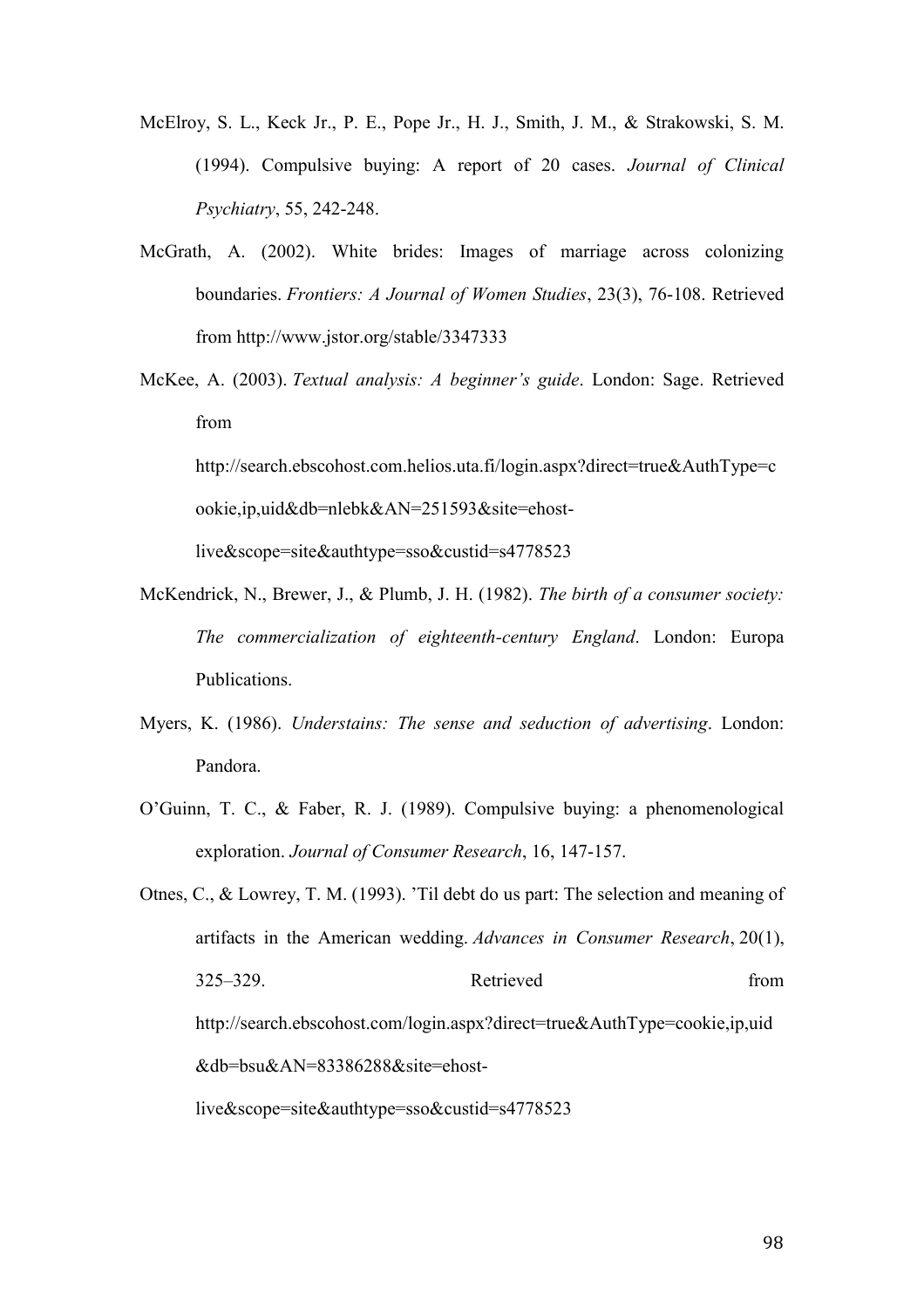- Otnes, C., & Lowrey, T. M. (2004). *Contemporary Consumption Rituals: A Research Anthology*. New Jersey: Taylor & Francis.
- Otnes, C., & Pleck, E. H. (2003). *Cinderella dreams : The allure of the lavish wedding*. Berkeley: University of California Press. Retrieved from http://search.ebscohost.com/login.aspx?direct=true&AuthType=cookie,ip,uid &db=nlebk&AN=108520&site=ehost-

- Ouverson, C. M. (1992). The effects of color and design on audience attitude, behavior, and perception of media. *Retrospective Theses and Dissertations*, 16981. Retrieved from https://lib.dr.iastate.edu/rtd/16981
- Paris, M. (2009). More than just entertainment: The feature film and the historian. In R. W. Matson & R. Howells (Eds.), *Using visual evidence* (pp. 123-138). Maidenhead: McGraw-Hill Education. Retrieved from http://web.b.ebscohost.com.libproxy.tuni.fi/ehost/ebookviewer/ebook/bmxlY mtfXzQ2NjQ5NV9fQU41?sid=5b402b95-a157-4cfd-92b5- 58ad27c1dfa0@pdc-v-sessmgr02&vid=0&format=EB&rid=1
- Patton, M. Q. (2015). *Qualitative Research and Evaluation Methods*. Los Angeles: Sage.
- Paul, S., & Okan, A. (2010). Color: Cross cultural marketing perspectives as to what governs our response to it. *ASBBS Annual Conference Proceedings*, 17(1), 950–954.
- Perkin, H. (1969). *The origins of modern English society*. London: Routledge and Kegan Paul.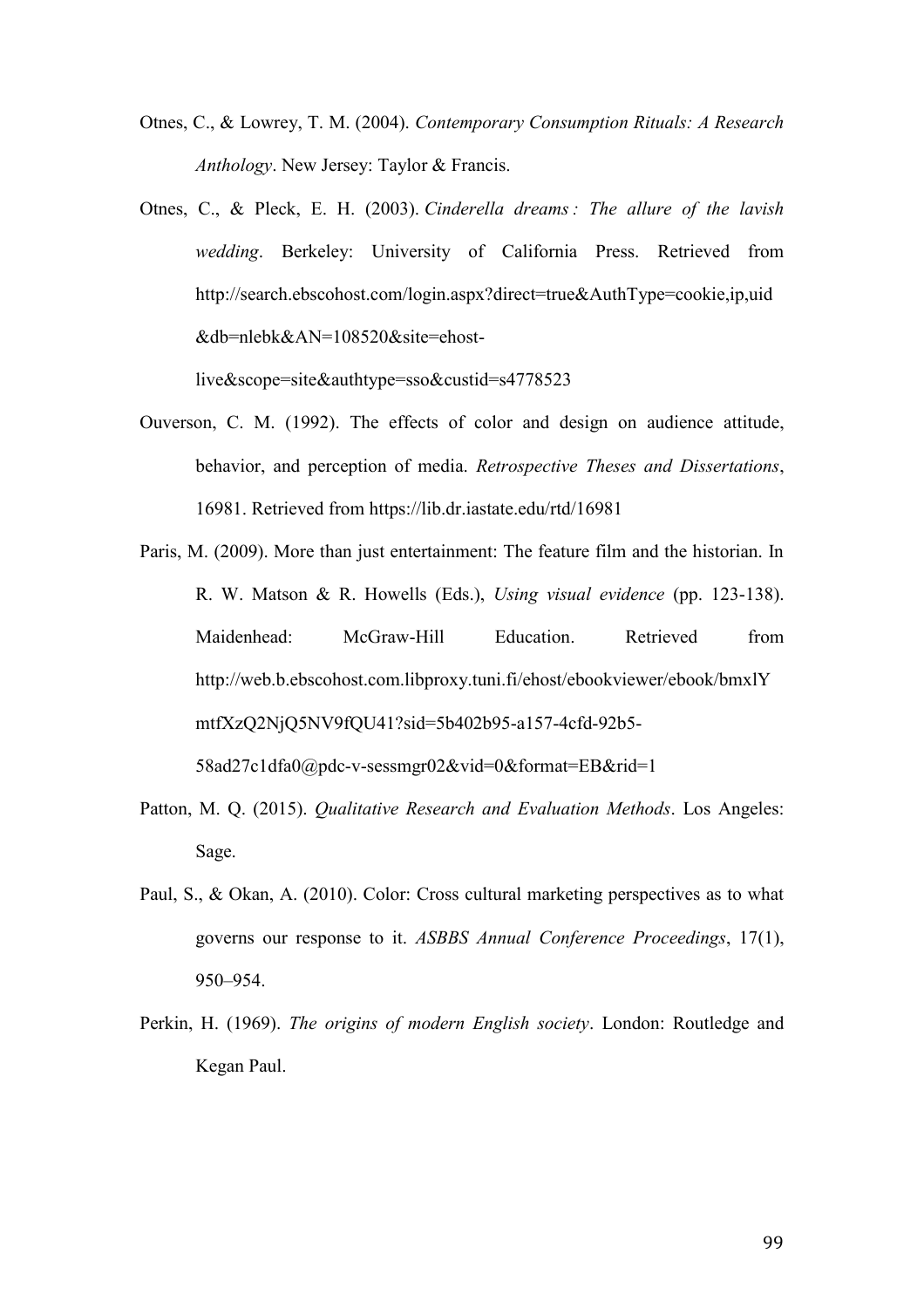Plumb, J. H. (1982). Commercialization and society. In N. McKendrick, J. Brewer & J. H. Plumb, *The birth of a consumer society: The commercialization of eighteenth-century England* (pp. 265-335). London: Europa Publications.

Ratneshwar, S., Mick, D. G., & Huffman, C. (2003). *The Why of Consumption : Contemporary Perspectives on Consumer Motives, Goals and Desires*. London: Routledge. Retrieved from http://search.ebscohost.com/login.aspx?direct=true&AuthType=cookie,ip,uid &db=nlebk&AN=98278&site=ehost-

live&scope=site&authtype=sso&custid=s4778523

- Richardson, M. (2010). *Otherness in Hollywood cinema*. London & New York, NY: The Continuum International Publishing Group. Retrieved from https://ebookcentral.proquest.com
- Roth, L. (2014). *Film Semiotics, Metz, and Leone's Trilogy*. Hoboken: Routledge. Retrieved from the set of the set of the set of the set of the set of the set of the set of the set of the set of the set of the set of the set of the set of the set of the set of the set of the set of the set of the set o http://search.ebscohost.com/login.aspx?direct=true&AuthType=cookie,ip,uid &db=nlebk&AN=690216&site=ehost-

- Salkind, N. J. (2017). *Exploring Research*. England: Pearson.
- Saussure, F. d., Bally, C., Sechehaye, A., & Riedlinger, A. (1974). *Course in General Linguistics* (Rev. ed.). London: Fontana/Collins.
- Scherhorn, G. (1990). The addictive trait in buying behavior. *Journal of Consumer Policy*, 13, 33-51.
- Scherhorn, G., Reisch, L. A., & Raab, G. (1990). Addictive buying in West Germany: an empirical study. *Journal of Consumer Policy*, 13, 355-387.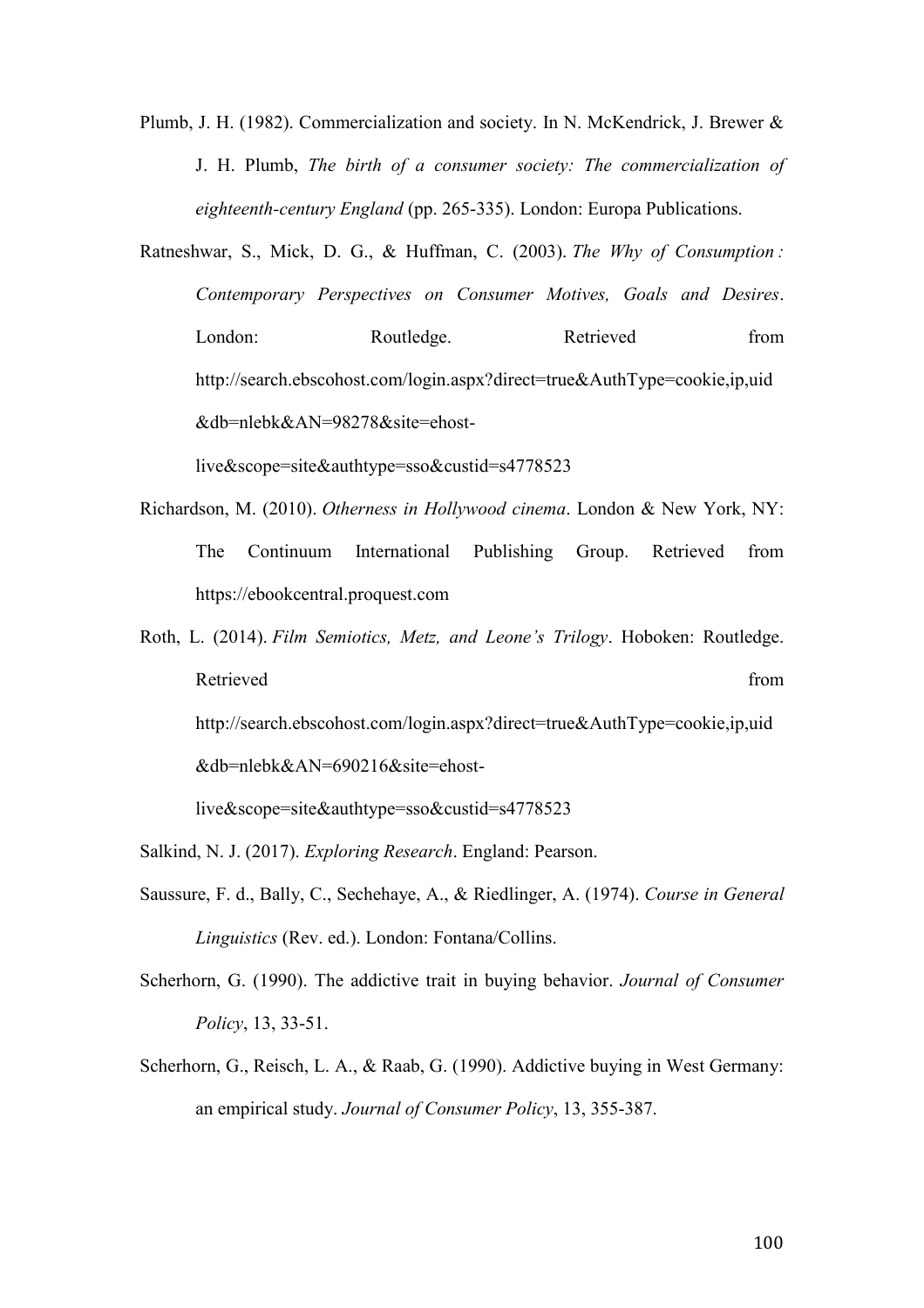- Schlosser, S., Black, D. W., Repertinger, S., & Freet, D. (1994). Compulsive buying: Demography, phenomenology, and comorbidity in 46 subjects. General Hospital Psychiatry, 16, 205-212.
- Schor, J. (1999). *The overspent American: Upscaling, downshifting and the new consumer*. London: HarperCollins.
- Sedgwick, E. K. (1994). *Tendencies*. London: Routledge.
- Seltzer, M. (1993). Serial killers (1). *Differences: A Journal of Feminist Cultural Studies*, 5(1), 92-128.
- Share of estimated wedding costs among singles in their 20s in South Korea in 2018 (in million South Korean won). (2018). *Statista: The Statistics Portal*. Retrieved from https://www.statista.com/statistics/911093/south-koreaestimated-wedding-costs-breakdown/
- Shields, R. (1992). The individual consumption cultures and the fate of community. In R. Shields (Ed.), Lifestyle shopping: The subject of consumption (pp. 99- 113). London: Routledge.
- Silverman, D. (2014). *Interpreting Qualitative Data* (5th ed.). Los Angeles: Sage.
- Silverman, K. (1983). *The subject of semiotics*. New York: Oxford University Press. Retrieved from the set of the set of the set of the set of the set of the set of the set of the set of the set of the set of the set of the set of the set of the set of the set of the set of the set of the set of the set o http://search.ebscohost.com/login.aspx?direct=true&AuthType=cookie,ip,uid &db=nlebk&AN=369075&site=ehostlive&scope=site&authtype=sso&custid=s4778523
- Simonds, R., & Giarraputo, J. (Producers), & Coraci, F. (Director). (1998). *The wedding's singer* [Motion picture]. United States: New Line Cinema.
- Smith, C. (2008). *Cosmopolitan Culture and Consumerism in Chick Lit*. New York: Routledge. https://doi.org/10.4324/9780203929148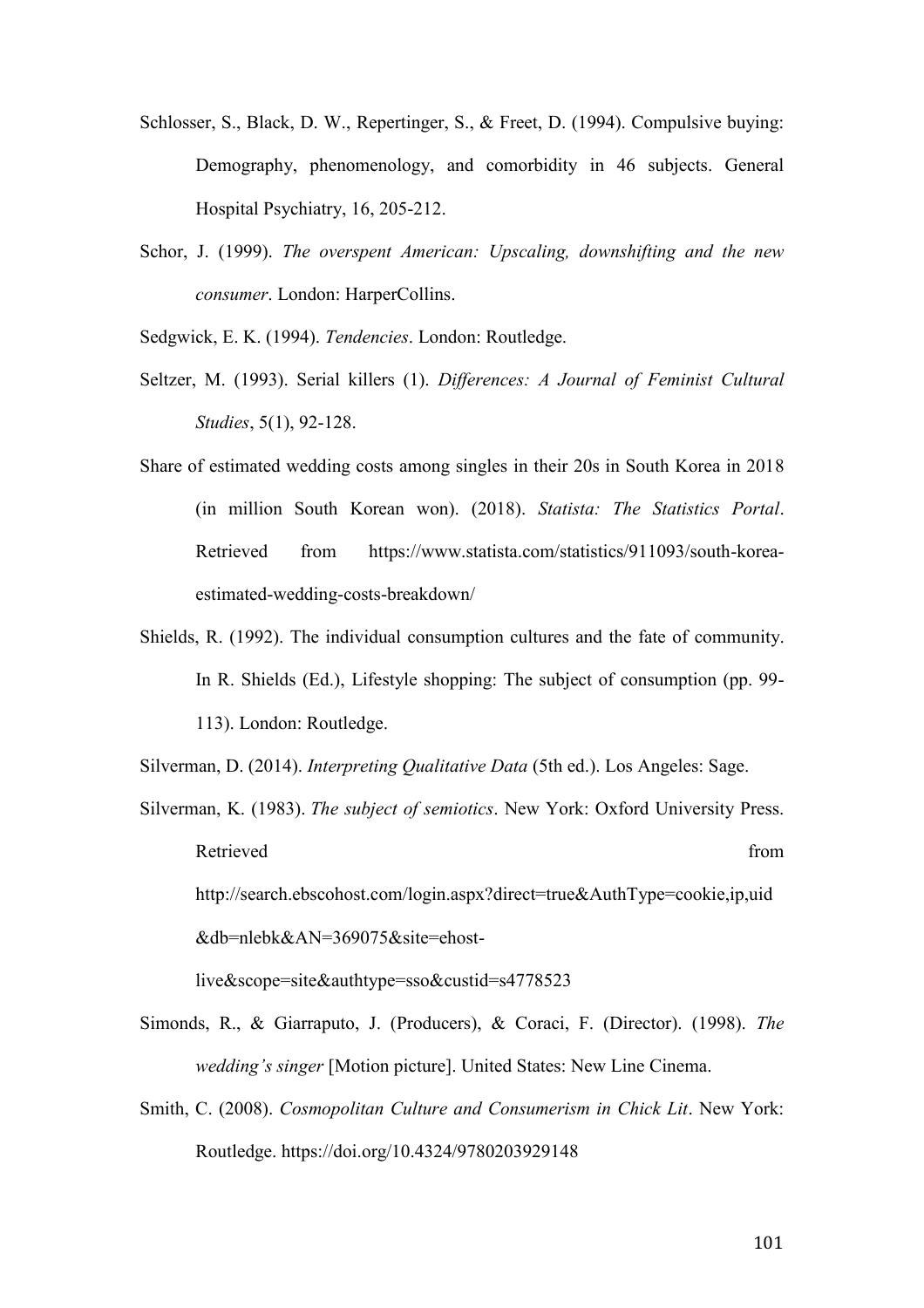- Smith, P. (Ed.). (1976). *The historian and film*. Cambridge: Cambridge University Press.
- Stam, R., Burgoyne, R., & Flitterman-Lewis, S. (1992). *New Vocabularies in Film Semiotics*. London: Routledge.

Sterling, B. (2005). *Shaping things*. Cambridge, MA: MIT Press.

- Storper, M. (2001). Lived effects of the contemporary economy: Globalization, inequality and consumer society. In J. Comaroff & J. L. Comaroff (Eds.), *Millenial capitalism and the culture of neoliberalism* (pp. 88-124). Durham, NC: Duke University Press.
- Thirsk, J. (1978). *Economic policy and projects: The development of a consumer society in early modern England*. Oxford: Clarendon Press.
- Tiffany & Co. history. *About Tiffany & Co*. (2018). Retrieved from http://press.tiffany.com/ViewBackgrounder.aspx?backgrounderId=38
- Todd, D. (2011). The Shopaholic, consumer culture, and identity. *HOHONU 2012*: ENG 370, University of Hawaii at Hilo, 10, 55–58. Retrieved from [https://hilo.hawaii.edu/campuscenter/hohonu/volumes/documents/Vol10x14T](https://hilo.hawaii.edu/campuscenter/hohonu/volumes/documents/Vol10x14TheShopaholicConsumerCultureandIdentity.pdf) [heShopaholicConsumerCultureandIdentity.pdf](https://hilo.hawaii.edu/campuscenter/hohonu/volumes/documents/Vol10x14TheShopaholicConsumerCultureandIdentity.pdf)
- Tompkins, J. M. S. (1961). *The popular novel in England 1770-1800*. Lincoln, Nebr.: University of Nebraska Press.
- Trussell, T. (2007). Confessions of an oniomaniac. *The Saturday Evening Post*, 279(6), 16. Retrieved from https://libproxy.tuni.fi/docview/207609667?accountid=14242
- Valence, G., d'Astous, A., & Fortier, L. (1988). Compulsive buying: Concept and measurement. *Journal of Consumer Policy*, 11, 419-433.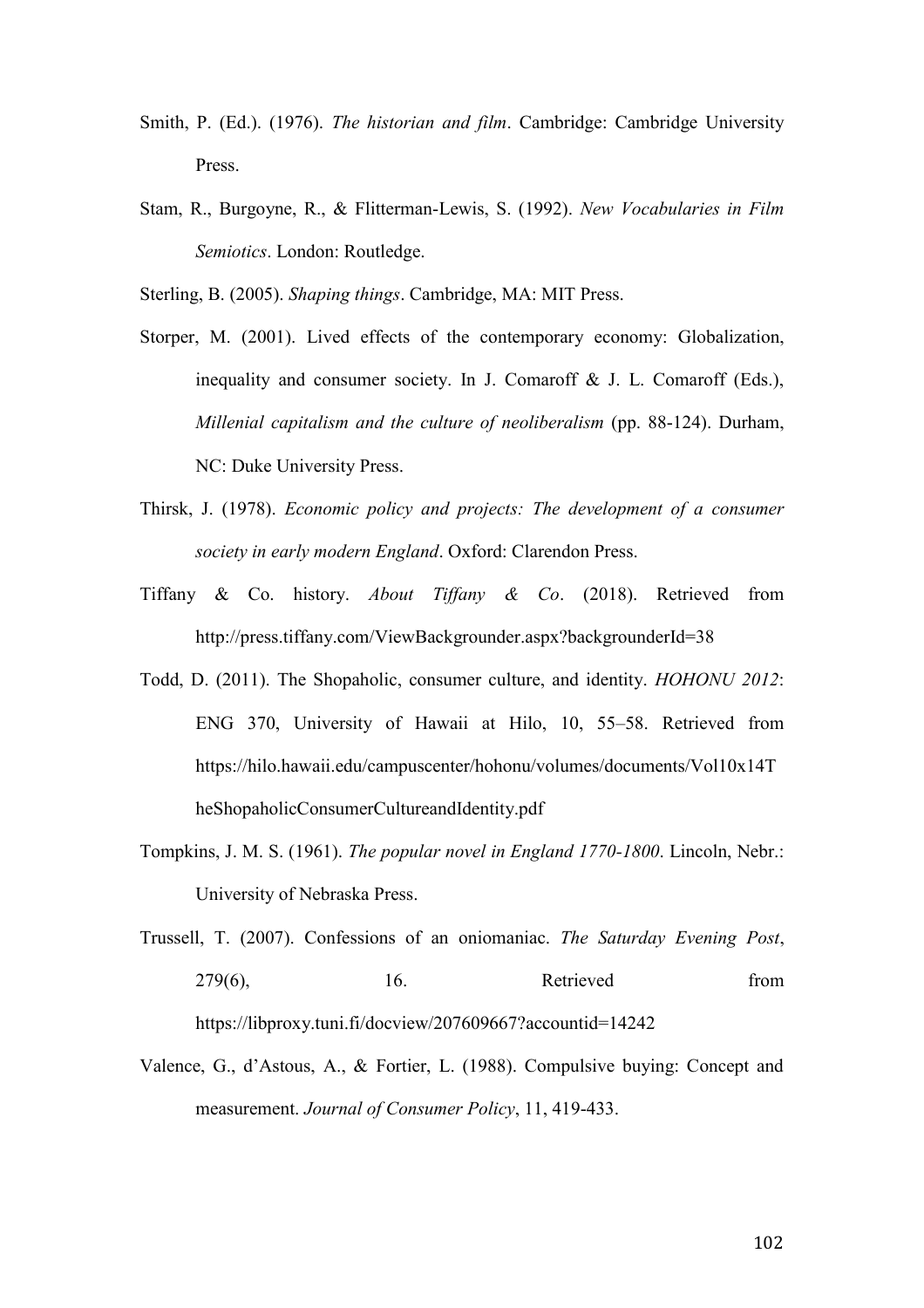- Veblen, T. (1924). *The theory of the leisure class: an economic study of institutions*. London: Allen & Unwin.
- Waley, A. (1947). The Chinese Cinderella story. *Folklore*, 58(1), 226- 238. doi: [10.1080/0015587X.1947.9717844](https://doi.org/10.1080/0015587X.1947.9717844)
- Watt, I. (1957). *The rise of the novel: Studies in Defoe, Richardson and Fielding*. Berkeley: University of California Press.

Williams, T. R. (2012). *Empowered femininity : The textual construction of femininity in women's fitness magazines*. Newcastle upon Tyne: Cambridge Scholars Publishing. Retrieved from http://search.ebscohost.com/login.aspx?direct=true&AuthType=cookie,ip,uid &db=nlebk&AN=532022&site=ehost-

- Winship, J. (1981). Sexuality for sale. In S. Hall, D. Hobson, A. Lowe & P. Willis (Eds.), *Culture, media, language* (pp. 217-223). London: Hutchinson.
- Winship, J. (1983). "Options for the way you want to live now", or a magazine for superwoman. *Theory, culture and society*, 1(3), 44-65.
- Won, S., & Westland, S. (2017). Colour meaning and context. *Color Research and Application*, 42(4), 450–459.<https://doi-org.helios.uta.fi/10.1002/col.22095>
- Won, S., & Westland, S. (2018). Colour meaning and consumer expectations. *Color Research and Application*, 43(1), 100–109. [https://doi](https://doi-org.libproxy.tuni.fi/10.1002/col.22167)[org.libproxy.tuni.fi/10.1002/col.22167](https://doi-org.libproxy.tuni.fi/10.1002/col.22167)
- Yan, J. (2003). The brand manifesto: Why brands must act now or alienate the future's primary consumer group. In N. Ind (Ed.), *Beyond branding: How the new values of transparency and integrity are changing the world of brands* (pp. 199-221). London, & Philadelphia, PA: Kogan Page.